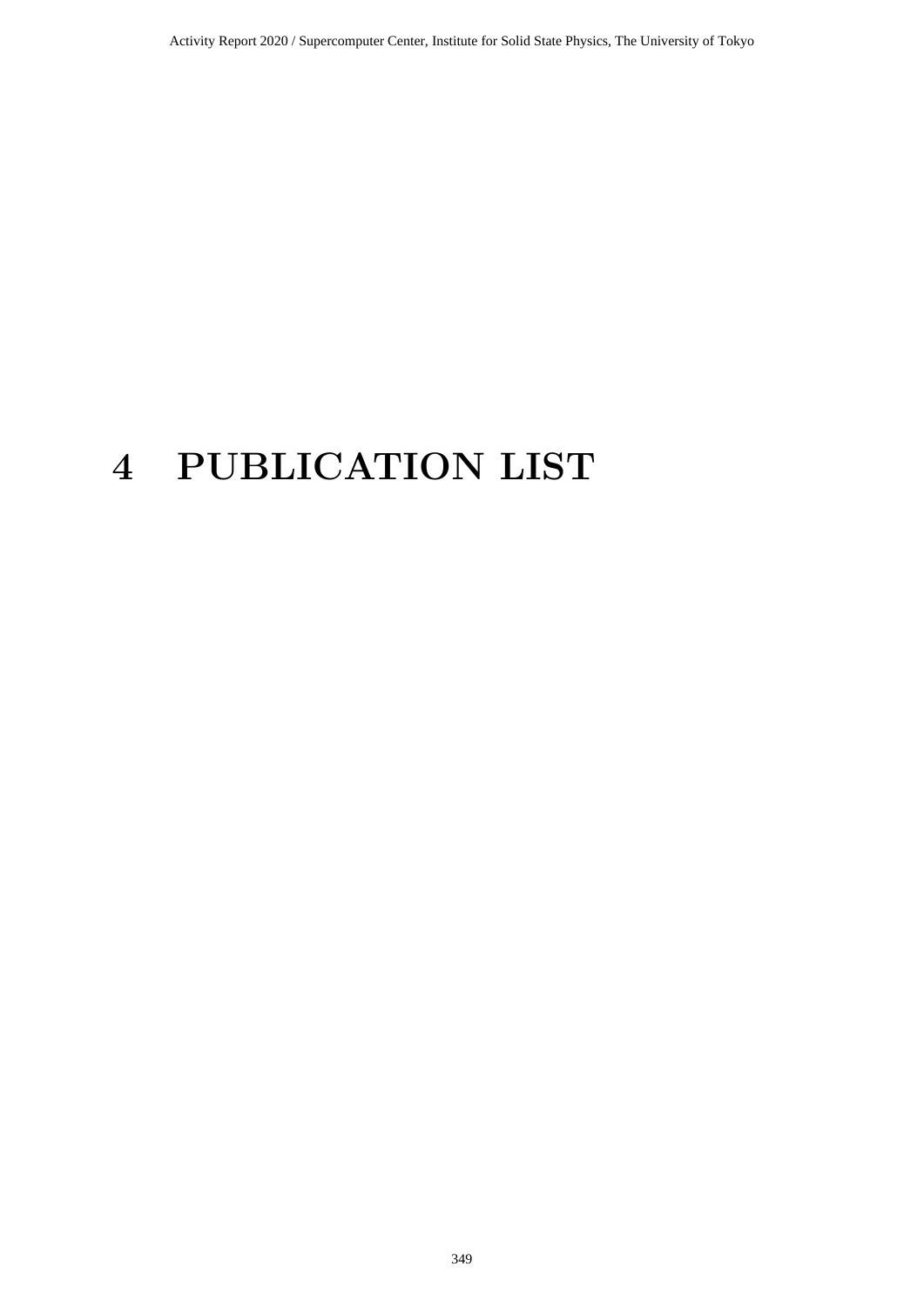#### Example:

**LASTNAME, Firstname** [ project class;  $\#$  points (B),  $\#$  points (C) ] (Page  $\#$ )

- **—** *Project title*
	- 1. First paper
		- Names of Authors, etc.
	- 2. Second paper
		- ...

# *✷* ISSP Joint Research Projects

*◦* B–E classes

#### **AKAI, Hisazumi** [ B class; 1200 (B), 150 (C) ] (141, 142)

**—** *Magnetic properties of rare earth magnetic materials with structural disorder*

- 1. Data assimilation method for experimental and first-principles data: Finite-temperature magnetization of (Nd, Pr, La, Ce)<sub>2</sub>(Fe, Co, Ni)<sub>14</sub>B Y. Harashima, K. Tamai, S. Doi, M. Matsumoto, H. Akai, N. Kawashima, M. Itho, N. Sakuma, K. Kato, T. Shoji, and T. Miyake Phys. Rev. Materials **5**, 013806 (2021). DOI:10.1103/PhysRevMaterials.5.013806
- 2. Spin-wave dispersion and exchange stiffness in  $Nd_2Fe_{14}B$  and  $RFe_{11}Ti$  ( $R=Y$ , Nd, Sm) from firstprinciples calculations T. Fukazawa, H. Akai, Y. Harashima, and T. Miyake Phys. Rev. B **103**, 024418 (2021). DOI:0.1103/PhysRevB.103.024418
- 3. Magnetic Friedel Oscillation at Fe(001) Surface: Direct Observation by Atomic-Layer-Resolved Synchrotron Radiation <sup>57</sup>Fe Mössbauer Spectroscopy T. Mitsui, S. Sakai, S. Li, T. Ueno, T. Watanuki, Y. Kobayashi, R. Masuda, M. Seto, and H. Akai Phys. Rev. Lett. **125**,236806 (2020). DOI:10.1103/PhysRevLett.125.236806
- 4. First-principles calculations of finite temperature electronic structures and transport properties of Heusler alloy  $Co<sub>2</sub>MnSi$ H. Shinya, S. Kou, T. Fukushima, A. Masago, K. Sato, H. Katayama-Yoshida, and H. Akai Appl. Phys. Lett. **117**,042402 (2020). DOI:10.1063/5.0017862
- 5. Element- and orbital-selective magnetic coherent rotation at the first-order phase transition of a hard uniaxial ferrimagnet Sh. Yamamoto, D. I. Gorbunov, H. Akai, H. Yasumura, Y. Kotani, T. Nakamura, T. Kato, N. V. Mushnikov, A. V. Andreev, H. Nojiri, and J. Wosnitza Phys. Rev. B **101**,174430 (2020). DOI:10.1103/PhysRevB.101.174430
- 6. Calculating Curie temperatures for rare-earth permanent magnets: Ab initio inspection of localized magnetic moments in d-electron ferromagnetism M. Matsumoto and H. Akai Phys. Rev. B **101**, 1444402 (2020).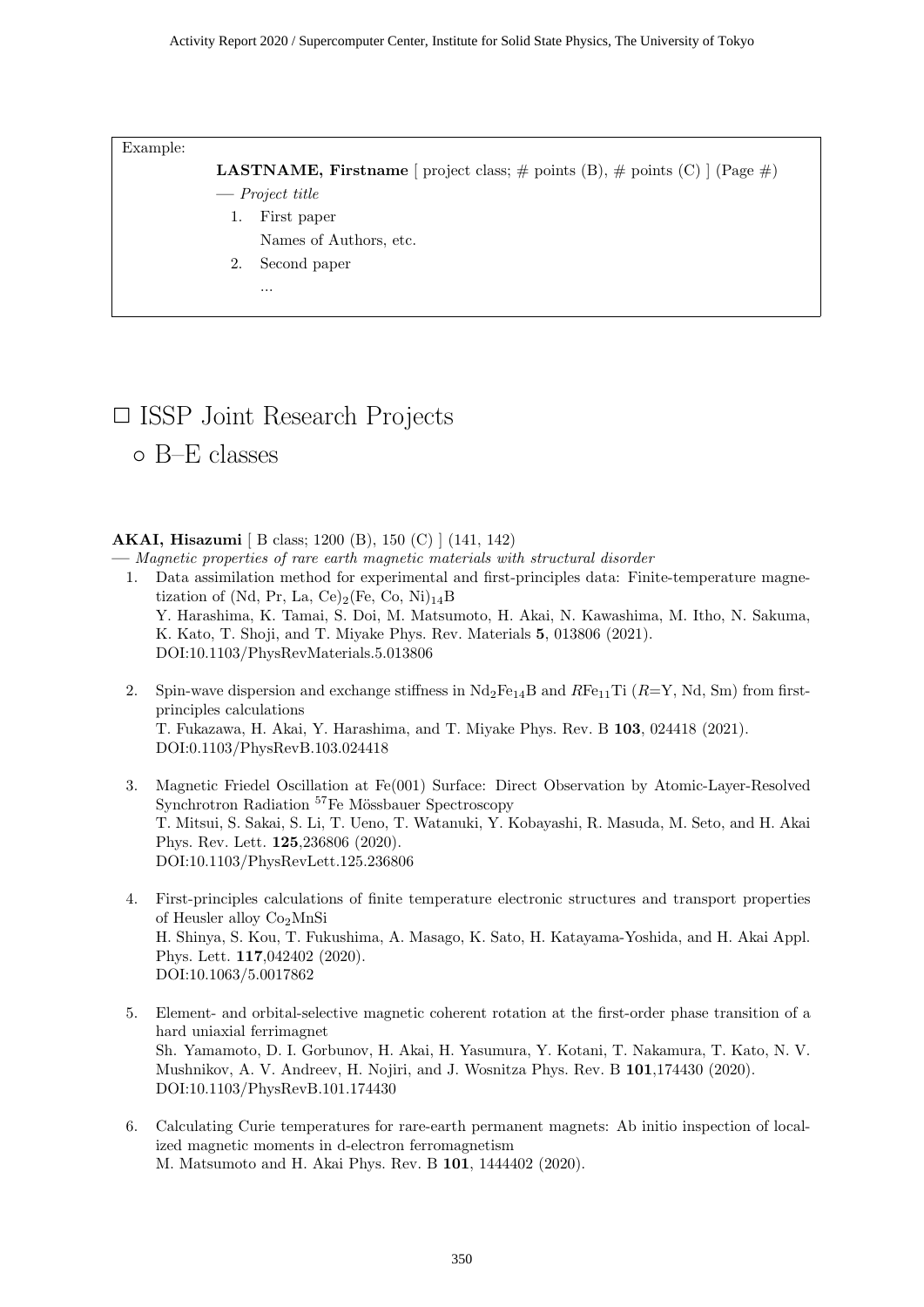DOI:10.1103/PhysRevB.101.144402

**AKASHI, Ryosuke** [ C class; 4000 (B), 750 (C) ] (93)

**—** *First principles exploration of the metastable phases of hydrides and their superconductivity*

**—** *First principles exploration of the metastable phases of hydrides and their superconductivity II*

- 1. AtomREM: Non-empirical seeker of the minimum energy escape paths on many-dimensional potential landscapes without coarse graining
	- Y. S. Nagornov and R. Akashi Comput. Phys. Commun. **254** (2020) 107260.
- 2. Effect of spin fluctuations on superconductivity in V and Nb: A first-principles study K. Tsutsumi, Y. Hizume, M. Kawamura, R. Akashi, and S. Tsuneyuki, Phys. Rev. B **102** (2020) 214515.

#### **AKERA, Hiroshi** [ C class; 4000 (B), 650 (C) ] (95)

**—** *Generation of spin and pseudospin polarizations in atomic-layer inplane heterostructures and stacked structures*

#### **AOYAMA, Kazushi** [ B class; 1000 (B), 200 (C) ] (280)

- **—** *Spin transport near a phase transition in magnets*
- **—** *Transport properties of multiple-q states in frustrated magnets*
- 1. Hedgehog-lattice spin texture in classical Heisenberg antiferromagnets on the breathing pyrochlore lattice
	- K. Aoyama and H. Kawamura Phys. Rev. B **103** (2021) 014406.

#### **ARAI, Munehito** [ C class; 4400 (B), 350 (C) ] (252)

- **—** *Computational rational design of novel proteins for industrial and pharmaceutical applications*
- **—** *Protein design toward the development of therapeutic drugs for COVID-19*

#### **ARAI, Toyoko** [ C class; 1800 (B), 400 (C) ] (130)

**—** *DFT calculation of atomic displacement captured by energy dissipation channel of noncontact atomic force microscope*

#### **ARIMA, Kenta** [ B class; 600 (B), 150 (C) ] (171)

**—** *Analysis of electronic structures around the Fermi level of graphene nanoribbons with different widths* **—** *Origin of specific dot patters on small graphene sheets observed by STM*

**ARUGA, Tetsuya** [ B class; 200 (B), 0 (C) ] ()

**—** *Interaction among phthalocyanine molecules adsorbed on metal surfaces*

#### **ASANO, Yuta** [ E class; 22500 (B), 4000 (C) ] (36)

- **—** *Molecular dynamics simulation of cavitation in complex fluids*
- 1. Molecular Dynamics Simulation of Soundwave Propagation in a Simple Fluid Y. Asano, H. Watanabe, and H. Noguchi, J. Chem. Phys. 153, 124504 (2020). DOI:10.1063/5.0024150
- 2. Rotational Dynamics of Water at the Phospholipid Bilayer Depending on the Head Groups Studied by Molecular Dynamics Simulations Y. Higuchi, Y. Asano, T. Kuwahara, and M. Hishida, Langmuir **37**, 5329 (2021). DOI:10.1021/acs.langmuir.1c00417
- 3. Effects of polymers on the cavitating flow around a cylinder: A Large-scale molecular dynamics analysis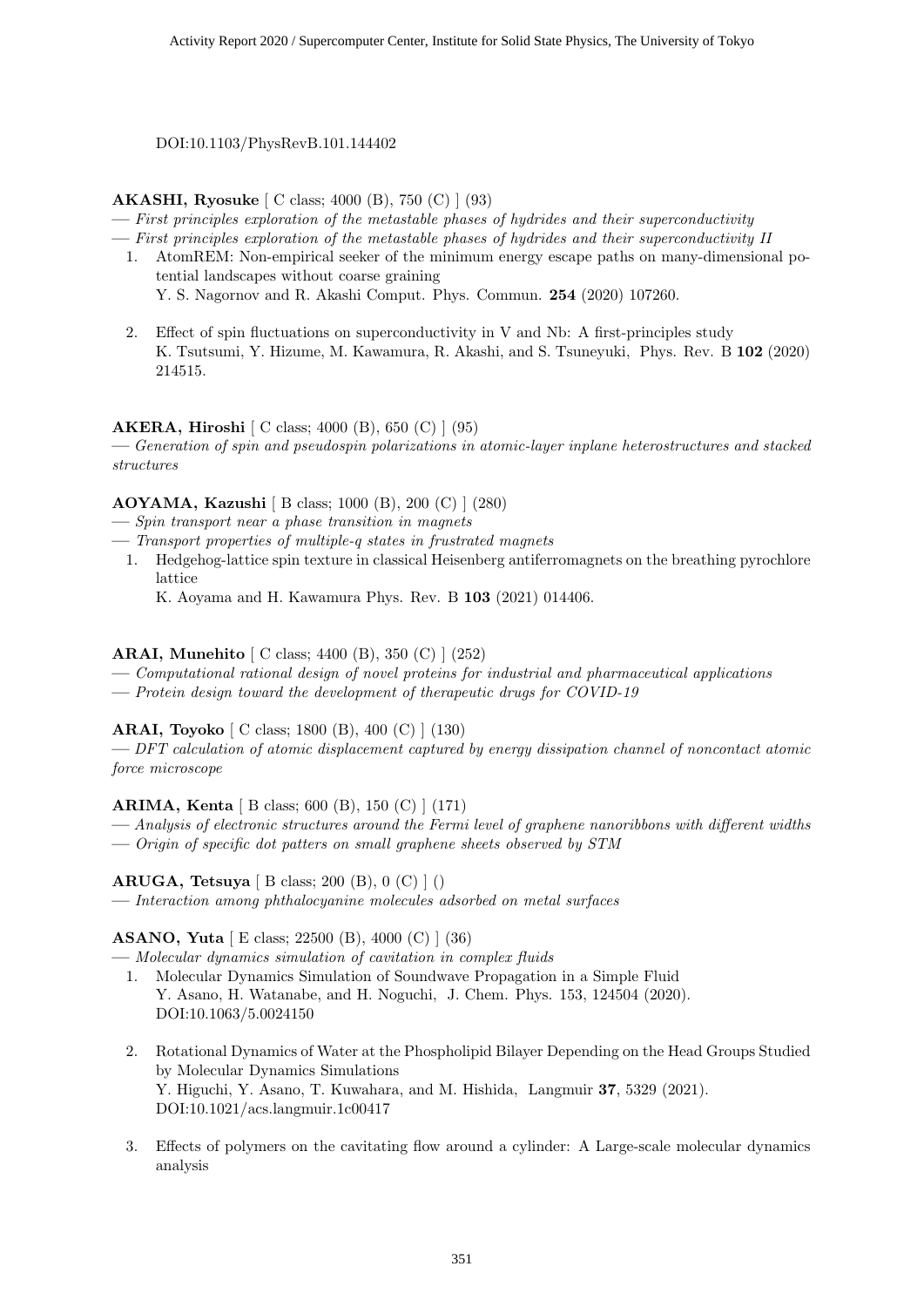Y. Asano, H. Watanabe, and H. Noguchi, J. Chem. Phys. 155, 14905 (2021). DOI:10.1063/5.0056988

#### **BUI, VANPHO** [ C class; 1000 (B), 100 (C) ] (152)

**—** *Study on removal mechanism in catalyst referred etching of single crystalline Si with pure water* **—** *Study on removal mechanism of single crystalline Si planarized by catalyst referred etching in pure water*

#### **EGAMI, Yoshiyuki** [ C class; 7200 (B), 1100 (C) ] (63)

**—** *Development and application of algorithms for large-scale first-principles electron-transport simulation*

**—** *Development and application of first-principles algorithms for for long-range electron transport simulation*

1. Calculation of the Green's function in the scattering region for first-principles electron-transport simulations

Y. Egami, S. Tsukamoto, and T. Ono, Phys. Rev. Res. **3**, 013038 (2021). DOI:10.1103/PhysRevResearch.3.013038

#### **FUCHIZAKI, Kazuhiro** [ C class; 1800 (B), 250 (C) ] (271)

**—** *Kinetics of phase transition and polyamorphism*

- 1. A unique multianvil 6–6 assembly for a cubic-type multianvil apparatus K. Fuchizaki, T. Wada, H. Naruta, A. Suzuki, and K. Irino Rev. Sci. Instrum. **92**, 025117 (2021). DOI:10.1063/5.0039306
- 2. Application of nonequilibrium relaxation scheme to machine learning for detecting a phase transition K. Fuchizaki, K. Nakamura, and D. Hiroi, J. Phys. Soc. Jpn. in press.
- 3. The microscopic transition process from high-density to low-density amorphous state of  $SnI<sub>4</sub>$ K. Fuchizaki, A. Ohmura, H. Naruta, and T. Nishioka, submitted to J. Phys.: Condens. Matter.

#### **FUJII, Susumu** [ B class; 600 (B), 0 (C) ] (303)

**—** *Systematic Investigation on Phonon Transport at Nanoscale Interfaces*

#### **FUJIMOTO, Satoshi** [ D class; 6000 (B), 1000 (C) ] (236)

- **—** *O(N) solution to the disordered Kitaev model using the large-scale parallel computing* 1. Anderson-Kitaev spin liquid
	- Masahiko G. Yamada, npj Quantum Mater **5**, 82 (2020). DOI:10.1038/s41535-020-00285-3

#### **FUJIMOTO, Yoshitaka** [ C class; 1000 (B), 0 (C) ] (154)

**—** *Doping and molecular adsorption of graphene*

- 1. Stacking and curvature-dependent behaviors of electronic transport and molecular adsorptions of graphene: A comparative study of bilayer graphene and carbon nanotube Y. Fujimoto and S. Saito, Applied Surface Science Advances **1**, 100028 (2020).
- 2. Carbon annealed HPHT-Hexagonal boron nitride: Exploring defect levels using 2D materials combined through van der Waals interface M. Onodera, M. Isayama, T. Taniguchi, K. Watanabe, S. Masubuchi, R. Moriya, T. Haga, Y. Fujimoto, S. Saito and T. Machida, Carbon **167**, 785 (2020).
- 3. First-Principles Materials Design for Graphene-based Sensor Devices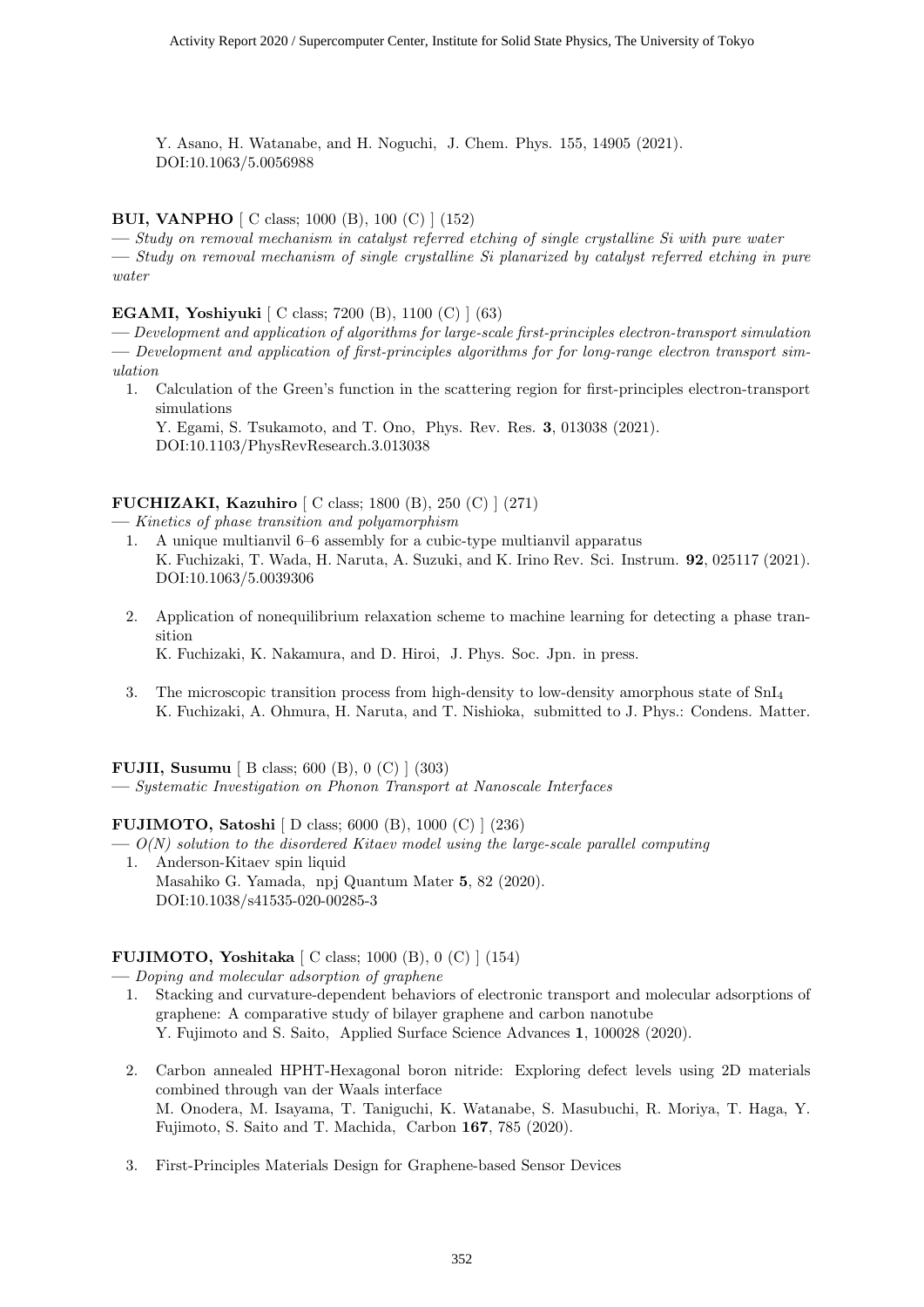Y. Fujimoto, Sustainable Materials for Next Generation Energy Devices, p.343 (Elsevier 2021).

- 4. Quantum transport, electronic properties and molecular adsorption in graphene Y. Fujimoto, Modern Physics Letters B **35**, 2130001 (2021).
- 5. Electronic states and modulation doping of hexagonal boron-nitride trilayer T. Haga, Y. Matsuura, Y. Fujimoto and S. Saito, Physical Review Materials, submitted.
- 6. Stability of Hydrogen Boride Sheets in Water K. I. Rojas, N. T. Cuong, H. Nishino et al., Communications Materials, submitted.

#### **FUJISHIRO, Hiroki** [ C class; 2200 (B), 0 (C) ] (128)

**—** *Strained Band-Structure Engineering for Antimonide-Based Terahertz Transistors*

#### **FUKUDA, Jun-ichi** [ B class; 800 (B), 0 (C) ] (289)

- **—** *Calculation of ordered structures dynamics and optical properties of soft materials*
- 1. Lattice orientation of cholesteric blue phases in contact with surfaces enforcing unidirectional planar anchoring

J. Fukuda and S. Žumer, Physical Review Research 2 (2020) 033407/1-11.

#### **FUKUDA, Masahiro** [ B class; 300 (B), 100 (C) ] (182)

**—** *Analysis of local quantities of electron field in material surface*

#### **FUKUMOTO, Yoshiyuki** [ B class; 500 (B), 0 (C) ] (309)

**—** *Effects of exchange randomness on magnetic properties of a spherical-kagome spin-system W72V30* **—** *Exact diagonalization calculations of density of states and dynamical structure factor for the sphericalkagome spin-system W*72*V*<sup>30</sup>

#### **FUKUSHIMA, Tetsuya** [ B,C class; 1700 (B), 300 (C) ] (132)

- **—** *Construction of magnetic materials database by KKR Green's function method*
- **—** *Highthroughput screening calculations by KKR Green's function method*
	- 1. Hole-mediated ferromagnetism in a high-magnetic moment material, Gd-doped GaN A. Masago, H. Shinya, T. Fukushima, K. Sato, and H. Katayama-Yoshida, J. Phys.: Condens. Matter **32**, 485803 (2020). DOI:10.1088%2F1361-648x%2Fabac8e
	- 2. First-principles calculations of finite temperature electronic structures and transport properties of Heusler alloy Co2MnSi H. Shinya, S. Kou, T. Fukushima, A. Masago, K. Sato, H. Katayama-Yoshida, and H. Akai, Appl. Phys. Lett. **117**, 042402 (2020). DOI:10.1063/5.0017862

#### **GOHDA, Yoshihiro** [ C class; 2800 (B), 550 (C) ] (112)

- **—** *Theoretical analysis of influences of phonons on magnetism*
	- 1. First-principles determination of intergranular atomic arrangements and magnetic properties in rare-earth permanent magnets Y. Gohda, Sci. Technol. Adv. Mater. **22**, 113 (2021). DOI:10.1080/14686996.2021.1877092
	- 2. Prediction of the Curie temperature considering the dependence of the phonon free energy on magnetic states
		- T. Tanaka and Y. Gohda, npj Comput. Mater. **6**, 184 (2020).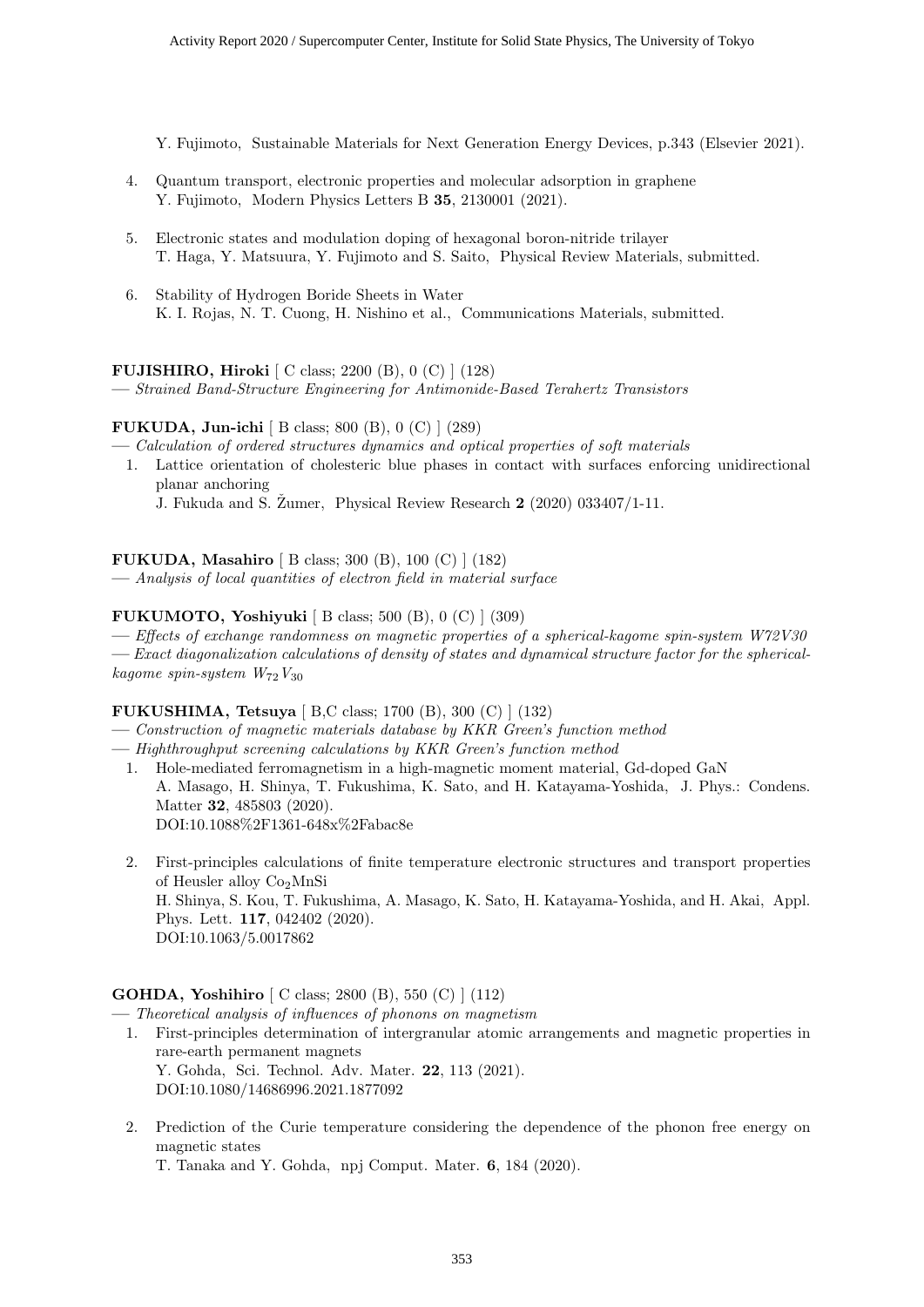DOI:10.1038/s41524-020-00458-5

- 3. Effective quantum-well width of confined electrons in ultrathin  $Ag(111)$  films on  $Si(111)7x7$  substrates K. Sugawara, I. Seo, S. Yamazaki, K. Nakatsuji, Y. Gohda, and H. Hirayama, Surf. Sci. 704, 121745 (2020). DOI:10.1016/j.susc.2020.121745
- 4. First-principles study of magnetism-dependent phonons governed by exchange ligand field T. Tanaka and Y. Gohda, J. Phys. Soc. Jpn. **89**, 093705 (2020). DOI:10.7566/JPSJ.89.093705
- 5. First-principles Calculations on High-temperature Desorption Loss from Iridium I. Seo, S. Yokota, Y. Imai, and Y. Gohda, Comput. Mater. Sci. **184**, 109897 (2020). DOI:10.1016/j.commatsci.2020.109897
- 6. First-principles study on magnetism of a crystalline grain-boundary phase in Nd–Fe–B permanent magnets Y. Ainai, S. Kou, Y. Tatetsu, and Y. Gohda Jpn. J. Appl. Phys. **59**, 060904 (2020). DOI:10.35848/1347-4065/ab9402
- 7. First-principles study of the adsorption of 3d transition metals on BaO- and TiO2-terminated cubic-phase BaTiO3(001) surfaces R. Costa-Amaral and Y. Gohda, J. Chem. Phys. **152**, 204701 (2020). DOI:10.1063/5.0008130

#### **GOHLKE, Matthias** [ C class; 1800 (B), 400 (C) ] (268)  $\rightarrow$  *Numerical study of spin-nematic order in the*  $S = 1/2$  *J*<sub>1</sub>*J*<sub>2</sub>*K-Heisenberg model on the square lattice*

#### **HAGITA, Katsumi** [ D class; 6500 (B), 0 (C) ] (239)

- **—** *Confirmation of stress-overshoot phenomena under biaxial elongational flow of ring-linear mixtures*
- 1. Effect of Chain-Penetration on Ring Shape for Mixtures of Rings and Linear Polymers. K. Hagita, T. Murashima, Polymer, 2021, 218, 123493.
- 2. Multi-Ring Configurations and Penetration of Linear Chains through Rings on Bonded Rings and Poly-Catenanes in Linear Chain Matrices. K. Hagita, T. Murashima, Polymer, 2021, 223, 123705.
- 3. Multi-Interval Trajectory Recording for Efficient Analyses of Time Correlations. K. Hagita, T. Murashima J. Phys. Soc. Jpn. 89, 024002 (2020).

#### **HAMADA, Ikutaro** [ C class; 2800 (B), 0 (C) ] (122)

**—** *First-principles study of molecule/metal interfaces*

1. Manipulable Metal Catalyst for Nanographene Synthesis A. Shiotari, I. Hamada, T. Nakae, S. Mori, T. Okujima, H. Uno, H. Sakaguchi, Y. Hamamoto, Y. Morikawa, and Y. Sugimoto Nano Lett. **11** (2020) 8339.

#### **HAMAGUCHI, Satoshi** [ C class; 6000 (B), 1150 (C) ] (68)

**—** *Analyses of Surface Reactions in Atomic Layer Etching Processes*

1. Self-limiting processes in thermal atomic layer etching of nickel by hexafluoroacetylacetone A. H. Basher, I. Hamada, and S. Hamaguchi, Jpn. J. Appl. Phys. 59, 090905 (2020).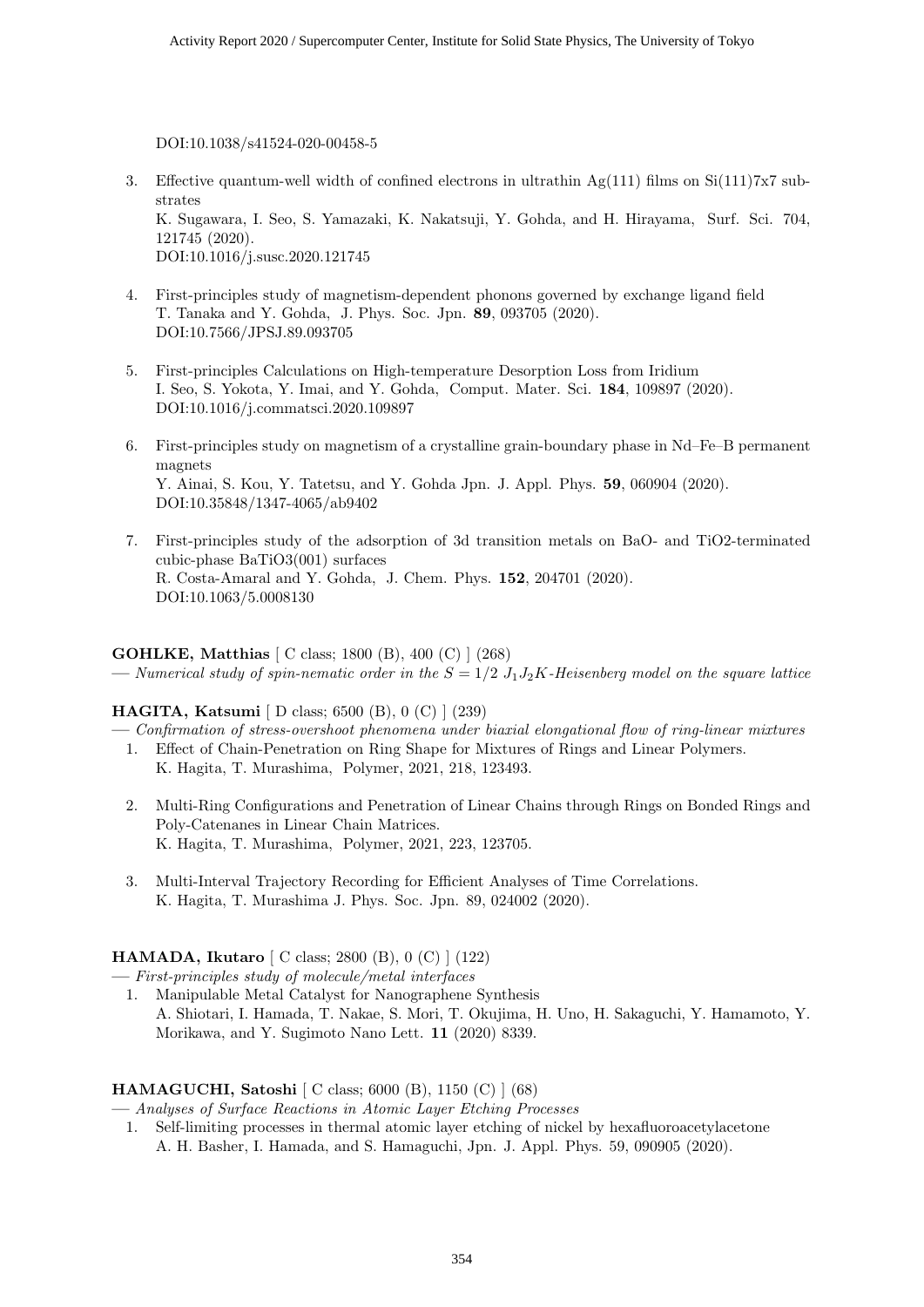#### **HAMAMOTO, Yuji** [ C class; 2800 (B), 0 (C) ] (120)

**—** *van der Waals density functional study of Cu phthalocyanine adsorbed on the Au(110) surface*

- **—** *van der Waals density functional study of Cu phtyalocyanine adsorbed on the Au(110) surface*
	- 1. Identifying Atomic-Level Correlation Between Geometric and Electronic Structure at a Metal-Organic Interface H. Koshida, H. Okuyama, S. Hatta, T. Aruga, Y. Hamamoto, I. Hamada, and Y. Morikawa, J. Phys. Chem. C **124**, 17696 (2020). DOI:10.1021/acs.jpcc.0c04678

#### **HARADA, KENJI** [ C class; 1600 (B), 500 (C) ] (270)

**—** *Development of entanglement optimization method*

#### **HARASHIMA, Yosuke** [ C class; 800 (B), 0 (C) ] (170)

**—** *First-principles study on complexes of impurity and dislocation in GaN p-n diodes*

- **—** *leakage current on power semiconductor devices and an electronic structure on a threading dislocation*
	- 1. Screw dislocation that converts p-type GaN to n-type: Microscopic study on Mg condensation and leakage current in p-n diodes T. Nakano, Y. Harashima, K. Chokawa, K. Shiraishi, A. Oshiyama, Y. Kangawa, S. Usami, N. Mayama, K. Toda, A. Tanaka, Y. Honda, and H. Amano, Appl. Phys. Lett. **117**, 012105 (2020). DOI:10.1063/5.0010664

#### **HARUYAMA, Jun** [ C class; 6000 (B), 1100 (C) ] (71)

**—** *Electrochemical reaction analysis using density functional calculation + implicit solvation model 2*

**—** *Electrochemical reaction analysis using density functional calculation + implicit solvation model 2-2*

#### **HASHIMOTO, Tamotsu** [ C class; 800 (B), 150 (C) ] (284)

**—** *Molecular dynamics simulation of liquid BaTiO*<sup>3</sup>

1. Structure of Amorphous BaTiO<sub>3</sub> by Molecular Dynamics Simulations Using a Shell Model T. Hashimoto and H. Moriwake, J. Phys. Soc. Jpn **90**, 044604 (2021). DOI:10.7566/JPSJ.90.044604

#### **HATSUGAI, Yasuhiro** [ C class; 3600 (B), 700 (C) ] (262)

**—** *Numerical study of bulk-edge correspondence and topological phases: From quantum to classical mechanics*

- 1. Adiabatic heuristic principle on a torus and generalized Streda formula Koji Kudo and Yasuhiro Hatsugai, Phys. Rev. B **102**, 125108 (2020). DOI:10.1103/PhysRevB.102.125108
- 2. Chiral edge modes in game theory: a kagome network of rock-paper-scissors Tsuneya Yoshida, Tomonari Mizoguchi, Yasuhiro Hostage, arXiv:2012.05562.
- 3. Fate of fractional quantum Hall states in open quantum systems: Characterization of correlated topological states for the full Liouvillian Tsuneya Yoshida, Koji Kudo, Hosho Katsura, and Yasuhiro Hatsugai, Phys. Rev. Research **2**, 033428 (2020). DOI:10.1103/PhysRevResearch.2.033428
- 4. Mirror skin effect and its electric circuit simulation Tsuneya Yoshida, Tomonari Mizoguchi, and Yasuhiro Hatsugai, Phys. Rev. Research **2**, 022062(R) (2020). DOI:10.1103/PhysRevResearch.2.022062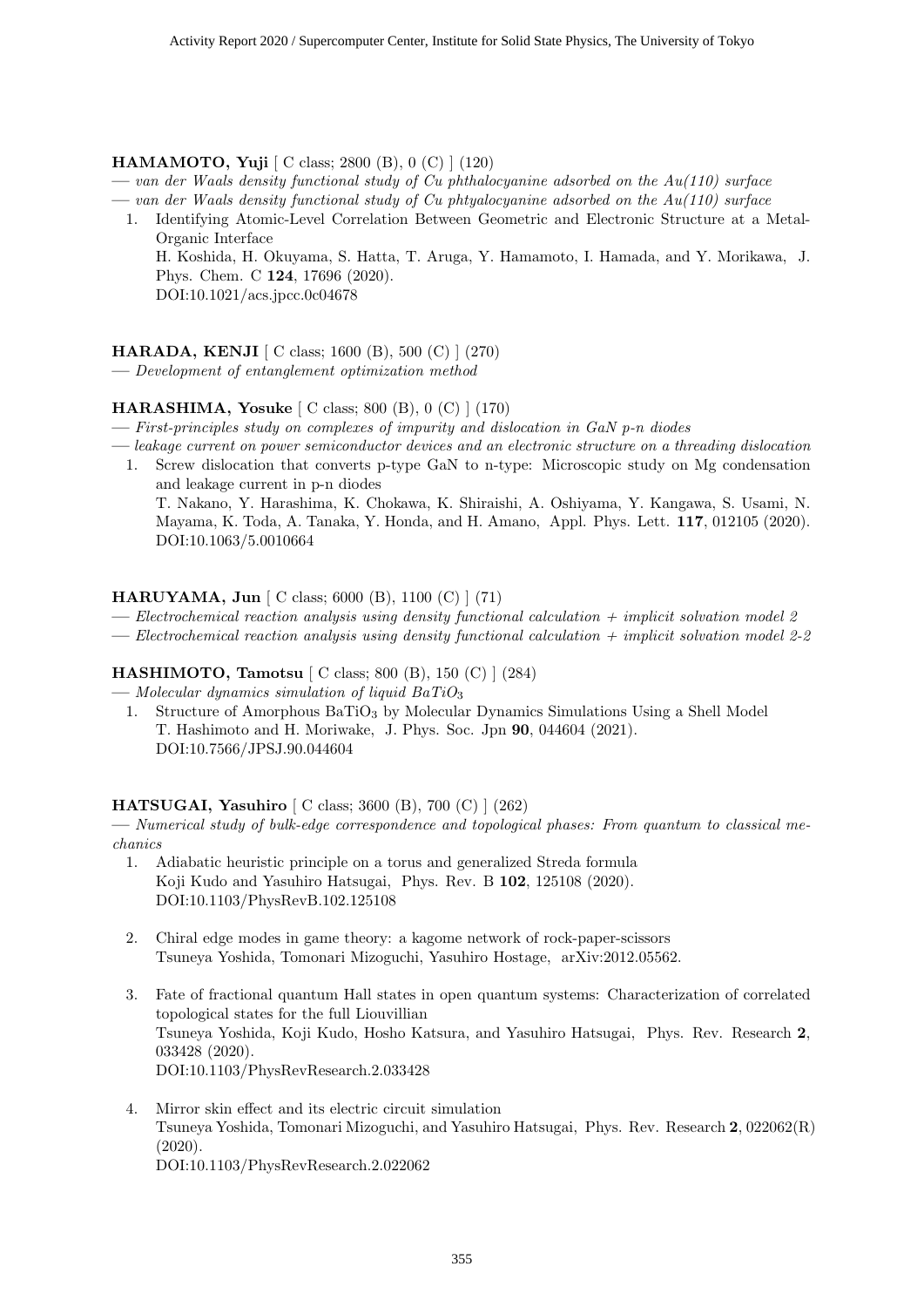- 5. Higher-order topological phases in a spring-mass model on a breathing kagome lattice Hiromasa Wakao, Tsuneya Yoshida, Hiromu Araki, Tomonari Mizoguchi, and Yasuhiro Hatsugai, Phys. Rev. B 101, 094107 (2020).
- 6. Detecting Bulk Topology of Quadrupolar Phase from Quench Dynamics Tomonari Mizoguchi, Yoshihito Kuno, and Yasuhiro Hatsugai Phys. Rev. Lett. **126**, 016802 (2021). DOI:10.1103/PhysRevLett.126.016802
- 7. Machine Learning of Mirror Skin Effects in the Presence of Disorder Hiromu Araki, Tsuneya Yoshida, and Yasuhiro Hatsugai J. Phys. Soc. Jpn. **90**, 053703 (2021). DOI:10.7566/JPSJ.90.053703
- 8. Square-root topological phase with time-reversal and particle-hole symmetry Tsuneya Yoshida, Tomonari Mizoguchi, Yoshihito Kuno, Yasuhiro Hatsugai arXiv: 2103.11305.
- 9. Bulk-edge correspondence of classical diffusion phenomena Tsuneya Yoshida Yasuhiro Hatsugai Scientific Reports **11**, 888 (2021) DOI:10.1038/s41598-020-80180-w

**HATTORI, Ken** [ B class; 500 (B), 100 (C) ] (174) **—** *Atomic structure and electronic states for silicide films*

#### **HAYAMI, Satoru** [ C class; 5000 (B), 900 (C) ] (202)

**—** *Search for multiple-Q magnetic orders in systems with bond-dependent anisotropic interactions*

- **—** *Search for square-lattice skyrmion crystal in itinerant electron systems* 1. Magnetic hedgehog lattices in noncentrosymmetric metals
	- S. Okumura, S. Hayami, Y. Kato, and Y. Motome Phys. Rev. B **101**, 144416 (2020). DOI:10.1103/PhysRevB.101.144416
	- 2. Spontaneous antisymmetric spin splitting in noncollinear antiferromagnets without spin-orbit coupling S. Hayami, Y. Yanagi, and H. Kusunose Phys. Rev. B **101**, 220403(R) (2020). DOI:10.1103/PhysRevB.101.220403
	- 3. Nonreciprocal magnons due to symmetric anisotropic exchange interaction in honeycomb antiferromagnets T. Matsumoto and S. Hayami, Phys. Rev. B **101**, 224419 (2020). DOI:10.1103/PhysRevB.101.224419
	- 4. Multiple-Q magnetism by anisotropic bilinear-biquadratic interactions in momentum space S. Hayami, J. Magn. Magn. Mater. **513**, 167181 (2020). DOI:10.1016/j.jmmm.2020.167181
	- 5. Anomalous Hall effect in *κ*-type organic antiferromagnets M. Naka, S. Hayami, H. Kusunose, Y. Yanagi, Y. Motome, and H. Seo Phys. Rev. B **102**, 075112 (2020). DOI:10.1103/PhysRevB.102.075112
	- 6. Degeneracy Lifting of Neel, Bloch, and Anti-Skyrmion Crystals in Centrosymmetric Tetragonal Systems S. Hayami and R. Yambe, J. Phys. Soc. Jpn. **89**, 103702 (2020). DOI:10.7566/JPSJ.89.103702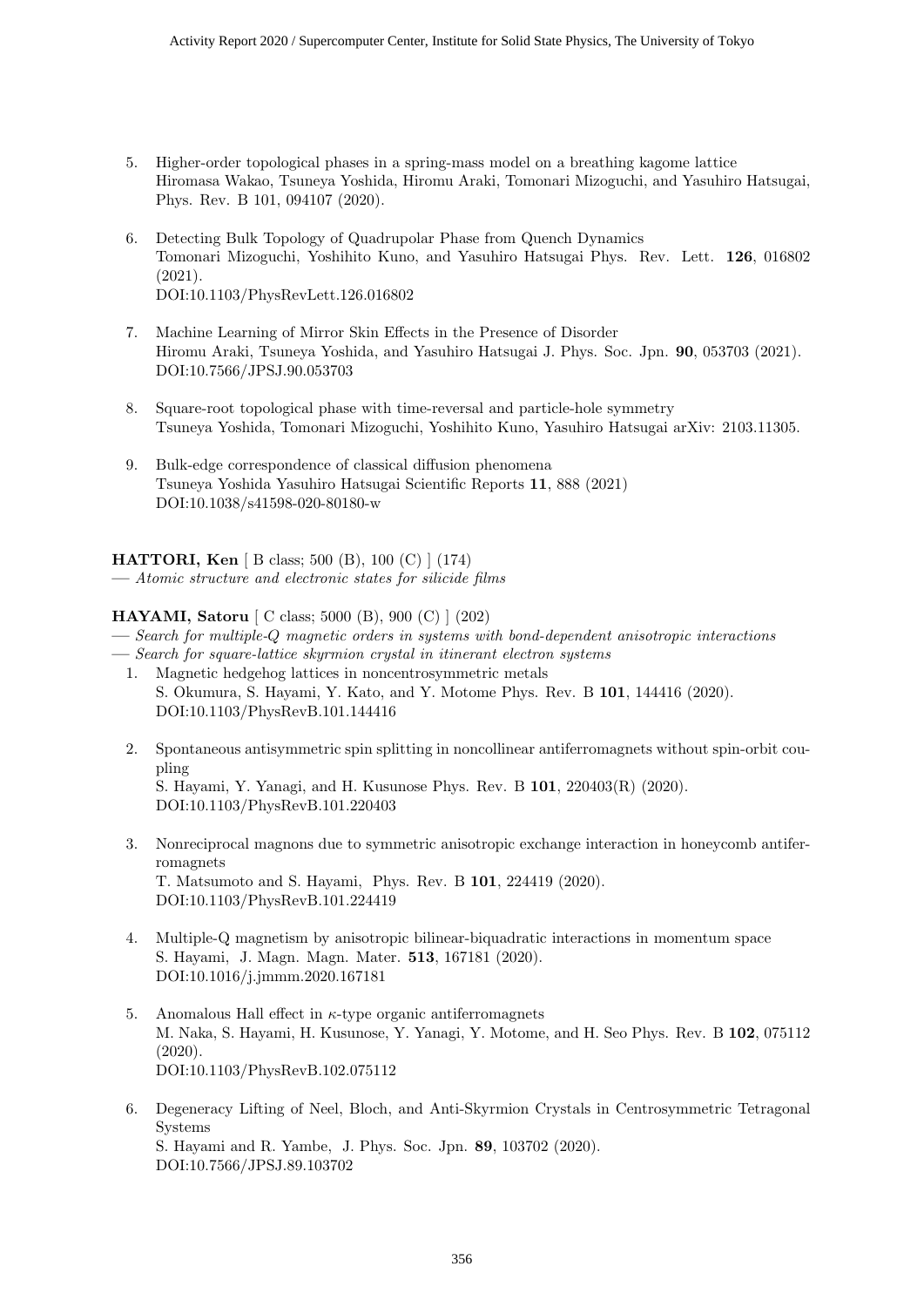- 7. Complete Multipole Basis Set for Single-Centered Electron Systems H. Kusunose, R. Oiwa, and S. Hayami J. Phys. Soc. Jpn. **89**, 104704 (2020). DOI:10.7566/JPSJ.89.104704
- 8. Bottom-up design of spin-split and reshaped electronic band structures in spin-orbit-coupling free antiferromagnets: Procedure on the basis of augmented multipoles S. Hayami, Y. Yanagi, and H. Kusunose Phys. Rev. B **102**, 144441 (2020). DOI:10.1103/PhysRevB.102.144441
- 9. Imaging the coupling between itinerant electrons and localised moments in the centrosymmetric skyrmion magnet GdRu2Si2 Y. Yasui, C. J. Butler, N. D. Khanh, S. Hayami, T. Nomoto, T. Hanaguri, Y. Motome, R. Arita, T.-h. Arima, Y. Tokura, and S. Seki Nat. Commun. **11**, 5925 (2020). DOI:10.1038/s41467-020-19751-4
- 10. NQR and NMR spectra in odd-parity multipole material CeCoSi M. Yatsushiro and S. Hayami Phys. Rev. B **102**, 195147 (2020). DOI:10.1103/PhysRevB.102.195147
- 11. Square skyrmion crystal in centrosymmetric itinerant magnets S. Hayami and Y. Motome, Phys. Rev. B **103**, 0244439 (2021). DOI:10.1103/PhysRevB.103.024439
- 12. Noncoplanar multiple-*Q* spin textures by itinerant frustration: Effects of single-ion anisotropy and bond-dependent anisotropy S. Hayami and Y. Motome, Phys. Rev. B **103**, 054422 (2021). DOI:10.1103/PhysRevB.103.054422
- 13. Modeling a nanometric skyrmion lattice using anisotropic exchange interactions in a centrosymmetric host M. Hirschberger, S. Hayami, and Y. Tokura New J. Phys. **23**, 023039 (2021). DOI:10.1088/1367-2630/abdef9
- 14. Spin-texture-driven electrical transport in multi-Q antiferromagnets S. Seo, S. Hayami, Y. Su, S. M. Thomas, F. Ronning, E. D. Bauer, J. D. Thompson, S.-Z. Lin and P. F. S. Rosa Commun. Phys. **4**, 58 (2021). DOI:10.1038/s42005-021-00558-8

#### **HIDA, Kazuo** [ B class; 500 (B), 150 (C) ] (300)

**—** *Numerical Study of One Dimensional Frustrated Quantum Spin Systems*

1. Infinite Series of Ferrimagnetic Phases Emergent from the Gapless Spin Liquid Phase of Mixed Diamond Chains K. Hida, arXiv:2102.02116, J. Phys. Soc. Jpn. in press.

#### **HIGUCHI, Yuji** [ C class; 5400 (B), 850 (C) ] (242)

- **—** *Large deformation process of amphiphilic molecular aggregate*
- **—** *Self-assemble process of amphiphilic molecules by coarse-grained molecular dynamics simulation*
	- 1. Coarse-grained molecular dynamics simulations of void generation and growth processes in the fracture of the lamellar structure of polyethylene Y. Higuchi, Phys. Rev. E **103**, 042502 (2021). DOI:10.1103/PhysRevE.103.042502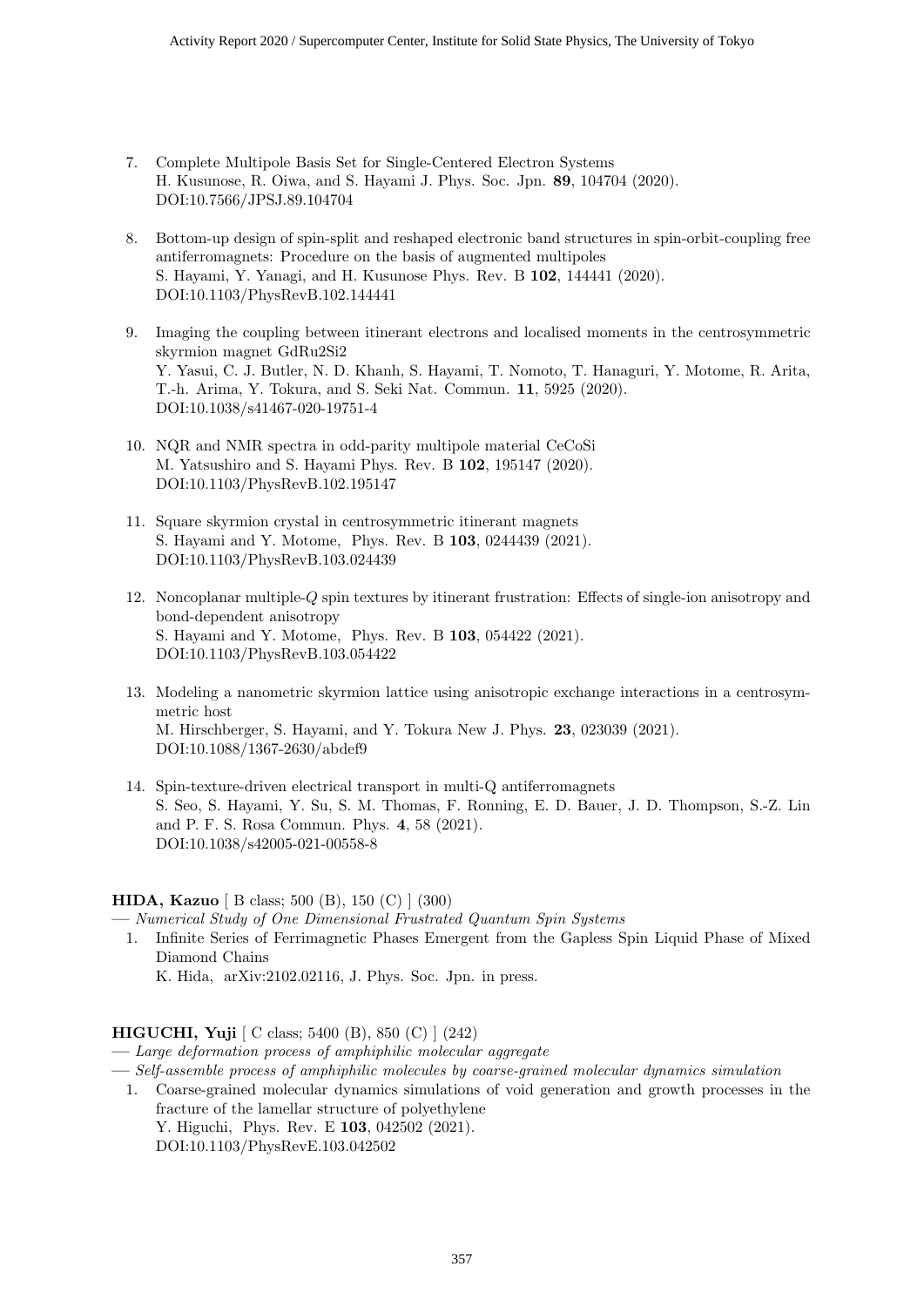- 2. Rotational Dynamics of Water at the Phospholipid Bilayer Depending on the Head Groups Studied by Molecular Dynamics Simulations Y. Higuchi, Y. Asano, T. Kuwahara, and M. Hishida, Langmuir **37**, 5329 (2021). DOI:10.1021/acs.langmuir.1c00417
- 3. 高分子材料の破壊に関する粗視化シミュレーション 樋口祐次, 分子シミュレーション学会誌「アンサンブル」 **22**, 216-221 (2020).

#### **HINUMA, Yoyo** [ B class; 800 (B), 0 (C) ] (168, 169)

**—** *Calculation of multication oxide surface properties for catalyst informatics*

- **—** *Search of accessible surfaces for catalyst informatics*
	- 1. Changes in Surface Oxygen Vacancy Formation Energy at Metal/Oxide Perimeter Sites: A Systematic Study on Metal Nanoparticles Deposited on an In2O3(111) Support Yoyo Hinuma, Takashi Toyao, Nobutsugu Hamamoto, Motoshi Takao, Ken-ichi Shimizu, and Takashi Kamachi, J. Phys. Chem. C 2020, 124, 27621 a
	- 2. Surface Oxygen Vacancy Formation Energy Calculations in 34 Orientations of beta-Ga2O3 and theta-Al2O3

Yoyo Hinuma, Takashi Kamachi, Nobutsugu Hamamoto, Motoshi Takao, Takashi Toyao, and Ken-ichi Shimizu, J. Phys. Chem. C 2020, 124, 10509 a

#### **HIRATSUKA, Masaki** [ B class; 400 (B), 100 (C) ] ()

**—** *Estimation of Infrared and Raman spectra using ab initio calculation and machine learning*

#### **HIYAMA, Miyabi** [ B class; 500 (B), 50 (C) ] (308)

**—** *Theoretical analysis for photo absorption- and emission spectra for firefly bioluminescence related molecules*

- **—** *Theoretical study for caged compound and its conjugate acid/bases*
	- 1. Theoretical Study of the Wavelength Selection for the photocleavage of Coumarin-caged Dluciferin

J. Usukura, M. Hiyama, M. Kurata, Y. Hazama, X-P. Qiu, F. M. Winnik, H. Akiyama, and N. Koga, Photochem. Photobiol. (2020) 96, 805-814

2. Quantum-Mechanical Hydration Plays Critical Role in the Stability of Firefly Oxyluciferin Isomers: State-of-the-art Calculations of the Excited States Y. Noguchi, M. Hiyama, M. Shiga, H. Akiyama, O. Sugino, J. Chem. Phys. (2020) 153, 201103

#### **HORI, Yuta** [ B,C class; 3700 (B), 0 (C) ] (98)

- **—** *The analysis of the hydrogen-bonding structures in proton-conduction organic crystals*
- **—** *The analysis of the local structures and molecular dynamics in proton-conduction acid-base composites*

#### **HOSHI, Takeo** [ C class; 4600 (B), 850 (C) ] (82, 346)

- **—** *Fusion of computational material science and data-driven science with massively parallel computation*
- **—** *Fusion of computational material science and data-driven science with parallel computation*
- 1. Development of data-analysis software for total-reflection high-energy positron diffraction (TRHEPD)

K. Tanaka, T. Hoshi, I. Mochizuki, T. Hanada, A. Ichimiya, T. Hyodo, Acta. Phys. Pol. A 137, 188-192 (2020).

2. Two-stage data-analysis method for total-reflection high-energy positron diffraction (TRHEPD) K. Tanaka, I. Mochizuki, T. Hanada, A. Ichimiya, T. Hyodo, T. Hoshi, JJAP Conf. Series, in press; Preprint: https://arxiv.org/abs/2002.12165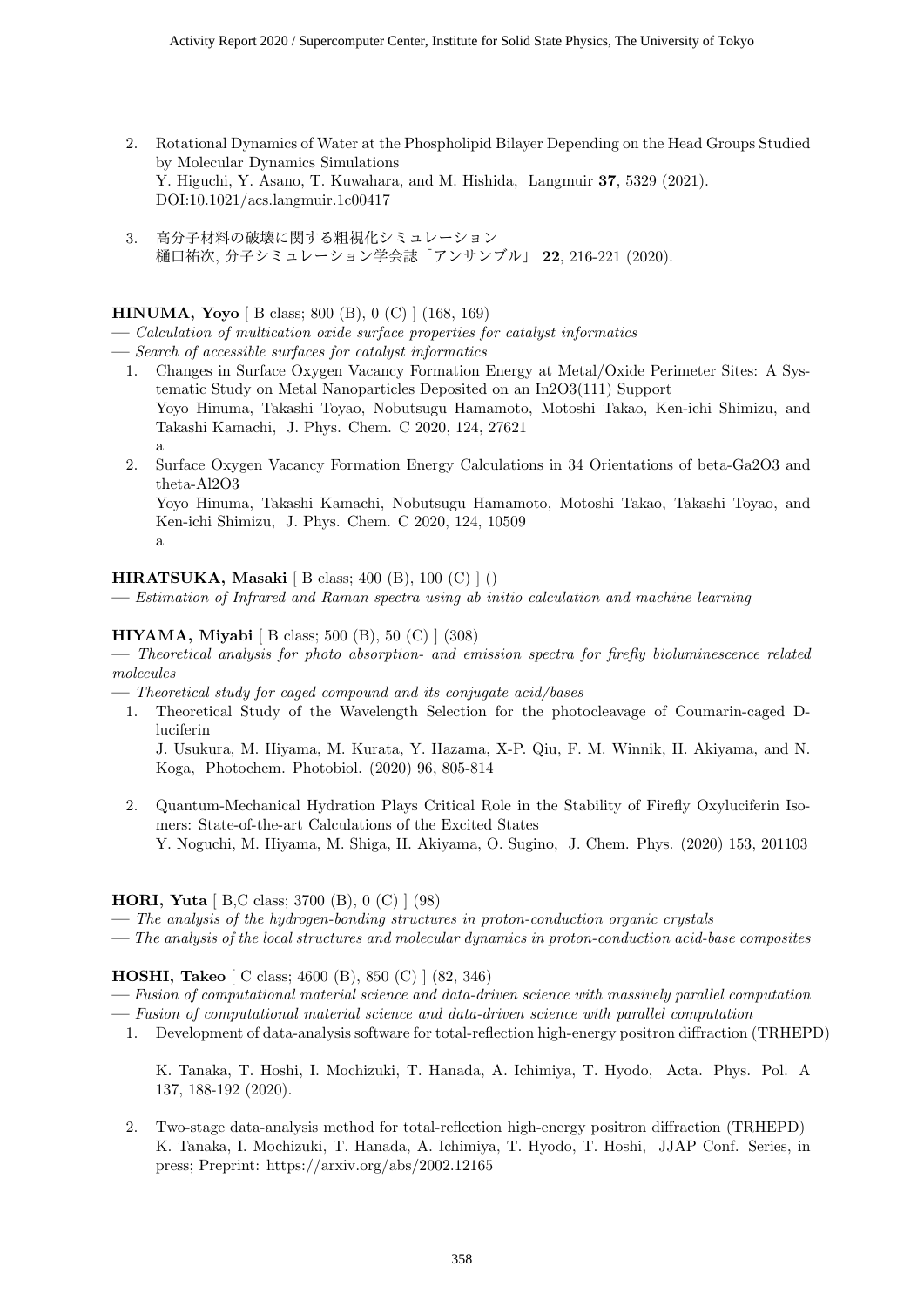- 3. Revisiting the Charge-Transfer States at Pentacene/C60 Interfaces with the GW/Bethe–Salpeter Equation Approach Takatoshi Fujita, Yoshifumi Noguchi, Takeo Hoshi, Materials 13, 2728/1-15 (2020).
- 4. An a posteriori verification method for generalized Hermitian eigenvalue problems in large-scale electronic state calculations Takeo Hoshi, Takeshi Ogita, Katsuhisa Ozaki, Takeshi Terao J. Comp. Appl. Math. 376, 112830/1-13 (2020).
- 5. Recent progress in large-scale electronic state calculations and data-driven sciences Takeo Hoshi and Satoshi Ito Chap. 14 of Handbook of Silicon Based MEMS Materials and Technologies 3rd Ed., Elsevier (2020).
- 6. Data-driven sensitivity analysis in a total-reflection high-energy positron diffraction (TRHEPD)  $\mu$  pata-driven sensitivity analysis in a total-reflection high-energy experiment of the Si4O5N3 / 6H-SiC (0001)-( $\sqrt{3} \times \sqrt{3}$ ) R30<sup>°</sup> Takeo Hoshi, Daishiro Sakata, Shotaro Oie, Izumi Mochizuki, Satoru Tanaka, Toshio Hyodo, Koji Hukushima: Submitted; Preprint:https://arxiv.org/abs/2103.04875

**HOTTA, Chisa** [ C class; 800 (B), 800 (C) ] (210) **—** *Exploring chage glass phase in two-dimensional lattice models*

**HOTTA, Takashi** [ C class; 2400 (B), 0 (C) ] (207)

**—** *Research of Quantum Critical Points Emerging between Two-Channel Kondo and Fermi-Liquid States* 1. Two-Channel Kondo Effect Emerging from Np and Pu Ions

- Dai Matsui and Takashi Hotta, JPS Conf. Proc. **30**, 011125 (2020). DOI:10.7566/JPSCP.30.011125
- 2. Quantum Critical Point between Two-Channel Kondo and Fermi-Liquid Phases Takashi Hotta, J. Phys. Soc. Jpn. **89**, 114706 (2020). DOI:10.7566/JPSJ.89.114706

**HU, Shiqian** [ C class; 3000 (B), 400 (C) ] (109)

**—** *Study of Phonon Thermal Conduction in Two-dimensional (2D) Composite Materials* **—** *Two-Path Phonon-Interference Resonance Induces a Stop-Band in Silicon Crystal Matrix by Embedded Nanoparticles Array*

**HUKUSHIMA, Koji** [ C class; 4600 (B), 0 (C) ] (258, 259)

- **—** *Parallel Bayesian computation in material science*
- **—** *Tensor renormalization-group study of spin glasses*
	- 1. Replica Exchange Particle-Gibbs Method with Ancestor Sampling Hiroaki Inoue, Koji Hukushima and Toshiaki Omori J. Phys. Soc. Jpn. **89**, (2020) 104801
	- 2. Lattice Glass Model in Three Spatial Dimensions Yoshihiko Nishikawa and Koji Hukushima Phys. Rev. Lett. **125**, (2020) 065501
	- 3. Data-driven determination of the spin Hamiltonian parameters and their uncertainties: The case of the zigzag-chain compound KCu4P3O12 Ryo Tamura, Koji Hukushima, Akira Matsuo, Koichi Kindo, and Masashi Hase Phys. Rev. B **101**, (2020) 224435
	- 4. Maximum Separated Distribution with High Interpretability Found Using an Exhaustive Search Method –Application to Magnetocrystalline Anisotropy of Fe/Co Films–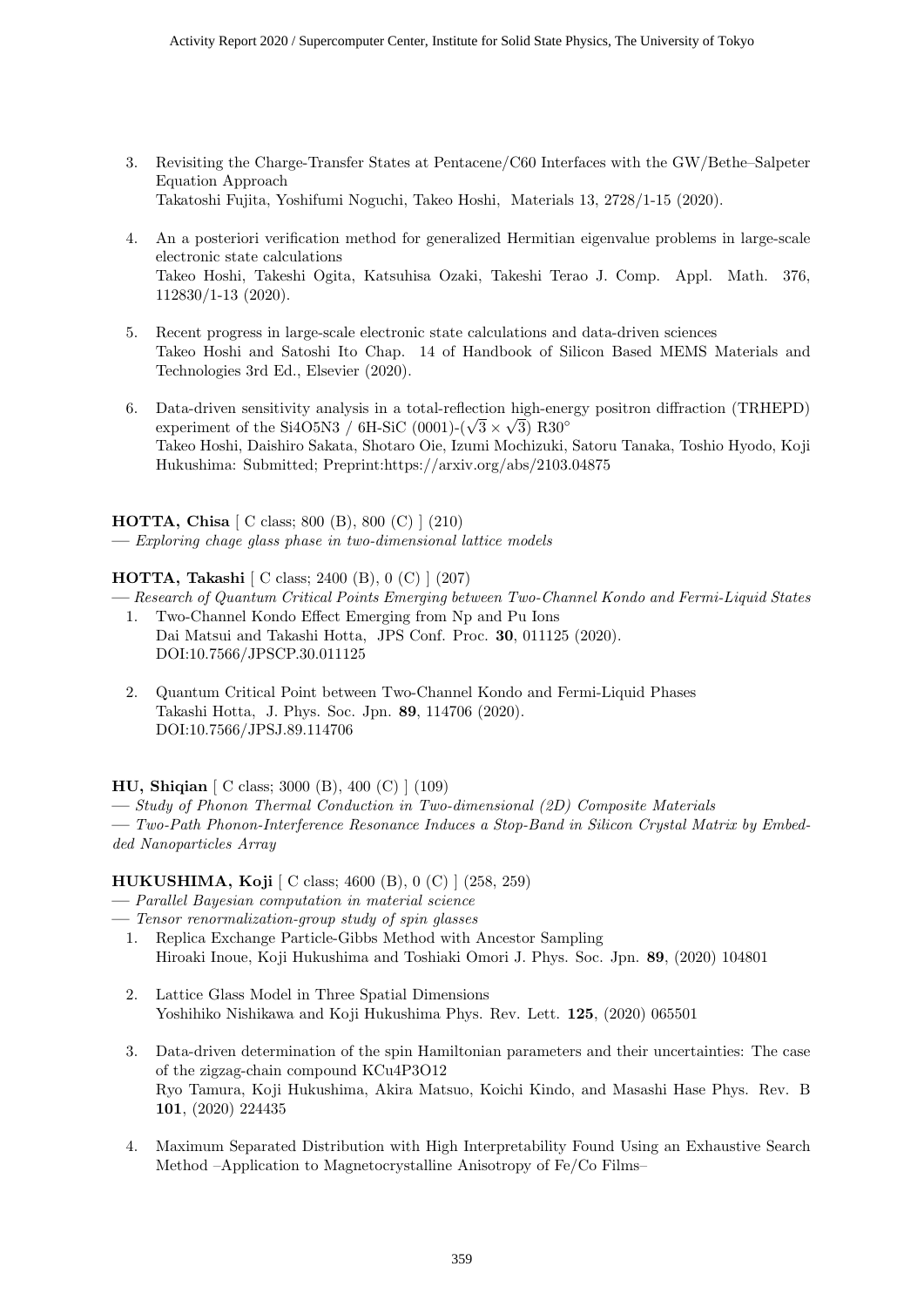Hiori Kino, Kohji Nakamura, Koji Hukushima, Takashi Miyake, and Dam Hieu Chi J. Phys. Soc. Jpn. **89**, 064802 (2020).

#### **IDO, Kota** [ C class; 6000 (B), 900 (C) ] (201)

**—** *Numerical analyses on quantum spin liquids in strongly correlated electron systems*

**—** *Spin dynamical structure factor in extended Kitaev model*

#### **IIDA, Tsutomu** [ B class; 500 (B), 100 (C) ] (173)

**—** *A theoretical study on the effect of impurity doping on the thermoelectric performance of environmental friendly silicide SrSi*<sub>2</sub>

1. Re-evaluation of the electronic structure and thermoelectric properties of narrow-gap semiconducting *α*-SrSi2: A complementary experimental and first-principles hybrid-functional approach Daishi Shiojiri, Tsutomu Iida, Tomoyuki Kadono, Masato Yamaguchi, Takuya Kodama, Seiya Yamaguchi, Shinta Takahashi, Yuki Kayama, Kota Hiratsuka, Motoharu Imai, Naomi Hirayama, and Yoji Imai, J. Appl. Phys. 129(11), 115101 (2021). DOI:10.1063/5.0041670

#### **IKEDA, Hiroaki** [ B class; 700 (B), 150 (C) ] ()

**—** *Multipole orders and superconductivity in strongly correlated electron systems*

**IKUHARA, Yuichi** [ C class; 2800 (B), 0 (C) ] (118, 119)

- **—** *Analysis of hetero-interface by ab-initio molecular dynamics simulations*
- **—** *Study of atomic structure and segregation behavior in oxide interface*
- 1. Atomistic origin of high-concentration  $Ce^{3+}$  in  $\{100\}$ -faceted Cr-substituted  $CeO<sub>2</sub>$  nanocrystals X. Hao, A. Yoko, K. Inoue, Y. Xu, M. Saito, C. Chen, G. Seong, T. Tomai, S. Takami, A.L. Shluger, B. Xu, T. Adschiri, and Y. Ikuhara, Acta Mater. **203**, 116473 (2021). DOI:10.1016/j.actamat.2020.11.015

#### **IMADA, Masatoshi** [ E class; 29000 (B), 4600 (C) ] (184)

**—** *Exhaustive Studies on High Temperature Superconductors by Highly Accurate ab initio Scheme for Strongly Correlated Electron Systems*

**—** *Machine learning analyses on quasi-particle interference data of cuprate high-temperature superconductors*

- 1. Single-Particle Spectral Function Formulated and Calculated by Variational Monte Carlo Method with Application to d-Wave Superconducting State Maxime Charlebois and Masatoshi Imada, Phys. Rev. X **10** (2020) 041023.
- 2. Charge dynamics of correlated electrons: Variational description with inclusion of composite fermions

Kota Ido, Masatoshi Imada, Takahiro Misawa, Phys. Rev. B **101** (2020) 075124.

3. *Ab initio* study of superconductivity and inhomogeneity in a Hg-based cuprate superconductor Takahiro Ohgoe, Motoaki Hirayama, Takahiro Misawa, Kota Ido, Youhei Yamaji, Masatoshi Imada, Phys. Rev. B **101** (2020) 045124.

#### **INAOKA, Takeshi** [ B class; 700 (B), 150 (C) ] (163)

**—** *Search and realization of novel electronic properties of solid surfaces and interfaces and of small particles*

1. Identification of surface states formed above the substrate bands of the  $Ni(110)-(2x1)O$  surface T. Inaoka and Y. Uehara, to be submitted.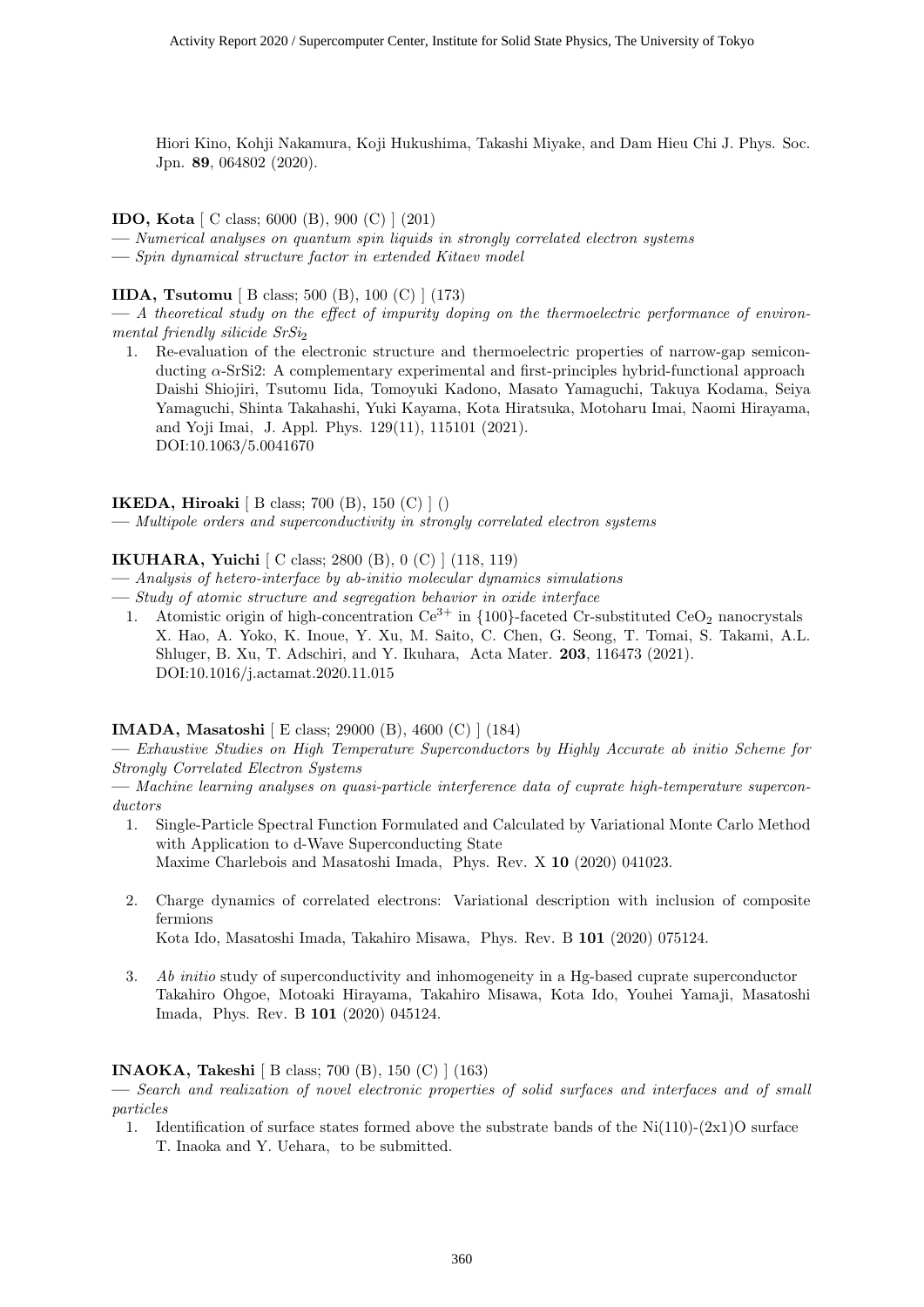#### **ISHIBASHI, Shoji** [ C class; 800 (B), 0 (C) ] (167)

- **—** *Prediction of properties of organic ferroelectrics and piezoelectrics by first-principles calculation* 1. Metaelectric multiphase transitions in a highly polarizable molecular crystal
	- S. Horiuchi, S. Ishibashi, R. Haruki, R. Kumai, S. Inada, and S. Aoyagi Chem. Sci. **11**, 6183 (2020).

DOI:10.1039/d0sc01687j

#### **ISHIDA, Kunio** [ B class; 1100 (B), 200 (C) ] (275)

**—** *Dynamics of phonon entanglement creation between remote electron-phonon systems*

- 1. Coherent control of nonadiabatic dynamics of electron-phonon systems by quantized light field Kunio Ishida Progress in Ultrafast Intense Laser Science XV, 121-132, (2020). DOI:10.1007/978-3-030-47098-2 6
- 2. Two-step dynamics of photoinduced phonon entanglement generation between remote electronphonon systems Kunio Ishida and Hiroaki Matsueda arXiv: 2005.14615.

#### **ISHIHARA, Sumio** [ B class; 800 (B), 0 (C) ] ()

**—** *Inhomogeneous effect in light induced nonequilibrium state*

**—** *Numerical study of nonequilibrium dynamics in correlated electron systems*

#### **ISHII, Fumiyuki** [ C class; 6000 (B), 1100 (C) ] ()

**—** *First-Principles Calculations of Two-Dimensional Materials and Surface Alloys* **—** *First-principles calculation of anomalous Hall coefficient in metallic ferromagnet by using Berry phase approach*

#### **ISOBE, Masaharu** [ B class; 400 (B), 0 (C) ] (315)

**—** *Nonequilibrium phase transition and slow dynamics in the dense hard sphere systems*

- 1. Direct Evidence of Void-Induced Structural Relaxations in Colloidal Glass Formers C.-T. Yip, M. Isobe, C.-H. Chan, S. Ren, K.-P. Wong, Q. Huo, C.-S. Lee, Y.-H. Tsang, Y. Han, and C.-H. Lam, Phys. Rev. Lett. **125**, 258001 (2020). DOI:10.1103/PhysRevLett.125.258001
- 2. Non-equilibrium response and equilibration in hard disk systems D. Mugita and M. Isobe, EPJ Web Conferences, in press.

#### **IWASA, Takeshi** [ C class; 2800 (B), 550 (C) ] (111)

**—** *Development and applications of first principles methods for light-matter interactions beyond the dipole approximation*

1. Theoretical method for near-field Raman spectroscopy with multipolar Hamiltonian and real-time-TDDFT: Application to on- and off-resonance tip-enhanced Raman spectroscopy M. Takenaka, T. Taketsugu, T. Iwasa, J. Chem. Phys. **154**, (2021) 024104. DOI:10.1063/5.0034933

#### **JESCHKE, Harald**  $\begin{bmatrix} C \ \text{class}; 4400 \ (B), 0 \ (C) \end{bmatrix}$

- **—** *Sr and Ag doped Bi*2*Se*<sup>3</sup> *under pressure*
- **—** *Theory for Superconductivity in quasi-one-dimensional Cr-based pnictides*

#### **JOUTSUKA, Tatsuya** [ B class; 1300 (B), 0 (C) ] (143, 144)

**—** *Theoretical Analysis of Photocatalytic Reaction Mechanism at Titanium Dioxide Interfaces*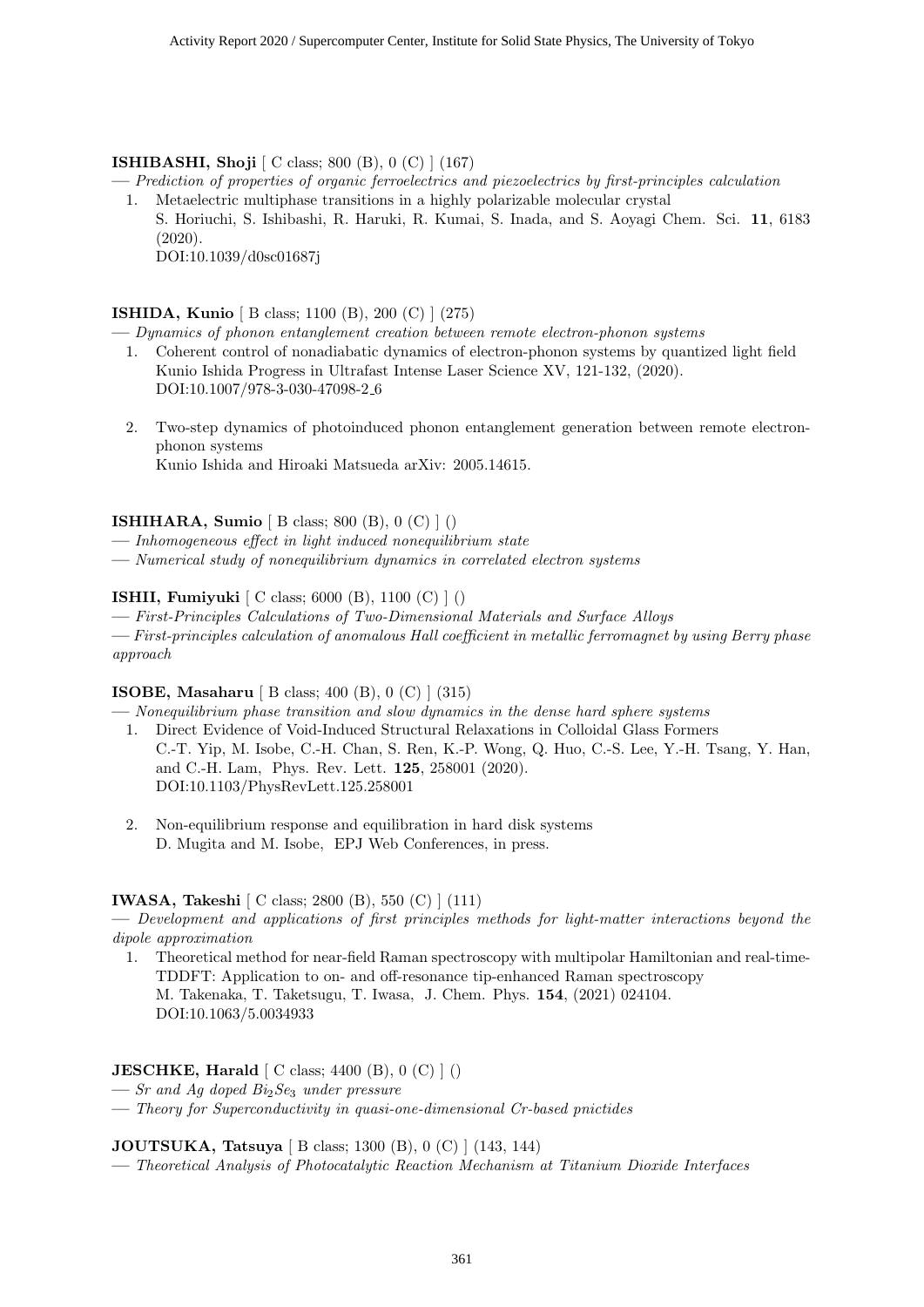**—** *Ab Initio Calculation of High-Rate Deposition of Metal Film by Low-Pressure Chemical Vapor Deposition*

**—** *Ab Initio Calculation of High-Rate Deposition of Metal Films by Low-Pressure Chemical Vapor Deposition*

- 1. Low-pressure chemical vapor deposition of Cu on Ru using CuI as precursor T. Nishikawa, K. Horiuchi, T. Joutsuka, S. Yamauchi J. Cryst. Growth **549** (2020) 125849.
- 2. Constrained Density Functional Theory Molecular Dynamics Simulation of Deprotonation in Aqueous Silicic Acid T. Joutsuka, K. Ando, J. Phys. Chem. B **124** (2020) 8323.
- 3. Facet Dependence of Photocatalytic Activity in Anatase  $TiO<sub>2</sub>$ : Combined Experimental and DFT Study T. Joutsuka, H. Yoshinari, S. Yamauchi, Bull. Chem. Soc. Jpn. **94** (2021) 106.

#### **KADOWAKI, Hiroaki** [ B class; 800 (B), 50 (C) ] ()

- **—** *Exact diagonalization and TPQ of quantum pyrochlore model*
- **—** *Exact diagonalization of quantum pyrochlore model*

#### **KAGESHIMA, Hiroyuki** [ B class; 800 (B), 0 (C) ] (166)

- **—** *Study on structural elementary excitations at semiconductor surfaces and interfaces*
- 1. First-principles study of strain effect on oxygen vacancy in silicon oxide K. Yata and H. Kageshima, Jpn. J. Appl. Phys. **60** (2020) 035504/1-6.

#### **KANEKO, Ryui** [ B class; 500 (B), 50 (C) ] (306)

**—** *tensor-network study of phase transitions in large spin systems*

1. Continuous phase transition between N´eel and valence bond solid phases in a *J*-*Q*-like spin ladder system T. Ogino, R. Kaneko, S. Morita, S. Furukawa, and N. Kawashima, Phys. Rev. B **103**, 085117 (2021)

DOI:10.1103/PhysRevB.103.085117

- 2. Multiple magnetization plateaus induced by further neighbor interaction in an  $S = 1$  two-leg Heisenberg spin ladder H. Kohshiro, R. Kaneko, S. Morita, and N. Kawashima, submitted to Phys. Rev. B DOI:arXiv:2102.07473
- 3. Reentrance of the disordered phase in the antiferromagnetic Ising model on a square lattice with longitudinal and transverse magnetic fields R. Kaneko, Y. Douda, S. Goto, and I. Danshita, submitted to J. Phys. Soc. Jpn. DOI:arXiv:2103.12364

#### **KARIYADO, Toshikaze** [ B class; 600 (B), 50 (C) ] (299)

- **—** *Study of superstructure induced novel phenomena: stacking of atomically thin materials*
- **—** *Superstructure based band engineering and its application*
	- 1. Giant orbital diamagnetism of three-dimensional Dirac electrons in  $Sr<sub>3</sub>PbO$  antiperovskite S. Suetsugu, K. Kitagawa, T. Kariyado, A. W. Rost, J. Nuss, C. Mühle, M. Ogata, and H. Takagi, Phys. Rev. B **103**, 115117 (2021). DOI:10.1103/PhysRevB.103.115117
	- 2. Selective branching and converting of topological modes T. Kariyado and R.-J. Slager, submitted to Phys. Rev. Research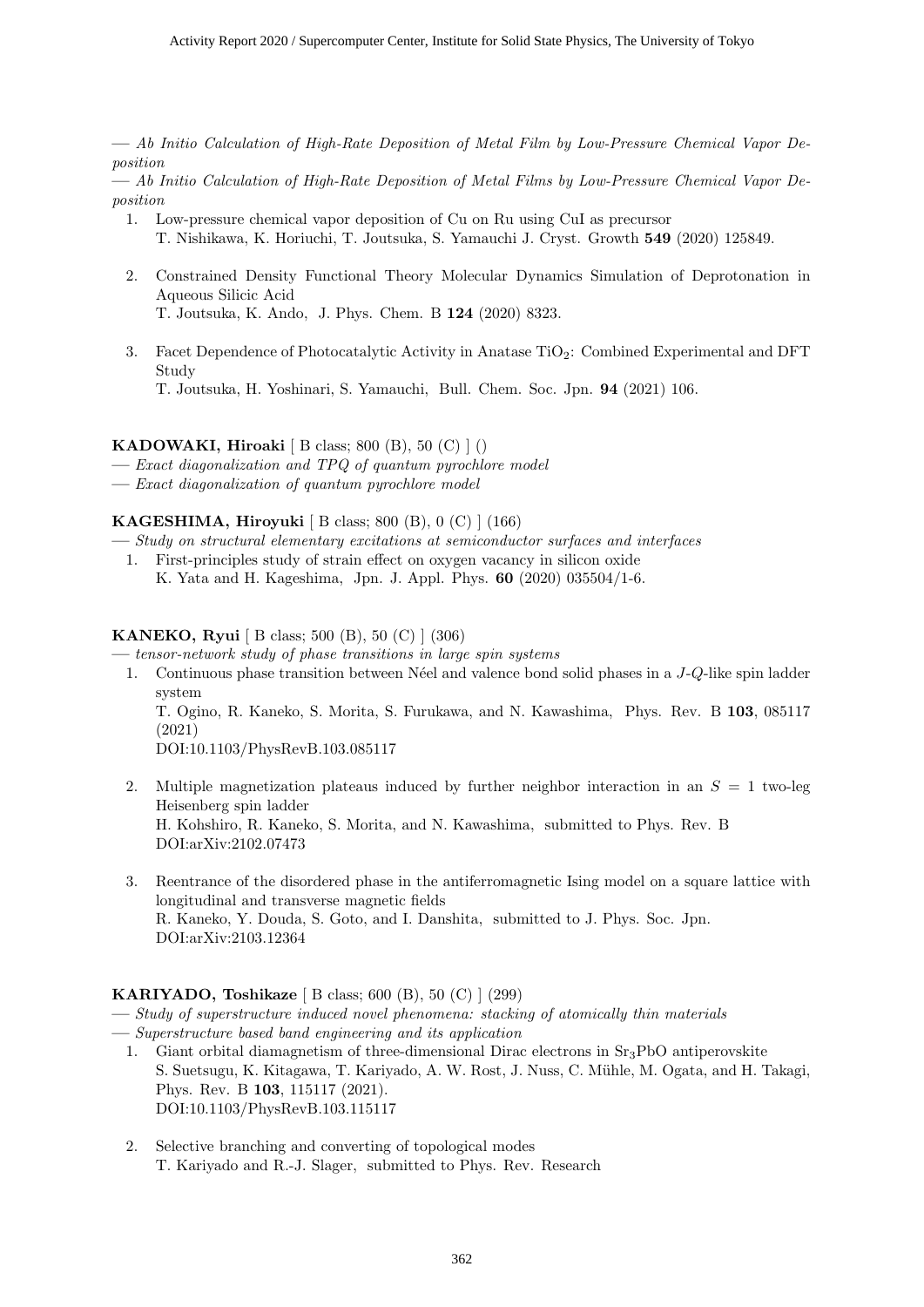#### **KASAMATSU, Shusuke** [ C class; 5400 (B), 900 (C) ] (16)

**—** *Analysis of disordered materials using a combination of first-principles calculations statistical physics and machine learning*

**—** *Thermodynamic analysis of charge-storing interfaces based on direct coupling of statistical physics and first-principles calculation*

- 1. Dopant arrangements in Y-doped BaZrO<sub>3</sub> under processing conditions and their impact on proton conduction: a large-scale first-principles thermodynamics study Shusuke Kasamatsu, Osamu Sugino, Takafumi Ogawa, and Akihide Kuwabara, J. Mater. Chem. A **8**, 12674-12686 (2020). DOI:10.1039/D0TA01741H
- 2. Theoretical study on proton diffusivity in Y-doped BaZrO<sub>3</sub> with realistic dopant configurations Takeo Fujii, Kazuaki Toyoura, Tetsuya Uda, and Shusuke Kasamatsu, Phys. Chem. Chem. Phys. **23**, 5908-5918 (2021). DOI:10.1039/D0CP06035F
- 3. Monte Carlo Sampling of Configuration Disorder in Crystalline Materials Shusuke Kasamatsu, The Brain & Neural Networks **28**, 12-19 (2021). DOI:10.3902/jnns.28.12

**KATO, Takeo** [ B class; 900 (B), 100 (C) ] (283)

- **—** *Numerical Study of Adiabatic Charge Pumping through Kondo Quantum Dots*
- **—** *Theory of Adiabatic Pumping in Mesoscopic Devices*
	- 1. Transmission of waves through a pinned elastic medium T. Yamamoto, L. I. Glazman, and M. Houzet, Phys. Rev. B **103**, 224211 (2021). DOI:10.1103/PhysRevB.103.224211

#### **KATO, Yusuke** [ C class; 5800 (B), 400 (C) ] (243)

- **—** *Dynamics of Kitaev spin liquid via functional renormalization group method*
- **—** *Functional renormalization group approach for dynamics of Kitaev-Heisenberg model*

#### **KAWAKAMI, Norio** [ C class; 9200 (B), 1350 (C) ] (191)

- **—** *Magnetism topological phase formation and transport phenomena in strongly correlated systems*
- **—** *Study of phase formation and transport phenomena in strongly correlated quantum systems*
- 1. Spin-caloritronic transport in hexagonal graphene nanoflakes Thi. Thu Phung, Robert Peters, Andreas Honecker, Guy Trambly de Laissardiere, and Javad Vahedi, Phys. Rev. B **102** (2020) 035160.
- 2. Equivalence of the effective non-hermitian Hamiltonians in the context of open quantum systems and strongly-correlated electron systems Yoshihiro Michishita and Robert Peters, Phys. Rev. Lett. **124** (2020) 196401.
- 3. Exceptional band touching for strongly correlated systems in equilibrium Tsuneya Yoshida, Robert Peters, Norio Kawakami, and Yasuhiro Hatsugai, Prog. Theor. Exp. Phys. (2020) 12A109
- 4. Exceptional points in the one-dimensional Hubbard model Roman Rausch, Robert Peters and Tsuneya Yoshida, New J. Phys. **23** (2021) 013011.
- 5. Edge magnetic properties of black phosphorene nanoribbons Javad Vahedi and Robert Peters, Phys. Rev. B **103** (2021) 075108.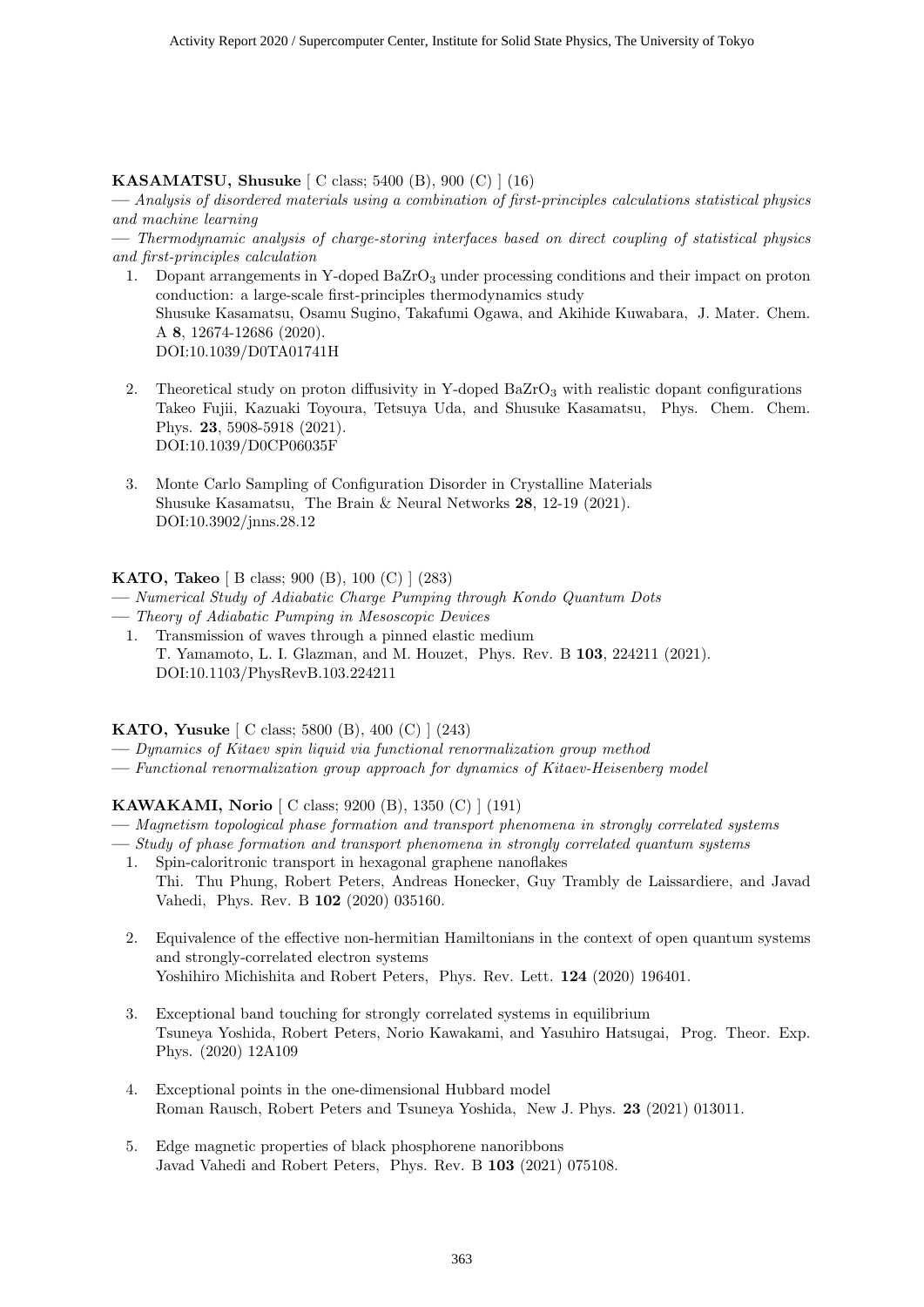6. Minimal model of many-body localization F. Monteiro, T. Micklitz, Masaki Tezuka, and Alexander Altland, Phys. Rev. Research 3 (2021) 013023.

#### **KAWAKATSU, Toshihiro** [ C class; 6800 (B), 0 (C) ] (237)

- **—** *Analyses on complex fluids using multiscale simulation platform*
- **—** *Fluid-elastomer hybrid simulations using multiscale simulation platform*

#### **KAWAMURA, Hikaru** [ C class; 6400 (B), 0 (C) ] (241)

**—** *Novel order in frustrated magnets*

- 1. Monte Carlo studies of the spin-chirality decoupling in the three-dimensional Heisenberg spin glass T. Ogawa, K. Uematsu and H. Kawamura, Phys. Rev. B 101, 014434/1-16 (2020). DOI:10.1103/PhysRevB.101.014434
- 2. Spin Current as a Probe of the Z2-Vortex Topological Transition in the Classical Heisenberg Antiferromagnet on the Triangular Lattice K. Aoyama and H. Kawamura, Phys. Rev. Letters 124, 047202/1-6 (2020). DOI:10.1103/PhysRevLett.124.047202
- 3. Hedgehog-lattice spin texture in classical Heisenberg antiferromagnets on the breathing pyrochlore lattice K. Aoyama and H. Kawamura, Phys. Rev. B 131, 014406/1-15 (2021). DOI:10.1103/PhysRevB.103.014406

#### **KAWAMURA, Takahiro** [ C class; 600 (B), 350 (C) ] (158)

- **—** *First-principles analysis of melt structure and property in Na flux GaN growth*
	- 1. Activation free energies for formation and dissociation of N–N, C–C, and C–H bonds in a Na–Ga melt

T. Kawamura, M. Imanishi, M. Yoshimura, Y. Mori, and Y. Morikawa Comp. Mater. Sci. **194**, 110366 (2021).

DOI:10.1016/j.commatsci.2021.110366

#### **KAWASHIMA, Naoki** [ E class; 24500 (B), 3950 (C) ] (221)

**—** *Tensor-network study of Kitaev models*

- 1. DSQSS: Discrete Space Quantum Systems Solver, Yuichi Motoyama, Kazuyoshi Yoshimi, Akiko Masaki-Kato, Takeo Kato, Naoki Kawashima, Computational Physics Communications 264, 107944 (2021) DOI:10.1016/j.cpc.2021.107944
- 2. Multiple magnetization plateaus induced by further neighbor interaction in an S=1 two-leg Heisenberg spin ladder Hidehiko Kohshiro, Ryui Kaneko, Satoshi Morita, Naoki Kawashima, arXiv:2102.07473
- 3. Generating Function for Tensor Network Diagrammatic Summation Wei-Lin Tu, Huan-Kuang Wu, Norbert Schuch, Naoki Kawashima, Ji-Yao Chen, arXiv:2101.03935
- 4. Continuous phase transition between Néel and valence bond solid phases in a J-Q-like spin ladder system Takuhiro Ogino, Ryui Kaneko, Satoshi Morita, Shunsuke Furukawa, Naoki Kawashima, Phys. Rev. B 103, 085117 (2021) DOI:10.1103/PhysRevB.103.085117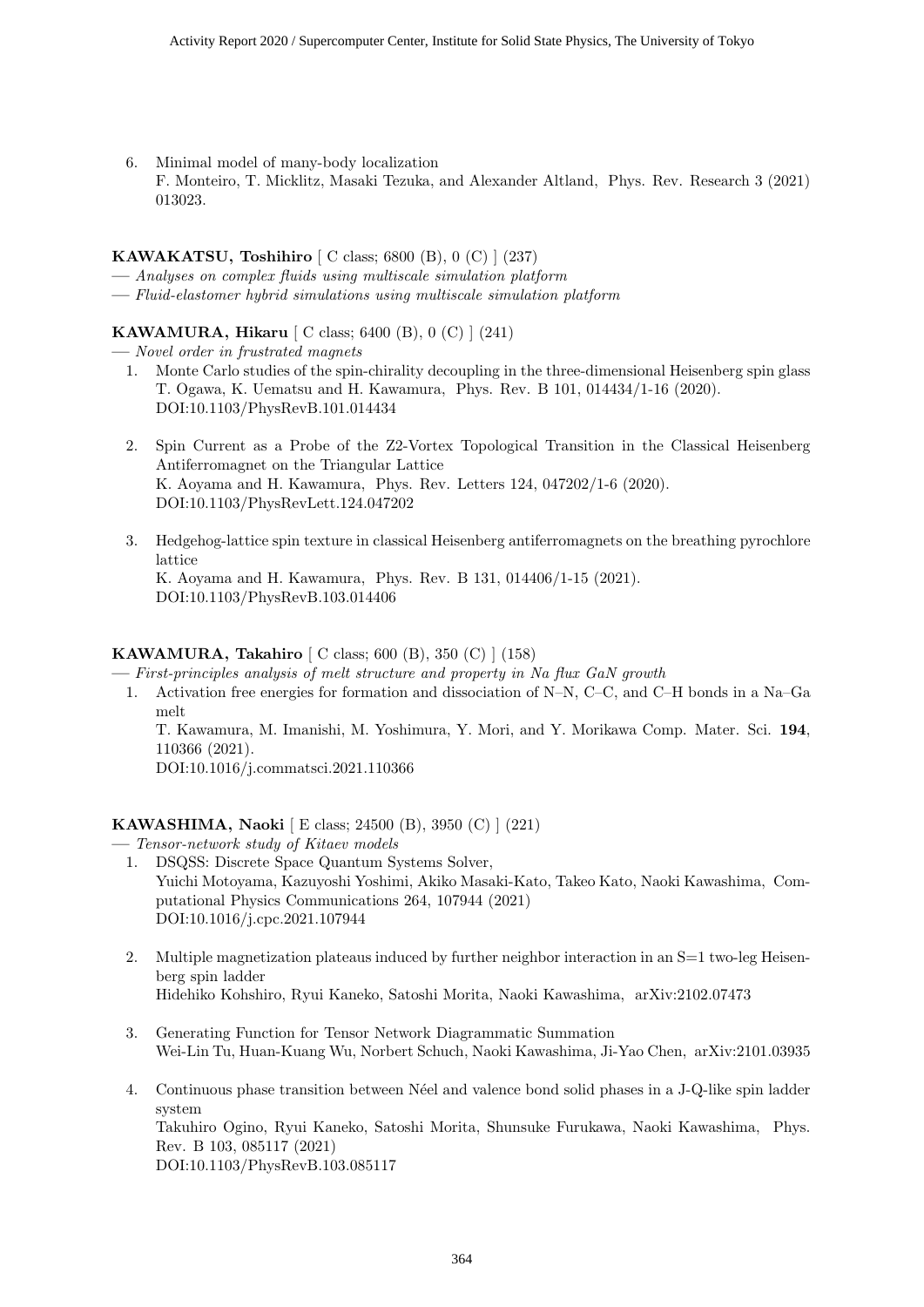- 5. Data Assimilation Method for Experimental and First-Principles Data: Finite-Temperature Magnetization of  $(Nd,Pr, La, Ce)_2(Fe, Co, Ni)_{14}B$ Yosuke Harashima, Keiichi Tamai, Shotaro Doi, Munehisa Matsumoto, Hisazumi Akai, Naoki Kawashima, Masaaki Ito, Noritsugu Sakuma, Akira Kato, Tetsuya Shoji, and Takashi Miyake, Physical Review Materials 5, 013806 (2021) DOI:10.1103/PhysRevMaterials.5.013806
- 6. Thermal Hall Effects of Spins and Phonons in Kagome Antiferromagnet Cd-Kapellasite Masatoshi Akazawa, Masaaki Shimozawa, Shunichiro Kittaka, Toshiro Sakakibara, Ryutaro Okuma, Zenji Hiroi, Hyun-Yong Lee, Naoki Kawashima, Jung Hoon Han and Minoru Yamashita, Physical Review X 10, 041059 (2020) DOI:10.1103/PhysRevX.10.041059
- 7. Global optimization of tensor renormalization group using the corner transfer matrix Satoshi Morita and Naoki Kawashima, Physical Review B 103, 045131 (2020) DOI:10.1103/PhysRevB.103.045131
- 8. Construction of variational matrix product states for the Heisenberg spin-1 chain Jintae Kim, Minsoo Kim, Naoki Kawashima, Jung Hoon Han and Hyun-Yong Lee, Phys. Rev. B 102, 085117 (2020) DOI:10.1103/PhysRevB.102.085117
- 9. K*ω*–Open-sourcelibraryfortheshiftedKrylovsubspacemethodoftheform(zI–H)x=b Takeo Hoshi, Mitsuaki Kawamura, Kazuyoshi Yoshimi, Yuichi Motoyama, Takahiro Misawa, Youhei Yamaji, Synge Todo, Naoki Kawashima, Tomohiro Sogabea Computer Physics Communications 258, 107536 (2020) DOI:10.1016/j.cpc.2020.107536
- 10. Tensor network wave function of S=1 Kitaev spin liquids Hyun-Yong Lee, Naoki Kawashima and Yong Baek Kim, Phys. Rev. Res. 2 033318 (2020) DOI:10.1103/PhysRevResearch.2.033318
- 11. Boundary conformal spectrum and surface critical behavior of classical spin systems:A tensor network renormalization study Shumpei Iino, Satoshi Morita, and Naoki Kawashima, Phys. Rev. B 101, 155418 (2020) DOI:10.1103/PhysRevB.101.155418
- 12. Magnetic field induced quantum phases in a tensor network study of Kitaev magnets Hyun-Yong Lee, Ryui Kaneko, Li Ern Chern, Tsuyoshi Okubo, Youhei Yamaji, Naoki Kawashima, and Yong Baek Kim, Nature Communications 11, 1639 (2020) DOI:10.1038/s41467-020-15320-x
- 13. Tensor-Ring Decomposition with Index-Splitting Hyun-Yong Lee, and Naoki Kawashima, J. Phys. Soc. Jpn. 89, 054003 (2020) DOI:10.7566/JPSJ.89.054003

**KITA, Takafumi** [ C class; 600 (B), 200 (C) ] (287)

**—** *Magnetic field dependence of the thermal Hall effect based on the augmented quasiclassical equations*

- 1. Drastic enhancement of the thermal Hall angle in a *d*-wave superconductor H. Ueki, H. Morita, M. Ohuchi, and T. Kita, Phys. Rev. B **101**, 184518 (2020). DOI:10.1103/PhysRevB.101.184518
- 2. Zero-Field Surface Charge Due to the Gap Suppression in *d*-Wave Superconductors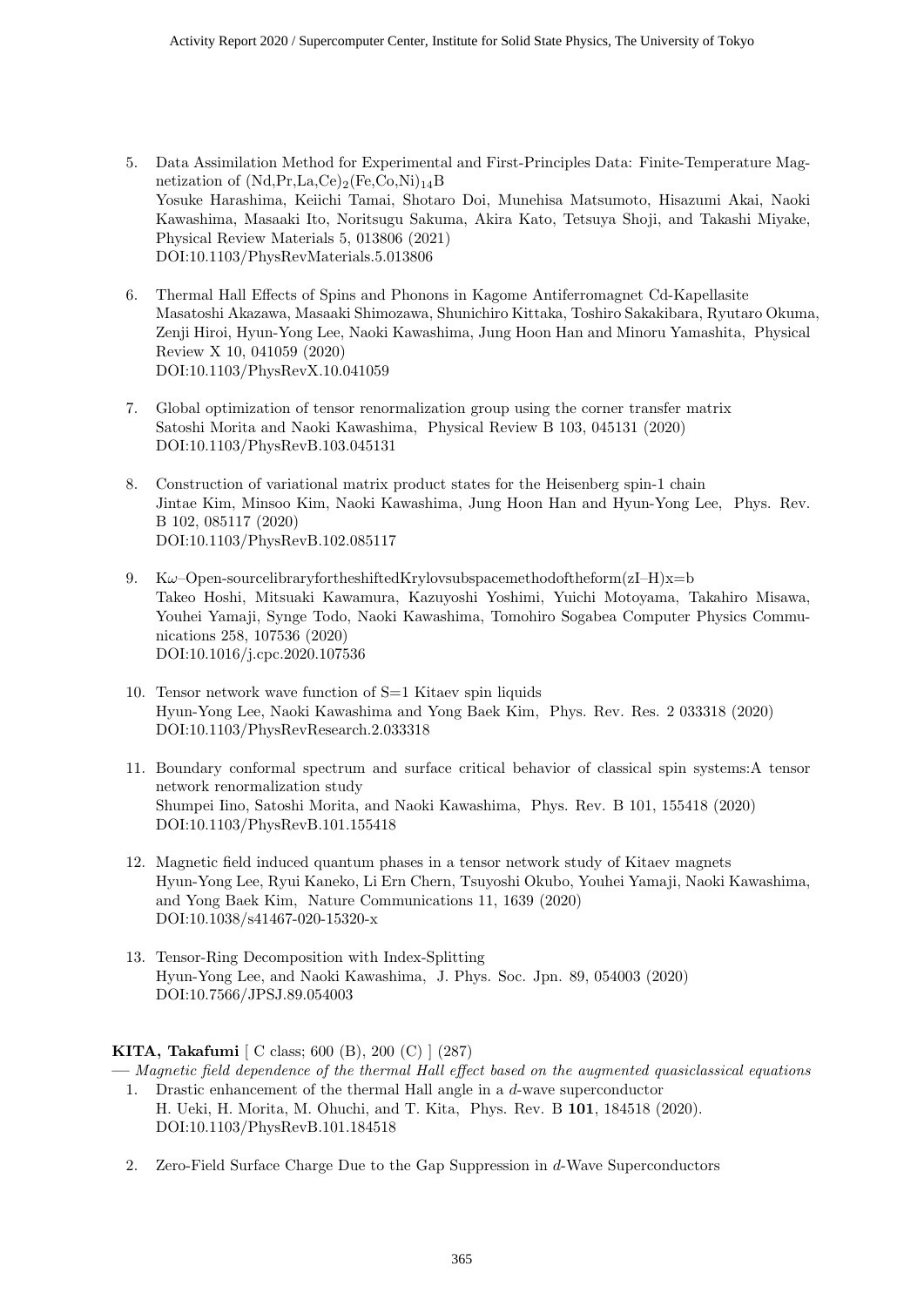E. S. Joshua, H. Ueki, W. Kohno, and T. Kita J. Phys. Soc. Jpn. **89**, 104702 (2020). DOI:10.7566/JPSJ.89.104702

3. Charging in the Abrikosov lattice of type-II superconductors M. Ohuchi, H. Ueki, and T. Kita, submitted to Phys. Rev. B

#### **KITAO, Akio** [ C class; 8000 (B), 0 (C) ] (234)

**—** *Efficient sampling simulation of the soft modes significantly contribute to protein properties*

- 1. Regulation of caveolae through cholesterol-depletion-dependent tubulation mediated by PACSIN2. A. Gusmira, K. Takemura, S.Y. Lee, T. Inaba, K. Hanawa-Suetsugu, K. Oono-Yakura, K. Yasuhara, A. Kitao and S. Suetsugu, J Cell Sci **133** (2020) jcs246785.
- 2. Edge expansion parallel cascade selection molecular dynamics simulation for investigating largeamplitude collective motions of proteins. D.P. Tran and A Kitao, J. Chem. Phys. **152** (2020) 225101.
- 3. Kinetic selection and relaxation of the Intrinsically Disordered Region of a Protein upon Binding. K. Takaba, D.P. Tran and A. Kitao, J. Chem. Theory Comput. **16** (2020) 2835.
- 4. An Efficient Timer and Sizer of Biomacromolecular Motions. J. Chan, K. Takemura, H.R. Lin, K.C. Chang, Y.Y. Chang, Y. Joti, A. Kitao and L.W. Yang, Structure **28** (2020) 259.
- 5. High pressure inhibits signaling protein binding to the flagellar motor and bacterial chemotaxis through enhanced hydration. H. Hata, Y. Nishihara, M. Nishiyama, Y. Sowa, I. Kawagishi, A. Kitao, Sci. Rep. **10** (2020) 2351.
- 6. Molecular dynamics simulation of proteins under high pressure: Structure, function and thermodynamics. H. Hata, M. Nishiyama, A. Kitao, Biochimica et Biophysica Acta **1864** (2020) 129395.

#### **KOBAYASHI, Akito** [ B class; 1000 (B), 150 (C) ] (211)

**—** *Hidden Order in Low Temperature Phase of Organic Dirac Electron System α-(BETS)*2*I*<sup>3</sup>

- **—** *Hidden Ordered State in Organic Dirac Electron System α −* (*BET S*)2*I*<sup>3</sup>
- 1. Possible spin-density wave on Fermi arc of edge state in single-component molecular conductors [Pt(dmdt)2] and [Ni(dmdt)2] T. Kawamura, B. Zhou, Akiko Kobayashi, Akito Kobayashi accepted to J. Phys. Soc. Jpn. (2021/03/30)
- 2. Interacting chiral electrons at the 2D Dirac points: a review M. Hirata, A. Kobayashi, C. Berthier and K. Kanoda Rep. Prog. Phys. **84** 036502 (2021) DOI:10.1088/1361-6633/abc17c
- 3. Transport properties of the organic Dirac electron system  $\alpha$ -(BEDT-TSeF)<sub>2</sub>I<sub>3</sub> D. Ohki, K. Yoshimi, and A. Kobayashi Phys. Rev. B 102, 235116 (2020) DOI:10.1103/PhysRevB.102.235116
- 4. Chiral excitonic instability of two-dimensional tilted Dirac cones D. Ohki, M. Hirata, T. Tani, Kazushi K., and A. Kobayashi Phys. Rev. Research 2, 033479 (2020) DOI:10.1103/PhysRevResearch.2.033479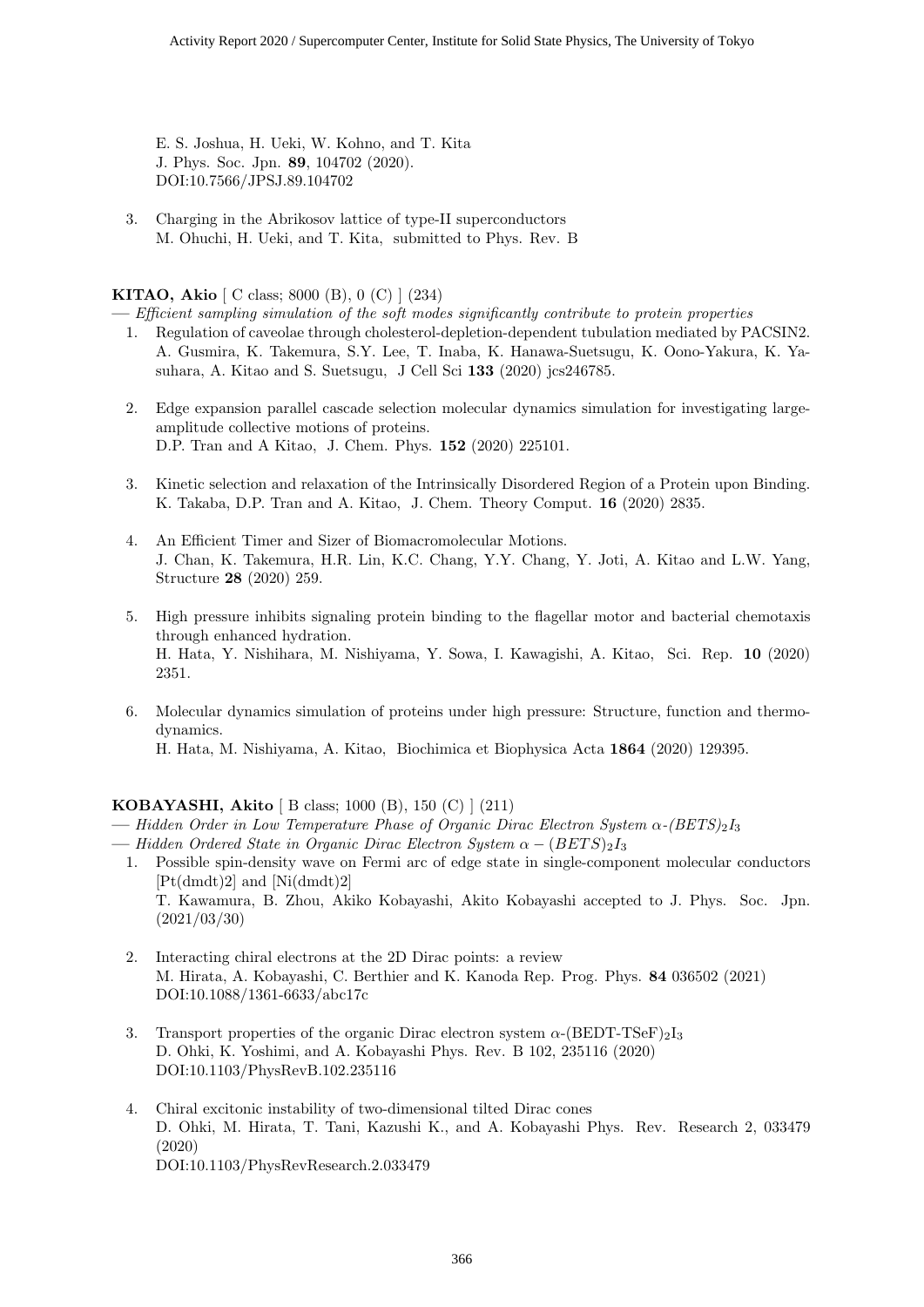- 5. Tight-binding model and electronic property of Dirac nodal line in single-component molecular conductor  $[Pt(dmdt)<sub>2</sub>]$ T. Kawamura, D. Ohki, B. Zhou, Akiko Kobayashi, Akito Kobayashi J. Phys. Soc. Jpn. 89, 074704 (2020) DOI:10.7566/JPSJ.89.074704
- 6. Effect of Coulomb interactions on the Seebeck coefficient of the organic Dirac electron system  $\alpha$ -(BEDT-TTF)<sub>2</sub>I<sub>3</sub> D. Ohki, Y. Omori, A. Kobayashi Phys. Rev. B 101, 245201 (2020) DOI:10.1103/PhysRevB.101.245201

#### **KOBAYASHI, Katsuyoshi** [ B class; 700 (B), 100 (C) ] (165)

**—** *Theoretical study on electronic properties of new nanoscale surfaces and interfaces*

1. Method of forming time-reversed LEED states from repeated-slab calculations K. Kobayashi, J. Phys.: Condens. Matter **32** (2020) 495002. DOI:10.1088/1361-648X/abb444

#### **KOBAYASHI, Nobuhiko** [ C class; 3800 (B), 600 (C) ] (96)

- **—** *First-principles study of quantum transport in nanostructures*
	- 1. SAKE: first-principles electron transport calculation code H. Takaki, N. Kobayashi, and K. Hirose, J. Phys.: Condens. Matter 32 (2020) 325901.
	- 2. Charge mobility calculation of organic semiconductors without use of experimental single-crystal data

H. Ishii, S. Obata, N. Niitsu, S. Watanabe, H. Goto, K. Hirose, N. Kobayashi, T. Okamoto, and J. Takeya, Sci Rep 10, 2524 (2020)

#### **KOBAYASHI, Riki** [ B class; 500 (B), 0 (C) ] ()

- **—** *Screening of substitutable element in van der Waals coupling rare-earth compounds*
- **—** *Screening of substitutable non-magnetic element in rare-earth inter-metallic compounds II*

#### **KOGA, Akihisa** [ C class; 4200 (B), 600 (C) ] (251)

- **—** *Numerical analysis for nonequilibrium dynamics in electronic systems on quasicrystals*
- **—** *Study of new ordered phase and nonequilibrium phenomena in quasicrystals*
- 1. Majorana-mediated spin transport in Kitaev quantum spin liquids T. Minakawa, Y. Murakami, A. Koga and J. Nasu, Phys. Rev. Lett. **125**, 047204 (2020).
- 2. Superlattice structure in the antiferromagnetically ordered state in the Hubbard model on the Ammann-Beenker tiling A. Koga, Phys. Rev. B **102**, 115125 (2020).
- 3. Antiferromagnetically ordered state in the half-filled Hubbard model on the Socolar dodecagonal tiling A. Koga, Mater. Trans. **62**, 360-366 (2021).
- 4. Majorana correlations in the Kitaev model with ordered-flux structure A. Koga, Y. Murakami, and J. Nasu, submitted to PRB.

#### **KOMATSU, Hisato** [ B class; 400 (B), 100 (C) ] (312)

**—** *Magnetic structures under the non-equilibrium state of the magnetic thin films with the dipolar in-*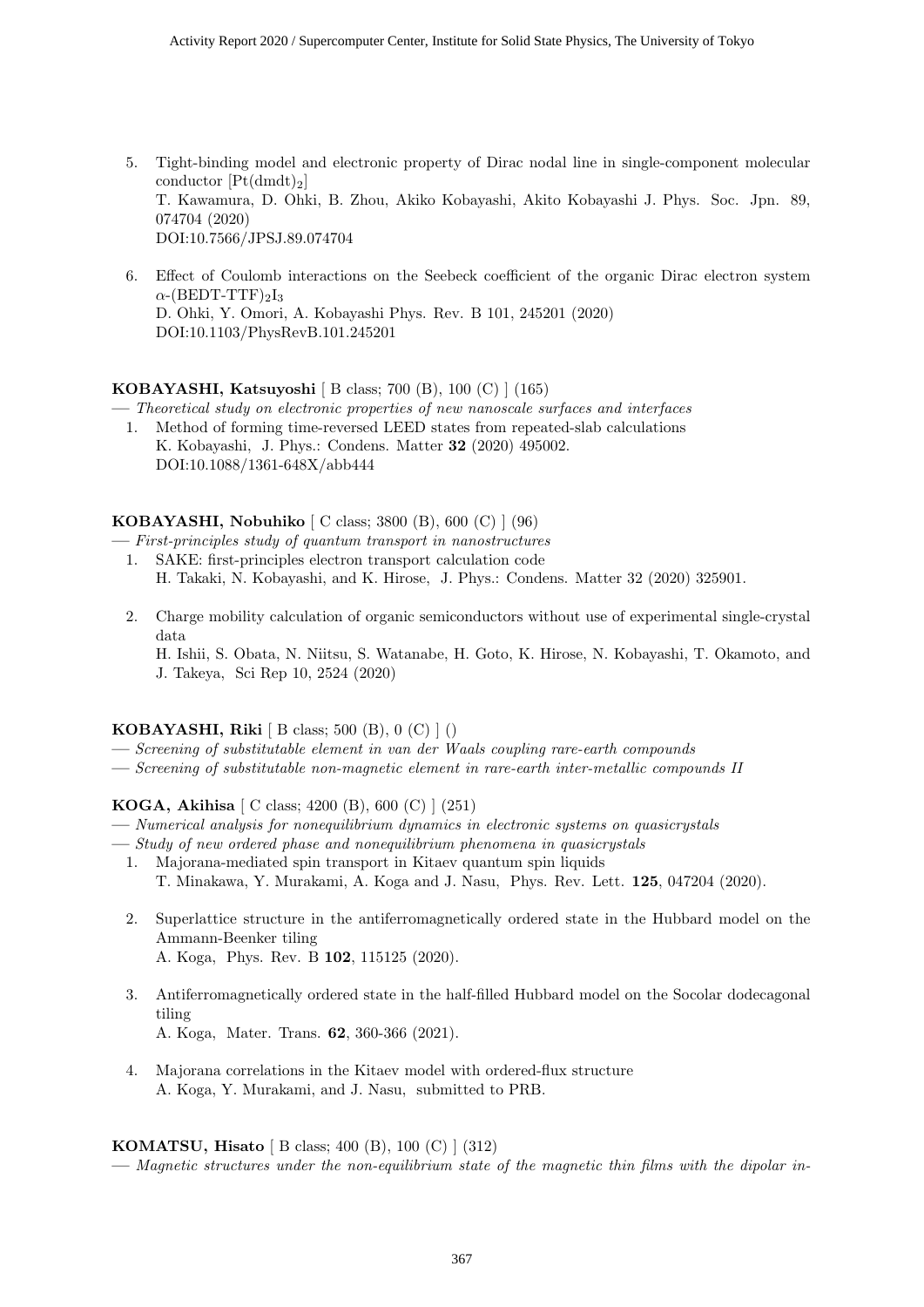*teraction*

#### **KOMATSU, Yu** [ C class; 6200 (B), 900 (C) ] (70)

**—** *Thermodynamic properties of icy materials in the interior of planets and satelites*

#### **KOU, Sonju** [ B class; 500 (B), 0 (C) ] ()

**—** *Development of Seebeck coefficient calculation method in the framework of density functional theory and linear response theory*

#### **KOURA, Akihide** [ C class; 2600 (B), 400 (C) ] (115)

**—** *Ab initio molecular dynamics study on static structure of glass materials*

- 1. Application of First-Principles-Based Artificial Neural Network Potentials to Multiscale-Shock Dynamics Simulations on Solid Materials M. Misawa, S. Fukushima, A. Koura, K. Shimamura, F. Shimojo, S. Tiwari, K. Nomura, R. K. Kalia, A. Nakano, and P. Vashishta, J. Phys. Chem. Lett. **11**, 4536 (2020). DOI:10.1021/acs.jpclett.0c00637
- 2. Molecular-Dynamics Study of Thermal Conductivity of Silver Chalcogenides S. Fukushima, K. Shimamura, A. Koura, and F. Shimojo, Phys. Status Solidi B **257**, 2000183 (2020) DOI:10.1002/pssb.202000183
- 3. Computational and training requirements for interatomic potential based on artificial neural network for estimating low thermal conductivity of silver chalcogenides K. Shimamura, Y. Takeshita, S. Fukushima, A. Koura, and F. Shimojo, J. Chem. Phys. **153**, 234301 (2020) DOI:10.1063/5.0027058

#### **KUMAZOE, Hiroyuki** [ C class; 400 (B), 50 (C) ] (314)

**—** *Establishment of new analysis method for extend X-ray absorption fine structure with sparse modeling*

#### **KUNISADA, Yuji** [ C class; 5600 (B), 0 (C) ] (80)

**—** *Reduction of Rare Metals in Formic Acid Decomposition Catalysts and Oxygen Storage Materials* 1. グラフェン担持 Pt サブナノクラスタの酸素還元反応活性

- 長谷川瞬,國貞雄治,坂口紀史表面と真空 **63** (2020) 413. a DOI:10.1380/vss.63.413
- 2. Single Pt Atoms on N-Doped Graphene: Atomic Structure and Local Electronic States R. Sugimoto, Y. Segawa, A. Suzuta, Y. Kunisada, T. Uchida, K. Yamazaki, K. Gohara The Journal of Physical Chemistry C **125** (2021) 2900. DOI:10.1021/acs.jpcc.0c08811

#### **KUROKI, Kazuhiko** [ C class; 7200 (B), 1100 (C) ] (197)

**—** *Study on spin-fluctuation-mediated superconductivity enhanced by interorbital interactions*

- **—** *Study on the enhanced superconductivity in cuprates with peculiar electronic structures*
	- 1. Many-variable variational Monte-Carlo study of superconductivity in two-band Hubbard models with an incipient band D. Kato and K. Kuroki, Phys. Rev. Research **2**, 023156 (2020) DOI:10.1103/PhysRevResearch.2.023156
	- 2. Superconducting mechanism for the cuprate  $Ba_2CuO_{3+\delta}$  based on a multiorbital Lieb lattice model

K. Yamazaki, M. Ochi, D. Ogura, K. Kuroki, H. Eisaki, S. Uchida, and H. Aoki Phys. Rev.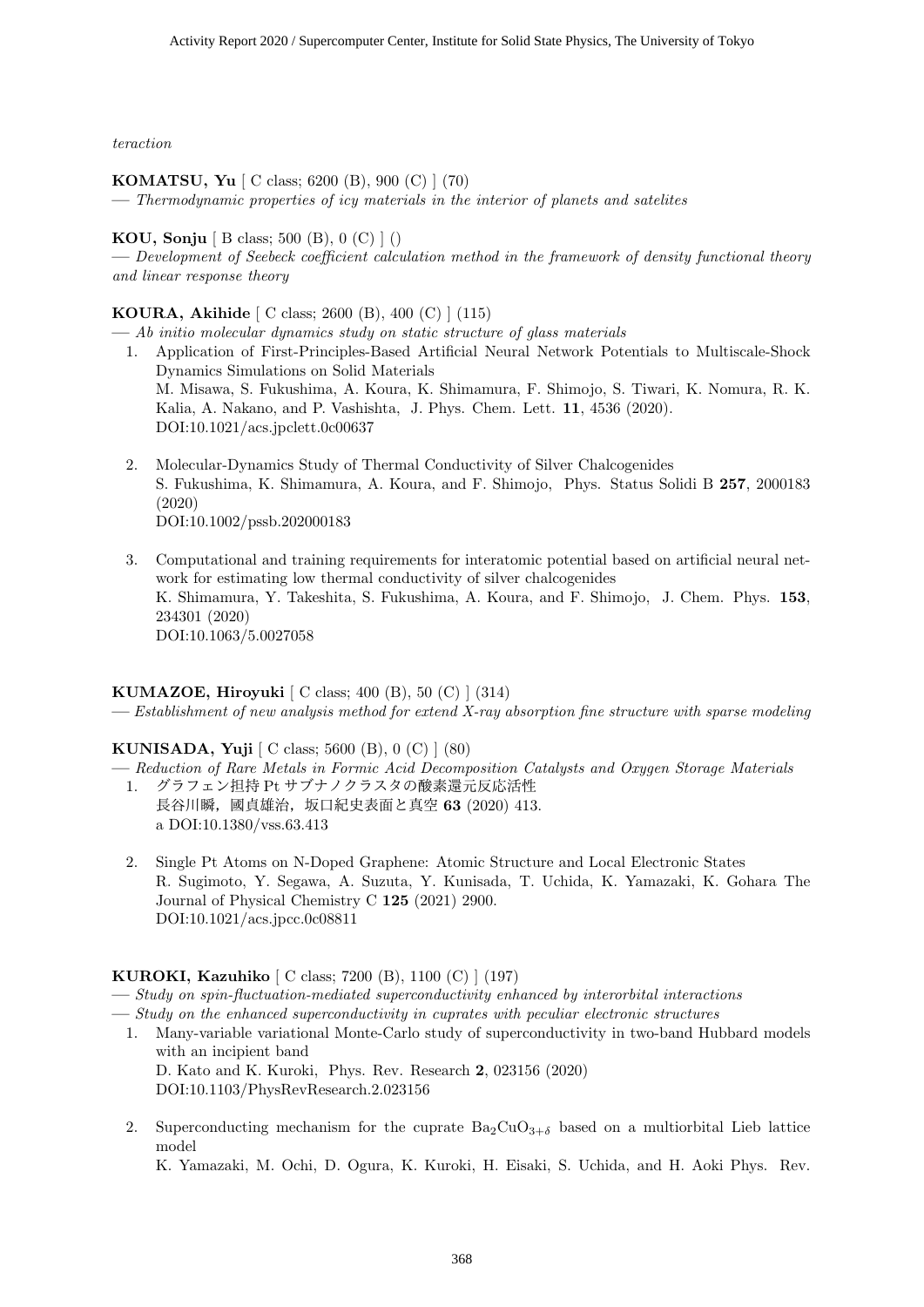Research **2**, 033356 (2020) DOI:10.1103/PhysRevResearch.2.033356

- 3. Designing nickelate superconductors with  $d^8$  configuration exploiting mixed-anion strategy N. Kitamine, M. Ochi, and K. Kuroki, Phys.Rev.Research **2**, 042032 (2020) DOI:10.1103/PhysRevResearch.2.042032
- 4. Quantifying the stability of the anion ordering in  $SrVO<sub>2</sub>H$ M. Ochi and K. Kuroki, Phys.Rev.B **102**, 134108 (2020) DOI:10.1103/PhysRevB.102.134108

**LIAO, YUXUAN** [ C class; 4000 (B), 700 (C) ] (254, 256)

**—** *Machine-learning-assisted Development of Giant Thermal-Property Database for Polymer Materials*

- 1. Automated calculation system of physical properties with molecular dynamics simulation for polymer informatics Yoshihiro Hayashi, Ruimin Ma, Yuxuan Liao, Tengfei Luo, Junichiro Shiomi, Ryo Yoshida, Preparing for submitting.
- 2. Akhiezer Mechanism Dominates Relaxation of Propagons in Amorphous at Room Temperature Yuxuan Liao, Junichiro Shiomi, submitted to JAP
- 3. Ultimate suppression of thermal transport in amorphous silicon nitride by phononic nanostructure Naoki Tambo, Yuxuan Liao, Chun Zhou, Elizabeth Michiko Ashley, Kouhei Takahashi, Paul F Nealey, Yasuyuki Naito, Junichiro Shiomi, Science Advances **6**, eabc0075 (2020).
- 4. Heat conduction below diffusive limit in amorphous superlattice structures Yuxuan Liao, Sotaro Iwamoto, Michiko Sasaki, Masahiro Goto, Junichiro Shiomi, Nano Energy **84**, 105903 (2021).

#### **MAKINO, Takayuki** [ B class; 1300 (B), 250 (C) ] (136)

**—** *Calculation of electronic states in strongly-electron-correlated antiferromagnetic oxides*

- 1. Contactless measurement of electric field with constant-DC-reflectivity photoreflectance method E. Kobayashi et al. Solids DOI:10.3390/solids2020008
- 2. Temperature-induced localized exciton dynamics in mixed Lead-Tin based CH3NH3Pb1-xSnxI3 Perovskite materials Md. Sherajul Islam et al. AIP Advances DOI:10.1063/5.0007087

**MASAGO, Akira** [ B class; 400 (B), 0 (C) ] ()

**—** *First principles calculations of thermal dependence of conductivity and Seebeck coefficient*

**MATSUKAWA, Hiroshi** [ C class; 0 (B), 350 (C) ] ()

**—** *Physics of Friction*

#### **MATSUMOTO, Munehisa** [ D,C class; 8100 (B), 1950 (C) ] (225, 226, 227)

**—** *Optimal design of Ce-based magnetic compounds for rare-earth permanet magnets*

**—** *Optimal design of magnetic materials via data integration between experiments and theory*

**—** *Self-consistent analysis between ab initio data and experimental measurement results via extended dynamical mean field theory*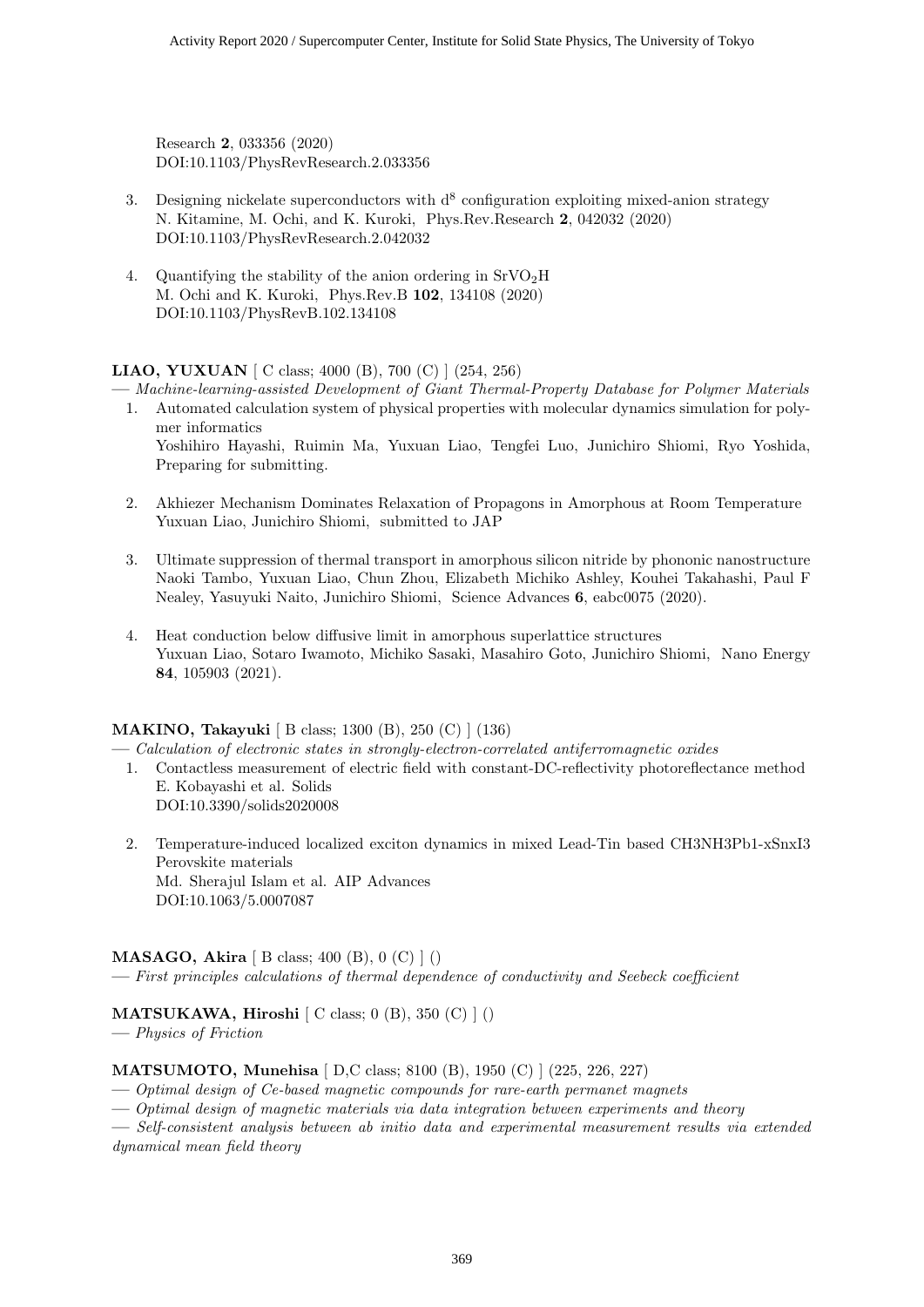#### **MATSUNAKA, Daisuke** [ B class; 600 (B), 0 (C) ] (176)

**—** *First-principles Study of Defects of Magnesium Alloys*

- 1. Defect nucleation from a pre-existing intrinsic I1 stacking fault in magnesium by molecular dynamics simulations
	- So Yoshikawa and Daisuke Matsunaka, Computational Materials Science, **179** (2020) 109644/1-5.

#### **MATSUSHITA, Katsuyoshi** [ C class; 0 (B), 350 (C) ] (318)

- **—** *Construction of Response Theory for Motion of Crowding Cells*
- **—** *Many body effects in the collective motion of crowding cells*
	- 1. Leader-guiding collective cell rotation Katsuyoshi Matsushita, Sunsuke Yabunaka, Hidenori Hashimura, Hidekazu Kuwayama, Kouichi Fujimoto, Proceedings of the Symposium on Traffic Flow and Self-Driven Particles 26, 38 (2020)
	- 2. Adhesion-stabilizing long-distance transport of cells on tissue surface K. Matsushita, Physical Review E 101, 052410 (2020) DOI:10.1103/PhysRevE.101.052410

#### **MATSUSHITA, Yu-ichiro** [ C class; 8400 (B), 1300 (C) ] (58)

**—** *Identification of interface-state defects in power semiconductors: Approach from ab-initio calculations*

- 1. Design and formation of SiC(0001)/SiO2 interfaces via Si deposition followed by low-temperature oxidation and high-temperature nitridation T. Kobayashi, T. Okuda, K. Tachiki, K. Ito, Y. Matsushita, and T. Kimoto, Applied Physics Express **13**, 091003 (2020). DOI:10.35848/1882-0786/ababed
- 2. Unraveling crystal symmetry and strain effects on electronic band structures of SiC polytypes Y. Kuroiwa, Y. Matsushita, and F. Oba, AIP Advances **10**, 105014 (2020). DOI:10.1063/5.0010512
- 3. Implementation of quantum imaginary-time evolution method on NISQ devices: Nonlocal approximation H. Nishi, T. Kosugi, and Y. Matsushita, npj quantum information in press.
- 4. Linear-response functions of mol;ecules on a quantum computer: Charge and spin responses and optical absorption T. Kosugi, and Y. Matsushita, Physical Review Research **2**, 033043 (2020). DOI:10.1103/PhysRevResearch.2.033043

#### **MINAMITANI, Emi** [ C class; 3200 (B), 800 (C) ] ()

**—** *Ab-initio analysis of phonon and electron-phonon interaction*

#### **MISAWA, Masaaki** [ B class; 900 (B), 0 (C) ] (161)

**—** *Molecular Dynamics Simulation on Plastic-Wave Propagation in Solid Materials Based on First-Principles Calculation and Machine Learning*

**—** *Molecular dynamics study on non-equilibrium processes using first-principles calculation and machine leaning*

1. Application of First-Principles-Based Artificial Neural Network Potentials to Multiscale-Shock Dynamics Simulations on Solid Materials Masaaki Misawa, Shogo Fukushima, Akihide Koura, Kohei Shimamura, Fuyuki Shimojo, Subodh Tiwari, Ken-ichi Nomura, Rajiv K. Kalia, Aiichiro Nakano, and Priya Vashishta, The Journal of

Physical Chemistry Letters **11**, 4536 (2020).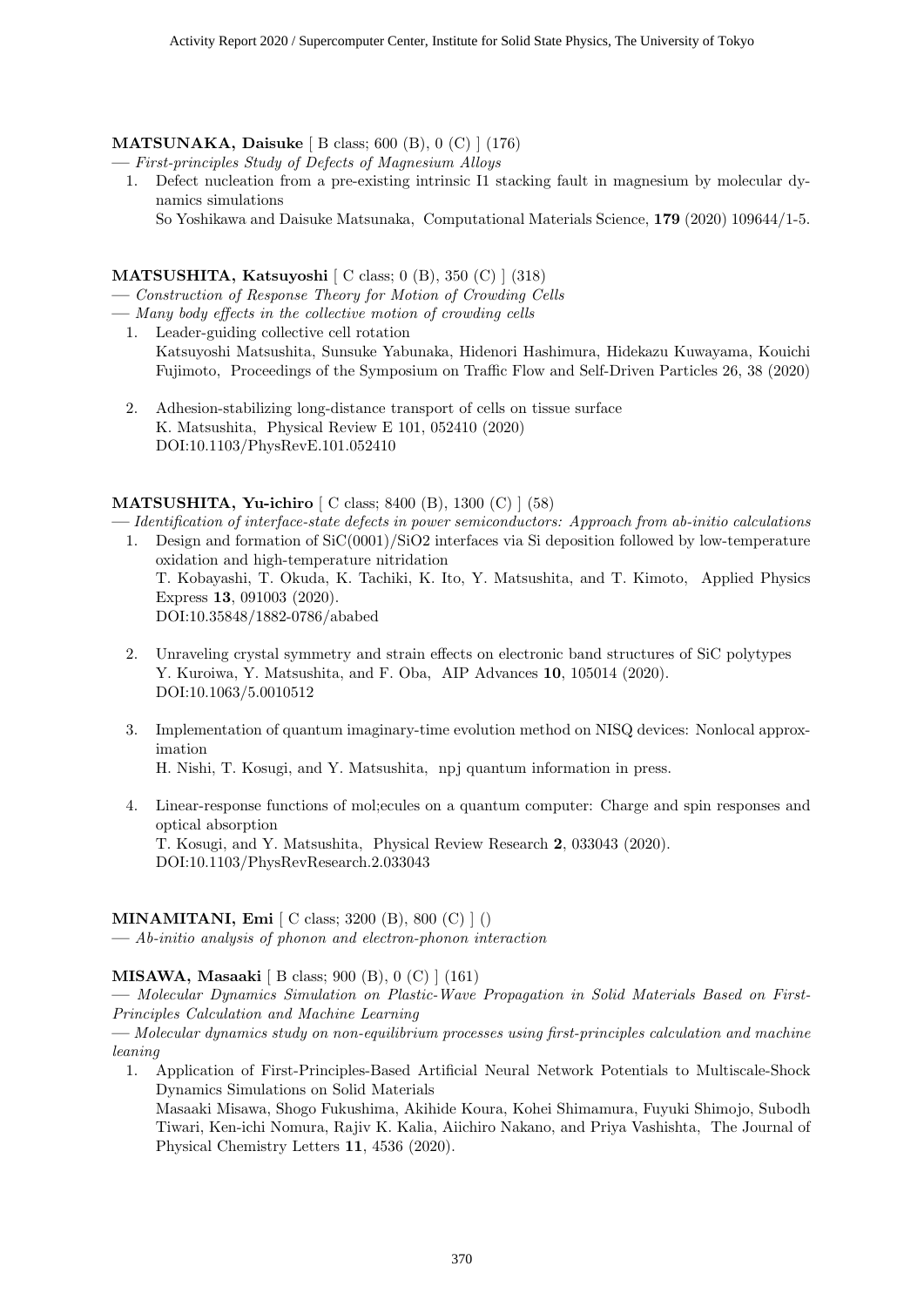2. First-Principles Study of Pressure-Induced Amorphization of Fe2SiO4 Fayalite Masaaki Misawa and Fuyuki Shimojo, Physica Status Solidi B-Basic Solid State Physics **257** 2000173 (2020).

#### **MISAWA, Takahiro** [ E class; 9000 (B), 2100 (C) ] (189)

- **—** *Systematic analysis of ab initio low-energy effective Hamiltonians for Pd(dmit)*<sup>2</sup> *molecular conductors* 1. Electronic correlation and geometrical frustration in molecular solids: A systematic ab initio study of  $\beta'$ -X[Pd(dmit)<sub>2</sub>]<sub>2</sub> T. Misawa, K. Yoshimi, and T. Tsumuraya, Phys. Rev. Research **2**, 032072(R) (2020).
	- DOI:10.1103/PhysRevResearch.2.032072
- 2. Asymmetric melting of a one-third plateau in kagome quantum antiferromagnets T. Misawa, Y. Motoyama, and Y. Yamaji, Phys. Rev. B **102**, 094419 (2020) DOI:10.1103/PhysRevB.102.094419
- 3. K $\omega$  Open-source library for the shifted Krylov subspace method of the form  $(zI H)x = b$ Hoshi, Takeo and Kawamura, Mitsuaki and Yoshimi, Kazuyoshi and Motoyama, Yuichi and Misawa, Takahiro and Yamaji, Youhei and Todo, Synge and Kawashima, Naoki and Sogabe, Tomohiro, Computer Physics Communications **258**, 107536 (2021) DOI:10.1016/j.cpc.2020.107536
- 4. RESPACK: An ab initio tool for derivation of effective low-energy model of material Nakamura, Kazuma and Yoshimoto, Yoshihide and Nomura, Yusuke and Tadano, Terumasa and Kawamura, Mitsuaki and Kosugi, Taichi and Yoshimi, Kazuyoshi and Misawa, Takahiro and Motoyama, Yuichi, Computer Physics Communications **261**, 107781 (2021) DOI:10.1016/j.cpc.2020.107781

#### **MIZUGUCHI, Tomoko** [ C class; 0 (B), 150 (C) ] ()

**—** *DNA unwinding mechanism studied by steered molecular dynamics simulations*

1. Icosahedral order in liquid and glassy phases of cyclohexane T. Mizuguchi, S. Tatsumi and S. Fujiwara, Mol. Sim. /bf 46 721 (2020). DOI:10.1080/08927022.2020.1757092

#### **MIZUKAMI, Wataru** [ C class; 1200 (B), 0 (C) ] (147, 149)

- **—** *First principles calculations of crystals with quantum classical hybrid algorithms*
- **—** *Noisy simulations of first-principles calculations using quantum classical hybrid algorithms*
	- 1. Orbital optimized unitary coupled cluster theory for quantum computer W. Mizukami, K. Mitarai, Y.O. Nakagawa, T. Yamamoto, T. Yan, and Y.-y. Ohnishi, Phys. Rev. Research **2**, 033421 (2020) DOI:10.1103/PhysRevResearch.2.033421
	- 2. Variational Quantum Simulation for Periodic Materials N. Yoshioka, Y.O. Nakagawa, Y.-y. Ohnishi, W. Mizukami, arXiv:2008.09492
	- 3. Neural-Network Quantum States for the Electronic Structure of Real Solids N. Yoshioka, W. Mizukami, F. Nori, arXiv:2010.01358

#### **MORIKAWA, Yoshitada** [ C class; 7400 (B), 1200 (C) ] (61)

**—** *Quantum simulations on dynamical heterogeneous catalysts*

1. Blue moon ensemble simulation of aquation free energy profiles applied to mono and bifunctional platinum anticancer drugs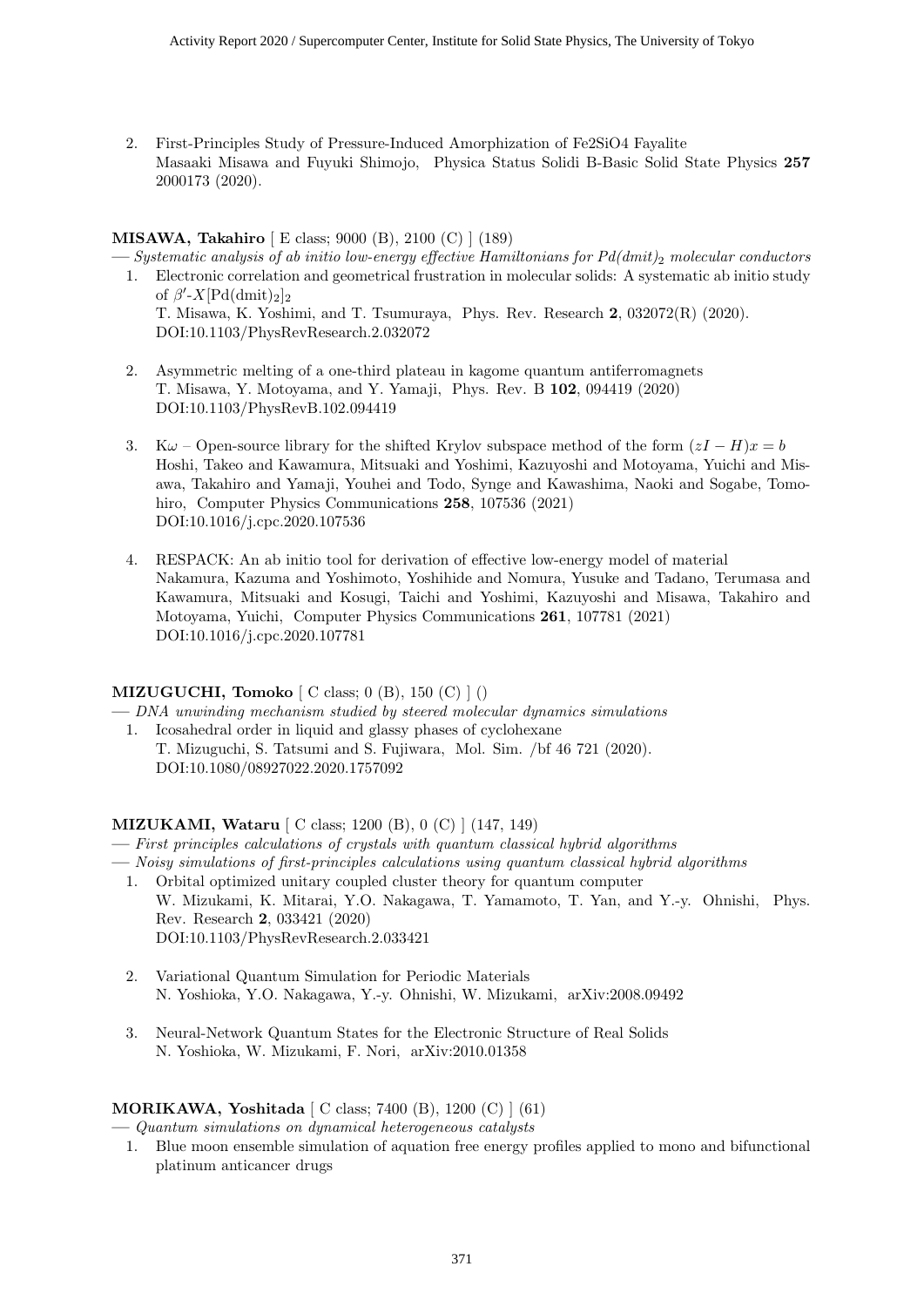T. Hirakawa, D. R. Bowler, T. Miyazaki, Y. Morikawa, and L. A. Truflandier, J. Comput. Chem. **41**, 1973 (2020). DOI:10.1002/jcc.26367

- 2. Identifying Atomic-Level Correlation Between Geometric and Electronic Structure at a Metal-Organic Interface H. Koshida, H. Okuyama, S. Hatta, T. Aruga, Y. Hamamoto, I. Hamada, and Y. Morikawa, J. Phys. Chem. C **124**, 17696 (2020). DOI:10.1021/acs.jpcc.0c04678
- 3. Enhanced CO tolerance of Pt clusters supported on graphene with lattice vacancies Y. Hamamoto, S. A. Wella, K. Inagaki, F. Abild-Pedersen, T. Bligaard, I. Hamada, and Y. Morikawa, Phys. Rev. B **102**, 075408 (2020). DOI:10.1103/PhysRevB.102.075408
- 4. Oxygen vacancy-induced insulator-metal transition in  $\text{LaNiO}_3$  thin films H. D. Nguyen, C. T. Bach, and Y. Morikawa, Phys. Rev. B **102**, 165411 (2020). DOI:10.1103/PhysRevB.102.165411
- 5. Metal-Tip-Catalyzed Dehydrogenation of a Single Hydrocarbon Molecule A. Shiotari, I. Hamada, T. Nakae, S. Mori, T. Okujima, H. Uno, H. Sakaguchi, Y. Hamamoto, Y. Morikawa, and Y. Sugimoto, Nano Letters **20**, 8339 (2020). DOI:10.1021/acs.nanolett.0c03510
- 6. Oxidative etching mechanism of diamond (100) surface J. I. Enriquez, F. Muttaqien, M. Michiuchi, K. Inagaki, M. Geshi, I. Hamada, and Y. Morikawa Carbon **174**, 36-51 (2021). DOI:10.1016/j.carbon.2020.11.057
- 7. Density functional theory study on a nitrogen-rich carbon nitride material  $C_3N_5$  as photocatalyst for  $CO<sub>2</sub>$  reduction to  $C1$  and  $C2$  products Y. Wang, T. N. Pham, Y. Tian, Y. Morikawa and L. Yan J. Colloid and Interface Science **585**, 740 (2021). DOI:10.1016/j.jcis.2020.10.054
- 8. Alkaline earth atom doping-induced changes in the electronic and magnetic properties of graphene: a density functional theory study A. C. F. Serraon, J. A. D. Del Rosario, P.-Y. A. Chuang, M. N. Chong, Y. Morikawa, A. A. B. Padama, and J. D. Ocon RSC Advances **11**, 6268, (2021). DOI:10.1039/D0RA08115A
- 9. Multi-scale Simulation of Equilibrium Step Fluctuations on Cu(111) Surface H. H. Halim, S. E. M. Putra, F. Muttaqien, I. Hamada, K. Inagaki, Y. Hamamoto, and Y. Morikawa, ACS Omega **6**, 5183 (2021). DOI:10.1021/acsomega.0c05064
- 10. Role of intermolecular interactions in the catalytic reaction of formic acid on Cu(111) A. Shiotari, S. E. M. Putra, Y. Shiozawa, Y. Hamamoto, K. Inagaki, Y. Morikawa, Y. Sugimoto, J. Yoshinobu, and I. Hamada, Small, in press. DOI:10.1002/smll.202008010
- 11. Activation free energies for formation and dissociation of N-N, C-C, and C-H bonds in a Na-Ga melt T. Kawamura, M. Imanishi, M. Yoshimura, Y. Mori, and Y. Morikawa Comput. Mater. Sci. **194**, 110366 (2021).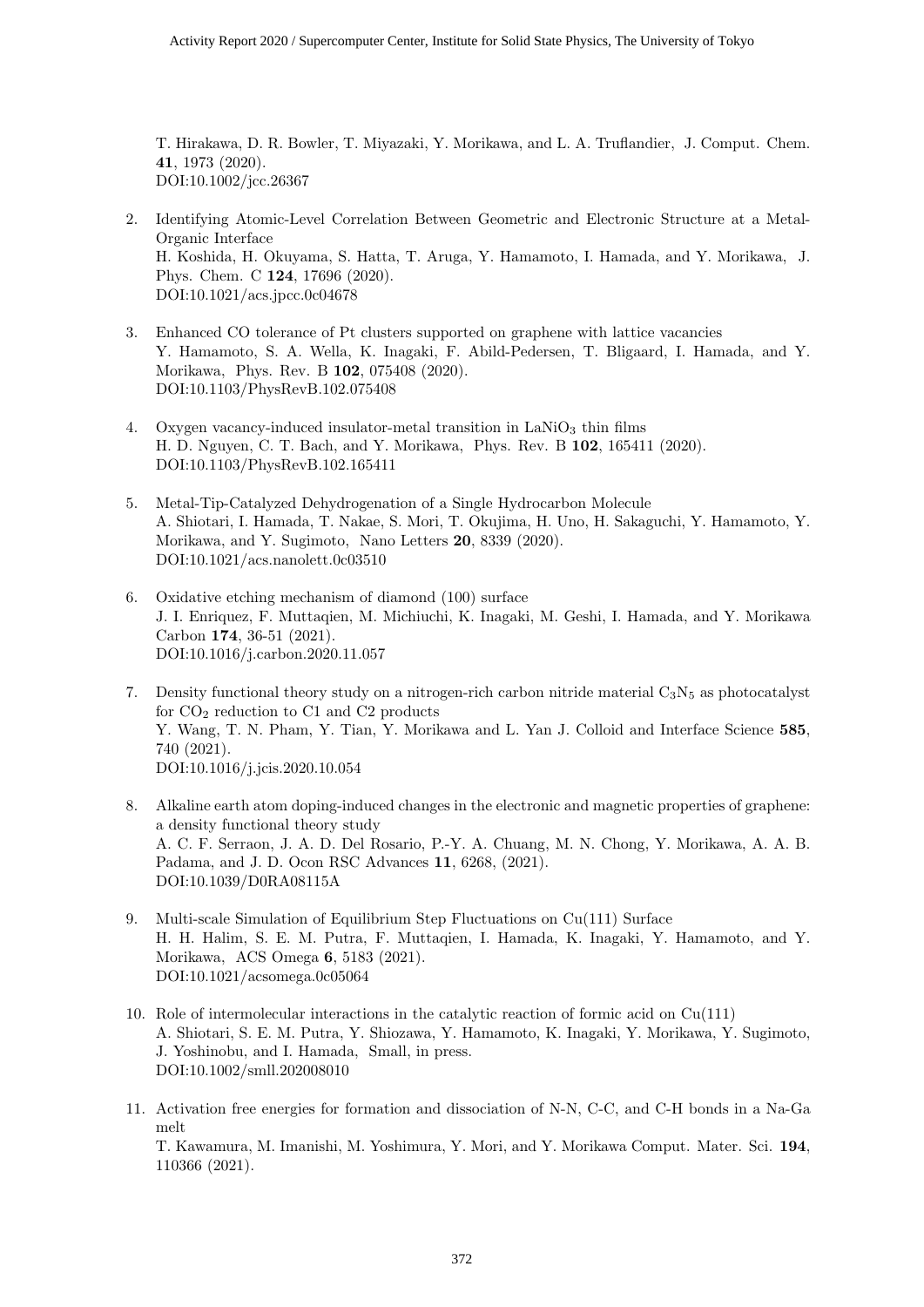DOI:10.1016/j.commatsci.2021.110366

#### **MORITA, Satoshi** [ B class; 1200 (B), 200 (C) ] (274)

**—** *Study of phase transitions and critical phenomena by tensor network methods*

**—** *Study of phase transitions and critical phenomena by tensor renormalization group*

- 1. Global optimization of tensor renormalization group using the corner transfer matrix S. Morita, and N. Kawashima, Phys. Rev. B **103**, 045131 (2021). DOI:10.1103/PhysRevB.103.045131
- 2. Continuous phase transition between Neel and valence bond solid phases in a J-Q-like spin ladder system T. Ogino, R. Kaneko, S. Morita, S. Furukawa, and N. Kawashima, Phys. Rev. B **103**, 085117 (2021). DOI:10.1103/PhysRevB.103.085117

#### **MOTOME, Yukitoshi** [ C class; 8800 (B), 1350 (C) ] (193)

**—** *Theoretical study of correlated electron systems with strong spin-orbit coupling*

- 1. Magnetic hedgehog lattices in noncentrosymmetric metals S. Okumura, S. Hayami, Y. Kato, and Y. Motome Phys. Rev. B **101**, 144416 (2020). DOI:10.1103/PhysRevB.101.144416
- 2. Switching of band inversion and topological surface states by charge density wave N. Mitsuishi, Y. Sugita, M. S. Bahramy, M. Kamitani, T. Sonobe, M. Sakano, T. Shimojima, H. Takahashi, H. Sakai, K. Horiba, H. Kumigashira, K. Taguchi, K. Miyamoto, T. Okuda, S. Ishiwata, Y. Motome, and K. Ishizaka Nat. Commun. **11**, 2466 (2020). DOI:10.1038/s41467-020-16290-w
- 3. Antiferromagnet-Semiconductor Van Der Waals Heterostructures: Interlayer Interplay of Exciton with Magnetic Ordering M. Onga, Y. Sugita, T. Ideue, Y. Nakagawa, R. Suzuki, Y. Motome, and Y. Iwasa, Nano Lett. **20**, 4625 (2020). DOI:10.1021/acs.nanolett.0c01493
- 4. Materials design of Kitaev spin liquids beyond the Jackeli-Khaliullin mechanism Y. Motome, R. Sano, S.-H. Jang, Y. Sugita, and Y. Kato J. Phys: Condens. Matter **32**, 404001 (2020). DOI:10.1088/1361-648X/ab8525
- 5. Anomalous Hall effect in *κ*-type organic antiferromagnets M. Naka, S. Hayami, H. Kusunose, Y. Yanagi, Y. Motome, and H. Seo Phys. Rev. B **102**, 075112 (2020). DOI:10.1103/PhysRevB.102.075112
- 6. Thermodynamic classification of three-dimensional Kitaev spin liquids T. Eschmann, P. A. Mishchenko, K. O'Brien, T. A. Bojesen, Y. Kato, M. Hermanns, Y. Motome, and S. Trebst Phys. Rev. B **102**, 075125 (2020). DOI:10.1103/PhysRevB.102.075125
- 7. Thermodynamic and transport properties in disordered Kitaev models J. Nasu and Y. Motome, Phys. Rev. B **102**, 054437 (2020). DOI:10.1103/PhysRevB.102.054437
- 8. Channel-selective non-Fermi liquid behavior in the two-channel Kondo lattice model under a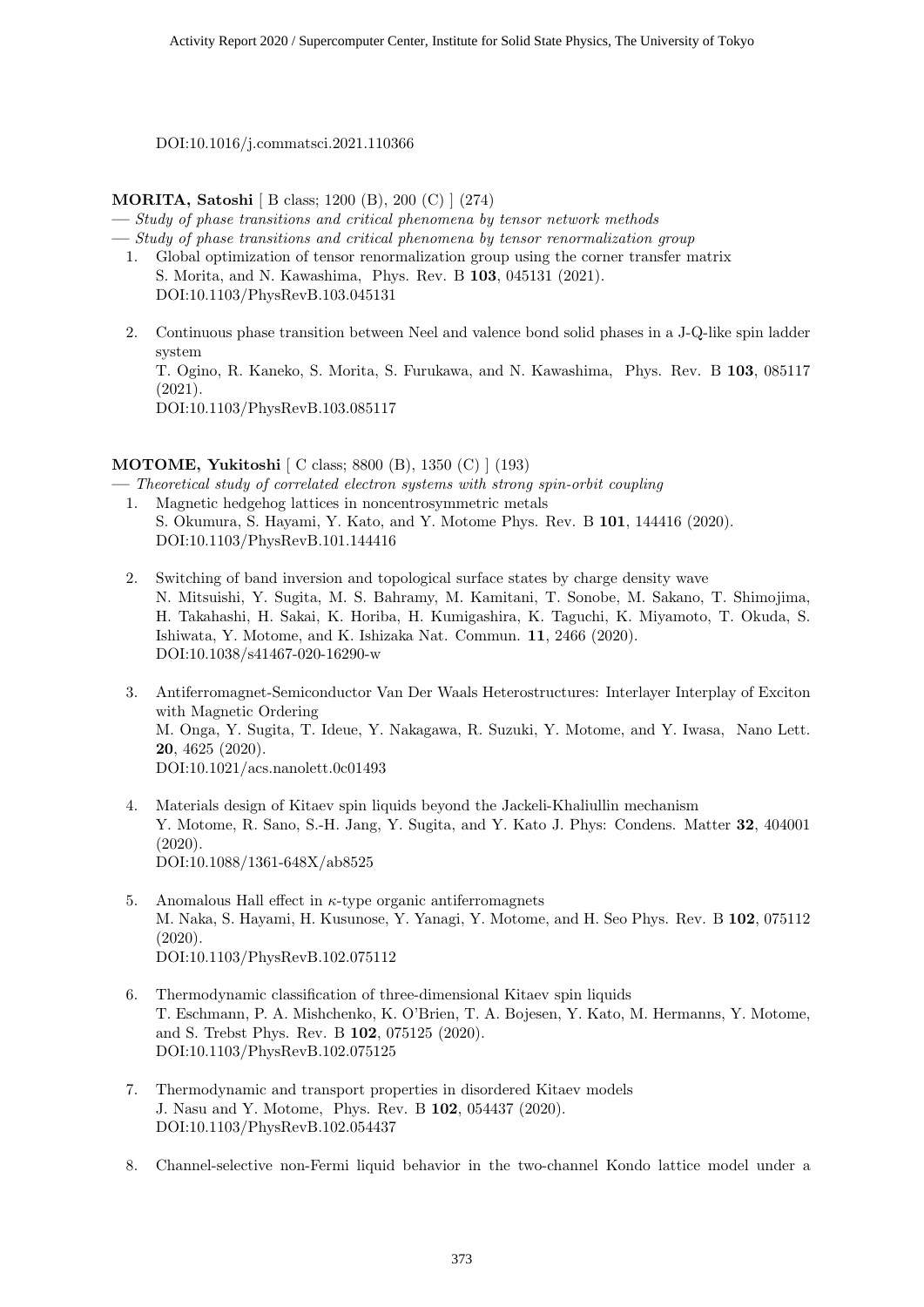magnetic field K. Inui and Y. Motome, Phys. Rev. B **102**, 155126 (2020). DOI:10.1103/PhysRevB.102.155126

- 9. Computational design of *f*-electron Kitaev magnets: Honeycomb and hyperhoneycomb compounds  $A_2$ PrO<sub>3</sub> ( $A=$  alkali metals) S.-H. Jang, R. Sano, Y. Kato, and Y. Motome, Phys. Rev. Materials **4**, 104420 (2020). DOI:10.1103/PhysRevMaterials.4.104420
- 10. Imaging the coupling between itinerant electrons and localised moments in the centrosymmetric skyrmion magnet GdRu<sub>2</sub>Si<sub>2</sub> Y. Yasui, C. J. Butler, N. D. Khanh, S. Hayami, T. Nomoto, T. Hanaguri, Y. Motome, R. Arita, T. Arima, Y. Tokura, and S. Seki Nat. Commun. **11**, 5925 (2020). DOI:10.1038/s41467-020-19751-4
- 11. Optical Hall response in spin-orbit coupled metals: Comparative study of magnetic cluster monopole, quadrupole, and toroidal orders T. Sato, Y. Umimoto, Y. Sugita, Y. Kato, and Y. Motome Phys. Rev. B **103**, 054416 (2021). DOI:10.1103/PhysRevB.103.054416
- 12. Noncoplanar multiple-*Q* spin textures by itinerant frustration: Effects of single-ion anisotropy and bond-dependent anisotropy S. Hayami and Y. Motome, Phys. Rev. B **103**, 054422 (2021). DOI:10.1103/PhysRevB.103.054422
- 13. Phase transitions between helices, vortices, and hedgehogs driven by spatial anisotropy in chiral magnets K. Shimizu, S. Okumura, Y. Kato, and Y. Motome, Phys. Rev. B **103**, 054427 (2021). DOI:10.1103/PhysRevB.103.054427
- 14. Perovskite as a spin current generator M. Naka, Y. Motome, and H. Seo Phys. Rev. B **103**, 125114 (2021). DOI:10.1103/PhysRevB.103.125114
- 15. Phase Shift in Skyrmion Crystals S. Hayami, T. Okubo, and Y. Motome, preprint (arXiv:2005.03168).
- 16. Spin Moire Engineering of Emergent Electromagnetism K. Shimizu, S. Okumura, Y. Kato, and Y. Motome, preprint (arXiv:2009.14569).
- 17. Topological spin crystals by itinerant frustration S. Hayami and Y. Motome, preprint (arXiv:2103.10647).
- 18. Spin dynamics in the Kitaev model with disorder: Quantum Monte Carlo study of dynamical spin structure factor, magnetic susceptibility, and NMR relaxation rate J. Nasu and Y. Motome, preprint (arXiv:2103.10549).

#### **MURAGUCHI, Masakazu** [ B class; 400 (B), 100 (C) ] (178)

**—** *Study on machine learning model of carrier dynamics in semiconductor devices*

#### **MURASHIMA, Takahiro** [ C class; 2400 (B), 450 (C) ] (267)

**—** *Multiscale simulation of polymeric fluids and solids*

1. Viscosity Overshoot in Biaxial Elongational Flow: Coarse-Grained Molecular Dynamics Simulation of Ring-Linear Polymer Mixtures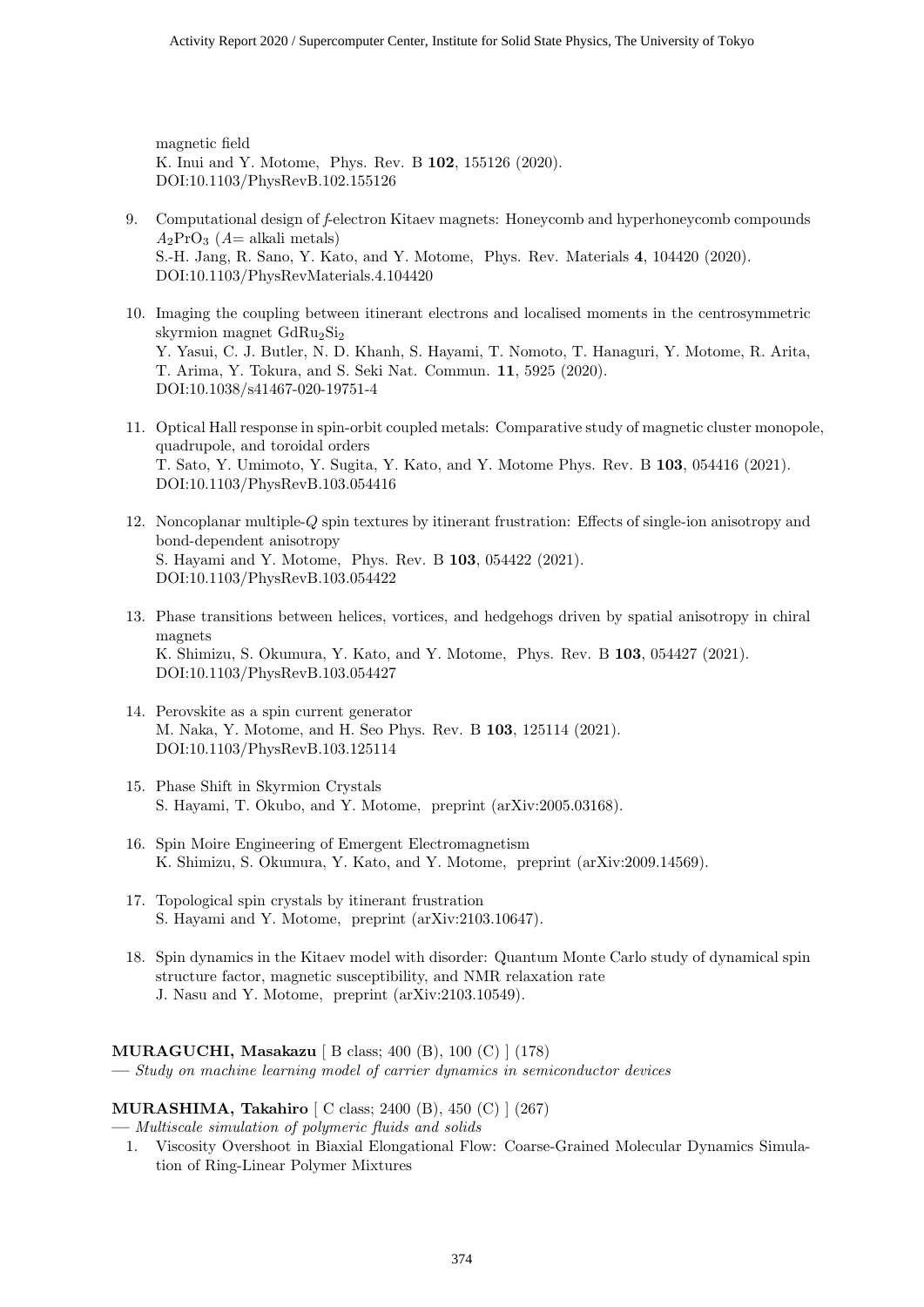T. Murashima, K. Hagita, and T. Kawakatsu, submitted to Macromolecules

**NADA, Hiroki** [ B,C class; 600 (B), 650 (C) ] (278, 279)

**—** *Large-scale metadynamics simulations for water and aqueous solutions*

**—** *Metadynamics Simulation Analysis of Various Cluster Structures Appearing in Calcium Carbonate Supersaturated Solution*

- 1. High Virus Removal by Self-Organized Nanostructured 2D Liquid-Crystalline Smectic Membranes for Water Treatment D. Kuo, M. Liu, K. R. S. Kumar, K. Hamaguchi, K. P. Gan, T. Sakamoto, T. Ogawa, N. Miyamoto, H. Nada, M. Kimura, M.Henmi, H. Katayama and T. Kato Small **16** (2020) 2001721.
- 2. High-Density Liquid Water at a Water-Ice Interface H. Niinomi, T. Yamazaki, H. Nada, T. Hama, A. Koichi, J. T. Okada, J. Nozawa, S. Uda and Y. Kimura J. Phys. Chem. Lett. **11** (2020) 6779.
- 3. Melt Crystallization Mechanism Analyzed with Dimensional Reduction of Distribution Function Geometries H. Nada, Sci. Rep. **10** (2020) 15465.
- 4. Capturing the Moment of Emergence of Crystal Nucleus from Disorder T. Nakamuro, M. Sakakibara, H. Nada, K. Harano and E. Nakamura J. Am. Chem. Soc. **143** (2021) 1763.

#### **NAKAGAWA, Naoko** [ B,C class; 2600 (B), 450 (C) ] (266)

**—** *Global thermodynamic functions extended to nonequilibrium steady states*

1. Effective Langevin equations leading to large deviation function of time-averaged velocity for a nonequilibrium Rayleigh piston Masato Itami, Yohei Nakayama, Naoko Nakagawa and Shin-ichi Sasa Phys. Rev. E **103** (2021) 022125.

### **NAKAHARA, Akio** [ B class; 400 (B), 100 (C) ] (311)

**—** *Diversity in memory effects of flow in paste*

#### **NAKAMURA, Kazuma** [ C class; 2800 (B), 0 (C) ] (116)

**—** *Ab initio calculation for thermodynamic phase diagram: Investigation on exchange-correlation functional dependence*

projectAb initio phonon calculation for Ca5Or3O12

#### **NAKANO, Hiroki** [ C class; 3000 (B), 550 (C) ] (263)

**—** *Numerical study on low-energy states of quantum spin systems*

#### **NAKAYAMA, Takashi** [ C class; 4200 (B), 900 (C) ] (85)

**—** *First-principles study on physics of gap-state control at metal/semiconductor interfaces II*

**—** *First-principles study on physics of gap-state control at metal/semiconductor interfaces III: effects of electric field and alloy interface*

#### **NASU, Joji** [ C class; 1800 (B), 550 (C) ] (209)

**—** *Disorder effect on Kitaev quantum spin liquids*

1. Majorana-Magnon Crossover by a Magnetic Field in the Kitaev Model: Continuous-Time Quantum Monte Carlo Study

J. Yoshitake, J. Nasu, Y. Kato, and Y. Motome, Phys. Rev. B **101**, 100408(R) (2020).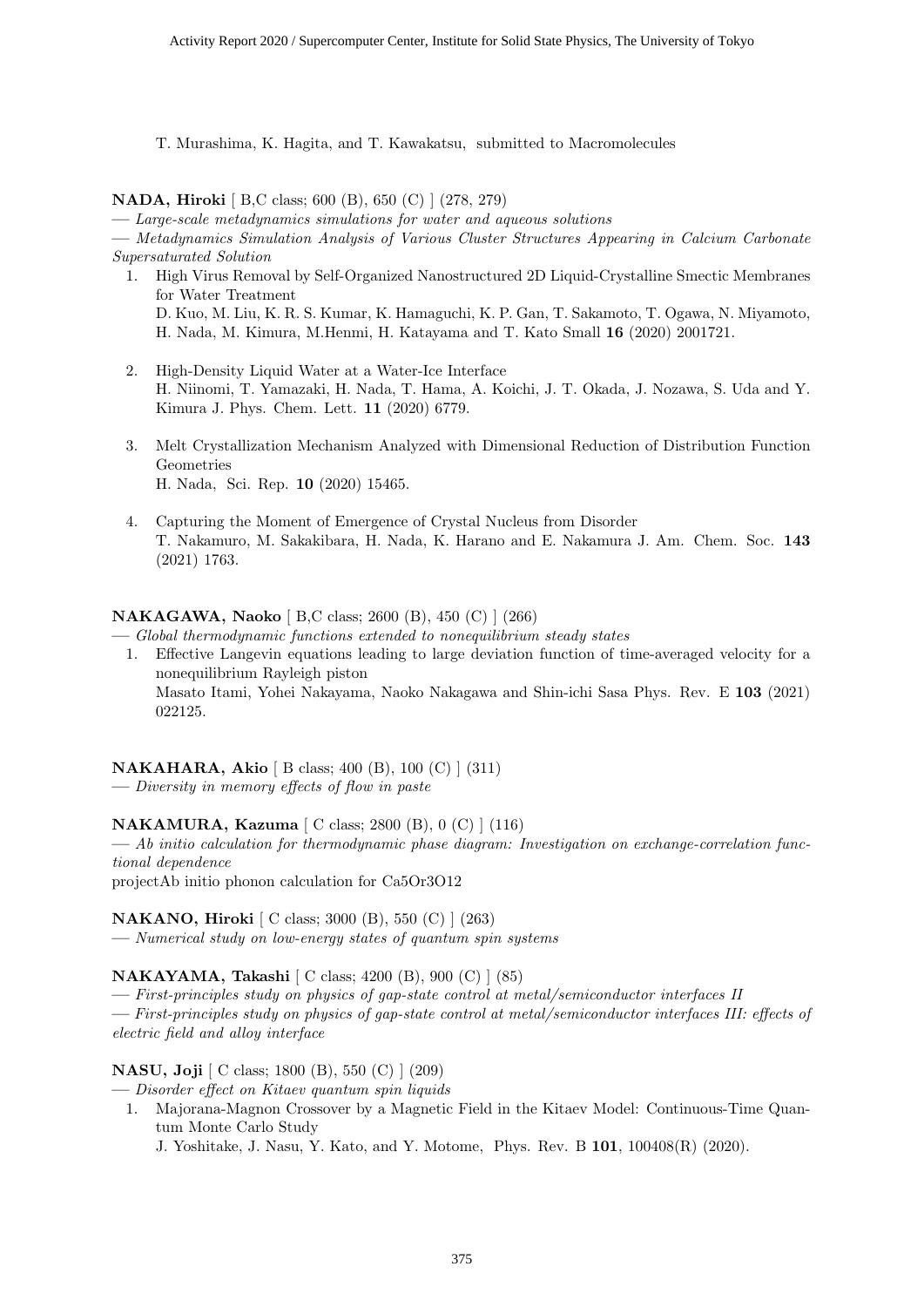- 2. The range of non-Kitaev terms and fractional particles in *α*-RuCl<sup>3</sup> Y. Wang, G. B. Osterhoudt, Y. Tian, P. Lampen-Kelley, A. Banerjee, T. Goldstein, J. Yan, J. Knolle, H. Ji, R. J. Cava, J. Nasu, Y. Motome, S. Nagler, D. Mandrus, and K. S. Burch, npj Quantum Materials **5**, 14 (2020).
- 3. Majorana-Magnon Crossover by a Magnetic Field in the Kitaev Model: Continuous-Time Quantum Monte Carlo Study J. Yoshitake, J. Nasu, Y. Kato, and Y. Motome, Phys. Rev. B **101**, 100408(R) (2020).
- 4. Majorana-Mediated Spin Transport in Kitaev Quantum Spin Liquids T. Minakawa, Y. Murakami, A. Koga, and J. Nasu, Phys. Rev. Lett. **125**, 047204 (2020).
- 5. Strong enhancement of magnetic susceptibility induced by spin-nematic fluctuations in an excitonic insulating system with spin-orbit coupling J. Nasu, M. Naka, S. Ishihara, Phys. Rev. B **102**, 045143 (2020).
- 6. Thermodynamic and transport properties in disordered Kitaev models J. Nasu and Y. Motome, Phys. Rev. B **102**, 054437/1-6 (2020).
- 7. Spin Seebeck effect in nonmagnetic excitonic insulators J. Nasu and M. Naka, Phys. Rev. B **103**, L121104/1-6 (2021).

#### **NIKI, Kaori** [ C class; 0 (B), 400 (C) ] (180)

**—** *Establishment of molecular crystal surface analysis technique using wave number space resolved photoelectron spectroscopy*

#### **NISHIDATE, Kazume** [ C class; 1600 (B), 0 (C) ] (135)

- **—** *Investigation on the electronic structure of photo-catalytic double-perovskite* 1. Electronic Properties and Crystal Structures of Double-Perovskites,  $Ba_2Bi^{III}Bi^VO_6$ ,  $Ba_2PrBiO_6$ ,
	- and  $Ba<sub>2</sub>PrSbO<sub>6</sub>$ : First-principles study K. Nishidate, A. Adiko, M. Matsukawa, H. Taniguchi, A. Sato, A. Matsushita, S. Tanibayashi and M. Hasegawa, Mater. Res. Express **7** (2020) 065505.
	- 2. Hybridization versus sublattice symmetry breaking in the band gap opening in graphene on Ni(111): A first-principles study K. Nishidate, S. Tanibayashi, M. Matsukawa, M. Hasegawa, Surface Science, 700, October (2020) 121651.

#### **NISHIGUCHI, Kazutaka** [ B class; 700 (B), 150 (C) ] (212, 214)

- **—** *Development of electronic structure calculation for solids with post-Hartree-Fock*
- **—** *Development of electronic structure calculation for solids with quantum chemistry calculations*

#### **NOGUCHI, Hiroshi** [ C class; 7400 (B), 1200 (C) ] (230)

- **—** *structure formation of biomembrane*
	- 1. Rational Design Principles of Attenuated Cationic Lytic Peptides for Intracellular Delivery of Biomacromolecules N.Tamemoto, M. Akishiba, K. Sakamoto, K. Kawano, H. Noguchi, S. Futaki, Mol. Pharmaceutics 17, 2175-2185 (2020). DOI:10.1021/acs.molpharmaceut.0c00312
	- 2. Pattern Formation in Reaction-Diffusion System on Membrane with Mechanochemical Feedback N. Tamemoto and H. Noguchi Sci. Rep. 10, 19582/1-10 (2020). DOI:10.1038/s41598-020-76695-x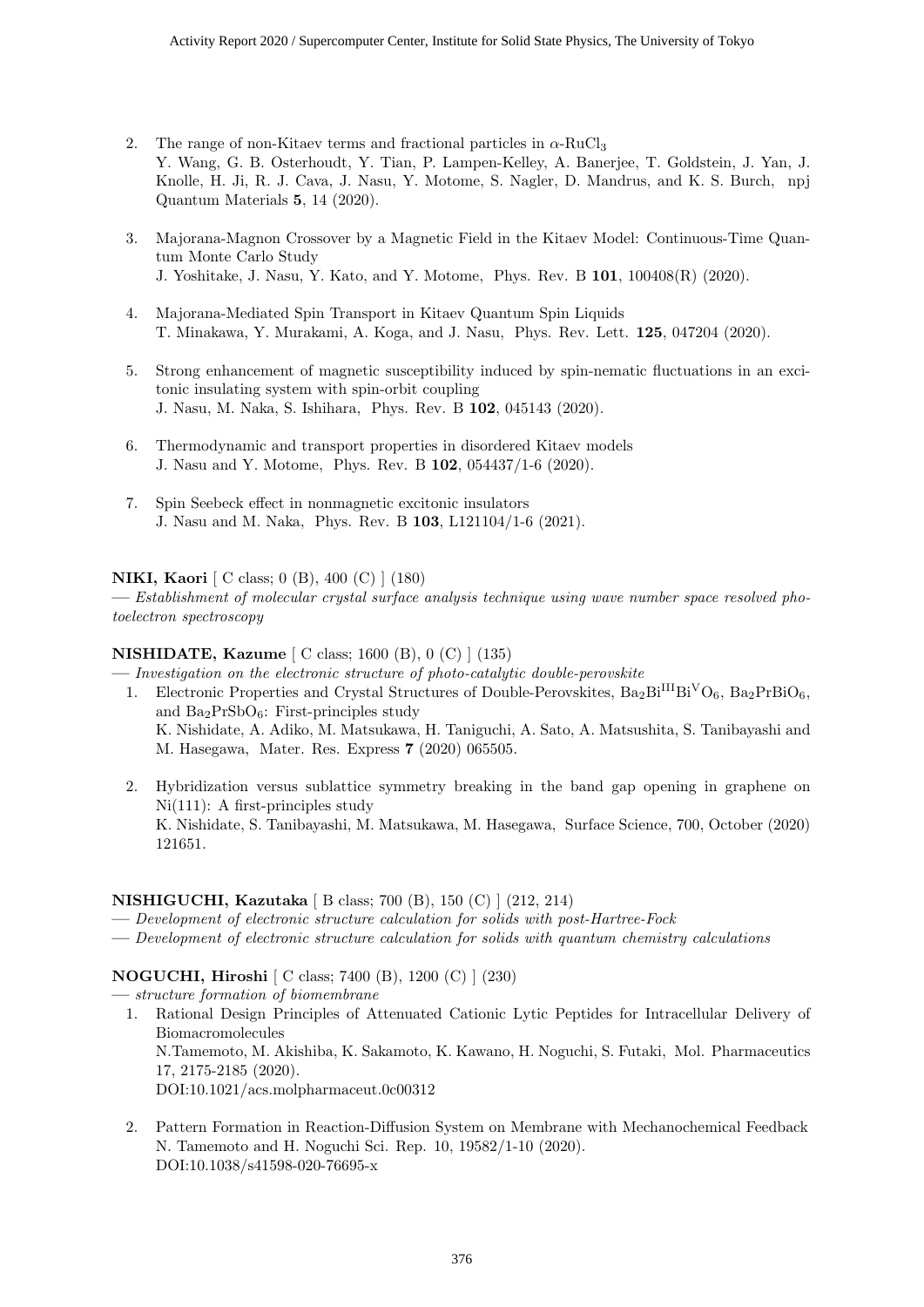- 3. Molecular Dynamics Simulation of Soundwave Propagation in a Simple Fluid Y. Asano, H. Watanabe, and H. Noguchi, J. Chem. Phys. 153, 124504 (2020). DOI:10.1063/5.0024150
- 4. Conformation of ultra-long-chain fatty acid in lipid bilayer: Molecular dynamics study K. Kawaguchi, K. M. Nakagawa, S. Nakagawa, H. Shindou, H. Nagao, and H. Noguchi, J. Chem. Phys. 153, 165101 (2020). DOI:10.1063/5.0026030
- 5. Virtual bending method to calculate bending rigidity, saddle-splay modulus, and spontaneous curvature of thin fluid membranes H. Noguchi, Phys. Rev. E 102, 053315 (2020). DOI:10.1103/PhysRevE.102.053315
- 6. Undulation of a moving fluid membrane pushed by filament growth H. Noguchi and O. Pierre-Louis Sci. Rep. 11, 7985 (2021). DOI:10.1038/s41598-021-87073-6
- 7. Binding of thermalized and active membrane curvature-inducing proteins Q. Goutaland, F. van Wijland, J.-B. Fournier, and H. Noguchi Soft Matter 17, 5560 (2021). DOI:10.1039/d1sm00027f
- 8. Reaction-Diffusion Waves Coupled with Membrane Curvature N. Tamemoto and H. Noguchi Soft Matter (2021) in press DOI:10.1039/d1sm00540e
- 9. Effects of polymers on the cavitating flow around a cylinder: A Large-scale molecular dynamics analysis Y. Asano, H. Watanabe, and H. Noguchi, J. Chem. Phys. 155, 14905 (2021). DOI:10.1063/5.0056988

#### **NOGUCHI, Yoshifumi** [ C class; 5200 (B), 850 (C) ] (75)

- **—** *Development of Exact First-Principles GW+Bethe-Salpeter Method*
- **—** *Development of GW+Bethe-Salpeter method*
	- 1. Quantum-mechanical hydration plays critical role in the stability of firefly oxyluciferin isomers: State-of-the-art calculations of the excited states Yoshifumi Noguchi, Miyabi Hiyama, Hidefumi Akiyama, and Osamu Sugino, J. Chem. Phys. **153**, 201103 (2020). DOI:10.1063/5.0031356

#### **NOMURA, Yusuke** [ C class; 7600 (B), 1150 (C) ] (195)

- **—** *Ab initio calculation for strongly-correlated nickelate superconductor*
- **—** *Comparison between nickelate and cuprate superconductors*
	- 1. Machine Learning Quantum States-Extensions to Fermion–Boson Coupled Systems and Excited-State Calculations Yusuke Nomura J. Phys. Soc. Jpn. **89**, 054706 (2020).
	- 2. Efficient implementation of the continuous-time interaction-expansion quantum Monte Carlo method Hiroshi Shinaoka, Yusuke Nomura and Emanuel Gull, Computer Physics Communications **252**, 106826 (2020).
	- 3. Higgs-mode resonance in third harmonic generation in NbN superconductors: Multiband electron-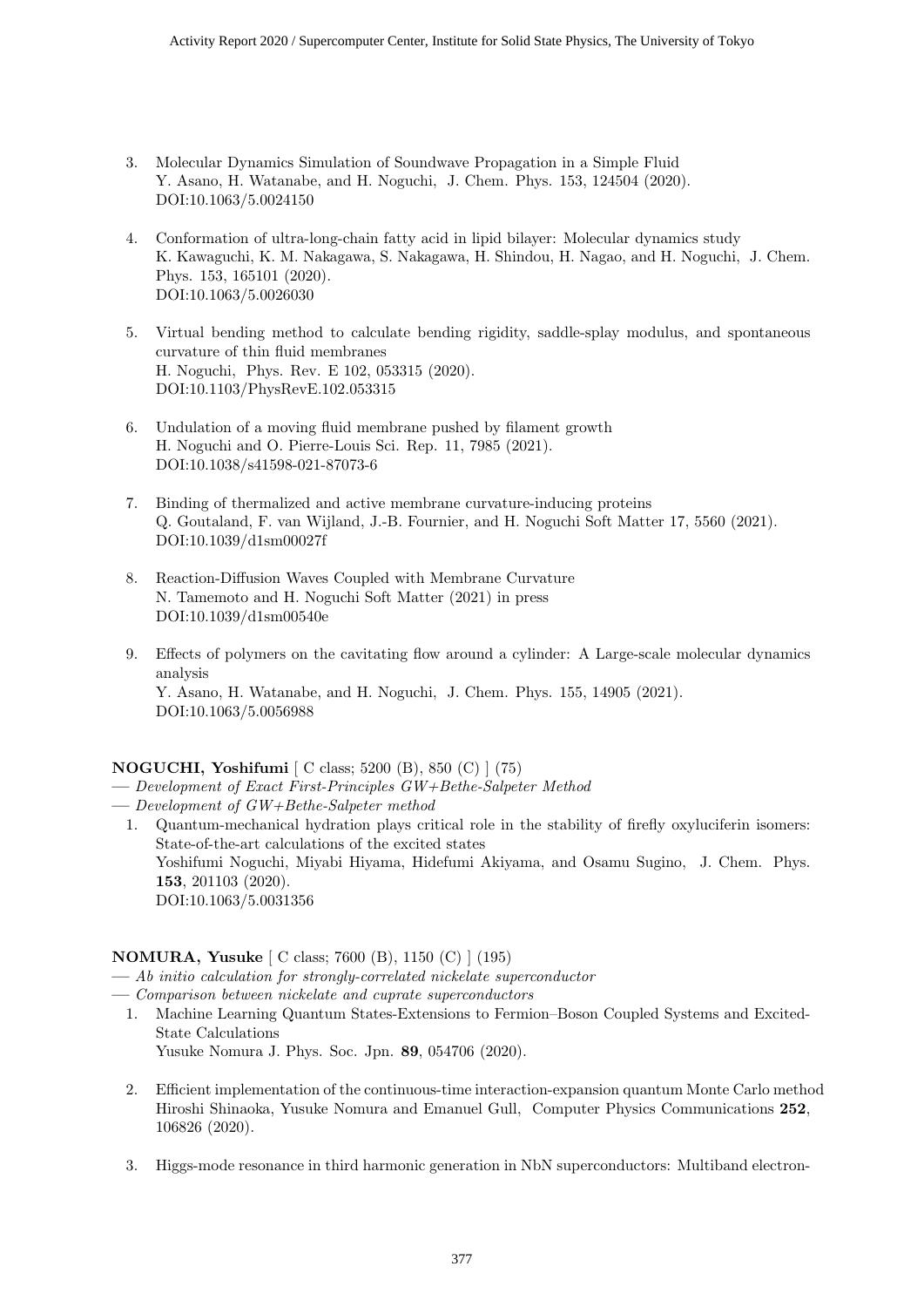phonon coupling, impurity scattering, and polarization-angle dependence Naoto Tsuji and Yusuke Nomura Phys. Rev. Research **2**, 043029 (2020).

- 4. Efficient ab initio Migdal-Eliashberg calculation considering the retardation effect in phononmediated superconductors Tianchun Wang, Takuya Nomoto, Yusuke Nomura, Hiroshi Shinaoka, Junya Otsuki, Takashi Koretsune, and Ryotaro Arita Phys. Rev. B **102**, 134503 (2020).
- 5. Magnetic exchange coupling in cuprate-analog  $d^9$  nickelates Yusuke Nomura, Takuya Nomoto, Motoaki Hirayama, and Ryotaro Arita, Phys. Rev. Research **2**, 043144 (2020).
- 6. Geometrical Hall effect and momentum-space Berry curvature from spin-reversed band pairs Max Hirschberger, Yusuke Nomura, Hiroyuki Mitamura, Atsushi Miyake, Takashi Koretsune, Yoshio Kaneko, Leonie Spitz, Yasujiro Taguchi, Akira Matsuo, Koichi Kindo, Ryotaro Arita, Masashi Tokunaga, and Yoshinori Tokura Phys. Rev. B **103**, L041111 (2021).

#### **NOZAWA, Kazuki** [ B,C class; 800 (B), 300 (C) ] (151)

**—** *First-principles study of atomic and electronic structures of intermetallic compound catalysts*

- 1. Atomic structure of the (111) surface of the antiferromagnetic 1/1 Au-Al-Tb approximant Sam Coates, Kazuki Nozawa, Masahiro Fukami, Kazuki Inagaki, Masahiko Shimoda, Ronan Mc-Grath, Hem Raj Sharma, and Ryuji Tamura, Physical Review B 102 235419(2020) DOI:10.1103/PhysRevB.102.235419
- 2. Accuracy of Cluster Model Calculations for Quasicrystal Surface Masanori Sato, Takanobu Hiroto, Yoshitaka Matsushita, and Kazuki Nozawa, Materials Transactions, 62, 350(2021) DOI:10.2320/matertrans.MT-MB2020015

#### **OBATA, Masao** [ B class; 700 (B), 200 (C) ] (160)

**—** *Analysis on atomic and magnetic structure in magnetic molecular complex crystal and interface and investigation of external electric and magnetic field effect*

**—** *Analysis on atomic and magnetic structure in magnetic molecular complex crystal and interface and investigation of external electromagnetic field effect*

- 1. Anatomy of magnetic anisotropy and voltage-controlled magnetic anisotropy in metal oxide heterostructure from first principles Indra Pardede, Daiki Yoshikawa, Tomosato Kanagawa, Nurul Ikhsan, Masao Obata, and Tatsuki Oda, Crystals: **10**, (2020) 1118. DOI:10.3390/cryst10121118
- 2. Finite electric-field approach to evaluate the vertex correction for the screened Coulomb interaction in the quasiparticle self-consistent GW method Hirofumi Sakakibara, Takao Kotani, Masao Obata, and Tatsuki Oda, Phys. Rev. B **101**, (2020) 205120. DOI:10.1103/PhysRevB.101.205120

#### **ODA, Tatsuki** [ C,E class; 16400 (B), 3200 (C) ] (52)

**—** *Analyses on electronic structure and magnetoelectric effect in high-performance spintronics and magnetic materials*

1. Anatomy of large perpendicular magnetic anisotropy in free-standing Co/Ni (111) multilayer, Journal of Magnetism and Magnetic Materials

Indra Pardede, Daiki Yoshikawa, Tomosato Kanagawa, Nurul Ikhsan, Itsuki Murata, Masao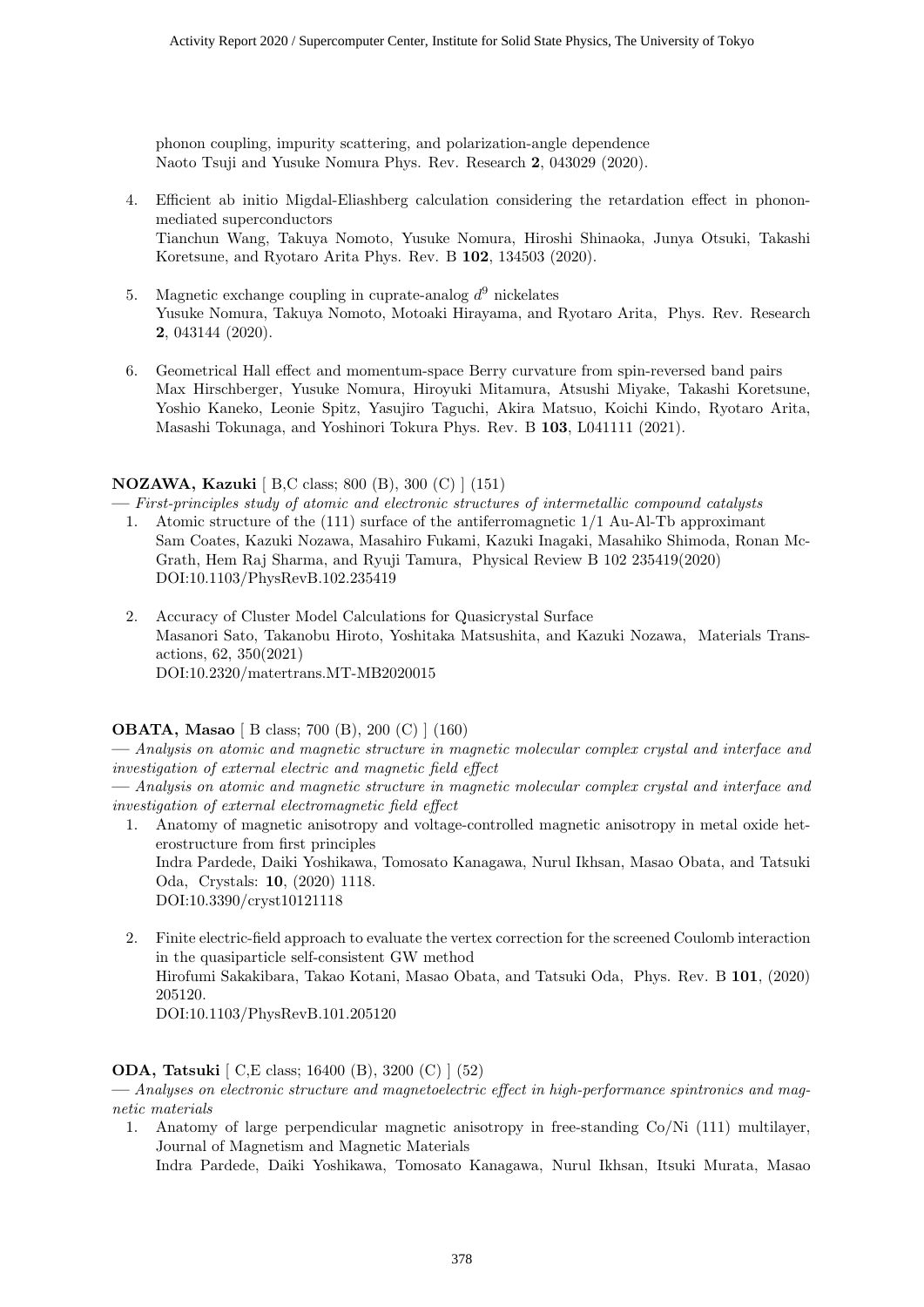Obata, Tatsuki Oda, Journal of Magnetism and Magnetic Materials **500**(2020)166357.

- 2. Finite electric-field approach to evaluate the vertex correction for the screened Coulomb interaction in the quasiparticle self-consistent GW method Hirofumi Sakakibara, Takao Kotani, Masao Obata, and Tatsuki Oda, Physical Review B, **101** (2020) 205120.
- 3. Electronic structure investigation of spinel NiCo2O4 from quasi-particle self-consistent GW method Hasan Al Rasyid, Masao Obata, Indra Pardede, Marleni Wirmas, Takao Kotani, and Tatsuki Oda, The Science Reports of Kanazawa University **64** (2020).
- 4. Anatomy of magnetic anisotropy and voltage-controlled magnetic anisotropy in metal oxide heterostructure from first principles Indra Pardede, Daiki Yoshikawa, Tomosato Kanagawa, Nurul Ikhsan, Masao Obata, and Tatsuki Oda, Crystals **10** (2020) 1118.

#### **OGUCHI, Tamio** [ B,C class; 4000 (B), 250 (C) ] (97)

**—** *Magnetocaloric Effect of Transition-Metal Alloys*

- 1. First-principles study of magnetism and phase stabilities of  $V_2$  based antiferromagnetic Heusler alloys F. Kuroda, T. Fukushima, and T. Oguchi, J. Appl. Phys. **127**, 193904 (2020). DOI:10.1063/1.5143826
- 2. Ferroelectric atomic displacement in multiferroic tetragonal perovskite  $\text{Sr}_{1/2}\text{Ba}_{1/2}\text{MnO}_3$ D. Okuyama, K. Yamauchi, H. Sakai, Y. Taguchi, Y. Tokura, K. Sugimoto, T. J. Sato, and T. Oguchi, Phys. Rev. Research **2**, 033038 (2020). DOI:10.1103/PhysRevResearch.2.033038
- 3. Spin injection through energy-band symmetry matching with high spin polarization in atomically controlled ferromagnet/ferromagnet/semiconductor structures Michihiro Yamada, Fumiaki Kuroda, Makoto Tsukahara, Shinya Yamada, Tetsuya Fukushima, Kentarou Sawano, Tamio Oguchi, and Kohei Hamaya, npg Asia Materials **12**, 47 (2020). DOI:10.1038/s41427-020-0228-5
- 4. DFT-based Engineering of Dirac Surface States in Topological-insulator Multilayers Takao Kosaka, Kunihiko Yamauchi, and Tamio Oguchi, J. Phys. Soc. Jpn. **89**, 094701 (2020). DOI:10.7566/JPSJ.89.094701
- 5. Suppression of O-redox reactions by multivalent Cr in Li-excess  $Li_{2.4}M_{0.8}M_{0.8}^{*}O_{4}$  (*M*,  $M'$ =Cr, Mn, and Ti) cathodes with layered and cation-disordered rock-salt structures Motoyuki Hamaguchi, Hiroyoshi Momida, Ayuko Kitajou, Shigeto Okada, and Tamio Oguchi, Electrochimica Acta **354**, 136630 (2020). DOI:10.1016/j.electacta.2020.136630
- 6. Insight into the diffusion mechanism of sodium ion-polaron complexes in orthorhombic P2 layered cathode oxide Na<sub>x</sub>MnO<sub>2</sub> Huu Duc Luong, Van An Dinh, Hiroyoshi Momida, and Tamio Oguchi, Phys. Chem. Chem. Phys. **22**, 18219-18228 (2020). DOI:10.1039/d0cp03208e
- 7. Impact of Inter-site Spin-Orbit Coupling on Perpendicular Magnetocrystalline Anisotropy in Cobalt-Based Thin Films Thi Phuong Thao Nguyen, Kunihiko Yamauchi, Kohji Nakamura, and Tamio Oguchi, J. Phys. Soc. Jpn. **89**, 114710 (2020).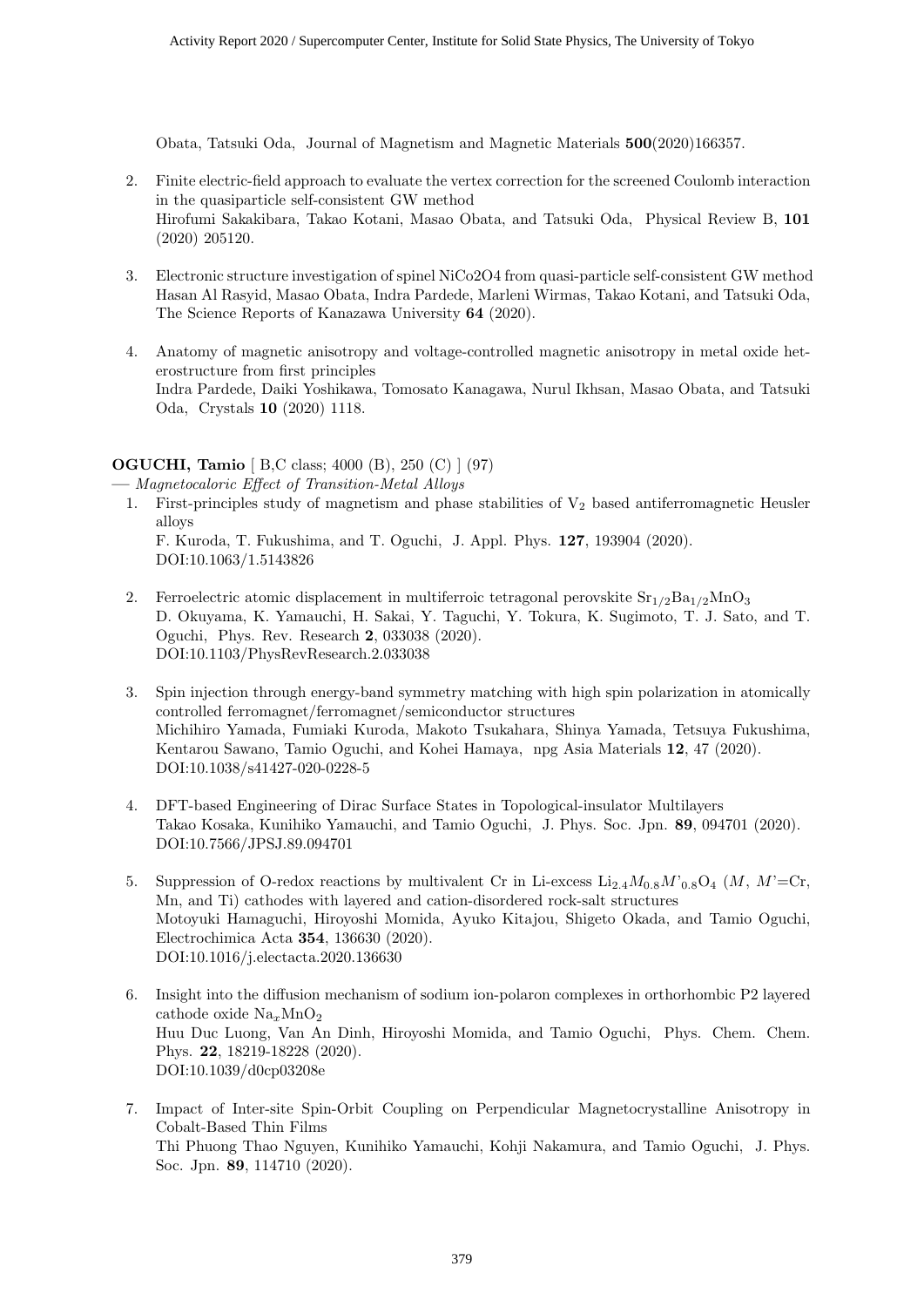DOI:10.7566/JPSJ.89.114710

- 8. Magnetocaloric effect in MnCoGe alloys studied by first-principles calculations and Monte-Carlo simulation Hung Ba Tran, Tetsuya Fukushima, Yukihiro Makino, and Tamio Oguchi, Solid State Commun. **323**, 114077 (2021). DOI:10.1016/j.ssc.2020.114077
- 9. Tuning structural-transformation temperature toward giant magnetocaloric effect in MnCoGe alloy: A theoretical study Hung Ba Tran, Tetsuya Fukushima, Kazunori Sato, Yukihiro Makino, and Tamio Oguchi, J. Alloys Compd. **854**, 157063/1-9 (2021). DOI:10.1016/j.jallcom.2020.157063

#### **OHMURA, Satoshi** [ C class; 5000 (B), 0 (C) ] (89, 90)

**—** *Effects of solvents on properties of artificial-retina molecule: ab initio molecular dynamics simulations* **—** *Structural and transport properties of multi-component liquid Fe mixtures under high pressure*

- 1. Structures of Liquid Iron–Light-Element Mixtures under High Pressure S. Ohmura, T. Tsuchiya and F. Shimojo, physica status solidi (b). **257**, 2000098 (2020). DOI:10.1002/pssb.202000098
- 2. Dissociation mechanism from highly charged bromophenol: ab initio molecular dynamics simulations S. Ohmura, K. Nagaya, F. Shimojo and M. Yao, Z. Phys. Chem. **235**, 169 (2021). DOI:10.1515/zpch-2020-1634

#### **OHNISHI, Masato** [ C class; 5000 (B), 950 (C) ] (76)

**—** *Analysis of Thermoelectric Properties of Clathrate Compounds with Ab Initio Calculations*

- 1. Ultimate impedance of coherent heat conduction in van der Waals graphene-MoS2 heterostructures S. Hu, S. Ju, J. Guo, B. Xu, M. Ohnishi, and J. Shiomi, Mater. Today Phys. **16**, 100324 (2021). DOI:10.1016/j.mtphys.2020.100324
- 2. Run Hu, Sotaro Iwamoto, Lei Feng, Shenghong Ju, Shiqian Hu, Masato Ohnishi, Naomi Nagai, Kazuhiko Hirakawa, Junichiro Shiomi Machine-learning-optimized aperiodic superlattice minimizes coherent phonon heat conduction Physical Review X **10**, 2 (2020). DOI:10.1103/PhysRevX.10.021050

#### **OHNO, Akira** [ B class; 400 (B), 0 (C) ] ()

**—** *Modeling and elucidation of electron transport mechanism in liquid crystals*

#### **OHNO, Kaoru** [ C class; 3000 (B), 600 (C) ] (105)

**—** *Improvement and application of all-electron mixed basis program*

1. Clear evidence of element partitioning effects in a Ti-6Al-4V alloy by the first-principles phase field method T N Pham, K Ohno, R Sahara, R Kuwahara, and S Bhattacharyya, J. Phys.: Cond. Mat. **32**, 264001 (2020).

DOI:10.1088/1361-648X/ab7ad5

2. Study on Ni-Ti alloys around equiatomic composition by the first-principles phase field method Kaoru Ohno, Monami Tsuchiya, Riichi Kuwahara, Ryoji Sahara, Swastibrata Bhattacharyya, and Thi Nu Pham, Comp. Mat. Sci. **191**, 110284 (2021).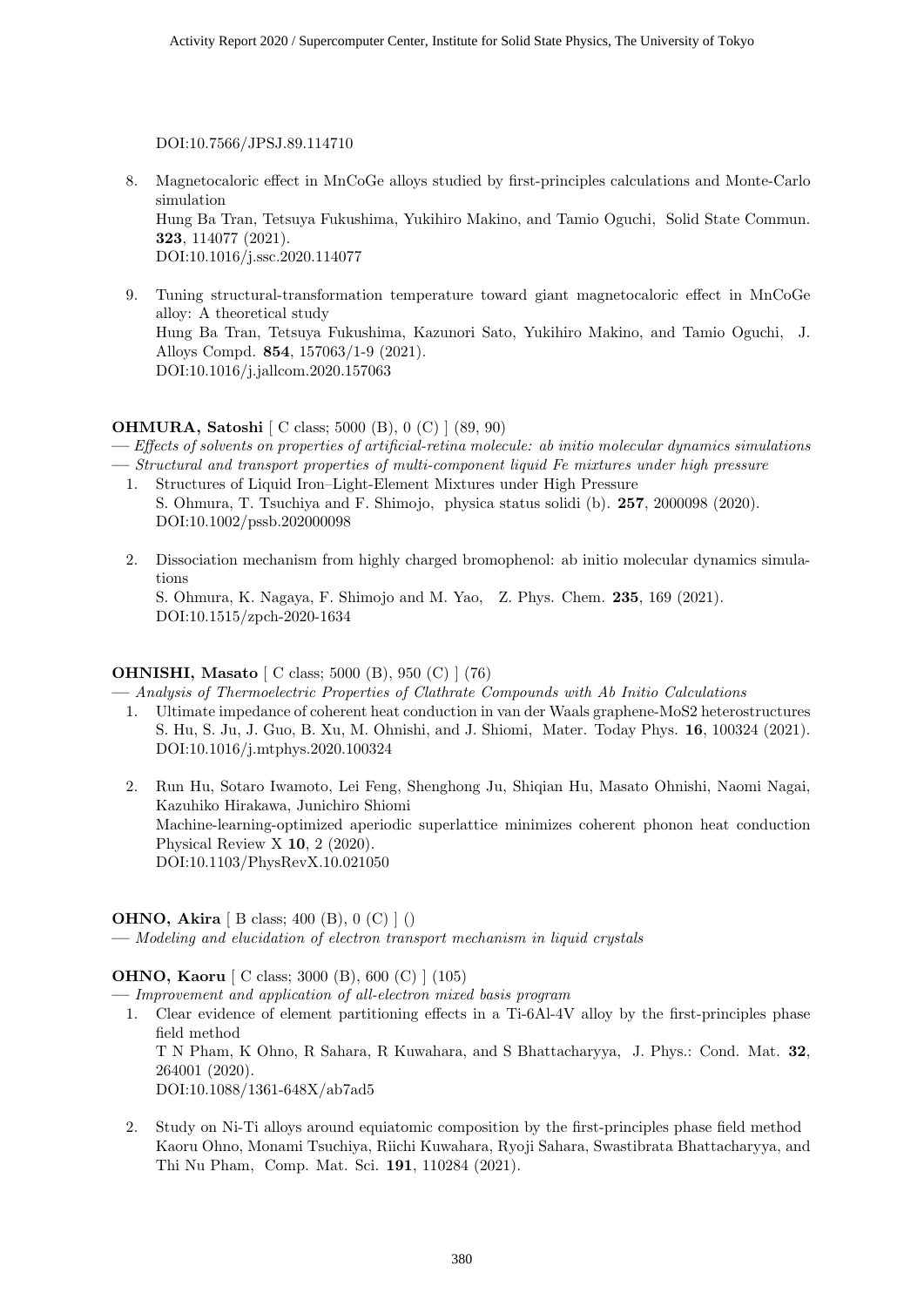DOI:10.1016/j.commatsci.2021.110284

**OHSAWA, Kazuhito** [ C class; 1200 (B), 300 (C) ] (137)

**—** *Study of interaction between radiation damage and interstitial atom*

#### **OHTO, Tatsuhiko** [ C class; 2600 (B), 0 (C) ] (127)

**—** *First-principles molecular dynamics study of water/TiO*<sup>2</sup> *interfaces using hybrid functionals*

1. Acceleration of Electrochemical CO2 Reduction to Formate at the Sn/Reduced Graphene Oxide Interface

Takuya Tsujiguchi, Yusuke Kawabe, Samuel Jeong, Tatsuhiko Ohto, Suresh Kukunuri, Hirotaka Kuramochi, Yasufumi Takahashi, Tomohiko Nishiuchi, Hideki Masuda, Mitsuru Wakisaka, Kailong Hu, Ganesan Elumalai, Jun-ichi Fujita, and Yoshikazu Ito ACS Catal. 11, 3310 (2021).

- 2. Single-Molecule Conductance of a  $\pi$ -Hybridized Tripodal Anchor while Maintaining Electronic Communication Tatsuhiko Ohto, Aya Tashiro, Takuji Seo, Nana Kawaguchi, Yuichi Numai, Junpei Tokumoto, Soichiro Yamaguchi, Ryo Yamada, Hirokazu Tada, Yoshio Aso, and Yutaka Ie Small 17, 2006709 (2021).
- 3. Improving Intramolecular Hopping Charge Transport via Periodical Segmentation of π-Conjugation in a Molecule Yutaka Ie, Yuji Okamoto, Takuya Inoue, Takuji Seo, Tatsuhiko Ohto, Ryo Yamada, Hirokazu Tada, and Yoshio Aso J. Am. Chem. Soc. 143, 599 (2021).
- 4. Catalytic Activity of Graphene-Covered Non-Noble Metals Governed by Proton Penetration in Electrochemical Hydrogen Evolution Reaction Kailong Hu, Tatsuhiko Ohto, Yuki Nagata, Mitsuru Wakisaka, Yoshitaka Aoki, Jun-ichi Fujita, and Yoshikazu Ito Nat. Commun. 12, 203 (2021).
- 5. Correlation between the Dipole Moment of Nonfullerene Acceptors and the Active Layer Morphology of Green-Solvent Processed P3HT-based Organic Solar Cells Shreyam Chatterjee, Tatsuhiko Ohto, Hirokazu Tada, Seihou Jinnai, and Yutaka Ie ACS Sustain. Chem. Eng. 8, 19013 (2020)
- 6. Vibrational Couplings and Energy Transfer Pathways of Water's Bending Mode Chun-Chieh Yu, Kuo-Yang Chiang, Masanari Okuno, Takakazu Seki, Tatsuhiko Ohto, Xiaoqing Yu, Vitaly Korepanov, Hiro-o Hamaguchi, Mischa Bonn, Johannes Hunger, and Yuki Nagata Nat. Commun. 11, 5977 (2020)
- 7. Vibrational Mode Frequency Correction of Liquid Water in Density Functional Theory Molecular Dynamics Simulations with van der Waals Correction Kai Zhong, Chun-Chieh Yu, Mayank Dodia, Mischa Bonn, Yuki Nagata, and Tatsuhiko Ohto Phys. Chem. Chem. Phys. 22, 12785 (2020).
- 8. Decoding the molecular water structure at complex interfaces through surface-specific spectroscopy of the water bending mode Takakazu Seki, Chun-Chieh Yu, Xiaoqing Yu, Tatsuhiko Ohto, Shumei Sun, Konrad Meister, Ellen H. G. Backus, Mischa Bonn, and Yuki Nagata, Phys. Chem. Chem. Phys. 22, 10934 (2020).
- 9. Hydrogen-Bonds and Molecular Orientations of Supramolecular Structure between Barbituric Acid and Melamine Derivative at the Air/Water Interface Revealed by Heterodyne-Detected Vibrational Sum Frequency Generation Spectroscopy Masanari Okuno, Shuhei Yamada, Tatsuhiko Ohto, Hirokazu Tada, Waka Nakanishi, Katsuhiko Ariga, and Taka-aki Ishibashi J. Phys. Chem. Lett. 11, 2422 (2020).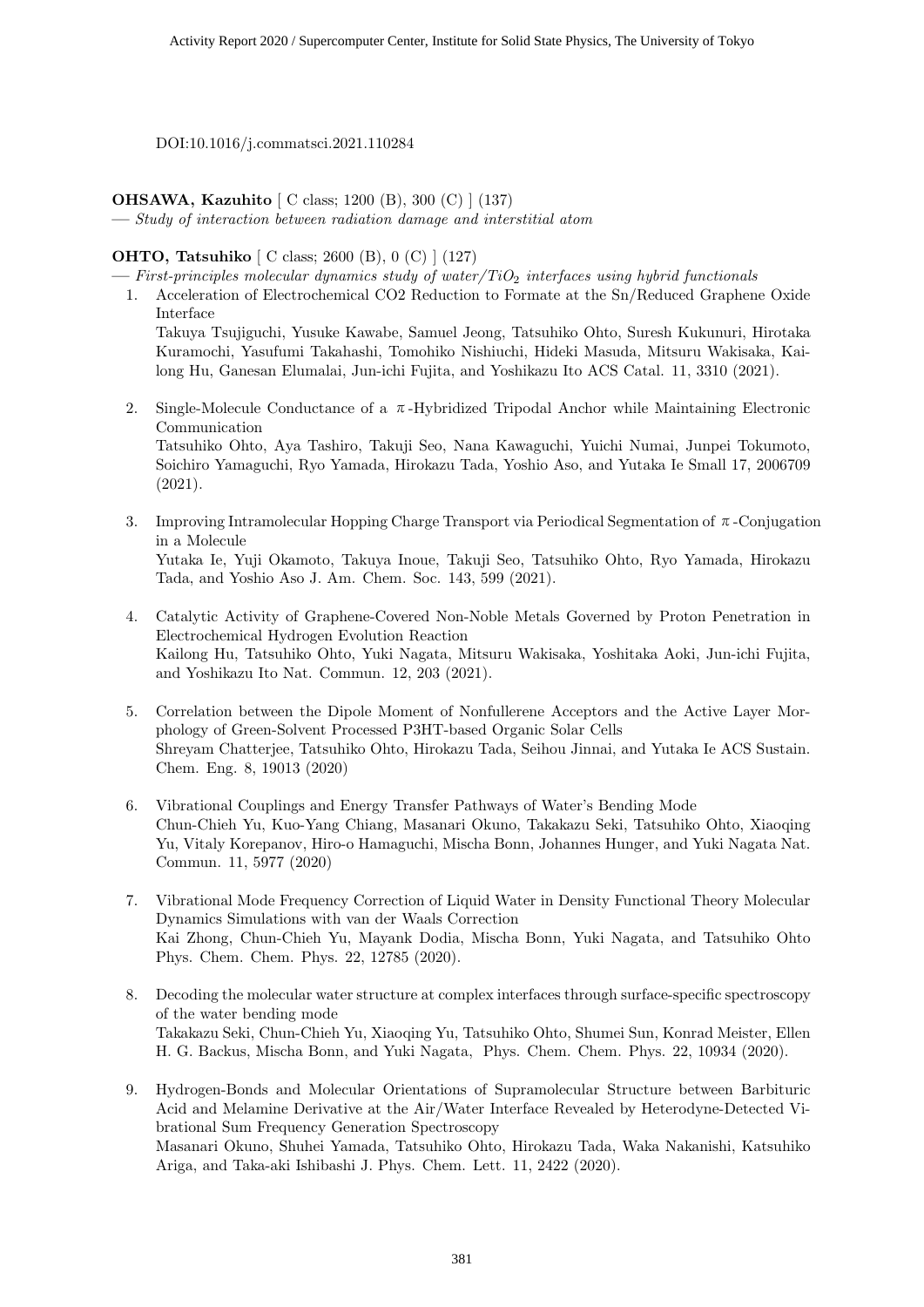- 10. Mechanical switching of current-voltage characteristics in spiropyran single-molecule junctions Takashi Tamaki, Keigo Minode, Yuichi Numai, Tatsuhiko Ohto, Ryo Yamada, Hiroshi Masai, Hirokazu Tada, and Jun Terao Nanoscale, 12, 7527 (2020).
- 11. Molecular Structure and Modeling of Water-Air and Ice-Air Interfaces Monitored by Sum-Frequency Generation Fujie Tang, Tatsuhiko Ohto, Shumei Sun, Jeremy Rouxel, Sho Imoto, Ellen H. G. Backus, Shaul Mukamel, Mischa Bonn, and Yuki Nagata Chem. Rev. 120, 3633 (2020).
- 12. Effect of Graphene Encapsulation of NiMo Alloys on Oxygen Evolution Reaction Samuel Jeong, Kailong Hu, Tatsuhiko Ohto, Yuki Nagata, Hideki Masuda, Jun-ichi Fujita, and Yoshikazu Ito ACS Catal. 10, 792 (2020).
- 13. Impact of intermolecular vibrational coupling effects on the sum-frequency generation spectra of the water/air interface Naveen Kumar Kaliannan, Andres Henao Aristizabal, Hendrik Wiebeler, Frederik Zysk, Tatsuhiko Ohto, Yuki Nagata, and Thomas D. Kuhne Mol. Phys. 118, 1620358 (2020).

#### **OHTSUKI, Tomi** [ C class: 7800 (B), 700 (C) ] (27)

- **—** *Quantum phase transitions in novel disordered systems*
- **—** *Quantum phase transitions in novel disordered topological systems*
	- 1. Transfer matrix study of the Anderson transition in non-Hermitian systems Xunlong Luo, Tomi Ohtsuki, Ryuichi Shindou arXiv:2103.05239
	- 2. Universality Classes of the Anderson Transitions Driven by Non-Hermitian Disorder Xunlong Luo, Tomi Ohtsuki, Ryuichi Shindou Phys. Rev. Lett. 126, 090402 (2021) DOI:10.1103/PhysRevLett.126.090402
	- 3. Machine learning the dynamics of quantum kicked rotor Tomohiro Mano, Tomi Ohtsuki arXiv:2101.09432
	- 4. Ballistic transport in disordered Dirac and Weyl semimetals Koji Kobayashi, Miku Wada, Tomi Ohtsuki Phys. Rev. Research 2, 022061(R)(2020) DOI:10.1103/PhysRevResearch.2.022061

#### **OKAMOTO, Yuko** [ C class; 5800 (B), 0 (C) ] (246)

- **—** *Study on complex systems by generalized-ensemble algorithms*
	- 1. Calculation of the residual entropy of Ice Ih by Monte Carlo simulation with the combination of the replica-exchange Wang–Landau algorithm and multicanonical replica-exchange method T. Hayashi, C. Muguruma, and Y. Okamoto, J. Chem. Phys. **154** (2021) 044503.

#### **OKAZAKI, Susumu** [ C class; 1200 (B), 350 (C) ] (273)

**—** *Investigation of the molecular origins of the mechanical and thermal properties of realistic biopolymers using all-atomistic molecular dynamics*

1. A comparison of the brittle PMMA with the ductile PC on the elasticity and yielding from a molecular dynamics perspective

Zhiye Tang, Kazushi Fujimoto, Susumu Okazaki, Polymer **226**, 123809 (2021).

#### **OKITSU, Kouhei** [ C class; 200 (B), 0 (C) ] (323)

**—** *Study on bankruptcy of the two-beam approximation in X-ray crystal structure analysis*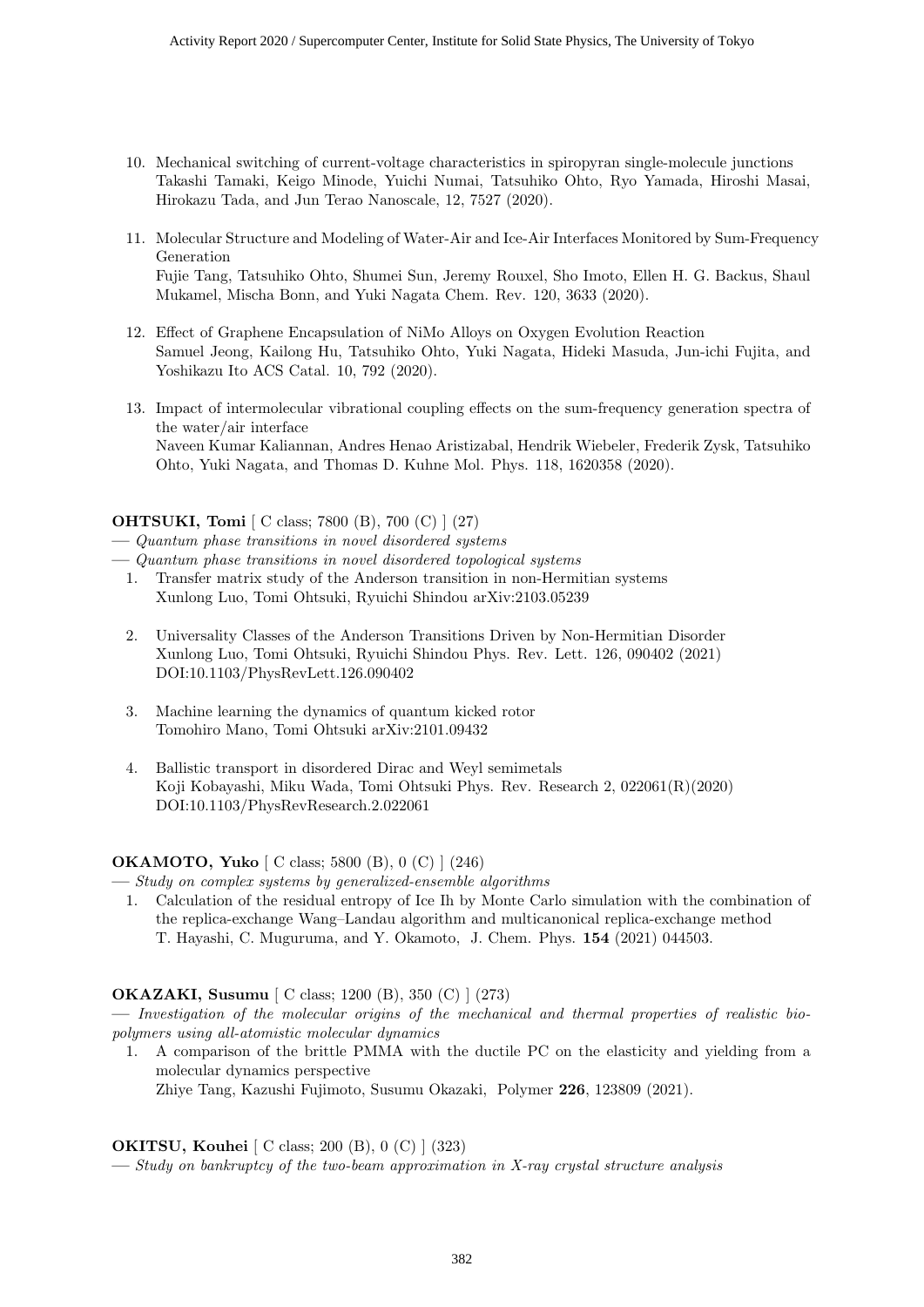#### **OKUBO, Tsuyoshi** [ C class; 7400 (B), 1250 (C) ] (228)

- **—** *Finite temperature properties of frustrated spin systems*
	- 1. Anisotropic Tensor Renormalization Group D. Adachi, T. Okubo and S. Todo Phys. Rev. B, **102** (2020) 054432. DOI:10.1103/PhysRevB.102.054432
	- 2. Phase Shift in Skyrmion Crystals S. Hayami, T. Okubo, and Y. Motome, arXiv:2005.03168

#### **OKUMURA, Hisashi** [ C class; 4800 (B), 1150 (C) ] (245)

**—** *Disruption of amyloid fibril by nonequilibrium molecular dynamics simulations*

- **—** *Molecular dynamics simulations for assembly and disassembly of protein aggregates*
- 1. Energetics and kinetics of substrate analog-coupled staphylococcal nuclease folding revealed by a statistical mechanical approach T. Mizukami, S. Furuzawa, S. G. Itoh, S. Segawa, T. Ikura, K. Ihara, H. Okumura, H. Roder, and K. Maki Proc. Natl. Acad. Sci. USA **117** (2020) 19953-19962.
- 2. Replica-permutation molecular dynamics simulations of an amyloid-*β*(16-22) peptide and polyphenols L. Le Nguyen Ngoc, S. G. Itoh, P. Sompornpisut, and H. Okumura : Chem. Phys. Lett. **758** (2020) 137913/1-7.
- 3. Involvement of pore helix in voltage-dependent inactivation of TRPM5 channel K. Uchida, T. Kita, M. Hatta, S. G. Itoh, H. Okumura, M. Tominaga, J. Yamazaki : Heliyon **7** (2021) e06102/1-10.
- 4. Structural basis for promiscuous action of monoterpenes on TRP channels T. H. D. Nguyen, S. G. Itoh, H. Okumura, M. Tominaga Commun. Biol. **4** (2021) 293/1-12.
- 5. Dimerization of *α*-synuclein fragments studied by isothermal-isobaric replica-permutation molecular dynamics simulation M. Yamauchi and H. Okumura J. Chem. Inf. Model. **61** (2021) 1307-1321.
- 6. Structural dynamics and susceptibility of anti-HIV drugs against HBV reverse transcriptase J. Kammarabutr, P. Mahalapbutr, H. Okumura, P. Wolschann, and T. Rungrotmongkol J. Biomol. Struct. Dyn. **39** (2021) 2502-2511.
- 7. Role of water molecules in the laser-induced disruption of amyloid fibrils observed by nonequilibrium molecular dynamics simulations H. Okumura, S. G. Itoh, K. Nakamura and T. Kawasaki, J. Phys. Chem. B, submitted.

**ONO, Shota** [ B,C class; 1000 (B), 250 (C) ] (145, 146)

- **—** *A new method for exploring dynamically stable alloys from the periodic table of 2D materials*
- **—** *Unified understanding of the femtosecond infrared luminescence for metals*
- **—** *Unified understanding of the femtosecond infrared luminescence for metals: II*
	- 1. Ultrafast photoluminescence in metals: Theory and its application to silver S. Ono and T. Suemoto, Phys. Rev. B **102**, 024308 (2020). DOI:10.1103/PhysRevB.102.024308
	- 2. Two-dimensional square lattice polonium stabilized by the spin-orbit coupling S. Ono, Sci. Rep. **10**, 11810 (2020). DOI:10.1038/s41598-020-68877-4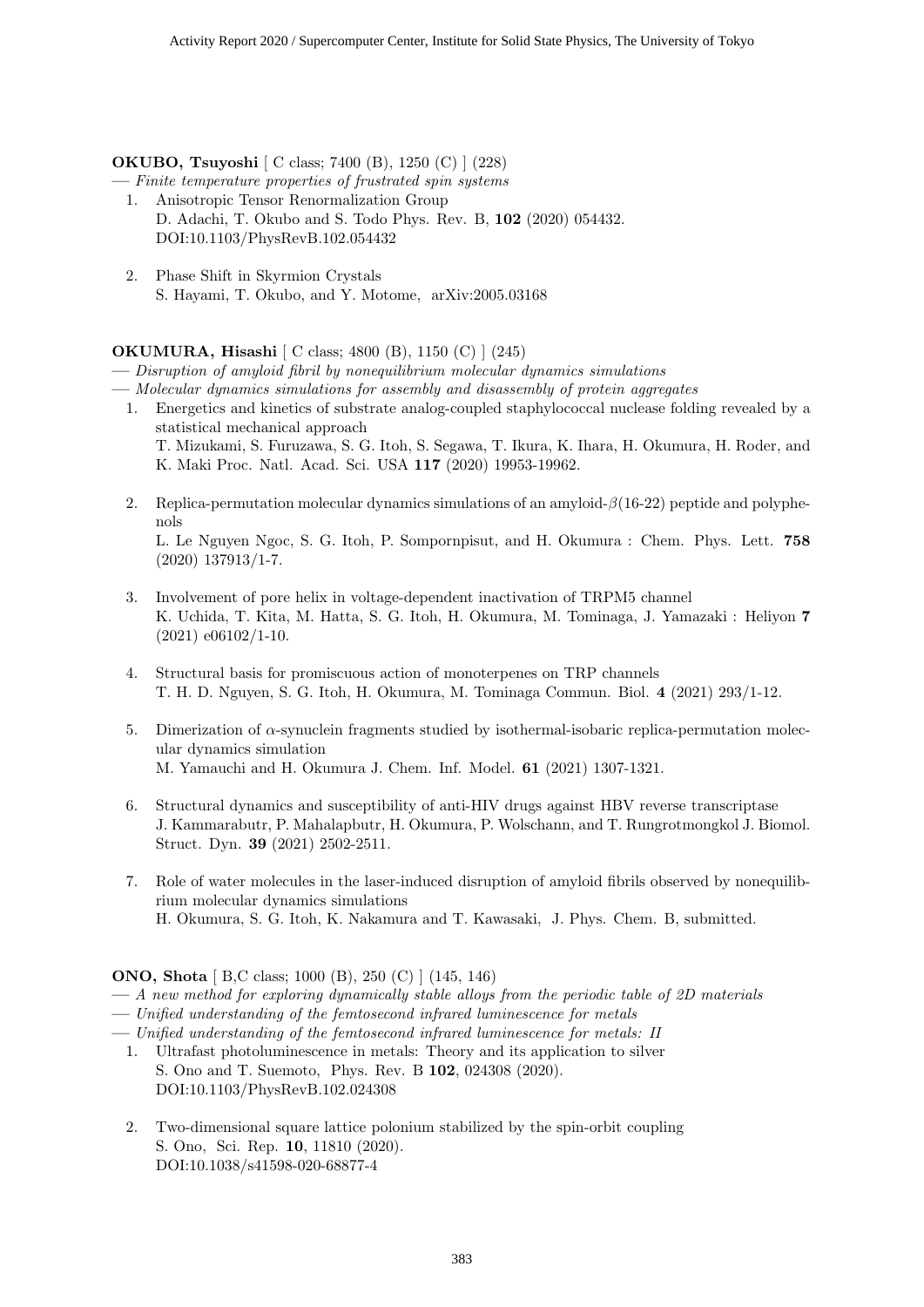- 3. Dynamical stability of two-dimensional metals in the periodic table S. Ono, Phys. Rev. B **102**, 165424 (2020). DOI:10.1103/PhysRevB.102.165424
- 4. High-throughput computational search for two-dimensional binary compounds: Energetic stability versus synthesizability of three-dimensional counterparts S. Ono and H. Satomi, Phys. Rev. B **103**, L121403 (2021). DOI:10.1103/PhysRevB.103.L121403
- 5. Lattice stability of ordered Au-Cu alloys in the warm dense matter regime S. Ono and D. Kobayashi, Phys. Rev. B **103**, 094114 (2021). DOI:10.1103/PhysRevB.103.094114

#### **ONO, Tomoya** [ C class; 9400 (B), 1450 (C) ] (54)

**—** *Development of first-principles electronic-structure and transport calculation code RSPACE and simulations for device*

1. Calculation of the Green's function in scattering region for first-principles electron-transport simulations

Y. Egami, S. Tsukamoto, and T. Ono, Phys. Rev. Research **3** (2021) 013038.

2. Ising ferromagnetism and robust half-metallicity in two-dimensional honeycomb-kagome  $Cr_2O_3$ layer

A. Hashmi, K. Nakanishi, M. U. Farooq, and T. Ono, npj 2D Materials and Applications **4** (2020) 39.

#### **ORIMOTO, Yuuichi** [ C class; 400 (B), 100 (C) ] (177)

**—** *Elucidation of the mechanism of self-ordering phenomena at the interface between organic and inorganic materials*

1. Microscopic Hopping Mechanism of an Isolated PTCDA Molecule on a Reactive Ge(001) Surface T. Shiota, W. Mizukami, H. Tochihara, K. Yagyu, T. Suzuki, and Y. Aoki, J. Phys. Chem. C. **124**, 24704 (2020). DOI:10.1021/acs.jpcc.0c05858

#### **OSHIKAWA, Masaki** [ B class; 800 (B), 100 (C) ] (285)

— An exploration of the topological phase transition driven by  $Z_2$  vortex with Tensor Network Renor*malization*

**—** *An exploration of the topological phase transition driven by Z*<sup>2</sup> *vortices with Tensor Network Renormalization*

#### **OSHIYAMA, Atsushi** [ E class; 17500 (B), 2950 (C) ] (49)

**—** *Mechanisms of Semiconductor Interface Formation and its Electronic Properties based on Quantum Theory*

- 1. Density-Functional Calculations for Structures and Energetics of Atomic Steps and their Implication for Surface Morphology on Si-face SiC Polar Surfaces K. Seino and A. Oshiyama, Phys. Rev. B **101** (2020) 195307 DOI:10.1103/PhysRevB.101.195307
- 2. Absence of oxygen-vacancy-related deep levels in amorphous  $(A_2O_3)_{1-x}$ (SiO<sub>2</sub>)<sub>*x*</sub>: First-principles exploration of gate oxides in GaN-based devices K. Chokawa, T. Narita, D. Kikuta, T. Kachi, K. Shiozaki, A. Oshiyama and K. Shiraishi, Phys. Rev. Applied **14** (2020) 014034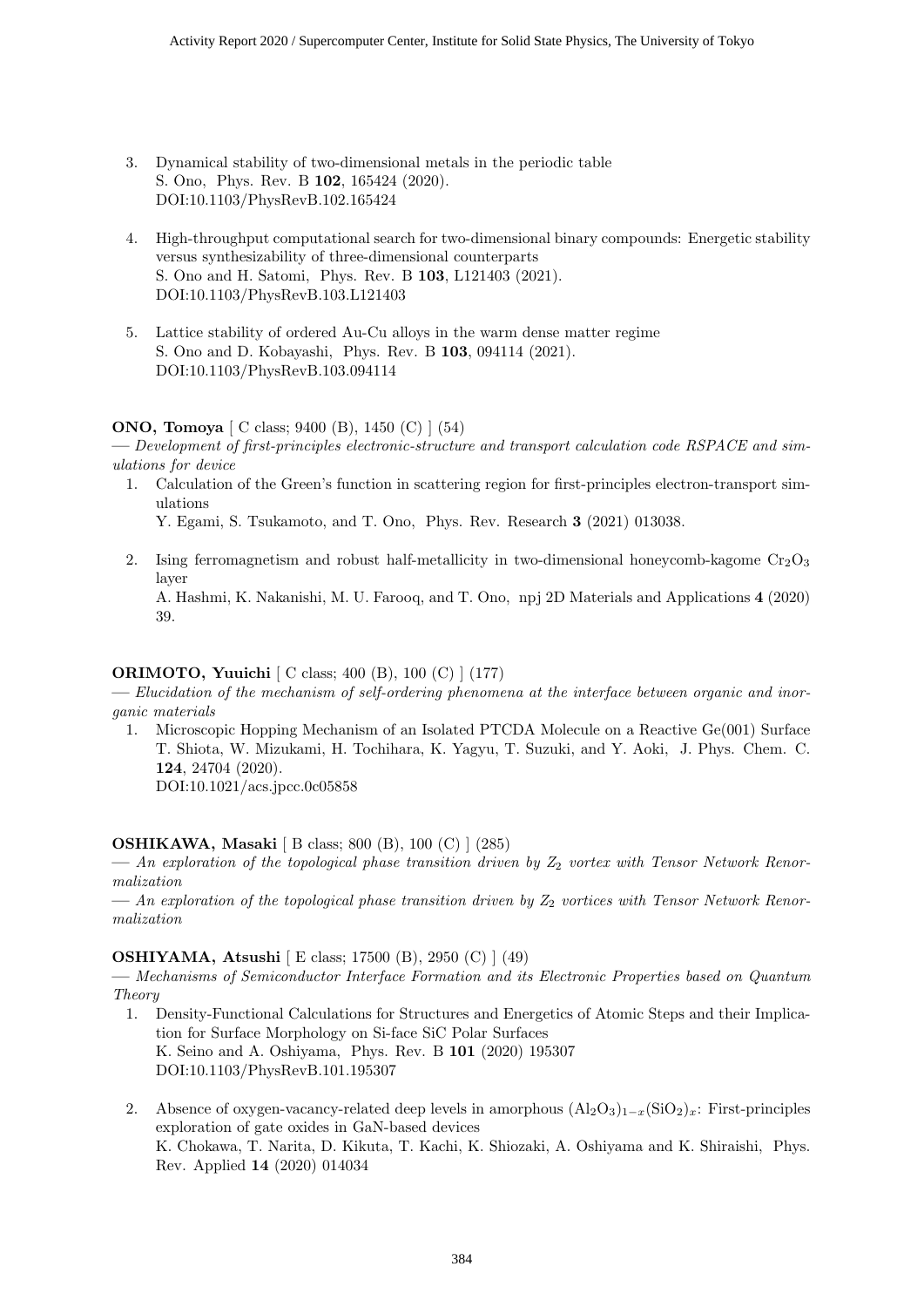DOI:10.1103/PhysRevApplied.14.014034

- 3. Screw dislocation that converts p-type GaN to n-type: Microscopic study on Mg condensation and leakagae current in p-n diodes T. Nakano, Y. Harashima, K. Chokawa, K. Shiraishi, A. Oshiyama, Y. Kangawa, S. Usami, N. Mayama, K. Toda, A. Tanaka, Y. Honda, and H. Amano, Appl. Phys. Lett. **117** (2020) 012105 DOI:10.1063/5.0010664
- 4. Gallium-gallium weak bond that incorporates nitrogen at atomic steps during GaN epitaxial growth K. M. Bui, K. Shiraishi and A. Oshiyama, Appl. Surf. Sci. **557** (2021) 149542 DOI:10.1016/j.apsusc.2021.149542

#### **OZEKI, Yukiyasu** [ C class; 4400 (B), 0 (C) ] (260)

- **—** *Dynamical scaling analysis for phase transitions and critical phenomena in frustrated systems*
- **—** *Dynamical scaling analysis for phase transitions and critical phenomena in frustrated systems II*
- 1. Dynamical scaling analysis of symmetry breaking for the antiferromagnetic triangular Heisenberg model in a uniform field

K. Murayama and Y. Ozeki Phys. Rev B **101** (2020) 184427.

#### **RAEBIGER, Hannes** [ C class; 3600 (B), 0 (C) ] (103)

- **—** *First principles calculation of fluorocarbon layer in dry etching process*
- **—** *First principles theory of exciton self-trapping in low-dimensional perovskites*
	- 1. MXene phase with  $C_3$  structure unit: a family of 2D electrides S. Bae, W. Espinosa-García, Y.-G. Kang, N. Egawa, J. Lee, K. Kuwahata, M. Khazaei, K. Ohno, Y.-H. Kim, M. J. Han, H. Hosono, G. M. Dalpian, and H. Raebiger, Adv. Funct. Mater. in press (2021). DOI:10.1002/adfm.202100009
	- 2. Electronic and magnetic properties of carbide MXenes—the role of electron correlations S. Bae, Y.-G. Kang, M. Khazaei, K. Ohno, Y.-H. Kim, M. J. Han, K.J. Chan, and H. Raebiger, Mater. Today Adv. **9** 100118 (2021). DOI:10.1016/j.mtadv.2020.100118
	- 3. Electronic mechanism for resistive Switching in metal/insulator/metal nanodevices H. Raebiger, A. C. M. Padilha, A. R. Rocha, and G. M. Dalpian Journal of Physics D: Applied Physics **53** 295302 (2020). DOI:10.1088/1361-6463/ab7a58

#### **SAITO, Mineo** [ C class; 4200 (B), 800 (C) ] (88)

- **—** *Band structure calculation based on the group theory*
- 1. Electronic structure of puckered group IV?VI two-dimensional monolayer materials A. Zaharo, A. Purqon, T. Winata, and M. Saito, Jpn. J. Appl. Phys. **59**, 071006 (2020) . DOI:10.35848/1347-4065/ab984c
- 2. Spin-polarized cation monovacancies in wurtzite structure semiconductors: first-principles study M. Y. H. Widianto, H. P. Kadarisman, A. M. Yatmeidhy, and M. Saito, Jpn. J. Appl. Phys. **59**, 071001 (2020) . DOI:10.35848/1347-4065/ab9654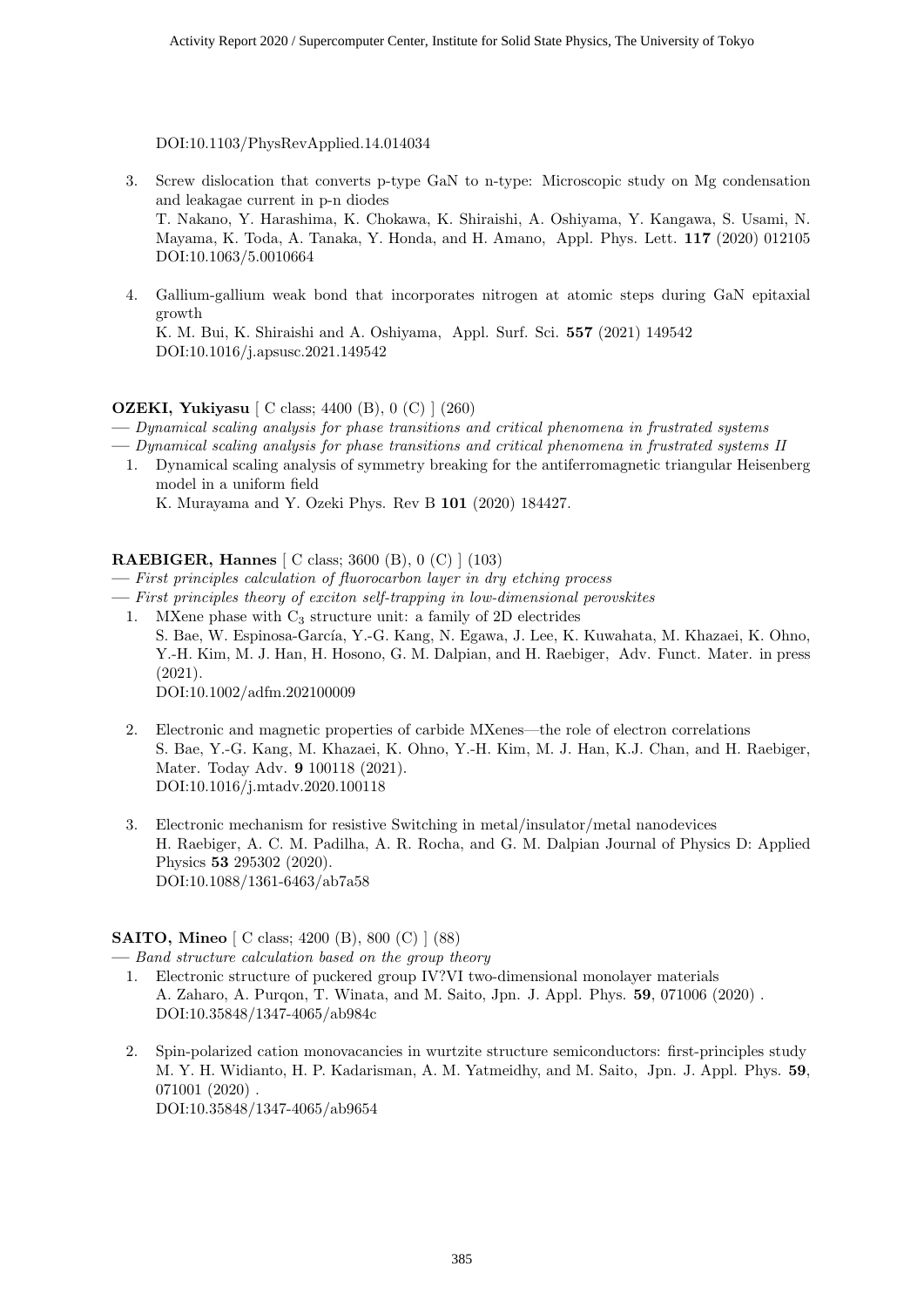#### **SAKAGUCHI, Norihito** [ C class; 5200 (B), 0 (C) ] (84)

**—** *Reduction of Rare Metals in Fuel Cell Catalysts and Hydrogen Permeable Membrane*

- 1. グラフェン担持 Pt サブナノクラスタの酸素還元反応活性 長谷川瞬,國貞雄治,坂口紀史表面と真空 **63** (2020) 413. a DOI:10.1380/vss.63.413
- 2. Single Pt Atoms on N-Doped Graphene: Atomic Structure and Local Electronic States R. Sugimoto, Y. Segawa, A. Suzuta, Y. Kunisada, T. Uchida, K. Yamazaki, K. Gohara J. Phys. Chem. C **125** (2021) 2900. DOI:10.1021/acs.jpcc.0c08811

**SAKAI, Masatoshi** [ B class; 300 (B), 50 (C) ] (217)

**—** *Field-induced metal-insulator transition in organic charge order phase*

**SAKAI, Toru** [ C class; 4200 (B), 750 (C) ] (248, 249)

**—** *Numerical Diagonalization Study on the Field-Induced Spin Nematic Liquid*

- **—** *Symmetry Protected Topological Phase of the S=2 antiferromagnetic chain*
	- 1. Spin Nematic Liquids of the  $S = 1$  Spin Ladder in Magnetic Field T. Sakai and K. Okamoto, JPS Conf. Proc. **30** (2020) 011083/1-6
	- 2. Ground-State Phase Diagram of an Anisotropic  $S = 1$  Ferromagnetic-Antiferromagnetic Bond-Alternating Chain K. Okamoto, T. Tonegawa, M. Kaburagi and T. Sakai, JPS Conf. Proc. **30** (2020) 011024/1-6
	- 3. Quantum Phase Transition of the Twisted Spin Tube Y. Tachibana, Y. Ueno, T. Zenda, K. Okamoto and T. Sakai, JPS Conf. Proc. **30** (2020) 011082/1-5
	- 4. Quantum Phase Transitions of the Distorted Diamond Spin Chain T. Zenda, Y. Tachibana, Y. Ueno, K. Okamoto and T. Sakai, JPS Conf. Proc. **30** (2020) 011084/1-5
	- 5. Magnetization Plateau of the Distorted Diamond Spin Chain Y. Ueno, T. Zenda, Y. Tachibana, K. Okamoto and T. Sakai, JPS Conf. Proc. **30** (2020) 011085/1-5
	- 6. Features of Chirality Generated by Paramagnetic Coupling to Magnetic Fields in the 3K-Phase of  $Sr_2RuO_4$ H. Kaneyasu, Y. Enokida, T. Nomura, Y. Hasegawa, T. Sakai and M. Sigrist, JPS Conf. Proc. **30** (2020) 011039/1-6
	- 7. EPR Theories for Selection Rules to Observe the Spin Gap T. Sakai, Applied Magnetic Resonance **52**, 507 (2021). DOI:10.1007/s00723-020-01298-8
	- 8. Quantum spin nematic liquid in the S=1 antiferromagnetic chain with the biquadratic interaction T. Sakai, AIP Advances **11** (2021) 015306/1-4.

#### **SAKAKIBARA, Hirofumi** [ B class; 800 (B), 150 (C) ] (156)

**—** *First-principles derivation of a many-body effective model based on PMT basis*

- **—** *First-principles derivation of a many-body effective model based on a new basis PMT*
	- 1. Finite electric-field approach to evaluate the vertex correction for the screened Coulomb interaction in the quasiparticle self-consistent *GW* method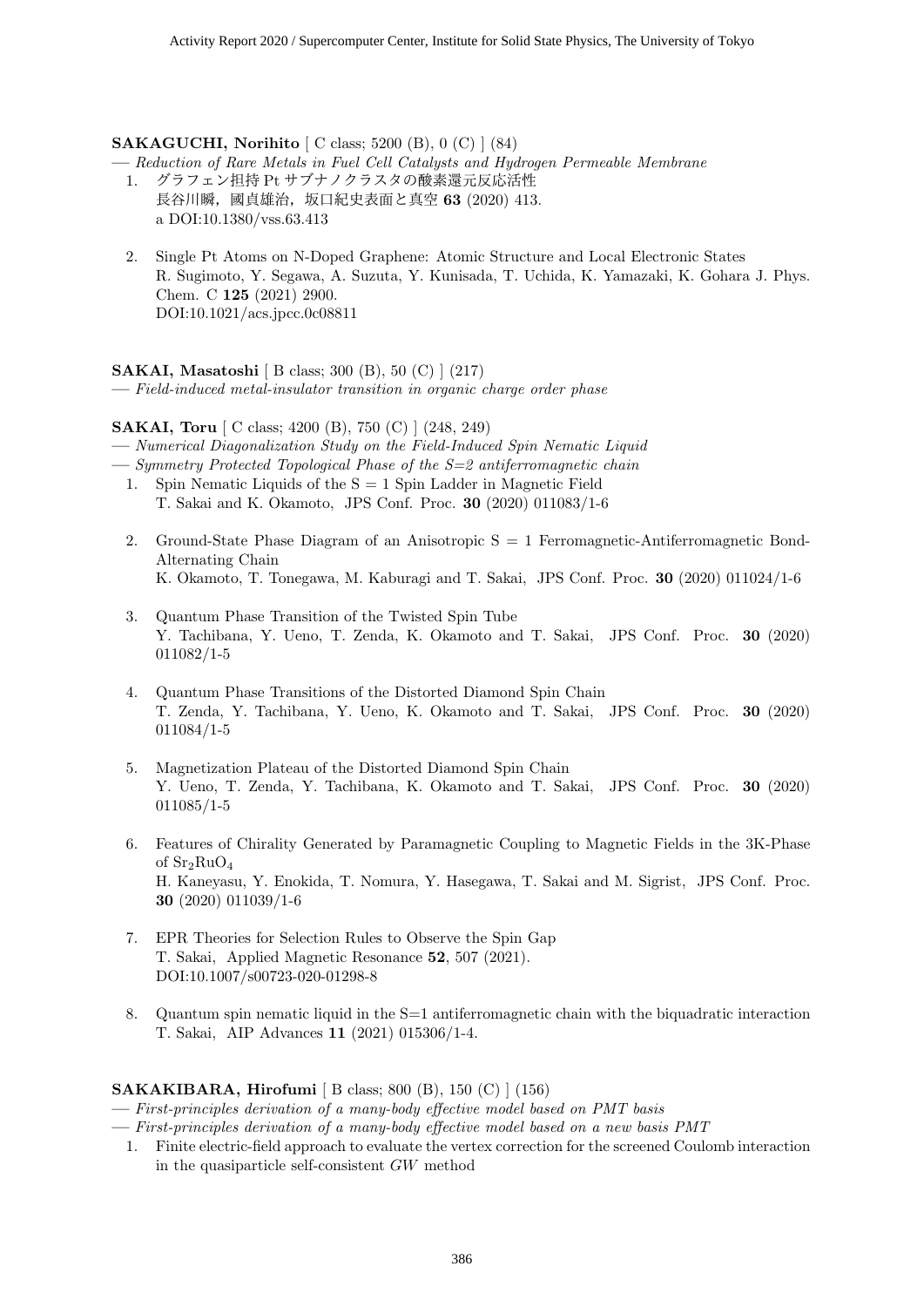H. Sakakibara, T. Kotani, M. Obata, and T. Oda, Phys. Phys. B **101** 205120 (2020).

2. Model Construction and a Possibility of Cupratelike Pairing in a New *d* <sup>9</sup> Nickelate Superconductor  $(Nd,Sr)NiO<sub>2</sub>$ H. Sakakibara, H. Usui, K. Suzuki, T. Kotani, H. Aoki, and K. Kuroki, Phys. Phys. Lett. **125** 077003 (2020).

#### **SAKASHITA, Tatsuya** [ B class; 100 (B), 150 (C) ] (322)

- **—** *Development of integrated interface of eigensolvers Rokko and application to quantum spin systems*
- **SAKURAI, Masahiro** [ B class; 400 (B), 50 (C) ] ()
- **—** *First-principles KKR calculations for evaluating magnetic properties*

#### **SASAKI, Takehiko** [ C class; 2800 (B), 600 (C) ] (107)

- **—** *Reaction processes of polyalcohols in high temperature water by First Principles Calculations*
- **—** *Study on cyclodehydration of sorbitol in hot water by First Principles calculations*
- 1. Refined metadynamics through canonical sampling using time-invariant bias potential: A study of polyalcohol dehydration in hot acidic solutions T. Kondo, T. Sasaki, S. Ruiz-Barragan, J. Ribas-Arino, M. Shiga, J. Comput. Chem. **42**, 156 (2020). DOI:10.1002/jcc.26443

**SATO, Taku** [ B class; 400 (B), 50 (C) ] ()

**—** *Magnetic excitations in the quantum pyrochlore magnet*

#### **SATO, Tetsuya** [ C class; 5600 (B), 850 (C) ] (73)

- **—** *Study of ferromagnetism in Pt(100) thin films by first-principles calculation*
	- 1. Appearance of ferromagnetism in Pt(100) ultrathin films originated from quantum-well states with small orbital magnetic moment T.Yamada, K. Ochiai, H. Kinoshita, S. Sakuragi, M. suzuki, H. Ozawa, H. Kageshima, T. Sato, submitted to Phys. Rev. B

#### **SHAO, Cheng** [ C class; 5200 (B), 900 (C) ] ()

- **—** *Coupled electron-phonon transport at metal-insulator interface*
- **—** *Phonon engineering in PbS quantum dot ligand system*

#### **SHIMADA, Toshihiro** [ B class; 800 (B), 150 (C) ] (155)

**—** *Analysis of reaction and prediction of properties of atomic layer materials*

**—** *Carbonization reaction and electronic structures of molecular crystals under high temperature high pressure conditions*

- 1. DFT Calculation of Square MoS2 Nanotubes Meiqi Zhang, Mengting Weng, Takahiro Tamura, Manami Goto, Ichiro Yamane, Takashi Yanase, Taro Nagahama, Toshihiro Shimada , Physica E 130, 114693 (2021) DOI:10.1016/j.physe.2021.114693
- 2. Porous Graphitic Carbon Nitride Nanoplates Obtained by A Combined Exfoliation Strategy for Enhanced Visible Light Photocatalytic Activity Wei Liu, Nobuhiro Iwasa, Shinichiro Fujita, Hitoshi Koizumi, Makoto Yamaguchi and Toshihiro Shimada , Applied Surface Science 499,143901 (2020). DOI:10.1016/j.apsusc.2019.143901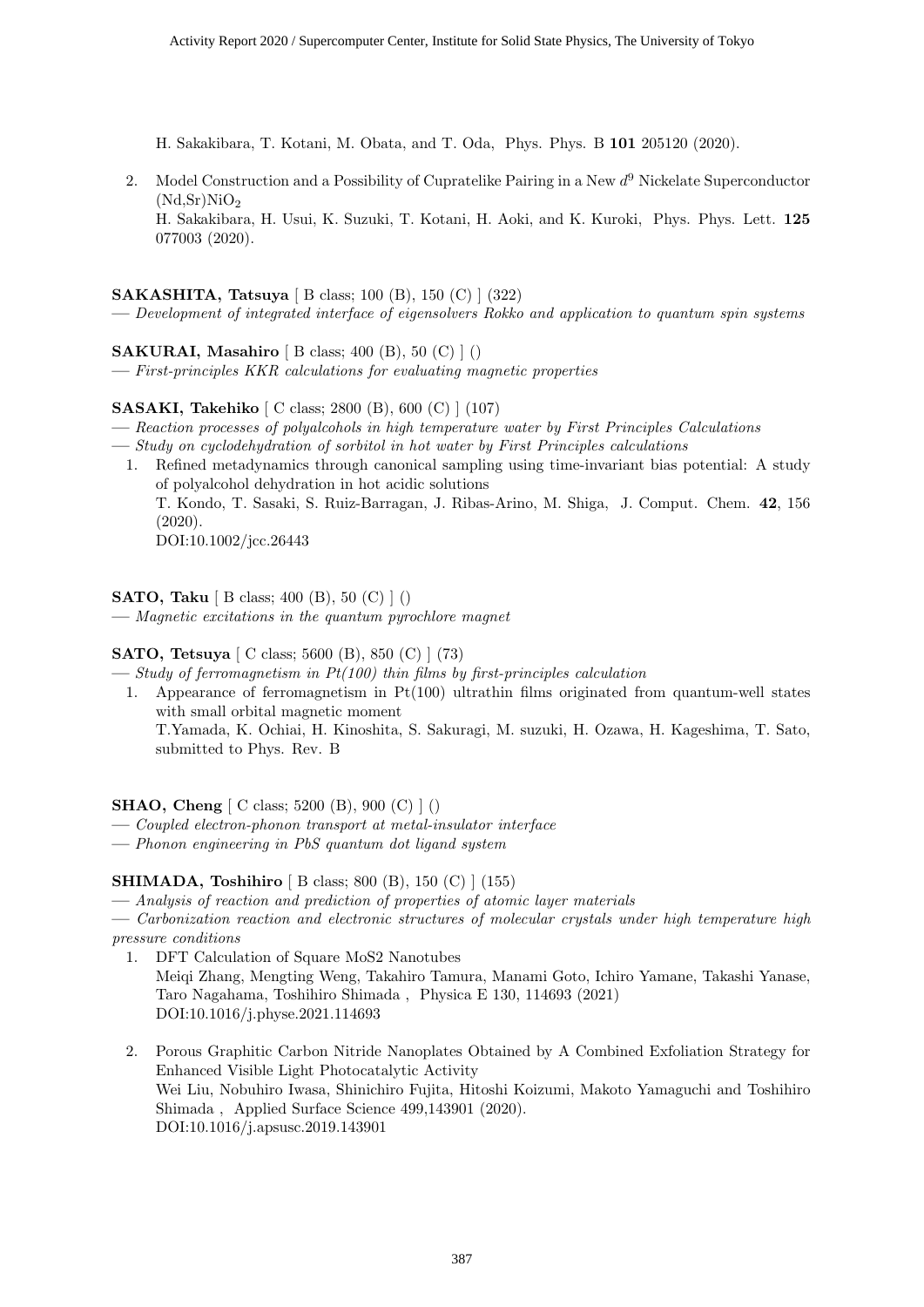#### **SHIMAMURA, Kohei** [ C class; 2600 (B), 800 (C) ] (106)

**—** *Study of Efficient Training Data Generation Method for Constructing Artificial Neural Network Force Field*

**—** *Study of Efficient Training Data Generation Method for Constructing Artificial Neural Network Force Field II*

1. Computational and Training Requirements for Interatomic Potential Based on Artificial Neural Network for Estimating Low Thermal Conductivity of Silver Chalcogenides K. Shimamura, Y. Takeshita, S. Fukushima, A. Koura, and F. Shimojo, J. Chem. Phys. **153** (2020) 234301.

#### **SHIMOJO, Fuyuki** [ C class; 7600 (B), 1150 (C) ] (60)

**—** *First-Principles Molecular-Dynamics Study of Structural and Electronic Properties of Covalent Liquids and Glasses under Pressure*

- 1. Intermediate range structure of amorphous Cu2GeTe3: *ab initio* molecular dynamics study A. Koura and F. Shimojo, J. Phys.: Condens. Matter **32**, 244001 (2020) DOI:10.1088/1361-648X/ab7b1b
- 2. Structures of liquid iron-light-element mixtures under high pressure S. Ohmura, T. Tsuchiya, and F. Shimojo, Phys. Stat. Solidi B **257**, 2000098 (2020) DOI:10.1002/pssb.202000098
- 3. Application of First-Principles-Based Artificial Neural Network Potentials to Multiscale-Shock Dynamics Simulations on Solid Materials M. Misawa, S. Fukushima, A. Koura, F. Shimojo, K. Shimamura, S. Tiwari, K. Nomura, R. K. Kalia, A. Nakano, and P. Vashishta, J. Phys. Chem. Lett. **11**, 4536 (2020) DOI:10.1021/acs.jpclett.0c00637
- 4. Molecular-Dynamics Study of Thermal Conductivity of Silver Chalcogenides S. Fukushima, K. Shimamura, A. Koura, and F. Shimojo, Phys. Stat. Solidi B **257**, 2000183 (2020) DOI:10.1002/pssb.202000183
- 5. First-Principles Study of Pressure-Induced Amorphization of  $Fe<sub>2</sub>SiO<sub>4</sub>$  Fayalite M. Misawa and F. Shimojo, Phys. Stat. Solidi B **257**, 2000173 (2020) DOI:10.1002/pssb.202000173
- 6. Computational and training requirements for interatomic potential based on artificial neural network for estimating low thermal conductivity of silver chalcogenides K. Shimamura, Y. Takeshita, S. Fukushima, A. Koura, and F. Shimojo, J. Chem. Phys. **153**, 234301 (2020) DOI:10.1063/5.0027058

#### **SHIMOKAWA, Tokuro** [ C class; 2800 (B), 500 (C) ] (265)

**—** *Thermal effects on quantum frustrated magnetisms*

1. Signatures of finite-temperature mirror symmetry breaking in the S=1/2 Shastry-Sutherland model

T. Shimokawa, Phys. Rev. B **103**, 134419 (2020). DOI:10.1103/PhysRevB.103.134419

#### **SHINAOKA, Hiroshi** [ B,C class; 2300 (B), 350 (C) ] (205, 206)

- **—** *Classical Monte Carlo study of J1-J2 Heisenberg antiferromagnet on the kagome lattice*
- **—** *Development and application of DFT+DMFT software DCore*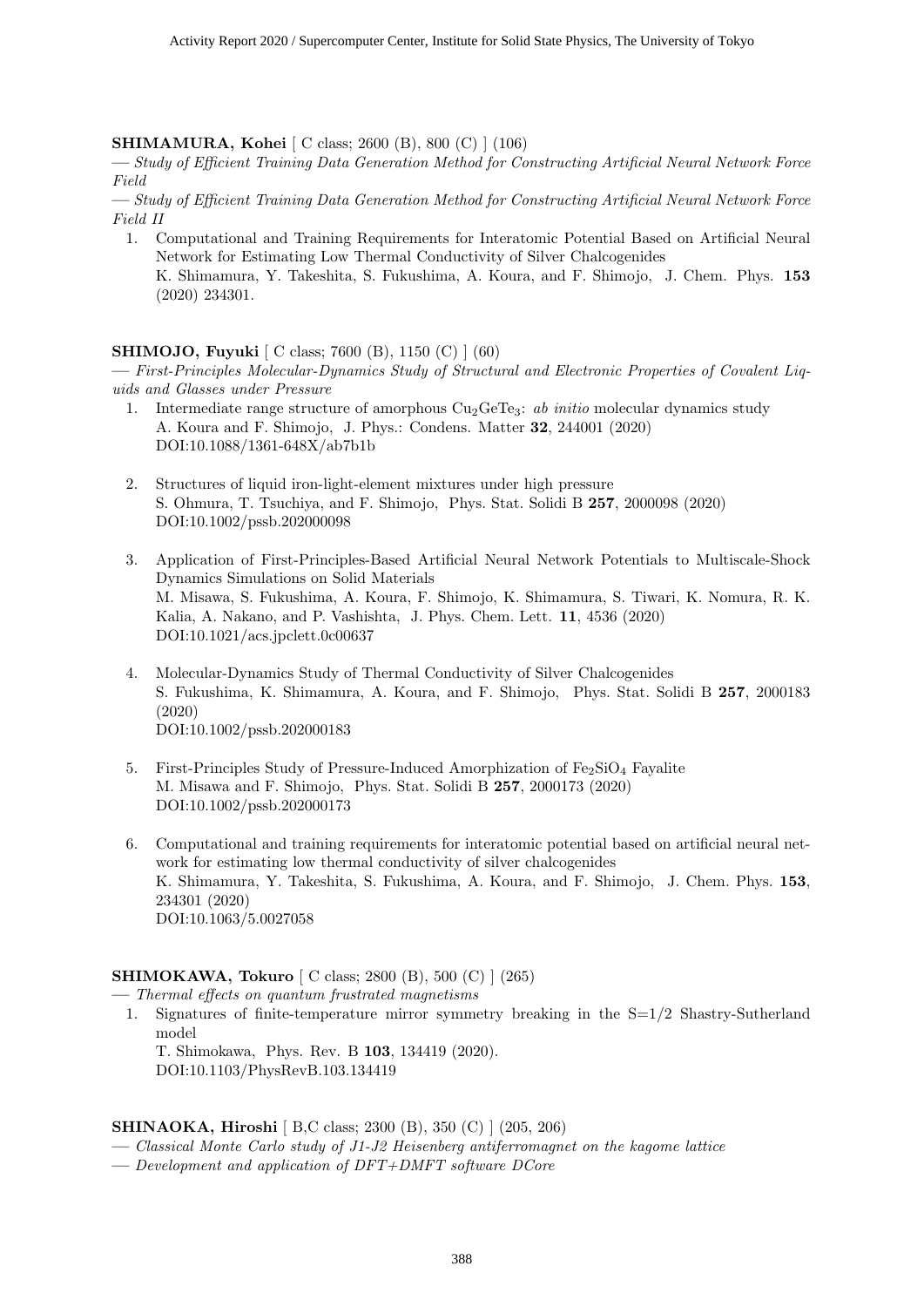- 1. Sparse modeling of large-scale quantum impurity models with low symmetries H. Shinaoka and Y. Nagai, Phys. Rev. B **103**, 045120 DOI:10.1103/PhysRevB.103.045120
- 2. DCore: Integrated DMFT software for correlated electrons H. Shinaoka, J. Otsuki, M. Kawamura, N. Takemori, K. Yoshimi, submitted to SciPost Phys.

#### **SHINODA, Wataru** [ E class; 21000 (B), 2250 (C) ] (223)

**—** *Molecular Simulation of Soft Materials using All-Atom and Coarse-Grained Force Field*

- 1. pSPICA: A coarse-grained force field for lipid membranes based on a polar water model Y. Miyazaki, S. Okazaki, W. Shinoda, J. Chem. Theory Comput. 16, 782-793 (2020) DOI:10.1021/acs.jctc.9b00946
- 2. Monodisperse Polymer Melts Crystallize via Structurally Polydisperse Nanoscale Clusters: Insights from Polyethylene K. W. Hall, T. W. Sirk, S. Percec, M. L. Klein, W. Shinoda Polymers, 12, 447 (2020) DOI:10.3390/polym12020447
- 3. Effects of anion on liquid structures of ionic liquids at graphene electrode interface analyzed by molecular dynamics simulations S. Tsuzuki, T. Nakamura, T. Morishita, W. Shinoda, S. Seki, Y. Umebayashi, K. Ueno, K. Dokko, M. Watanabe Batteries & Supercaps, 3, 658-667 (2020) DOI:10.1002/batt.201900197
- 4. Molecular Simulation of the Shape Deformation of a Polymersome K. Chakraborty, W. Shinoda, S. M. Loverde Soft Matter, 16, 3234-3244 (2020) DOI:10.1039/C9SM02165E
- 5. Free energy profile of permeation of Entecavir through Hepatitis B virus capsid studied by molecular dynamics calculation K. Fujimoto, M. Fukai, R. Urano, W. Shinoda, T. Ishikawa, K. Omagari, Y. Tanaka, A. Nakagawa, S. Okazaki, Pure Appl. Chem. 92, 1585-1594 (2020) DOI:10.1515/pac-2020-0109
- 6. Property Decoupling across the Embryonic Nucleus-Melt Interface during Polymer Crystal Nucleation K. W. Hall, S. Percec, W. Shinoda, M. L. Klein J. Phys. Chem. B, 124, 4793-4804 (2020) DOI:10.1021/acs.jpcb.0c01972
- 7. Effect of Packing Density on the Surface Hydrophobicity of *ω*-Functionalized (–CF3, –CH3, OCH3, and –OH) Self-assembled Monolayers: A Molecular Dynamics Study H. Yadav, A. Kuo, S. Urata, W. Shinoda, J. Phys. Chem. C, 124, 14237-14244 (2020) DOI:10.1021/acs.jpcc.0c03485
- 8. 脂質膜系の粗視化力場 SPICA の開発とその展望 W. Shinoda 生物物理, 60, 157-161 (2020) DOI:10.2142/biophys.60.157
- 9. Exact Long-Range Coulombic Energy Calculation for Net Charged Systems Neutralized by Uniformly Distributed Background Charge Using Fast Multipole Method and Its Application to Efficient Free Energy Calculation R. Urano, W. Shinoda, N. Yoshii, S. Okazaki, J. Chem. Phys. 152, 244115 (2020) DOI:10.1063/5.0007957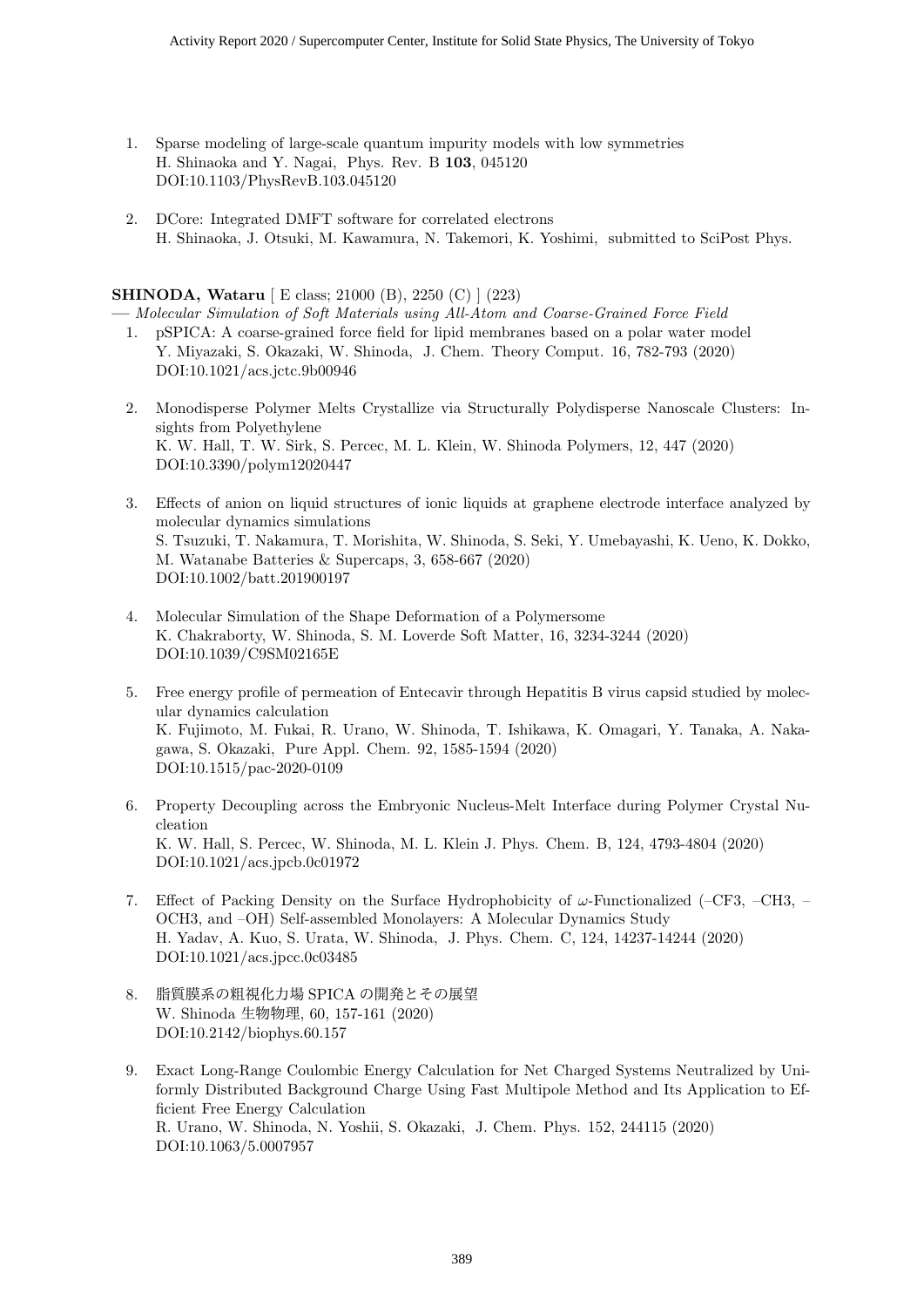- 10. Pivotal Role of Interdigitation in Interleaflet Interactions: Implications from Molecular Dynamics Simulations S. Seo, M. Murata, W. Shinoda, J. Phys. Chem. Lett. 11, 5171-5176 (2020) DOI:10.1021/acs.jpclett.0c01317
- 11. Conformation and orientation of branched acyl chains responsible for the physical stability of diphytanoylphosphatidylcholine H. Tsuchikawa, T. Ono, M. Yamagami, Y. Umegawa, W. Shinoda, M. Murata, Biochemistry, 59, 3929-3938 (2020) DOI:10.1021/acs.biochem.0c00589
- 12. Position-Dependent Diffusion Constant of Molecules in Heterogeneous Systems as Evaluated by the Local Mean Squared Displacement T. Nagai, S. Tsurumaki, R. Urano, K. Fujimoto, W. Shinoda, S. Okazaki, J. Chem. Theory Comput. 16, 7239-7254 (2020) DOI:10.1021/acs.jctc.0c00448
- 13. Thermodynamic aspect of sulfur, polysulfide anion and lithium polysulfide: plausible reaction path during discharge of lithium–sulfur battery S. Tsuzuki, T. Kaneko, K. Sodeyama, Y. Umebayashi, W. Shinoda, S. Seki, K. Ueno, K. Dokko, M. Watanabe, Phys. Chem. Chem. Phys. 23, 6832-6840 (2021) DOI:10.1039/D0CP04898D
- 14. Chain-End Modification: A Starting Point for Controlling Polymer Crystal Nucleation K. W. Hall, S. Percec, W. Shinoda, M. L. Klein Macromolecules, 54, 1599-1610 (2021) DOI:10.1021/acs.macromol.0c02398
- 15. Seipin accumulates and traps diacylglycerols and triglycerides in its ring-like structure V. Zoni, R. Khaddaj, I. Lukmantara, W. Shinoda, H. Yang, R. Schneiter, S. Vanni Proc. Natl. Acad. Sci. U.S.A. 118, e2017205118 (2021) DOI:10.1073/pnas.2017205118
- 16. Hemimicelle formation of semi-fluorocarbon chains at air–water interface: coarse-grained molecular dynamics study with an extension of the SPICA force field H. O. S. Yadav, S. Harada, A. Kuo, S. Urata, W. Shinoda, Mol. Phys. e1910355 (2021) DOI:10.1080/00268976.2021.1910355

#### **SHINOHARA, Yasushi** [ C class; 3000 (B), 0 (C) ] (113)

- **—** *First-principles calculations for light absorption of crystalline solids*
- **—** *First-principles calculations for nonlinear light absorption of insulators*
- 1. Detecting electron-phonon coupling during photoinduced phase transition Takeshi Suzuki, Yasushi Shinohara, Yangfan Lu, Mari Watanabe, Jiadi Xu, Kenichi L. Ishikawa, Hide Takagi, Minoru Nohara, Naoyuki Katayama, Hiroshi Sawa, Masami Fujisawa, Teruto Kanai, Jiro Itatani, Takashi Mizokawa, Shik Shin, and Kozo Okazaki, Phys. Rev. B **103**, L121105 (2021).

DOI:10.1103/PhysRevB.103.L121105

#### **SHIOMI, Junichiro** [ C class; 7200 (B), 1100 (C) ] (232)

**—** *Development of Thermal Functional Materials Using Materials Informatics*

1. Phonon transport in multiphase nanostructured silicon fabricated by high-pressure torsion C. Shao, K. Matsuda, S. Ju, Y. Ikoma, M. Kohno, and J. Shiomi, J. Appl. Phys. **129**, 085101 (2021).

DOI:10.1063/5.0037775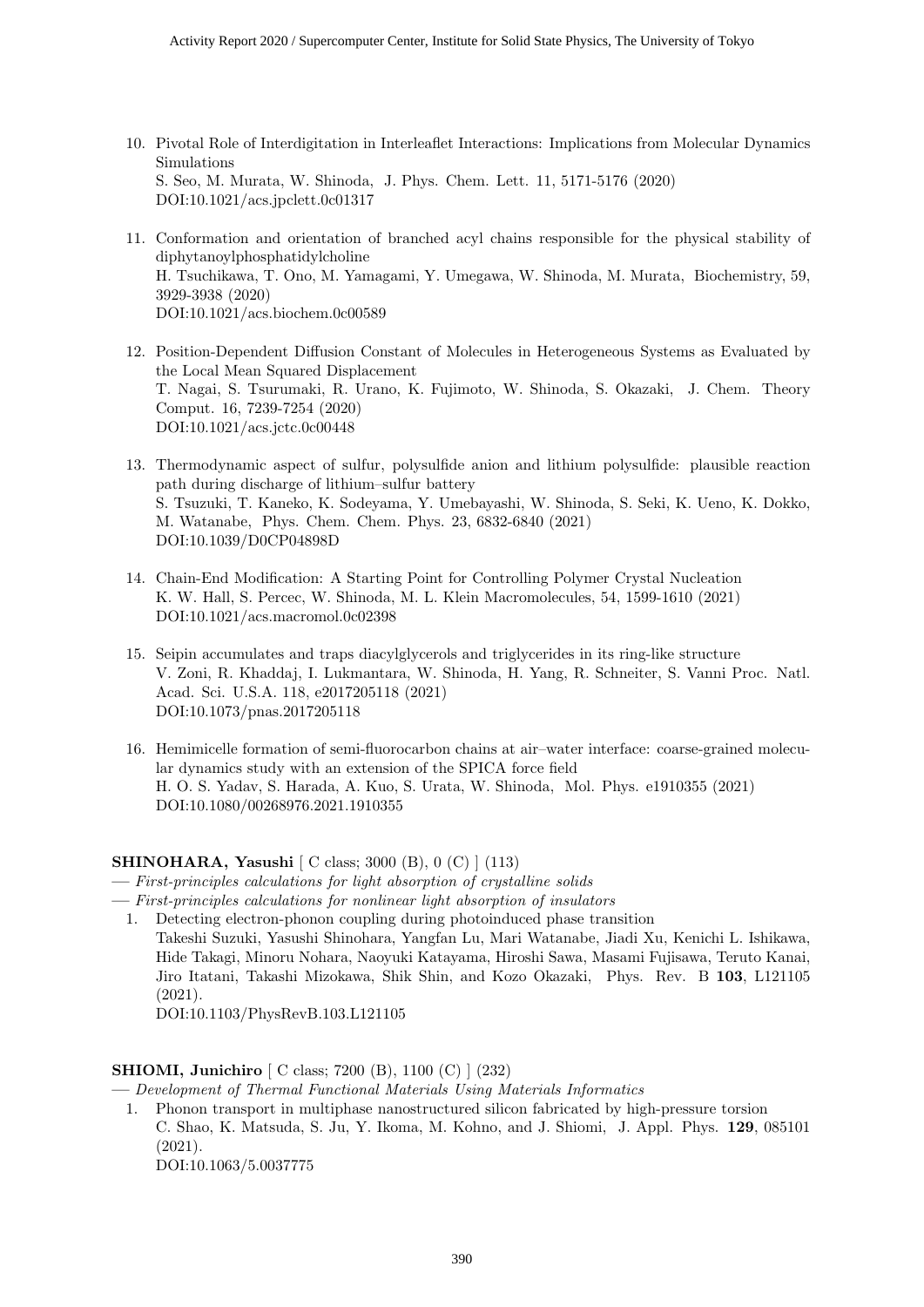- 2. Scalable monolayer-functionalized nanointerface for thermal conductivity enhancement in copper/diamond composite B. Xu, S-W. Hung, S. Hu, C. Shao, R. Guo, J. Choi, T. Kodama, F-R. Chen, and J. Shiomi Carbon, **175**, 299-306 (2021). DOI:10.1016/j.carbon.2021.01.018
- 3. Ultimate impedance of coherent heat conduction in van der Waals graphene-MoS2 heterostructures S. Hu, S. Ju, J. Guo, B. Xu, M. Ohnishi, and J. Shiomi, Mater. Today Phys. **16**, 100324 (2021). DOI:10.1016/j.mtphys.2020.100324
- 4. Designing thermal functional materials by coupling thermal transport calculations and machine learning Shenghong Ju, Shuntaro Shimizu, Junichiro Shiomi Journal of Applied Physics, **128**, 161102 (2020). DOI:10.1063/5.0017042
- 5. Revisiting thermal conductivity and interface conductance at the nanoscale B. Davier, P Dollfus, S. Volz, J. Shiomi, J Saint-Martin , **175**, (2020).
- 6. Modulation of Interfacial Thermal Transport between Fumed Silica Nanoparticles by Surface Chemical Functionalization for Advanced Thermal Insulation Takashi Kodama, Nobuhiro Shinohara, Shih-Wei Hung, Masanao Obori, Donguk, Suh, Junichiro Shiomi ACS Appl. Mater. Interfaces, **13**, 15 (2021). DOI:10.1021/acsami.0c11066
- 7. Run Hu, Sotaro Iwamoto, Lei Feng, Shenghong Ju, Shiqian Hu, Masato Ohnishi, Naomi Nagai, Kazuhiko Hirakawa, Junichiro Shiomi Machine-learning-optimized aperiodic superlattice minimizes coherent phonon heat conduction Physical Review X, **10**, 2 (2020). DOI:10.1103/PhysRevX.10.021050
- 8. Machine learning analysis of tunnel magnetoresistance of magnetic tunnel junctions with disordered MgAl2O4 Shenghong Ju, Yoshio Miura, Kaoru Yamamoto, Keisuke Masuda, Ken-ichi Uchida, Junichiro Shiomi Physical Review Research, **2**, 023187 (2020). DOI:10.1103/PhysRevResearch.2.023187
- 9. Two-Path Phonon-Interference Resonance Induces a Stop Band in Silicon Crystal Matrix by Embedded Nanoparticles Array Shiqian Hu, Lei Feng, Shao Cheng, Yuriy Kosevich, Junichiro Shiomi Physical Review B, **102**, 024301 (2020). DOI:10.1103/PhysRevB.102.024301
- 10. Design of highly-selective radiative-cooling structure accelerated by materials informatics Jiang Guo, Shenghong Ju, Junichiro Shiomi Optics Letters, **45**, 343 (2020). DOI:10.1364/OL.45.000343

#### **SHIRAI, Tatsuhiko** [ B class; 700 (B), 0 (C) ] (297, 298)

- **—** *Quantum annealing with inhomogeneous fluctuations*
- **—** *Universal properties of non-equilibrium steady states*
- 1. Resolving a Discrepancy between Liouvillian Gap and Relaxation Time in Boundary-Dissipated Quantum Many-Body Systems

T. Mori and T. Shirai, Phys. Rev. Lett. **125** (2020) 230604.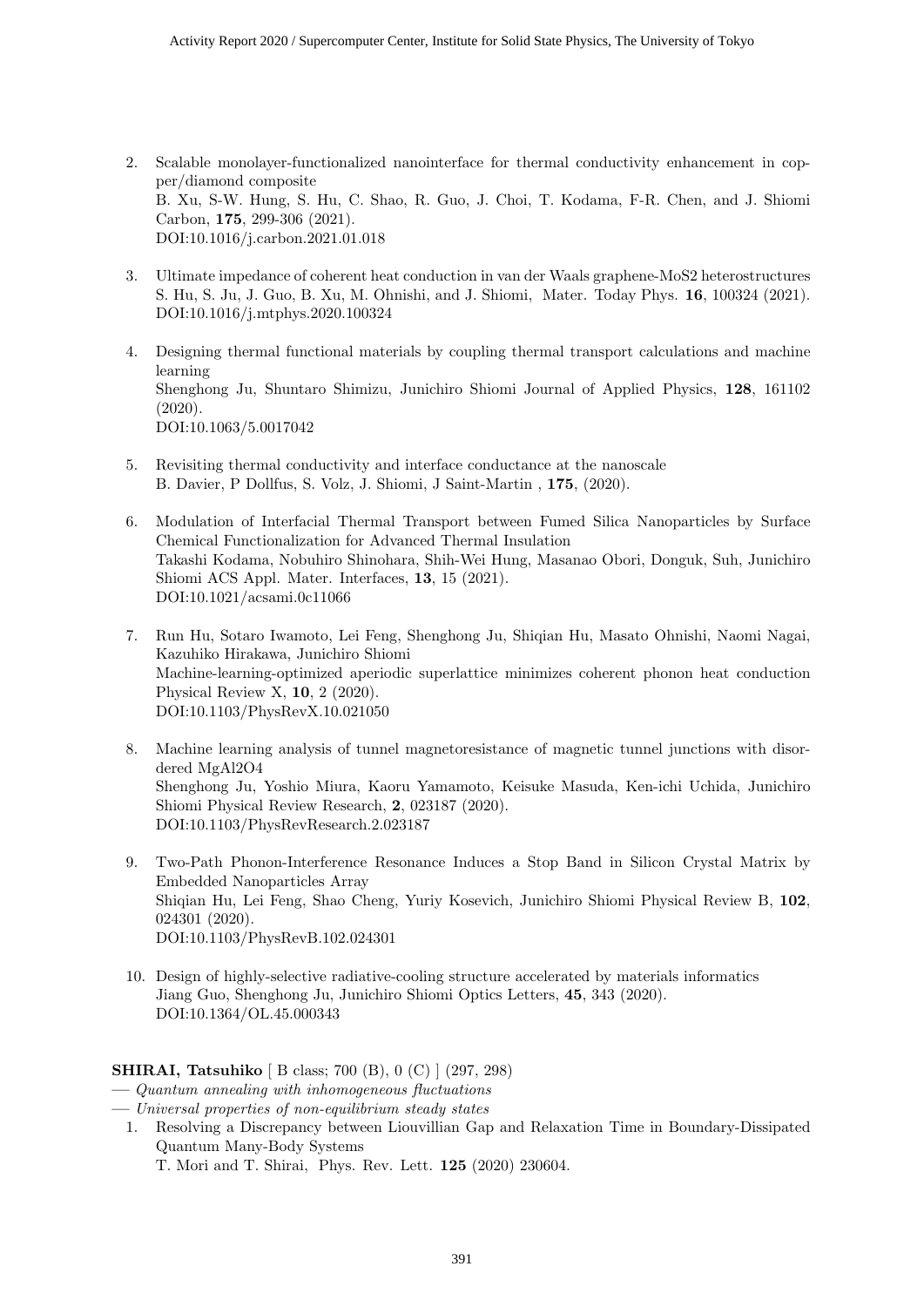DOI:10.1103/PhysRevLett.125.230604

- 2. Thermalization in open many-body systems based on eigenstate thermalization hypothesis T. Shirai and T. Mori, Phys. Rev. E **101** (2020) 042116. DOI:10.1103/PhysRevE.101.042116
- 3. Guiding Principle for Minor-Embedding in Simulated-Annealing-Based Ising Machines T. Shirai, S. Tanaka, and N. Togawa, IEEE Access **8** (2020), 210490 DOI:10.1109/ACCESS.2020.3040017
- 4. Tensor-network approach to thermalization in open quantum many-body systems H. Nakano, T. Shirai, and T. Mori, Phys. Rev. E, in press.
- 5. Exact bounds for dynamical critical exponents of transverse-field Ising chains with a correlated disorder T. Shirai, and S. Tanaka, submitted to Annals of Physics

#### **SHIRAISHI, Kenji** [ C class; 6600 (B), 1050 (C) ] (66, 67)

**—** *First Principles Studies on Atomic and Electronic Structures of Impurity-screw dislocation complexes in Gan*

- **—** *Theoretical Studies on Semiconductor MOVPE Growth Based on Multi-Physics Simulation*
- 1. Screw dislocation that converts p-type GaN to n-type: Microscopic study on Mg condensation and leakage current in p-n diodes

T. Nakano, Y. Harashima, K. Chokawa, K. Shiraishi, A. Oshiyama, Y. Kangawa, S. Usami, N. Mayama, K. Toda, A. Tanaka, Y. Honda, and H. Amano, Appl. Phys. Lett. **117**, 012105 (2020). DOI:10.1063/5.0010664

2. Theoretical study on the effect of  $H_2$  and  $NH_3$  on trimethylgallium decomposition process in GaN MOVPE S. Sakakibara, K. Chokawa, M. Araidai, A. Kusaba, Y. Kangawa, and K. Shiraishi, Jpn. J. Appl. Phys. 60, 045507 (2021).

#### **SHUDO, Ken-ichi** [ C class; 1000 (B), 400 (C) ] (139, 140)

- **—** *Optical gaps of metastable Ga2O3 and GaN with impurity doping effect*
- **—** *Optical gaps of metastable Ga2O3 structures modulated by impurity dope*
- 1. Modulation of the optical absorption edge of  $\epsilon$  and  $\kappa$ -Ga<sub>2</sub>O<sub>3</sub> due to Co impurities caused by band structure changes: Work function measurements and first-principle calculations K. Yamanaka, H. Raebiger, K. Mukai and K. Shudo, J. Appl. Phys. **127**, 065701/1-9 (2020). DOI:10.1063/1.5134521

#### **SUGINO, Osamu** [ E class; 21000 (B), 4150 (C) ] (48)

- **—** *Simulation of electrochemical interfaces*
- **—** *Computational hydrogenomics*
	- 1. Dopant arrangements in Y-doped BaZrO<sub>3</sub> under processing conditions and their impact on proton conduction: a large-scale first-principles thermodynamics study Shusuke Kasamatsu, Osamu Sugino, Takafumi Ogawa, and Akihide Kuwabara, J. Mater. Chem. A **8**, 12674-12686 (2020). DOI:10.1039/D0TA01741H
	- 2. Quantum-Mechanical Hydration Plays Critical Role in the Stability of Firefly Oxyluciferin Isomers: State-of-the-art Calculations of the Excited States

Y. Noguchi, M. Hiyama, M. Shiga, H. Akiyama, O. Sugino, J. Chem. Phys. (2020) 153, 201103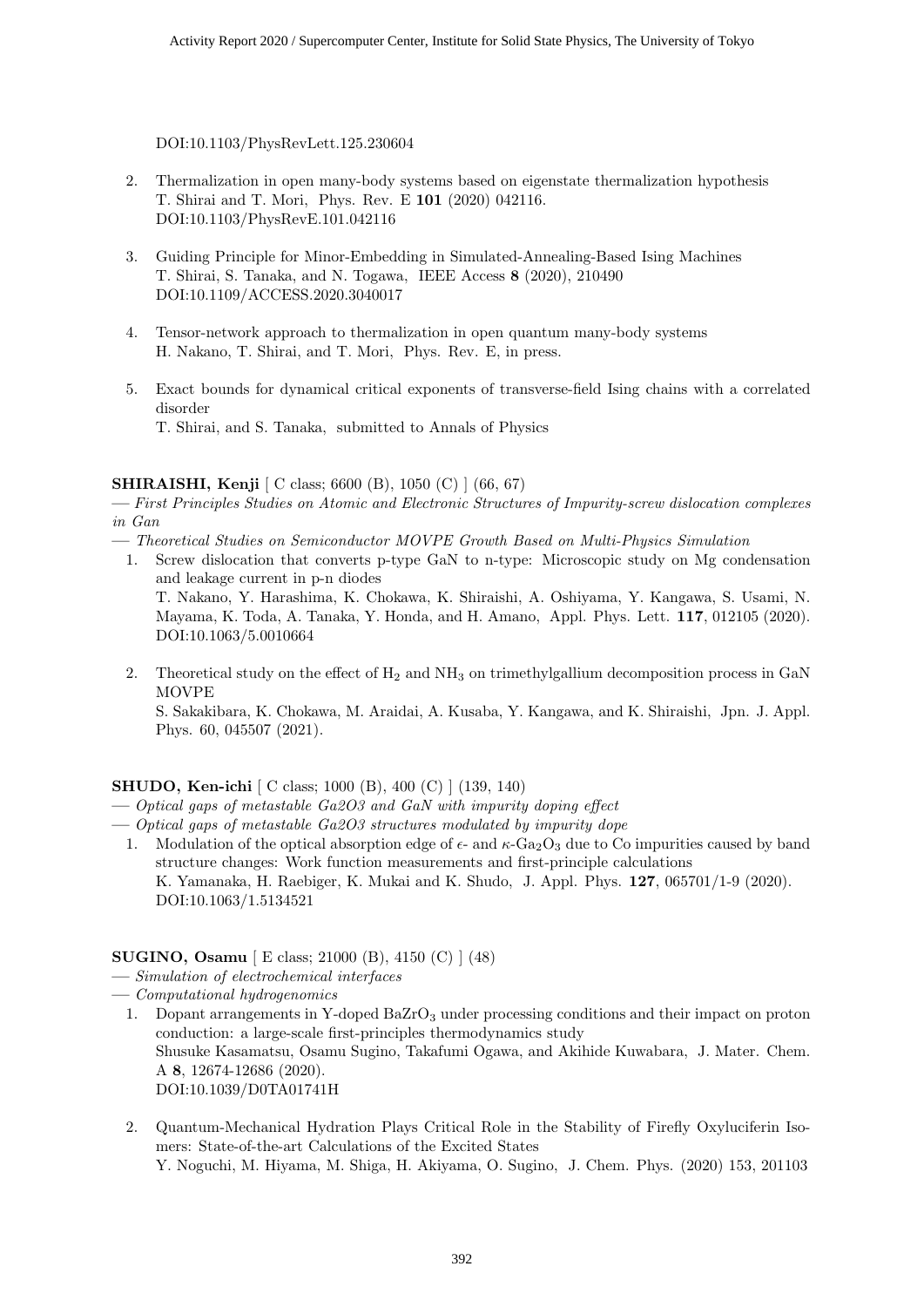DOI:10.1063/5.0031356

- 3. Advances and challenges for experiment and theory for multi-electron multi-proton transfer at electrified solid-liquid interfaces K. Sakaushi, T. Komeda, S. Hammes-Schiffer, M. M. Melander and O. Sugino Phys. Chem. Chem. Phys. 22, 19401-19442 (2021). DOI:10.1039/d0cp02741c
- 4. Hydrogen at Electrochemical Interfaces O. Sugino J. Phys. Soc. Jpn. 89, 051013 (2020). DOI:10.7566/JPSJ.89.051013
- 5. Surface-state Coulomb repulsion accelerates a metal-insulator transition in topological semimetal nanofilms S. Ito, M. Arita, J. Haruyama, B. Feng, W. -C. Chen, H. Namatame, M. Taniguchi, C. -M. Cheng, G. Bian, S. -J. Tang, T. -C. Chiang, O. Sugino, F. Komori and I. Matsuda Science Advances 6, eaaz5015 (2020). DOI:10.1126/sciadv.aaz5015
- 6. Challenge of advanced low temperature fuel cells based on high degree of freedom of group 4 and 5 metal oxides A. Ishihara, S. Tominaka, S. Mitsushima, H. Imai, O. Sugino and K.-I. Ota Curr. Op. ElectroChem. DOI:10.1016/j.coelec.2020.03.005
- 7. Completing density functional theory by machine learning hidden messages from molecules R. Nagai, R. Akashi and O. Sugino npj Comput. Mater. 6, 43 (2020). DOI:10.1038/s41524-020-0310-0
- 8. First-Principles Calculation of Copper Oxide Superconductors That Supports the Kamimura-Suwa Model H. Kamimura, M. Araidai, K. Ishida, S. Matsuno, H. Sakata, K. Shiraishi, O. Sugino and J.-S. Tsai Condensed Matter 5, 69 (2020). DOI:10.3390/condmat5040069

#### **SUWA, Hidemaro** [ C class; 7800 (B), 550 (C) ] (231)

- **—** *Giant magnetic response of hidden SU(2) symmetric antiferromagnets induced by impurity disorder*
- **—** *Impurity effect on giant magnetic response of a two-dimensional antiferromagnet*

#### **SUZUKI, Takafumi** [ C class; 4200 (B), 650 (C) ] (250)

**—** *Ground state phase diagram of extended Kitaev model II*

- **—** *Ground-state phase diagram of extended Kitaev model on a honeycomb lattice*
	- 1. Ground-state properties of the K–Γ model on a honeycomb lattice Takuto Yamada, Takafumi Suzuki and Seiichiro Suga, Phys. Rev. B **102**, 024415 (2020). DOI:10.1103/physrevb.102.024415
	- 2. Frustration-induced supersolid phases of extended Bose-Hubbard model in the hard-core limit Wei-Lin Tu, Huan-Kuang Wu and Takafumi Suzuki J. Phys: Condens. Matter **32**, 455401 (2020). DOI:10.1088/1361-648x/aba383

#### **SUZUKI, Yuji** [ C class; 3600 (B), 0 (C) ] (101)

- **—** *Development of High-performance Polymer Electret Using Quantum Chemical Analysis*
- **—** *Development of High-performance Polymer Electret with the Aid of Machine Learning*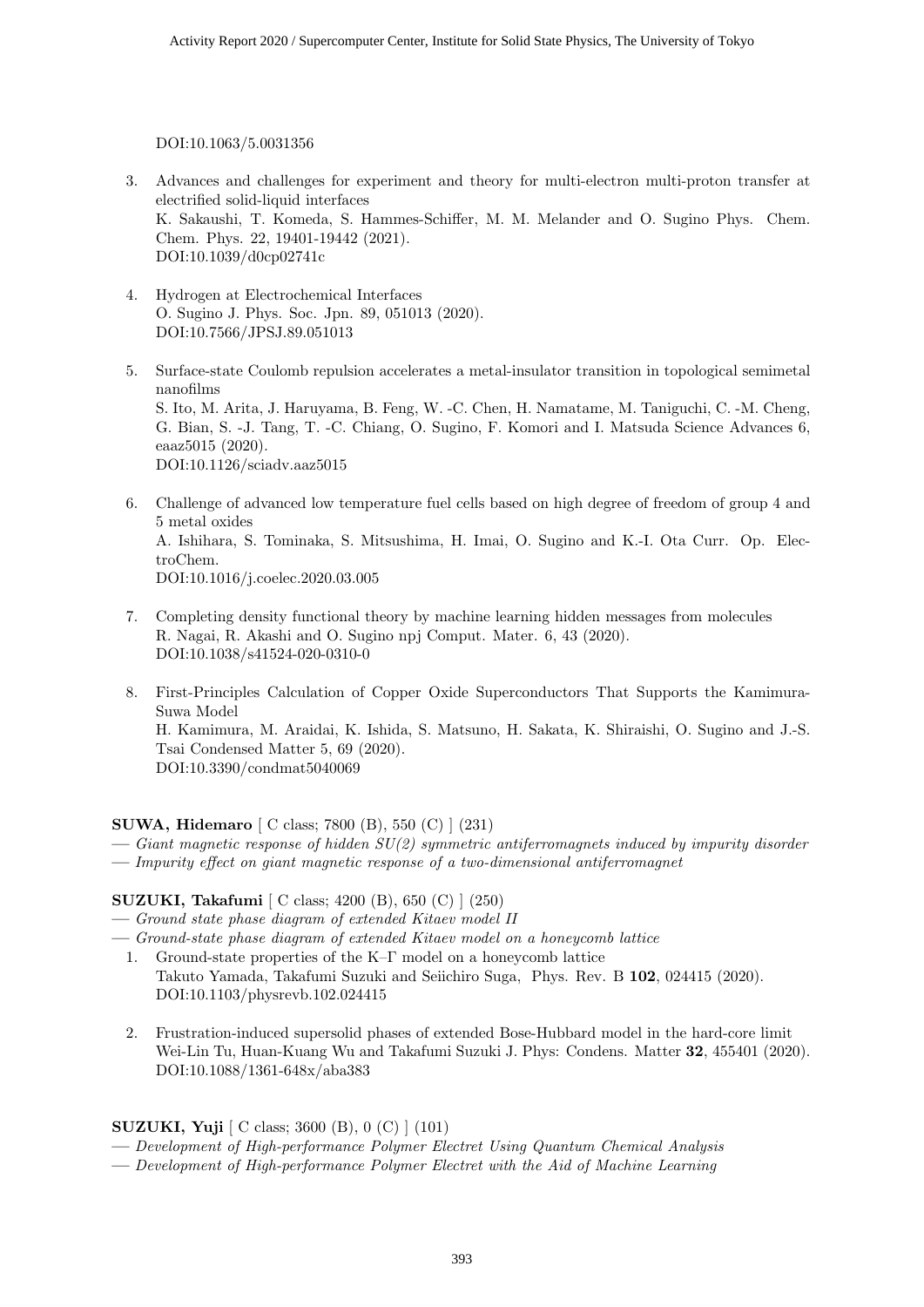- 1. Solid-state Electron Affinity Analysis of Amorphous Fluorinated Polymer Electret Kim, S., Melnyk, A., Andrienko, D., and Suzuki, Y., J. Phys. Chem. B, 124, 46, 10507-10513 (2020)
- 2. Investigation of Amorphous Fluorinated Polymer for Bipolar Electret Based on Solid-state Quantum Chemical Analysis Mao, Z., Zhang, Y., Suzuki, K., and Suzuki, Y. 電気学会誘電・絶縁材料研究会, DEI-20-090 (2020).

#### **TAKAHASHI, Osamu** [ C class; 200 (B), 250 (C) ] (179)

**—** *Electronic state of organic compounds in aqueous solution*

- 1. Sub-molecular structural relaxation at physisorbed van der Waals interface with monolayer organic single crystal semiconductors A. Yamamura, H. Fujii, H. Ogasawara, D. Nordlund, O. Takahashi, Y. Kishi, H. Ishii, N. Kobayashi, N. Niitsu, B. Blülle, T. Okamoto, Y. Wakabayashi, S. Watanabe, J. Takeya Communications Physics, 3(1), 20/1-8 (2020)
- 2. Site-specificity reduction during Auger decay following Si:2p photoionization in Cl3SiSi(CH3)3 vapor: Interatomic-Coulombic-decay-like process S. Nagaoka, O. Takahashi, Y. Hikosaka Chem. Phys. 534, 110756/1-7 (2020)
- 3. Soft X-ray Absorption Spectroscopy Probes OH-π Interactions in Complex Polymer Systems H. Yamane, M. Oura, O. Takahashi, P. Fons, P. R. Varadwaj, Y. Shimoi, M. Ohkubo, T. Ishikawa, N. Yamazaki, K. Hasegawa, K. Takagi, T. Hatsui J. Phys. Chem. C 124, 9622-9627 (2020)
- 4. Dissociation and ionization dynamics of CF3I and CH3I molecules via pump and probe experiments with using soft X-ray free-electron laser T. Gejo, T. Nishie, T. Nagayasu, K. Tanaka, Y. Tanaka, A. Niozu, K. Nagaya, R. Yamamura, N. Futamata, T. Suenaga, O. Takahashi, T. Togashi, S. Owada, H. Fujise, A. Verna, M. Yabashi, M. Oura J. Phys. B, in press
- 5. Photoemission from the gas phase using soft x-ray fs pulses: An investigation of the space-charge effects A. Verna, G. Stefani, F. Offi, T. Gejo, Y. Tanaka, K. Tanaka, T. Nishie, K. Nagaya, A. Niozu, R. Yamamura, T. Suenaga, O. Takahashi, H. Fujise, T. Togashi, M. Yabashi, M. Oura New J Phys. 22, 123029/1-13 (2020)
- 6. Fragmentation pathways of methylbenzoate cations following core excitation: theoretical approach using graph theory N. Futamata, R. Yamamura; D. T. Ha, O. Takahashi Chem. Phys. Lett. 766, 138316/1-6 (2021)

#### **TAMURA, Ryo** [ B class; 500 (B), 100 (C) ] (301, 343)

**—** *Effective model estimation with error bars*

- 1. Data Integration for Accelerated Materials Design via Preference Learning X. Sun, Z. Hou, M. Sumita, S. Ishihara, R. Tamura, and K. Tsuda New Journal of Physics **22** (2020) 055001.
- 2. Experimental Establishment of Phase Diagrams Guided by Uncertainty Sampling: An Application to the Deposition of Zn–Sn–P Films by Molecular Beam Epitaxy R. Katsube, K. Terayama, R. Tamura, and Yoshitaro Nose ACS Materials Letters **2** (2020) 571.
- 3. Optimization of Heterogeneous Ternary Li3PO4-Li3BO3-Li2SO4 Mixture for Li-ion Conductivity by Machine Learning

K. Homma, Y. Liu, M. Sumita, R. Tamura, N. Fushimi, J. Iwata, K. Tsuda, and C. Kaneta The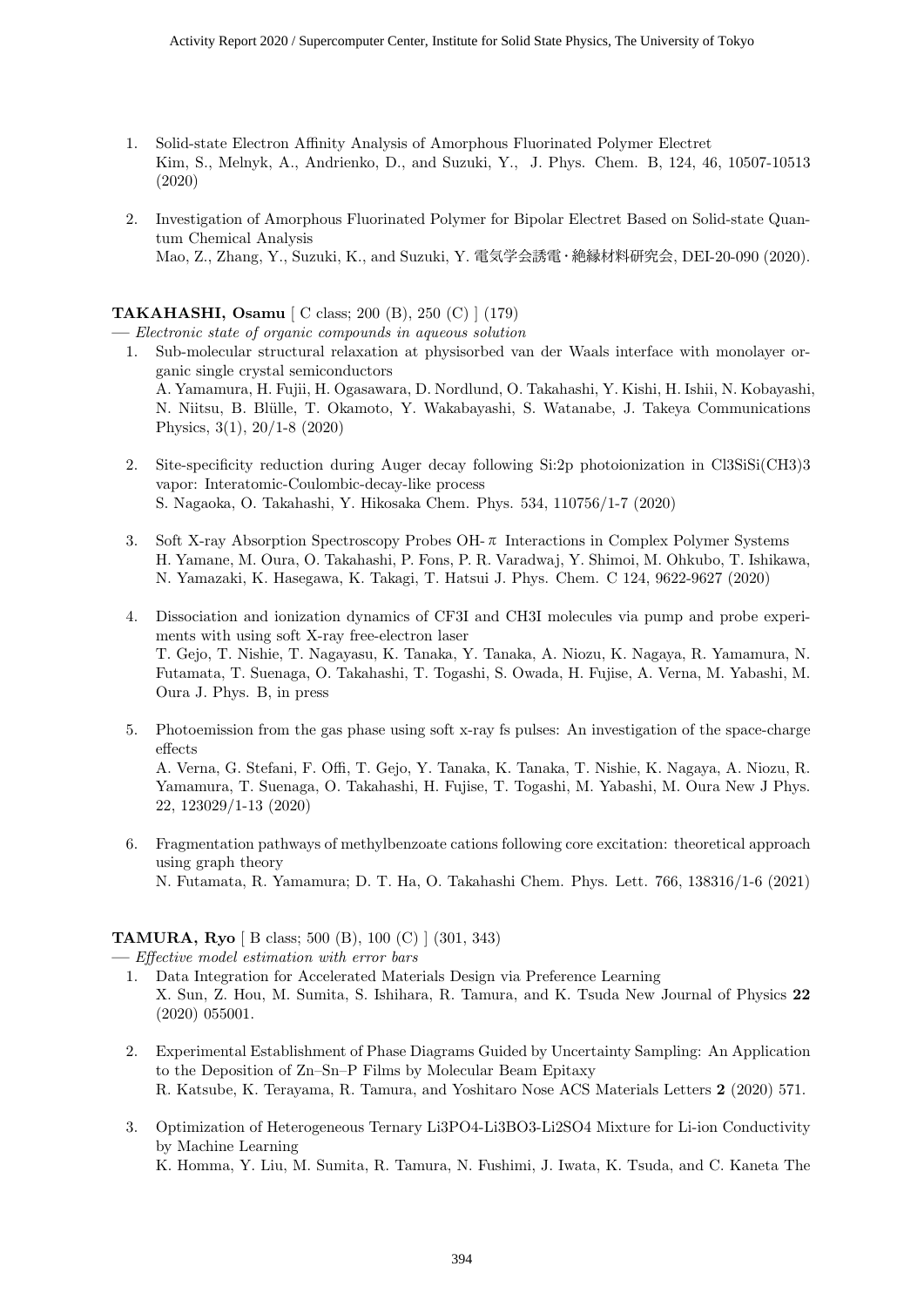Journal of Physical Chemistry C **124** (2020) 12865.

- 4. Pushing property limits in materials discovery via boundless objective-free exploration K. Terayama, M. Sumita, R. Tamura, D. T. Payne, M. K. Chahal, S. Ishihara, and K. Tsuda Chemical Science **11** (2020) 5959.
- 5. Data-driven determination of a spin Hamiltonian of  $KCu_4P_3O_{12}$  with uncertainty R. Tamura, K. Hukushima, A. Matsuo, K. Kindo, and M. Hase, Physical Review B **101** (2020) 224435.
- 6. Materials informatics approach to understand aluminum alloys R. Tamura, M. Watanabe, H. Mamiya, K. Washio, M. Yano, K. Danno, A. Kato, and T. Shoji Science and Technology of Advanced Materials **21** (2020) 540.
- 7. Dynamic Observation and Theoretical Analysis of Initial O2 Molecule Adsorption on Polar and m-Plane Surfaces of GaN M. Sumiya, M. Sumita, Y. Asai, R. Tamura, A. Uedono, and A. Yoshigoe The Journal of Physical Chemistry C **124** (2020) 25282.
- 8. Machine learning-driven optimization in powder manufacturing of Ni-Co based superalloy R. Tamura, T. Osada, K. Minagawa, T. Kohata, M. Hirosawa, K. Tsuda, and K. Kawagishi Materials & Design **198** (2021) 109290.
- 9. Mechanomics Biomarker for Cancer Cells Unidentifiable through Morphology and Elastic Modulus H. Wang, H. Zhang, B. Da, D. Lu, R. Tamura, K. Goto, I. Watanabe, D. Fujita, N. Hanagata, J. Kano, T. Nakagawa, and M. Noguchi Nano Letters **21** (2021) 1538.
- 10. Black-Box Optimization for Automated Discovery K. Terayama, M. Sumita, R. Tamura, and K. Tsuda Accounts of Chemical Research **54** (2021) 1334.

#### **TANAKA, Shu** [ B class; 400 (B), 100 (C) ] (310)

Building Algorithms for Ising Machines

- 1. Guiding Principle for Minor-Embedding in Simulated-Annealing-Based Ising Machines T. Shirai, S. Tanaka, and N. Togawa, IEEE Access **8** 210490 (2020).
- 2. How to Reduce the Bit-width of an Ising Model by Adding Auxiliary Spins D. Oku, M. Tawada, S. Tanaka, and N. Togawa to appear in IEEE Transactions on Computers.
- 3. Solving Constrained Slot Placement Problems Using an Ising Machine and Its Evaluations S. Kanamaru, K. Kawamura, S. Tanaka, Y. Tomita, and N. Togawa IEICE Transactions on Information and Systems **104** 226 (2021).
- 4. PyQUBO: Python Library for Mapping Combinatorial Optimization Problems to QUBO Form M. Zaman, K. Tanahashi, and S. Tanaka to appear in IEEE Transactions on Computers.
- 5. Exact bounds for dynamical critical exponents of transverse-field Ising chains with a correlated disorder T. Shirai and S. Tanaka, Annals of Physics, Accepted.
- 6. Mapping Induced Subgraph Isomorphism Problems to Ising Models and Its Evaluations by an Ising Machine N. Yoshimura, M. Tawada, S. Tanaka, J. Arai, S. Yagi, H. Uchiyama, and N. Togawa IEICE Transactions on Information and Systems **104** 481 (2021).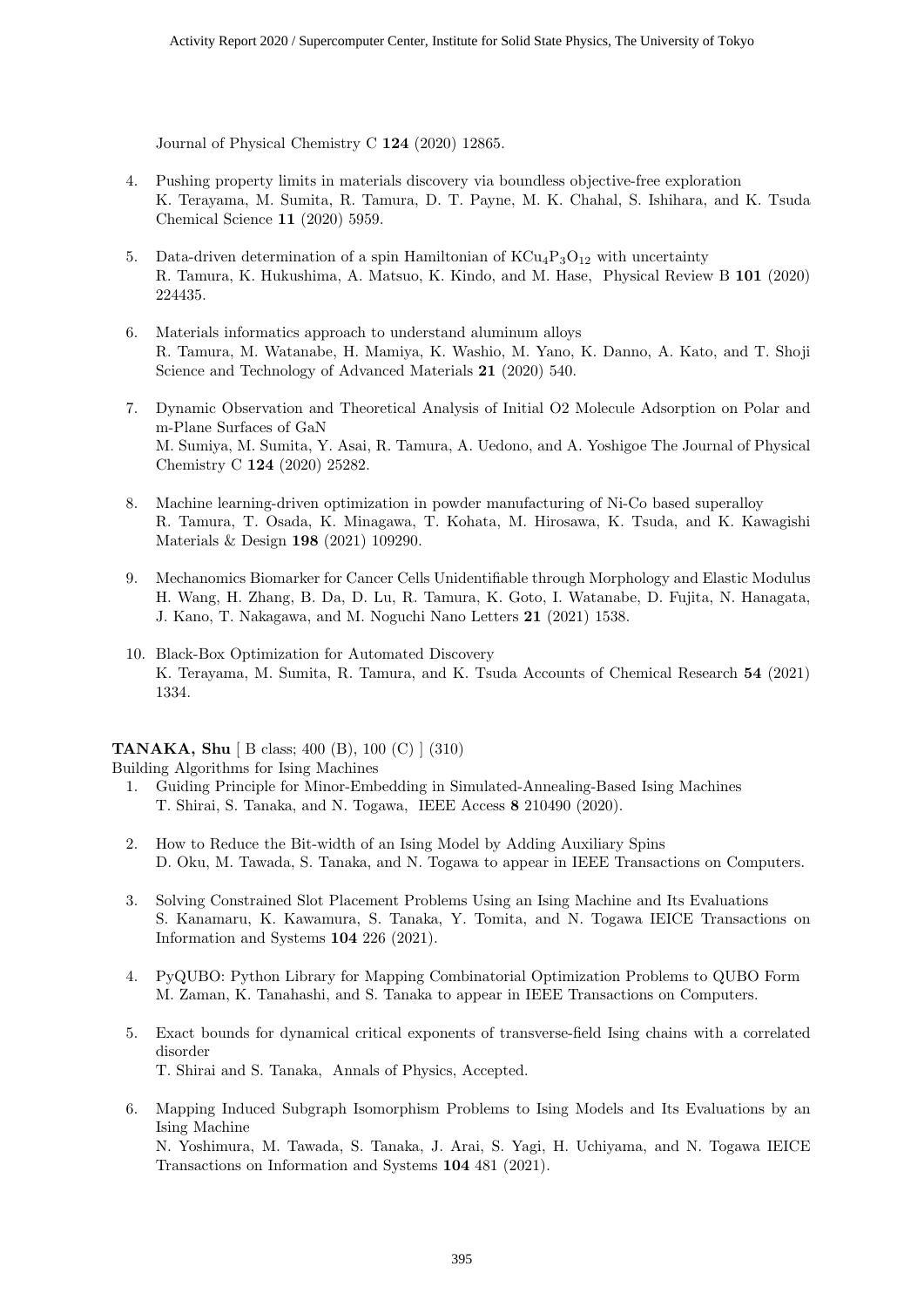#### **TANAMOTO, Tetsufumi** [ B class; 200 (B), 50 (C) ] (321)

**—** *All to all connections in two dimensional qubit array with two-body interactions aiming at quantum annealing machine*

- 1. Robustness of cluster states and surface code states against random local fields T. Tanamoto, M. Ueda, arXiv:1910.05649
- 2. Generation of all-to-all connections in a two-dimensional qubit array with two-body interactions T. Tanamoto Journal of Applied Physics 129 (1), 014307 (2021) DOI:10.1063/5.0033173

#### **TATENO, Michio** [ B class; 700 (B), 0 (C) ] (293, 295)

- **—** *Coarsening mechanism in mass-conserved reaction diffusion systems*
- **—** *Multicellular simulation by phase field method*
	- 1. Power-law coarsening in network-forming phase separation governed by mechanical relaxation M. Tateno and H. Tanaka, Nat. Commun. **12** (2021) 1. DOI:10.1038/s41467-020-20734-8
	- 2. Interfacial-curvature-driven coarsening in mass-conserved reaction-diffusion systems M. Tateno and S. Ishihara, Phys. Rev. Res. under review.

#### **TATETSU, Yasutomi** [ C class; 4600 (B), 850 (C) ] (81)

- **—** *First-principles study on grain boundaries in Ga-doped permanent magnets*
- **—** *First-principles study on grain boundaries with multiple subphases in permanent magnets*
	- 1. First-principles study on magnetism of a crystalline grain-boundary phase in Nd–Fe–B permanent magnets
		- Y. Ainai, K. Sonju, Y. Tatetsu, and Y. Gohda, Jpn. J. Appl. Phys. **59** (2020) 060904.

#### **TERAO, Takamichi** [ B class; 600 (B), 150 (C) ] (290)

**—** *Molecular simulation of colloidal particles*

- 1. Wave propagation in double-negative acoustic metamaterial multilayers T. Terao, Proceedings of 14th international congress on artificial materials for novel wave phenomena (2020), in press.
- 2. Anomalous microion distribution of concentrated electrolytes in the underscreening regime: Monte Carlo simulations T. Terao, Mol. Phys. **119**, e1831634 (2021).

#### **TERASAWA, Asako** [ C class; 1400 (B), 300 (C) ] ()

**—** *first-principles calculation of exchange coupling constants and investigation of interface magnetism for various phases and their interfaces of permanent magnets*

#### **TODO, Synge** [ C class; 5200 (B), 1500 (C) ] (238, 345)

- **—** *Topological Order and Quantum Dynamics in Quantum Many-body Systems* 1. Anisotropic tensor renormalization group D. Adachi, T. Okubo, and S. Todo Phys. Rev. B **102**, 054432 (7pp) (2020). DOI:10.1103/PhysRevB.102.054432
	- 2. Sequential minimal optimization for quantum-classical hybrid algorithms K. M. Nakanishi, K. Fujii, and S. Todo Phys. Rev. Research **2**, 043158 (10pp) (2020)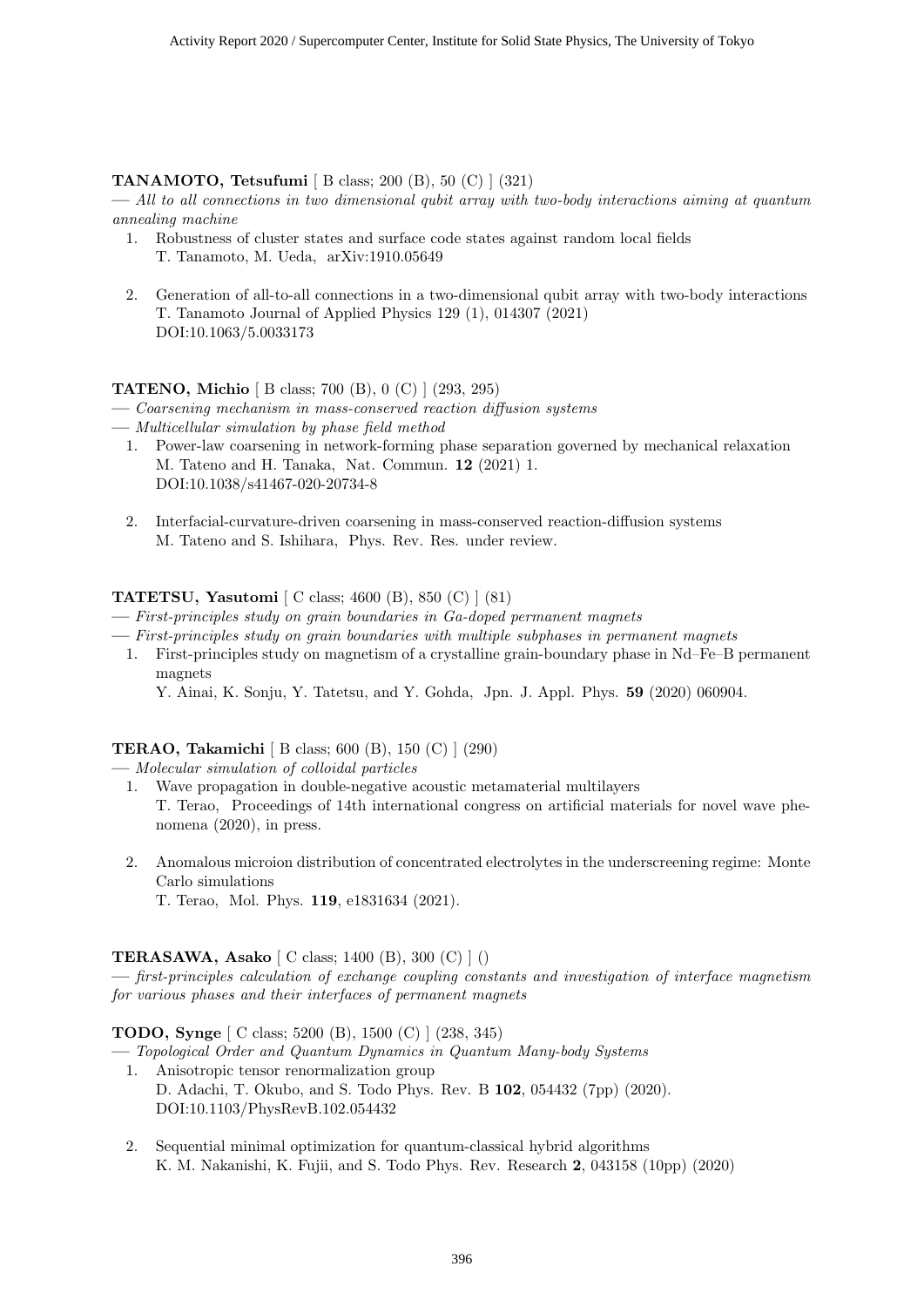DOI:10.1103/PhysRevResearch.2.043158

- 3. Multithreaded event-chain Monte Carlo with local times B. Li, S. Todo, A. C. Maggs, and W. Krauth Comp. Phys. Comm. **261**, 107702 (10pp) (2021) DOI:10.1016/j.cpc.2020.107702
- 4. Bond-weighted Tensor Renormalization Group D. Adachi, T. Okubo, and S. Todo arXiv:2103.00372
- 5. Neural Network Approach to Construction of Classical Integrable Systems F. Ishikawa, H. Suwa, and S. Todo arXiv:2011.01679

#### **TOHYAMA, Takami** [ C class; 3800 (B), 550 (C) ] (204)

**—** *Time-dependent DMRG study of spectral shape in the optical conductivity of Mott insulators*

**—** *Time-dependent DMRG study of spectral shape in the optical conductivity of two-dimensional Hubbard model*

- 1. Characterization of photoexcited states in the half-filled one-dimensional extended Hubbard model assisted by machine learning K. Shinjo, S. Sota, S. Yunoki, and T. Tohyama, Phys. Rev. B **101**, (2020) 195136.
- 2. Cluster-Based Haldane States in Spin-1/2 Cluster Chains T. Sugimoto, K. Morita, and T. Tohyama, Phys. Rev. Research **2**, (2020) 023420.
- 3. Spin dynamics in the *t*-*t ′* -*J* model: Dynamical density-matrix renormalization group study T. Tohyama, S. Sota, and S. Yunoki, J. Phys. Soc. Jpn. **89**, (2020) 124709.
- 4. Effect of phase string on single-hole dynamics in the two-leg Hubbard ladder K. Shinjo, S. Sota, and T. Tohyama, Phys. Rev. B **103**, (2021) 035141.

#### **TONEGAWA, Takashi** [ B class; 700 (B), 0 (C) ] (291)

**—** *Numerical Study of the One-Dimensional Quantum Spin Systems with Spatial Structures*

#### **TSUNEYUKI, Shinji** [ C class; 6600 (B), 1100 (C) ] (64)

**—** *Development of data assimilation method for crystal structure prediction and its application to hydrogen-containing compounds*

- **—** *Prediction of hydrogen function by advanced calculation of solids containing hydrogen*
	- 1. Effect of spin fluctuations on superconductivity in V and Nb: A first-principles study K.Tsutsumi, Y. Hizume, M.Kawamura, R. Akashi, S. Tsuneyuki, Phys. Rev. B **102** (2020) 214515.
		- DOI:10.1103/PhysRevB.102.214515
	- 2. 実験とシミュレーションのデータ同化に基づく効率的結晶構造決定 濱田幾太郎、常行真司 セラミックス **56** (2021) 100.
	- 3. 水素の先端計算による水素機能の高精度解析 常行真司 まてりあ **60** (2021) 176. DOI:10.2320/materia.60.176
	- 4. 不完全な粉末回折実験データを用いたデータ同化結晶構造探索 常行真司「マテリアルズ・インフォマティクス開発事例最前線」第 3 編第1章第2節 (エヌ・ティー・ エス, 2021) 101-109.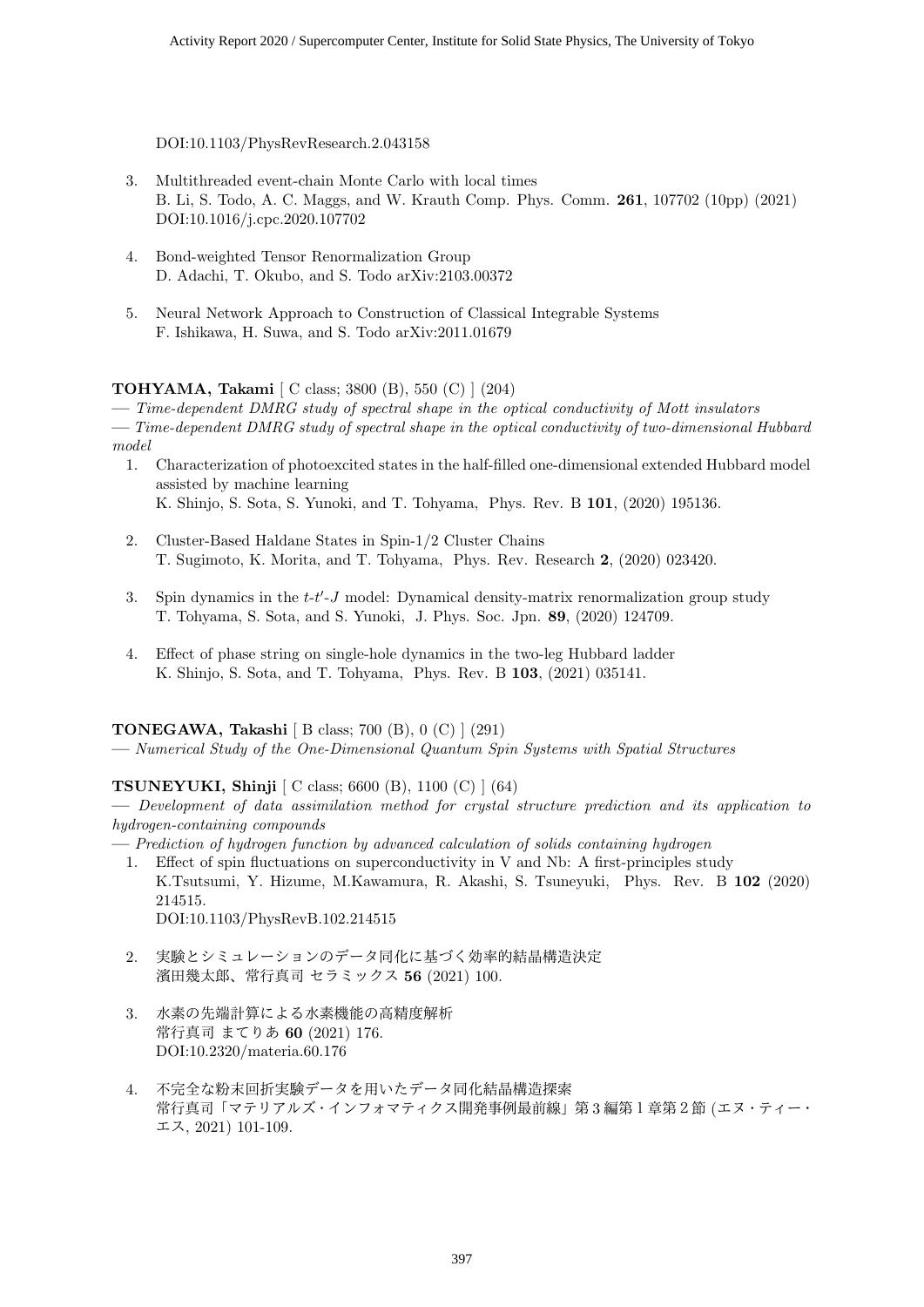#### **TSURUTA, Kenji** [ C class; 1200 (B), 700 (C) ] (134)

**—** *Hybrid Ab-Initio/Machine-Learning Optimization of Nano Interfaces and Molecular Structures*

- 1. Characterization of the  $\Sigma$ 5(210) / [001] Grain Boundary of Methyl-Ammonium Lead Triiodide Perovskite using Density Functional Theory
	- M. A. A. Asad and K. Tsuruta Trans. Mater. Res. Soc. Jpn. **45**, 67 (2020).
- 2. A mechanistic investigation of moisture-induced degradation of methylammonium lead iodide M. Hada, M. A. A. Asad, M. Misawa, Y. Hasegawa, R. Nagaoka, H. Suzuki, R. Mishima, H. Ota, T. Nishikawa, Y. Yamashita, Y. Hayashi, and K. Tsuruta, App. Phys. Lett. **117**, 253304 (2020).
- 3. Optimization of Molecular Characteristics via Machine Learning Based on Continuous Representation of Molecules K. Sato and K. Tsuruta Mater. Sci. Forum **1016**, 1492 (2021).

#### **UCHIDA, Takashi** [ B class; 200 (B), 100 (C) ] (320)

- **—** *Multiple helical spin density waves in inversion-symmetric itinerant magnets*
- **—** *Multiple-Q states in two-dimensional itinerant magnets*

#### **UMEMOTO, Koichiro** [ B,C class; 2300 (B), 450 (C) ] (124, 126)

- **—** *First principles study of effect of Al impurity on the post-post-perovskite transitions*
- **—** *Order-disorder transition in ultrahigh-pressure phase of the Na-Mg-F system*

#### **WATANABE, Haruki** [ B class; 800 (B), 200 (C) ] ()

**—** *Comprehensive material search based on symmetry indicators*

#### **WATANABE, Hiroshi** [ B class; 1000 (B), 150 (C) ] (281)

- **—** *Code Optimization using Machine Learning on Parallel Computer*
- **—** *Molecular Dynamics Study of Crown Formation During the Splash*

#### **WATANABE, Hiroshi** [ B class; 300 (B), 0 (C) ] (218)

**—** *Study for stripe order and superconductivity in high-T<sup>c</sup> cuprates by variational Monte Carlo method*

#### **WATANABE, Satoshi** [ C class; 9200 (B), 1300 (C) ] (56)

**—** *Analyses related to atomic structures and atom dynamics at complex structures such as surfaces interfaces and defects*

- 1. Straintronic effect for superconductivity enhancement in Li-intercalated bilayer  $MoS<sub>2</sub>$ P. Mano, E. Minamitani, and S. Watanabe Nanoscale Adv. **2**, 3150 (2020). DOI:10.1039/D0NA00420K
- 2. Prediction of viscosity behavior in oxide glass materials using cation fingerprints with artificial neural networks

J. Hwang, Y. Tanaka, S. Ishino, and S. Watanabe Sci. Tech. Adv. Mater. **21**, 492 (2020). DOI:10.1080/14686996.2020.1786856

- 3. Theoretical prediction of superconductivity in monolayer h-BN doped with alkaline-earth metals (Ca, Sr, Ba) N. H. Shimada, E. Minamitani, and S. Watanabe, J. Phys. Condensed Matter **32**, 435002 (2020). DOI:10.1088/1361-648X/aba674
- 4. Effects of density and composition on the properties of amorphous alumina: A high-dimensional neural network potential study W. Li, Y. Ando, and S. Watanabe J. Chem. Phys. **153**, 164119 (2020). DOI:10.1063/5.0026289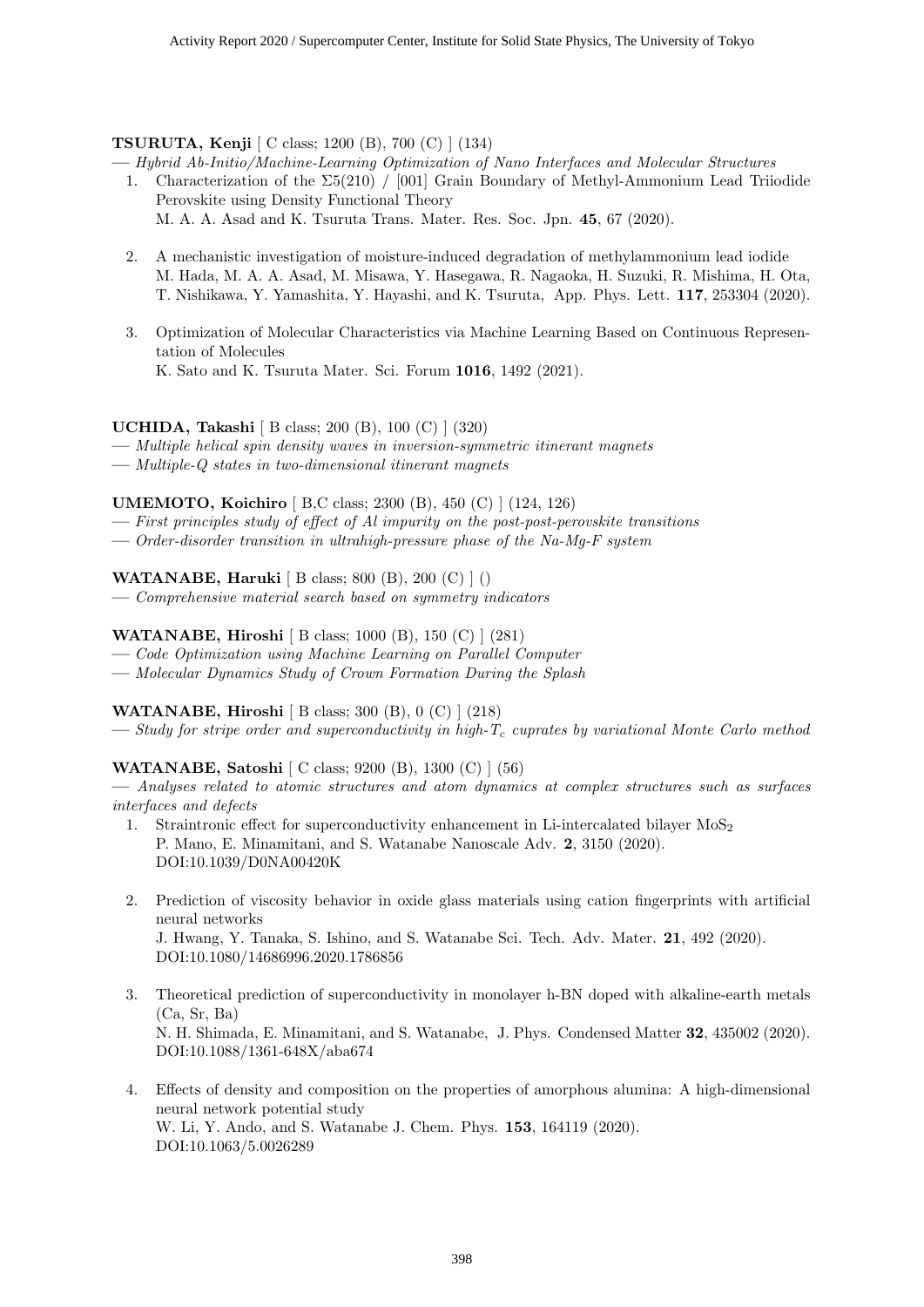- 5. High-dimensional neural network atomic potentials for examining energy materials: some recent simulations S. Watanabe, W. Li, W. Jeong, D. Lee, K. Shimizu, E. Mimanitani, Y. Ando, and S. Han, J. Phys. Energy **3**, 012003 (2021). DOI:10.1088/2515-7655/abc7f3
- 6. Nickel-Catalyzed Acyl Group Transfer of o-Alkynylphenol Esters Accompanied by C-O Bond Fission for Synthesis of Benzo[b]furan R. Doi, K. Shimizu, Y. Ikemoto, M. Uchiyama, M. Koshiba, A. Furukawa, K. Maenaka, S. Watanabe, and Y. Sato ChemCatChem **13**, 1 (2021). DOI:10.1002/cctc.202001949
- 7. ニューラルネットワークを用いた原子間ポテンシャルの材料科学における応用事例 清水康司, 渡邉聡, 日本神経回路学会誌 **28**, 3 (2021). DOI:10.3902/jnns.28.3
- 8. Tuning the Schottky Barrier Height at the Interfaces of Metals and Mixed Conductors K. Nishio, T. Shirasawa, K. Shimizu, N. Nakamura, S. Watanabe, R. Shimizu, and T. Hitosugi, ACS Appl. Mater. Interfaces **13**, 15746 (2021). DOI:10.1021/acsami.0c18656
- 9. Phase stability of Au-Li binary systems studied using neural network potential K. Shimizu, E. F. Arguelles, W. Li, Y. Ando, E. Minamitani, and S. Watanabe, Phys. Rev. B **103**, 094112 (2021). DOI:10.1103/PhysRevB.103.094112

#### **YAMADA, Atsuo** [ C class; 2000 (B), 750 (C) ] (123)

**—** *First principles analyses on novel materials for secondary batteries*

- 1. Theoretical analysis of electrode-dependent interfacial structures on hydrate-melt electrolytes N. Takenaka, T. Inagaki, T. Shimada, Y. Yamada, A. Yamada J. Chem. Phys. **152**, 124706 (2020). DOI:10.1063/5.0003196
- 2. Impact of anion asymmetry on local structure and supercooling behavior of water-in-salt electrolytes D. Reber, N. Takenaka, R.-S. Kuhnel, A. Yamada, C. Battaglia J. Phys. Chem. Lett. **11**, 4720 (2020). DOI:10.1021/acs.jpclett.0c00806
- 3. Does spinel serve as a rigid framework for oxygen redox? X. M. Shi, E. Watanabe, M. Okubo, A. Yamada, Chem. Mater. **32**, 7181 (2020). DOI:10.1021/acs.chemmater.0c00599
- 4. First-principles study on the cation-dependent electrochemical stabilities in Li/Na/K hydratemelt electrolytes K. Miyazaki. N. Takenaka, E. Watanabe, Y. Yamada, Y. Tateyama, A. Yamada ACS Appl. Mater. Interfaces **12**, 42734 (2020). DOI:10.1021/acsami.0c10472

#### **YAMADA, Atsushi** [ C class; 0 (B), 200 (C) ] (219)

**—** *Studies of the superconductivity and magnetic states in the strongly correlated electron systems using Hubbard models.*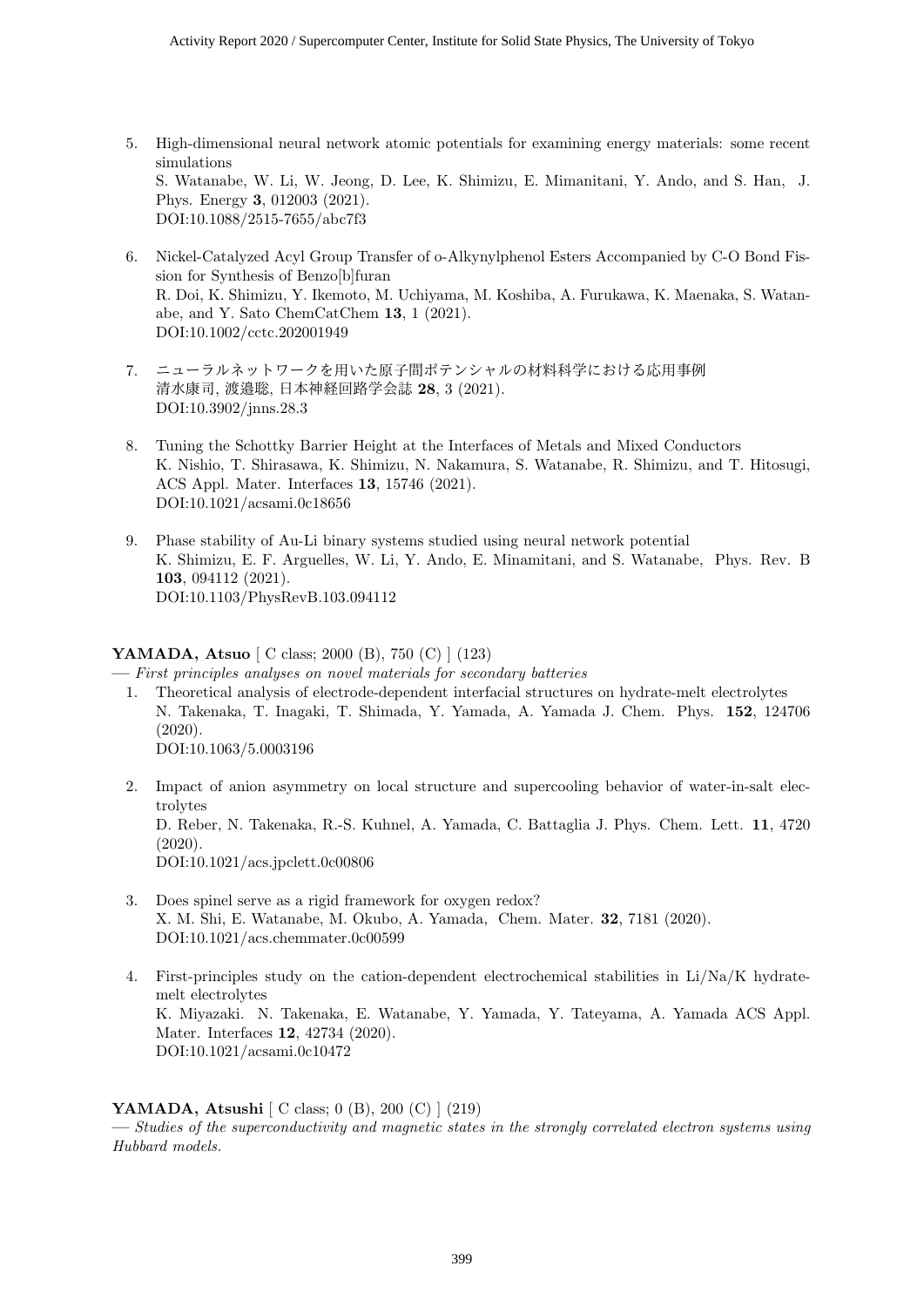#### **YAMADA, Masahiko** [ B class; 300 (B), 50 (C) ] (317)

**—** *Numerical simulation of the spin Seebeck effect in Kitaev spin liquids*

#### **YAMAGUCHI, Naoya** [ B,C class; 1000 (B), 150 (C) ] (150)

**—** *First-principles Analysis of Band Dispersion in Bulk Insulators/Semiconductors Under Finite Electric Fields by Using the LCPAO Method*

**—** *First-principles Calculation of Electric Field Effects in Spin-to-charge Conversion Materials*

1. Simple Model for Corrugation in Surface Alloys Based on First-Principles Calculations M. Nur, N. Yamaguchi, and F. Ishii, Materials **13**, 4444 (2020). DOI:10.3390/ma13194444

**YAMAJI, Youhei** [ E class; 19000 (B), 3000 (C) ] (187, 188)

**—** *Numerical studies of quantum spin liquid candidates by highly accurate ab initio effective hamiltonians*

**—** *Numerical studies of quantum spin liquids by quantum mutual information*

#### **YAMASHITA, Tomoki** [ C class; 3000 (B), 600 (C) ] (99)

**—** *Development of surface and interface structure prediction methods* 1. CrySPY: a crystal structure prediction tool accelerated by machine learning T. Yamashita, S. Kanehira, N. Sato, H. Kino, K. Terayama, H. Sawahata, T. Sato, F. Utsuno, K. Tsuda, T. Miyake, and T. Oguchi, submitted to Sci. Technol. Adv. Mater.:Methods

#### **YAMAUCHI, Kunihiko** [ C class; 4400 (B), 650 (C) ] (87)

**—** *First-principles electronic structure calculations of non-centrosymmetric antiferromagnets*

1. Impact of Inter-site Spin-Orbit Coupling on Perpendicular Magnetocrystalline Anisotropy in Cobalt-Based Thin Films

Thi Phuong Thao Nguyen, Kunihiko Yamauchi, Kohji Nakamura, and Tamio Oguchi Journal of the Physical Society of Japan

DOI:10.7566/JPSJ.89.114710

#### **YANAGISAWA, Susumu** [ C class; 4600 (B), 350 (C) ] (91)

**—** *First-principles investigation on the electronic properties of polymer organic semiconductors*

**—** *First-principles theoretical study on the electronic structure and interface gap states of organic semiconductor polymers*

1. Quantitative analysis of the electrostatic and electronic polarization energies in molecularly mixed films of organic semiconductors

Y. Uemura, S. A. Abd-Rahman, S. Yanagisawa, and H. Yoshida, Phys. Rev. B **102**, 125302 (2020).

DOI:10.1103/PhysRevB.102.125302

#### **YANAGISAWA, Takashi** [ B class; 600 (B), 150 (C) ] (216)

**—** *Numerical study of strongly correlated electron systems*

- **—** *Study of new quantum phenomena in correlated electron systems*
	- 1. Phase diagram of cuprate high-temperature superconductors based on the optimization Monte Carlo method

T. Yanagisawa, M. Miyazaki, K. Yamaji, Modern Phys. Lett. B34 (2020) 2040046.

- 2. Phase diagram and mechanism of superconductivity in strongly correlated electrons T. Yanagisawa, M. Miyazaki, K. Yamaji, J. Super. Novel Magne. 33 (2020) 2355.
- 3. Electronic structure of novel superconductor doped ZrPSe I. Hase, T. Yanagisawa, H. Kito et al. J. Phys. Conf. Ser. 1590 (2020) 012008.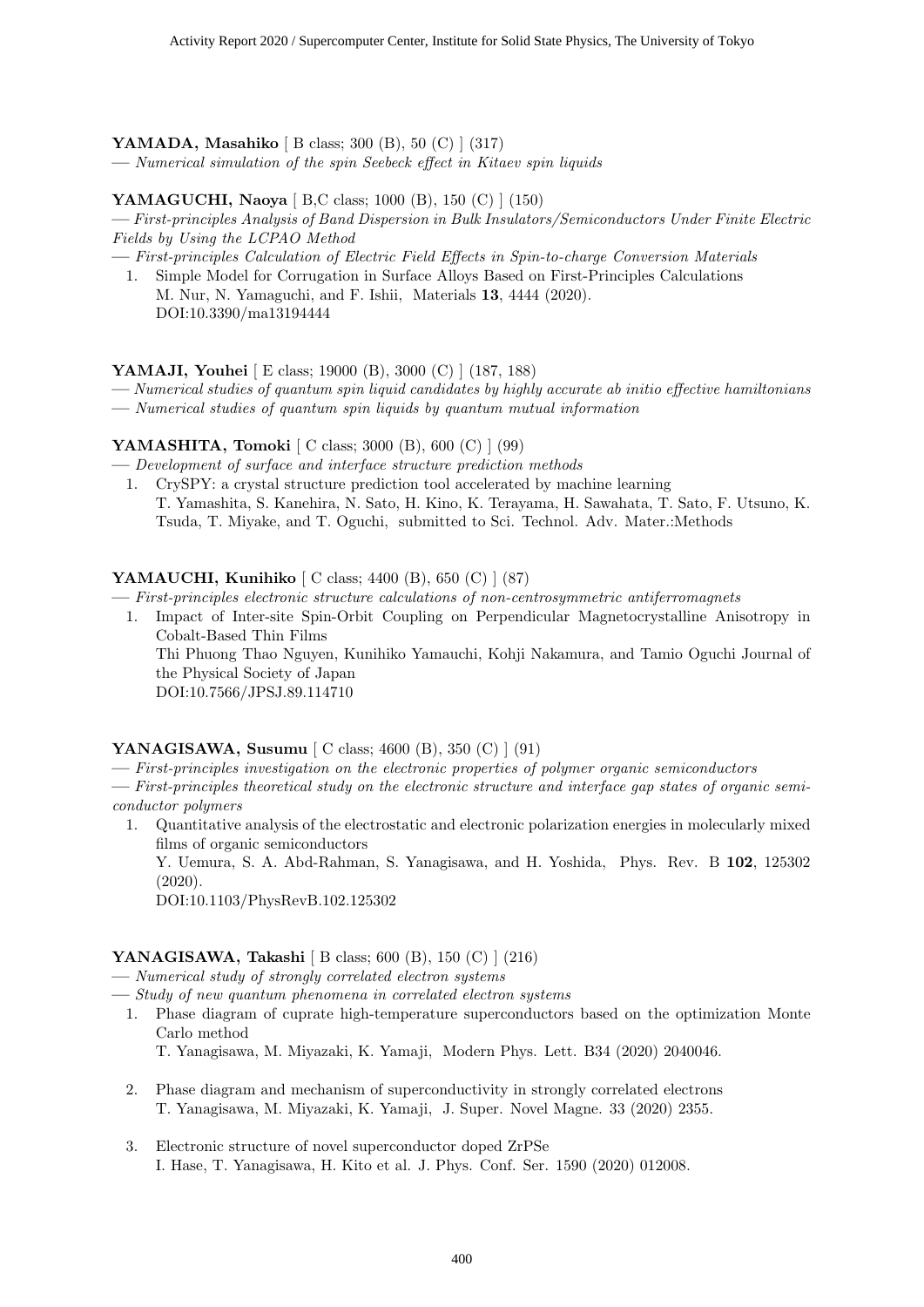- 4. Three-dimensional topological insulator in pyrochlore oxides I. Hase, T. Yanagisawa Symmetry 12 (2020) 1076.
- 5. Zero-energy modes, fractional fermion numbers and the index theorem in a vortex-idirac fermion system T. Yanagisawa Symmetry 12 (2020) 373.
- 6. Phase diagram of the three-band d-p model T. Yanagisawa, M. Miyazaki, K. Yamaji, EPL in press
- 7. On the kinetic-energy driven superconductivity in the two-dimensional Hubbard model T. Yanagisawa, M. Miyazaki, K. Yamaji, Condensed Matter 6 (2021) 12.
- 8. Enhancement of superconductivity due to kinetic energy effect in the strongly correlated phase in the two-dimensional Hubbard model T. Yanagisawa, Physics Letters A 403 (2021) 127382.
- 9. Electronic structure of novel superconductor (Ca<sup>1</sup>*−<sup>x</sup>*Sr*x*)Pd3P I. Hase, T. Yanagisawa, A. Iyo et al. J. Phys. Conf. Ser. in press
- 10. Renormalization group theory of generalized multi-vertex sine-Gordon model T. Yanagisawa Prog. Theor. Exper. Phys. 2021 (2021) 033A01

#### **YASUDA, Chitoshi** [ B class; 900 (B), 150 (C) ] (282)

**—** *Magnetism in the multiple-spin exchange model on the honeycomb lattice*

#### **YOKO, Akira** [ B,C class; 5100 (B), 650 (C) ] (78)

**—** *First-principles calculation for low-temperature oxygen transfer in metal oxide*

**—** *First-principles calculation of oxygen storage capacity and structural distortion of metal doped cerium oxide*

- $-$  *Oxidative reaction of CH<sub>4</sub> on CeO<sub>2</sub> (100)*
- 1. Atomistic Origin of High-Concentration Ce3+ in 100-Faceted Cr-Doped CeO2 Nanocrystals X. Hao, A. Yoko, K. Inoue, Y. Xu, M. Saito, C. Chen, G. Seong, T. Tomai, S. Takami, A.L. Shluger, B. Xu, T. Adschiri, Y. Ikuhara, Acta Materialia. **203**, 116473 (2021). DOI:10.1016/j.actamat.2020.11.015

#### **YOSHIDA, Tsuneya** [ C class; 7200 (B), 0 (C) ] (199)

- **—** *Bulk-edge correspondence for non-Hermitian topological systems*
- **—** *Correlation effects on non-Hermitian topological states*
	- 1. Mirror skin effect and its electric circuit simulation Tsuneya Yoshida, Tomonari Mizoguchi, and Yasuhiro Hatsugai, Phys. Rev. Research **2**, 022062 (2020). DOI:10.1103/PhysRevResearch.2.022062
	- 2. Fate of fractional quantum Hall states in open quantum systems: Characterization of correlated topological states for the full Liouvillian Tsuneya Yoshida, Koji Kudo, Hosho Katsura, and Yasuhiro Hatsugai, Phys. Rev. Research **2**, 033428 (2020). DOI:10.1103/PhysRevResearch.2.033428
	- 3. Chiral edge modes in game theory: a kagome network of rock-paper-scissors Tsuneya Yoshida, Tomonari Mizoguchi, Yasuhiro Hatsugai, arXiv:2012.05562.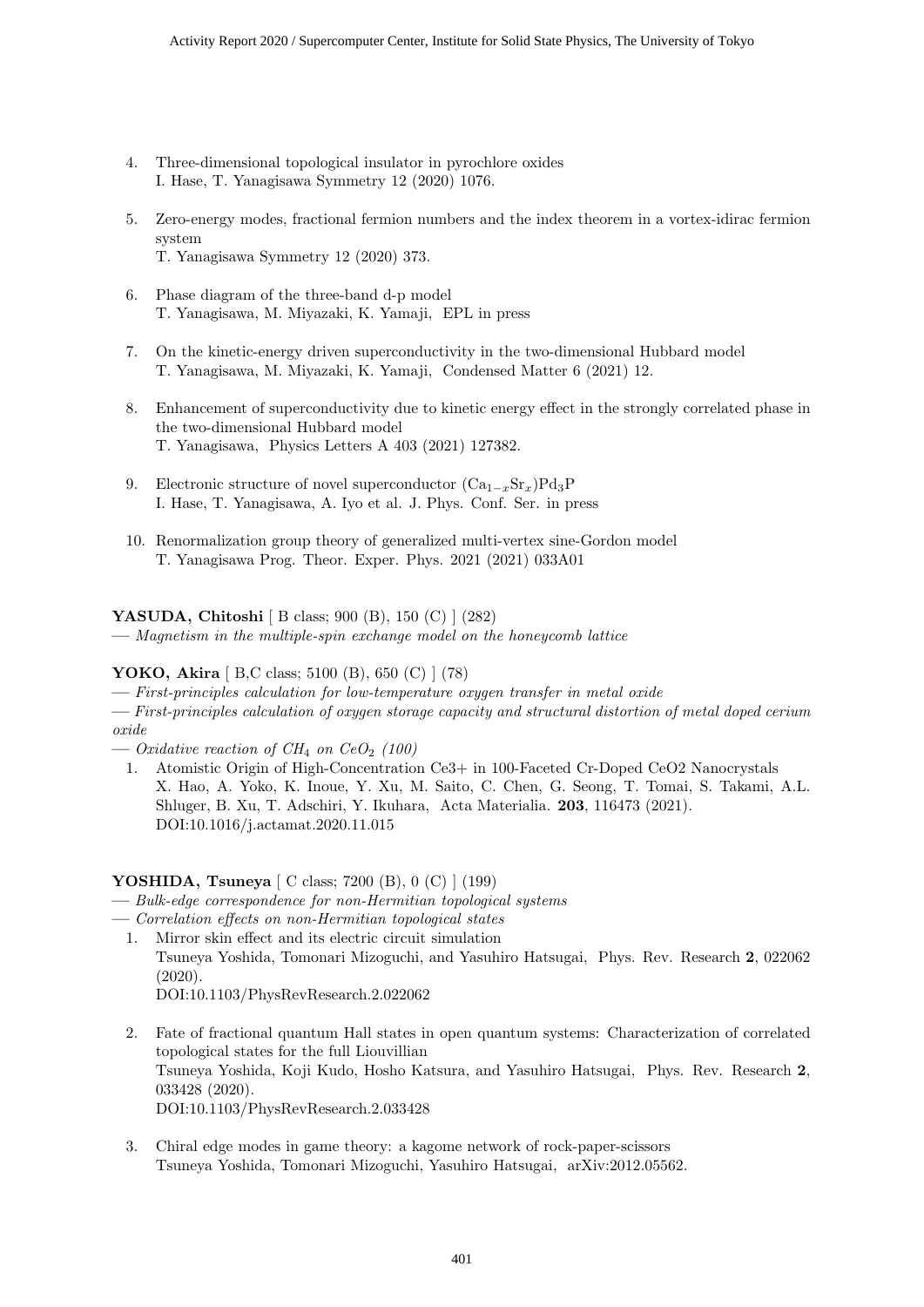- 4. Real-space dynamical mean field theory study of non-Hermitian skin effect for correlated systems: Analysis based on pseudospectrum Tsuneya Yoshida, Phys. Rev. B **103**, 125145 (2021). DOI:10.1103/PhysRevB.103.125145
- 5. Bulk-edge correspondence of classical diffusion phenomena Tsuneya Yoshida, Yasuhiro Hatsugai Sci. Rep. **11**, 888 (2021). DOI:10.1038/s41598-020-80180-w
- 6. Exceptional points in the one-dimensional Hubbard model Roman Rausch, Robert Peters, and Tsuneya Yoshida New J. Phys. **23**, 013011 (2021). DOI:10.1088/1367-2630/abd35e
- 7. Square-root topological phase with time-reversal and particle-hole symmetry Tsuneya Yoshida, Tomonari Mizoguchi, Yoshihito Kuno, Yasuhiro Hatsugai arXiv: 2103.11305.
- 8. Machine Learning of Mirror Skin Effects in the Presence of Disorder Hiromu Araki, Tsuneya Yoshida, and Yasuhiro Hatsugai J. Phys. Soc. Jpn. **90**, 053703 (2021). DOI:10.7566/JPSJ.90.053703

#### **YOSHIDOME, Takashi** [ C class; 800 (B), 450 (C) ] (276, 277)

**—** *A Method for Analyzing Protein Dynamics: A Hybrid of Cryo-Electron Microscopy Experiment and Molecular Simulation*

- **—** *A theoretical study for thermal unfolding of proteins with quite similar native structure*
	- 1. F1-ATPase Rotation and Its Inhibition from the Viewpoint of Solvent Entropy T. Yoshidome, Chemical Physics Letters, **757**, 137886/1-6 (2020).

#### **YOSHIOKA, Nobuyuki** [ B class; 500 (B), 50 (C) ] (305)

- **—** *Developing numerical tool for open quantum dynamics based on neural networks*
- 1. Neural-Network Quantum States for the Electronic Structure of Real Solids N. Yoshioka, W. Mizukami, and F. Nori, submitted to Communications Physics
- 2. Purifying Deep Boltzmann Machines for Thermal Quantum States Y. Nomura, N. Yoshioka, and F. Nori, submitted to Phys. Rev. Lett.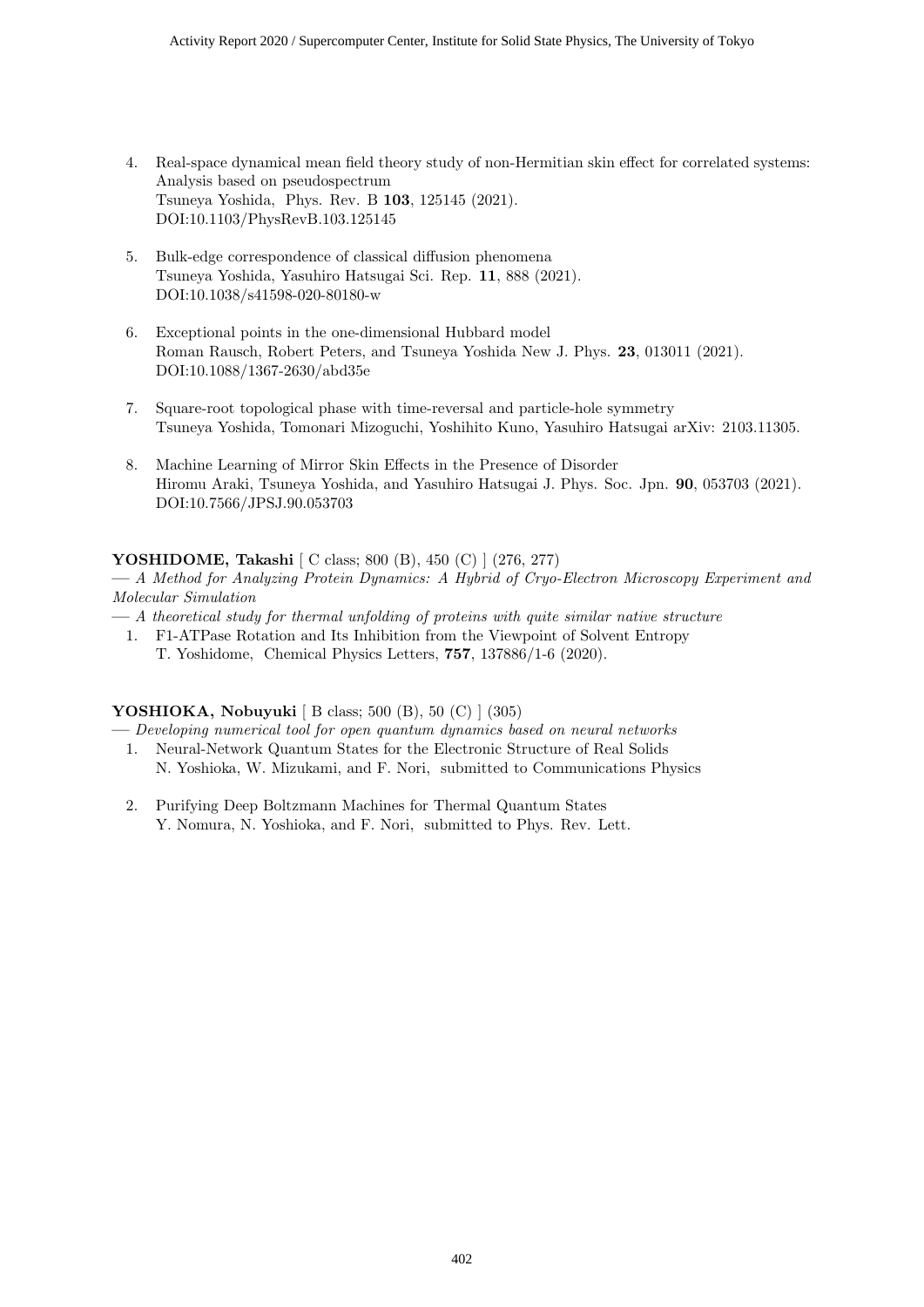*◦* A class

Since this class is for trial use, research reports are not required. When other classes are also used, their publications are shown in the list of B–E classes. Then, the pages of their reports and publications are given in ( ).

**AKIYAMA, Ryota** [ A class; 100 (B), 50 (C) ] () **—** *Band calculation in metal-intercalated graphene*

**ARUGA, Tetsuya** [ A class; 100 (B), 50 (C) ] (351) **—** *Electronic structure and interaction at the interface of π-electron organic molecules and metals*

**CHIBA, Takahiro** [ A class; 100 (B), 50 (C) ] () **—** *Band structure and spin texture of Bi-Te/ferromagnetic-metal interface*

**GONOME, Hiroki** [ A class; 100 (B), 50 (C) ] () **—** *Study of the principle of photothermal conversion by ab initio calculations*

**HATANO, Naomichi** [ A class; 100 (B), 50 (C) ] () **—** *Molecular Dynamics Calculation of Non-equilibrium Steady State in Systems with Temperature Gradient*

**HATTORI,Ken** [ A class; 100 (B), 0 (C) ] (174, 356) **—** *Atomic structure and electronic states for silicide films*

**ISHIBASHI, Shoji** [ A class; 100 (B), 50 (C) ] (167, 361) **—** *Prediction of properties of organic ferroelectrics and piezoelectrics by first-principles calculation*

**ISHIKAWA, Ryo** [ A class; 100 (B), 50 (C) ] ()  $\rightarrow$  *First-principles calculation on charged defects in*  $\alpha$ - $Al_2O_3$ 

#### **KOTA, Yohei** [ A class; 100 (B), 50 (C) ] ()

**—** *Analysis of N-doping effect on electronic structure in antiferromagnetic Cr* 1. Mechanism of highly sensitive strain response in antiferromagneitc chromium Yohei Kota, Eiji Niwa, and Masayuki Naoe, Journal of Applied Physics **129**, 203901 (2021) DOI:10.1063/5.0045728

**MASAKI, Yusuke** [ A class; 100 (B), 50 (C) ] () **—** *Microscopic calculations of non-axisymmetric vortices in topological superfluids*

**OHTO, Tatsuhiko** [ A class; 100 (B), 0 (C) ] (127, 381) **—** *First-principles transport calculations for molecular junctions*

**SAKAI, Masatoshi** [ A class; 100 (B), 50 (C) ] (217, 386) **—** *Excess carrier dependent electronic state in organic charge order phase*

**SATO, Taku** [ A class; 100 (B), 50 (C) ] (387) **—** *Magnetic excitations in the quantum pyrochlore magnet*

**TANUMA, Yasunari** [ A class; 100 (B), 50 (C) ] ()

**—** *Study on numerical analysis method of superconducting junctions with broken time reversal symmetry states*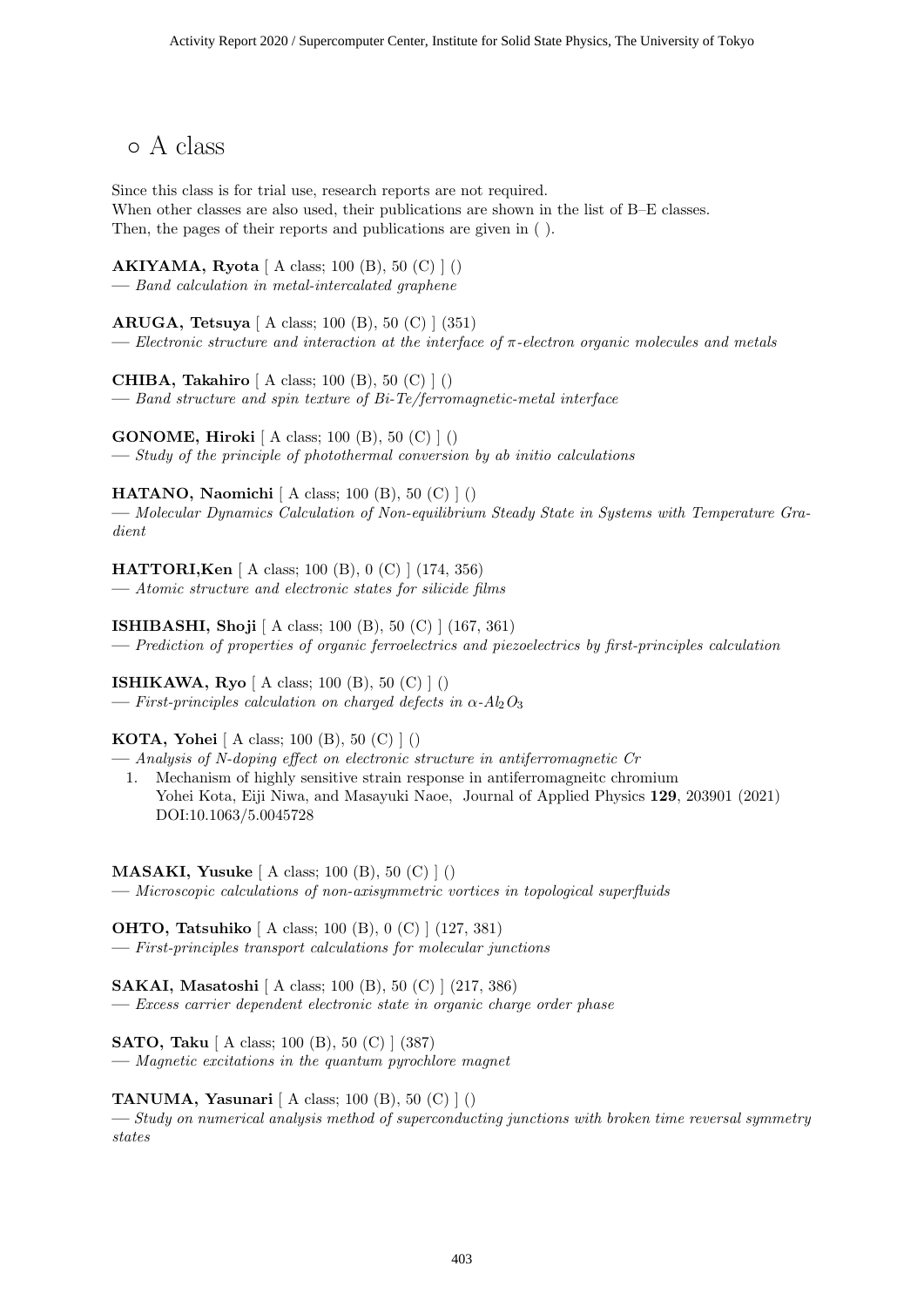**TOKUMOTO, Yuki** [ A class; 100 (B), 50 (C) ] () **—** *Exploring dopants to improve bulk-insulation of Pb-based topological insulators*

**YAMASHITA, Tomoki** [ A class; 100 (B), 0 (C) ] (99, 400) **—** *Development of surface and interface structure prediction methods*

**YAMATO, Takahisa** [ A class; 100 (B), 50 (C) ] (325)

**—** *Non-uniform thermal transport properties in proteins*

1. Energy transfer across nonpolar and polar contacts in proteins: role of equilibrium fluctuations P. Humanath, K. M. Reid, T. Yamato, and D. M. Leitner, J. Phys. Chem. B. **124**, 9852 (2020). DOI:10.1021/acs.jpcb.0c08091

**YOSHIZAWA, Kanako** [ A class; 100 (B), 50 (C) ] () **—** *Performance measurement of Quantum ESPRESSO*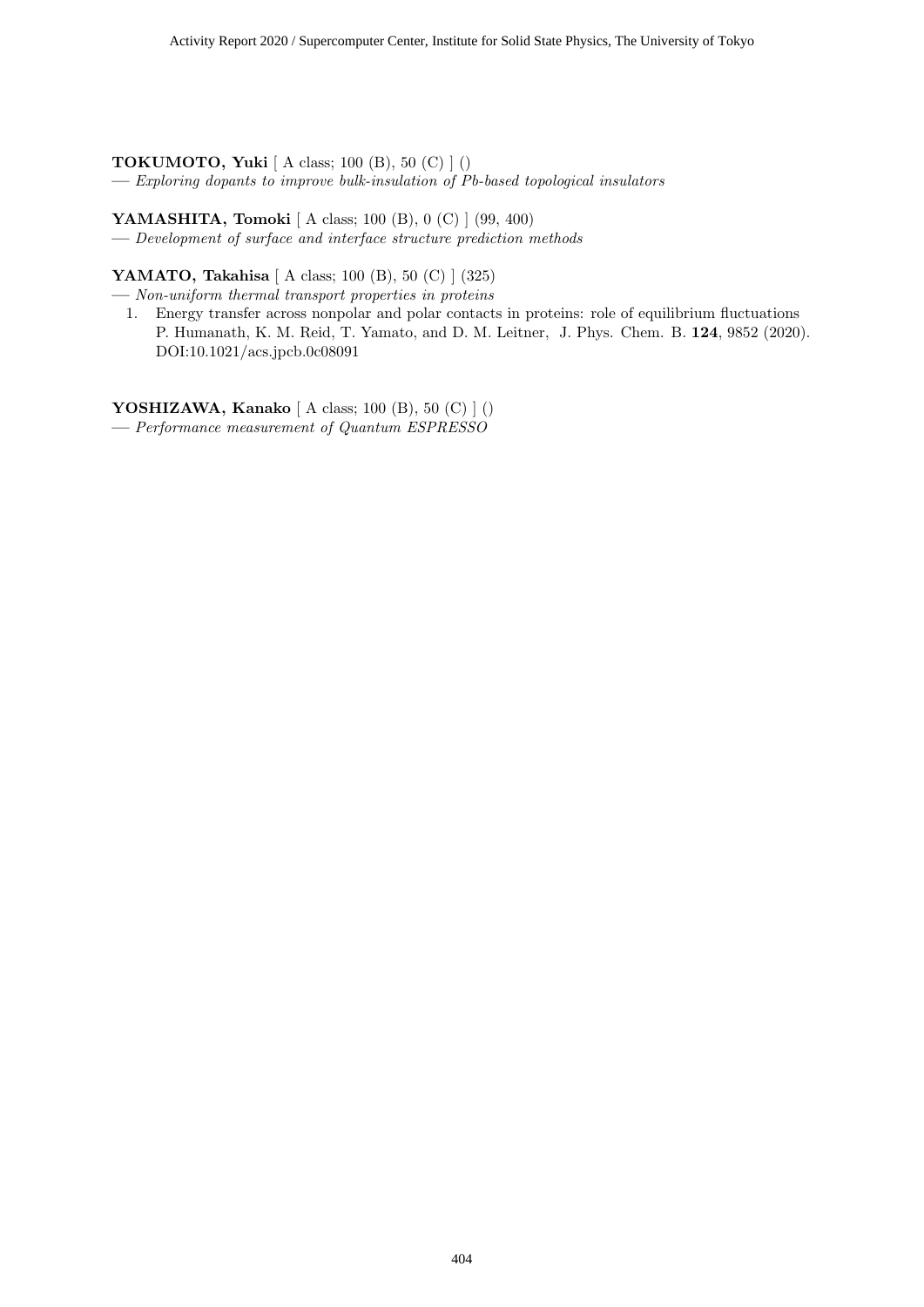### *✷* SCCMS Projects

#### **FUJITA, Takatoshi** [ 5500 (B), 0 (C) ] (330)

**—** *Investigation of charge photogeneration process in organic thin film solar cells by large-scale GW/Bethe-Salpeter equation method*

**—** *Computational Investigation of Charge Photogeneration in Organic Solar Cells by Fragment-Based GW/BSE Method*

- 1. Revisiting the Charge-Transfer States at Pentacene/C60 Interfaces with the GW/Bethe–Salpeter Equation Approach T. Fujita, Y. Noguchi, T. Hoshi Materials **13**, 2728 (2020).
- 2. First-Principles Investigations of Electronically Excited States in Organic Semiconductors T. Fujita In: M. Hiramoto, S. Izawa (eds), Organic Solar Cells, (2021) 155-194, Springer, Singapore.
- 3. FMO-Based Investigations of Excited-State Dynamics in Molecular Aggregates T. Fujita, T. Hoshi In: Y. Mochizuki, S. Tanaka, K. Fukazawa (eds), Recent Advances of the Fragment Molecular Orbital Method, (2021) 547-566, Springer, Singapore.

#### **FUKUSHIMA, Tetsuya** [ 4000 (B), 500 (C) ] (338)

**—** *Large-scale simulation for permanent magnets*

- 1. Hole-mediated ferromagnetism in a high-magnetic moment material, Gd-doped GaN A. Masago, H. Shinya, T. Fukushima, K. Sato, and H. Katayama-Yoshida, J. Phys.: Condens. Matter **32**, 485803 (2020). DOI:10.1088%2F1361-648x%2Fabac8e
- 2. First-principles calculations of finite temperature electronic structures and transport properties of Heusler alloy Co<sub>2</sub>MnSi H. Shinya, S. Kou, T. Fukushima, A. Masago, K. Sato, H. Katayama-Yoshida, and H. Akai, Appl. Phys. Lett. **117**, 042402 (2020). DOI:10.1063/5.0017862
- 3. Role of atomic-scale thermal fluctuations in the coercivity Y. Toga, S. Miyashita, A. Sakuma, and T. Miyake Npj Comput Mater **6**, 1 (2020). DOI:10.1038/s41524-020-0325-6

#### **GOHDA, Yoshihiro** [ 4000 (B), 500 (C) ] (112)

**—** *First-principles study of magnetic materials*

- 1. First-principles determination of intergranular atomic arrangements and magnetic properties in rare-earth permanent magnets Y. Gohda, Sci. Technol. Adv. Mater. **22**, 113 (2021). DOI:10.1080/14686996.2021.1877092
- 2. Prediction of the Curie temperature considering the dependence of the phonon free energy on magnetic states T. Tanaka and Y. Gohda, npj Comput. Mater. **6**, 184 (2020). DOI:10.1038/s41524-020-00458-5
- 3. Effective quantum-well width of confined electrons in ultrathin Ag(111) films on Si(111)7x7 substrates

K. Sugawara, I. Seo, S. Yamazaki, K. Nakatsuji, Y. Gohda, and H. Hirayama, Surf. Sci. 704,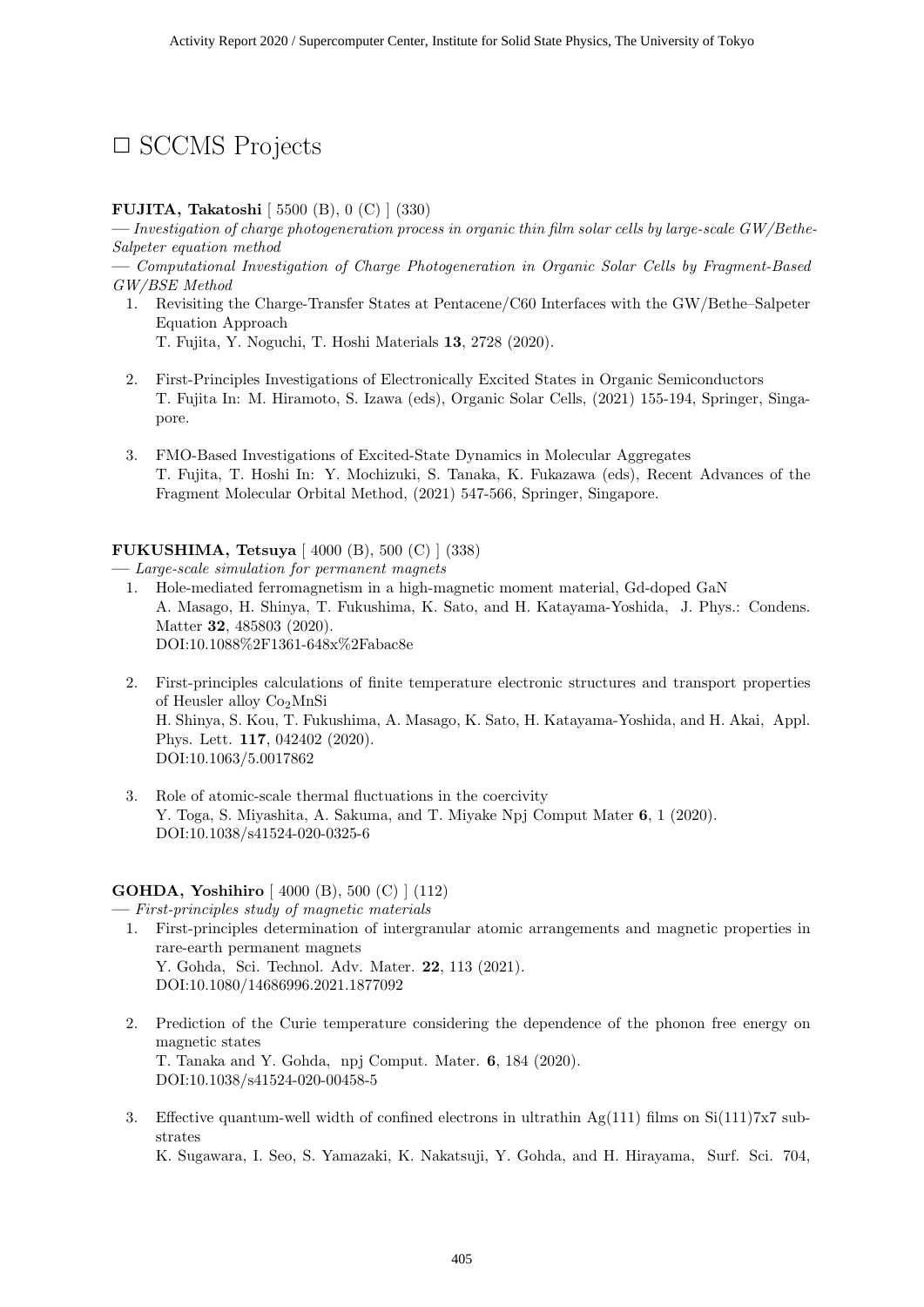121745 (2020). DOI:10.1016/j.susc.2020.121745

- 4. First-principles study of magnetism-dependent phonons governed by exchange ligand field T. Tanaka and Y. Gohda, J. Phys. Soc. Jpn. **89**, 093705 (2020). DOI:10.7566/JPSJ.89.093705
- 5. First-principles Calculations on High-temperature Desorption Loss from Iridium I. Seo, S. Yokota, Y. Imai, and Y. Gohda, Comput. Mater. Sci. **184**, 109897 (2020). DOI:10.1016/j.commatsci.2020.109897
- 6. First-principles study on magnetism of a crystalline grain-boundary phase in Nd–Fe–B permanent magnets Y. Ainai, S. Kou, Y. Tatetsu, and Y. Gohda Jpn. J. Appl. Phys. **59**, 060904 (2020). DOI:10.35848/1347-4065/ab9402
- 7. First-principles study of the adsorption of 3d transition metals on BaO- and TiO2-terminated cubic-phase BaTiO3(001) surfaces R. Costa-Amaral and Y. Gohda, J. Chem. Phys. **152**, 204701 (2020). DOI:10.1063/5.0008130

#### **IMADA, Masatoshi** [ 9600 (B), 1300 (C) ] (184)

- **—** *Analyses on Superconducting Mechanism by Machine Learning*
	- 1. Single-Particle Spectral Function Formulated and Calculated by Variational Monte Carlo Method with Application to d-Wave Superconducting State Maxime Charlebois and Masatoshi Imada, Phys. Rev. X **10** (2020) 041023.
	- 2. Charge dynamics of correlated electrons: Variational description with inclusion of composite fermions

Kota Ido, Masatoshi Imada, Takahiro Misawa, Phys. Rev. B **101** (2020) 075124.

3. *Ab initio* study of superconductivity and inhomogeneity in a Hg-based cuprate superconductor Takahiro Ohgoe, Motoaki Hirayama, Takahiro Misawa, Kota Ido, Youhei Yamaji, Masatoshi Imada, Phys. Rev. B **101** (2020) 045124.

#### **MATUBAYASI, Nobuyuki** [ 8000 (B), 0 (C) ] (337)

**—** *Evaluation of the polymer blend miscibility by using chain-increment method with all-atom molecular dynamics simulation*

#### **MISAWA, Takahiro** [ 2500 (B), 500 (C) ] (189)

**—** *Systematic derivation and analysis of low-energy effective models for iron based superconductors and related materials*

1. Application of First-Principles-Based Artificial Neural Network Potentials to Multiscale-Shock Dynamics Simulations on Solid Materials

Masaaki Misawa, Shogo Fukushima, Akihide Koura, Kohei Shimamura, Fuyuki Shimojo, Subodh Tiwari, Ken-ichi Nomura, Rajiv K. Kalia, Aiichiro Nakano, and Priya Vashishta, The Journal of Physical Chemistry Letters **11**, 4536 (2020).

2. First-Principles Study of Pressure-Induced Amorphization of Fe2SiO4 Fayalite Masaaki Misawa and Fuyuki Shimojo, Physica Status Solidi B-Basic Solid State Physics **257** 2000173 (2020).

**<sup>—</sup>** *Studies on quantum spin liquids in three dimensions*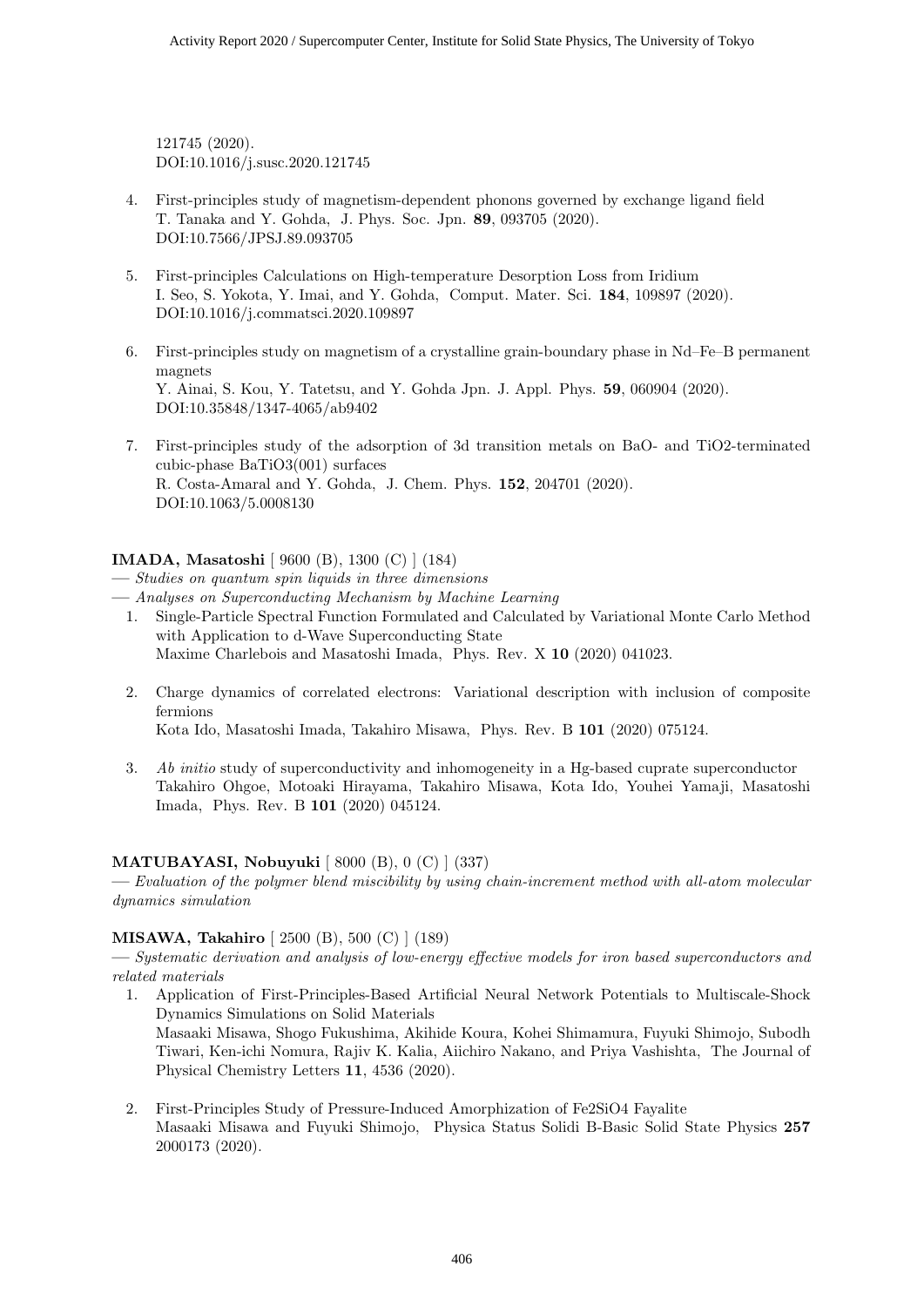#### **MIYAKE, Takashi** [ 500 (B), 500 (C) ] (334)

**—** *Development of high-performance permanent magnets by large-scale simulation and data-driven approach*

- 1. Spin-wave dispersion and exchange stiffness in  $Nd_2Fe_{14}B$  and  $RFe_{11}Ti$  (R=Y, Nd, Sm) from firstprinciples calculations Taro Fukazawa, Hisazumi Akai, Yosuke Harashima and Takashi Miyake, Phys. Rev. B **103**, 0244187 (2021). DOI:10.1103/PhysRevB.103.024418
- 2. Data Assimilation Method for Experimental and First-Principles Data: Finite-Temperature Magnetization of  $(Nd,Pr, La, Ce)_2(Fe, Co, Ni)_{14}B$ Yosuke Harashima, Keiichi Tamai, Shotaro Doi, Munehisa Matsumoto, Hisazumi Akai, Naoki Kawashima, Masaaki Ito, Noritsugu Sakuma, Akira Kato, Tetsuya Shoji, and Takashi Miyake, Physical Review Materials **5**, 013806 (2021). DOI:10.1103/PhysRevMaterials.5.013806
- 3. Monoclinic  $YFe_{12}$  phases predicted from first principles Takahiro Ishikawa, Taro Fukazawa, and Takashi Miyake, Physical Review Materials **4**, 104408 (2020). DOI:10.1103/PhysRevMaterials.4.104408
- 4. Role of atomic-scale thermal fluctuations in the coercivity Yuta Toga, Seiji Miyashita, Akimasa Sakuma and Takashi Miyake, npj Computational Materials **6**, 67 (2020). DOI:10.1038/s41524-020-0325-6

#### **NAKAYAMA, Masanobu** [ 3000 (B), 0 (C) ] (340)

**—** *Novel chloride solid electrolytes for all solid-state sodium metal battery*

- 1. Efficient Experimental Search for Discovering a Fast Li-Ion Conductor from a Perovskite-Type Li*x*La(1*−x*)*/*3NbO<sup>3</sup> (LLNO) Solid- State Electrolyte Using Bayesian Optimization Zijian Yang, Shinya Suzuki, Naoto Tanibata, Hayami Takeda, Masanobu Nakayama, Masayuki Karasuyama, and Ichiro Takeuchi, J. Phys. Chem. C **125**, 152 (2021). DOI:10.1021/acs.jpcc.0c08887
- 2. High Formability and Fast Lithium Diffusivity in Metastable Spinel Chloride for Rechargeable All-Solid-State Lithium-Ion Batteries Naoto Tanibata, Masashi Kato, Shuta Takimoto, Hayami Takeda, Masanobu Nakayama, and Hirofumi Sumi, Advanced Energy & Sustainability Research (2020). DOI:10.1002/aesr.202000025

#### **OGUCHI, Tamio** [ 2500 (B), 500 (C) ] (331)

**—** *Electron Theory on Secondary-Battery Materials*

1. First-principles study of magnetism and phase stabilities of  $V_2$  based antiferromagnetic Heusler alloys

F. Kuroda, T. Fukushima, and T. Oguchi, J. Appl. Phys. **127**, 193904 (2020). DOI:10.1063/1.5143826

2. Ferroelectric atomic displacement in multiferroic tetragonal perovskite  $\text{Sr}_{1/2}\text{Ba}_{1/2}\text{MnO}_3$ D. Okuyama, K. Yamauchi, H. Sakai, Y. Taguchi, Y. Tokura, K. Sugimoto, T. J. Sato, and T. Oguchi, Phys. Rev. Research **2**, 033038 (2020). DOI:10.1103/PhysRevResearch.2.033038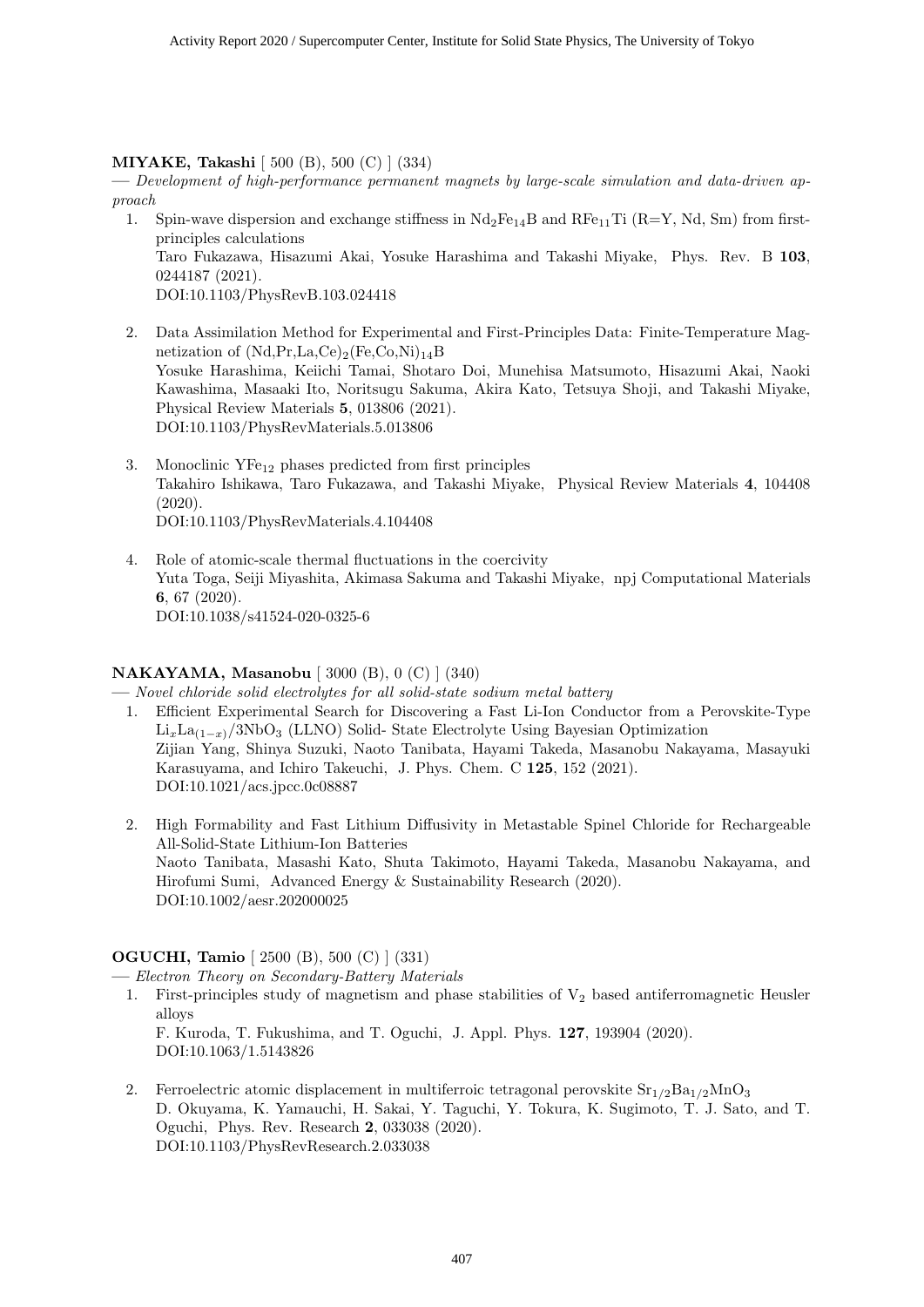- 3. Spin injection through energy-band symmetry matching with high spin polarization in atomically controlled ferromagnet/ferromagnet/semiconductor structures Michihiro Yamada, Fumiaki Kuroda, Makoto Tsukahara, Shinya Yamada, Tetsuya Fukushima, Kentarou Sawano, Tamio Oguchi, and Kohei Hamaya, npg Asia Materials **12**, 47 (2020). DOI:10.1038/s41427-020-0228-5
- 4. DFT-based Engineering of Dirac Surface States in Topological-insulator Multilayers Takao Kosaka, Kunihiko Yamauchi, and Tamio Oguchi, J. Phys. Soc. Jpn. **89**, 094701 (2020). DOI:10.7566/JPSJ.89.094701
- 5. Suppression of O-redox reactions by multivalent Cr in Li-excess Li2*.*4*M*0*.*8*M*'0*.*8O<sup>4</sup> (*M*, *M*'=Cr, Mn, and Ti) cathodes with layered and cation-disordered rock-salt structures Motoyuki Hamaguchi, Hiroyoshi Momida, Ayuko Kitajou, Shigeto Okada, and Tamio Oguchi, Electrochimica Acta **354**, 136630 (2020). DOI:10.1016/j.electacta.2020.136630
- 6. Insight into the diffusion mechanism of sodium ion-polaron complexes in orthorhombic P2 layered cathode oxide Na*x*MnO<sup>2</sup> Huu Duc Luong, Van An Dinh, Hiroyoshi Momida, and Tamio Oguchi, Phys. Chem. Chem. Phys. **22**, 18219-18228 (2020). DOI:10.1039/d0cp03208e
- 7. Impact of Inter-site Spin-Orbit Coupling on Perpendicular Magnetocrystalline Anisotropy in Cobalt-Based Thin Films Thi Phuong Thao Nguyen, Kunihiko Yamauchi, Kohji Nakamura, and Tamio Oguchi, J. Phys. Soc. Jpn. **89**, 114710 (2020). DOI:10.7566/JPSJ.89.114710
- 8. Magnetocaloric effect in MnCoGe alloys studied by first-principles calculations and Monte-Carlo simulation Hung Ba Tran, Tetsuya Fukushima, Yukihiro Makino, and Tamio Oguchi, Solid State Commun. **323**, 114077 (2021). DOI:10.1016/j.ssc.2020.114077
- 9. Tuning structural-transformation temperature toward giant magnetocaloric effect in MnCoGe alloy: A theoretical study Hung Ba Tran, Tetsuya Fukushima, Kazunori Sato, Yukihiro Makino, and Tamio Oguchi, J. Alloys Compd. **854**, 157063/1-9 (2021). DOI:10.1016/j.jallcom.2020.157063

#### **ONO, Kanta** [ 2500 (B), 500 (C) ] (336)

**—** *Optimized design of magnetic materials based on the integration between quantum beam experiment and first-principles calculation*

1.  $(Sm,Zr)Fe_{12-x}M_x$  (M=Zr,Ti,Co) for permanent-magnet applications: *Ab initio* material design integrated with experimental characterization Munehisa Matsumoto, Takafumi Hawai, and Kanta Ono, Phys. Rev. Applied **13**, 064028 (2020). DOI:10.1103/PhysRevApplied.13.064028

#### **OSHIYAMA, Atsushi** [ 9600 (B), 1300 (C) ] (49)

**—** *Quantum-theory-based multiscale simulation for next-generation power devices*

1. Density-Functional Calculations for Structures and Energetics of Atomic Steps and their Implication for Surface Morphology on Si-face SiC Polar Surfaces

K. Seino and A. Oshiyama, Phys. Rev. B **101** (2020) 195307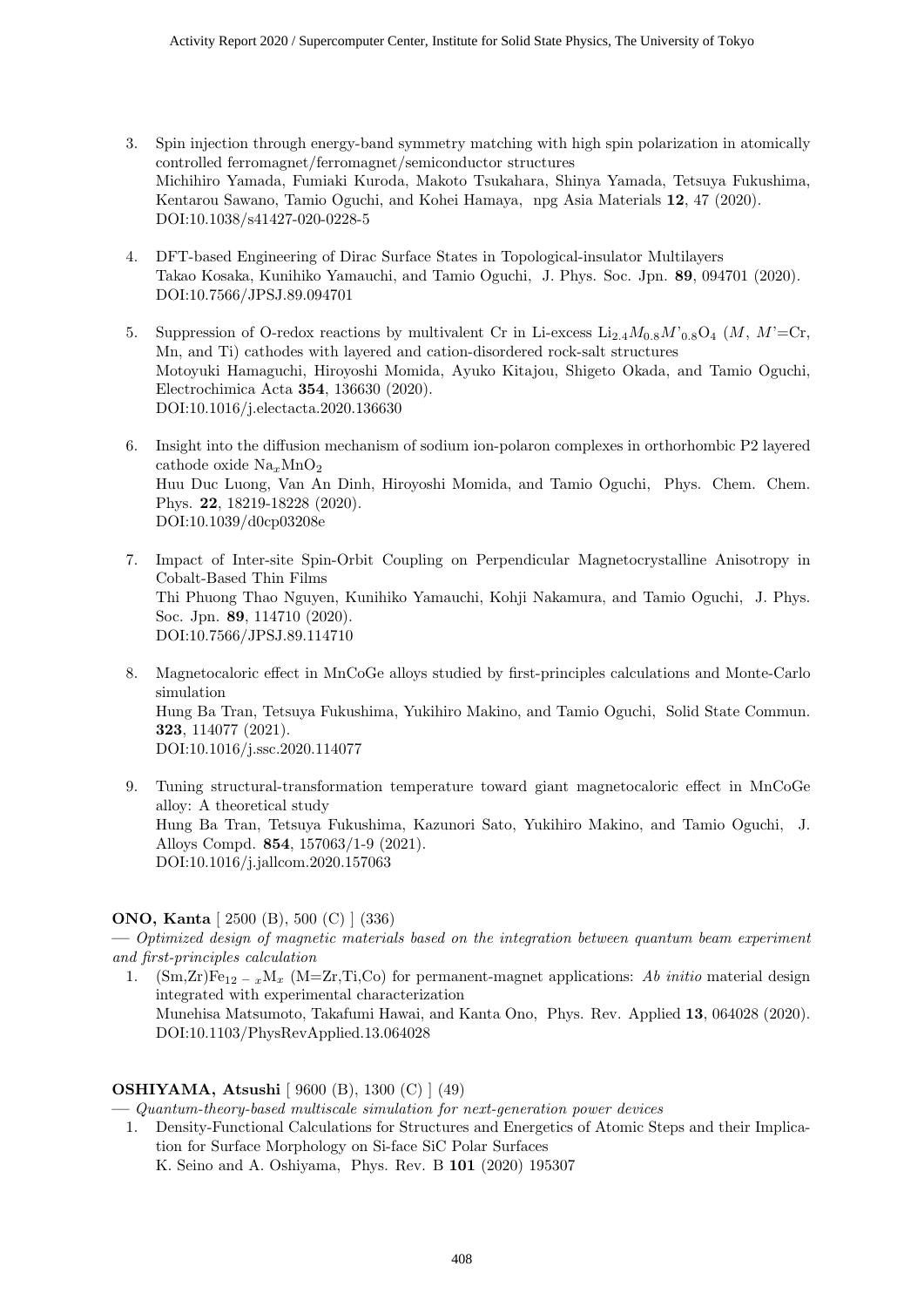DOI:10.1103/PhysRevB.101.195307

- 2. Absence of oxygen-vacancy-related deep levels in amorphous  $(A_2O_3)_{1-x}$ (SiO<sub>2</sub>)<sub>*x*</sub>: First-principles exploration of gate oxides in GaN-based devices K. Chokawa, T. Narita, D. Kikuta, T. Kachi, K. Shiozaki, A. Oshiyama and K. Shiraishi, Phys. Rev. Applied **14** (2020) 014034 DOI:10.1103/PhysRevApplied.14.014034
- 3. Screw dislocation that converts p-type GaN to n-type: Microscopic study on Mg condensation and leakagae current in p-n diodes T. Nakano, Y. Harashima, K. Chokawa, K. Shiraishi, A. Oshiyama, Y. Kangawa, S. Usami, N. Mayama, K. Toda, A. Tanaka, Y. Honda, and H. Amano, Appl. Phys. Lett. **117** (2020) 012105 DOI:10.1063/5.0010664
- 4. Gallium-gallium weak bond that incorporates nitrogen at atomic steps during GaN epitaxial growth K. M. Bui, K. Shiraishi and A. Oshiyama, Appl. Surf. Sci. **557** (2021) 149542 DOI:10.1016/j.apsusc.2021.149542

#### **SHIBA, Hayato** [ 6500 (B), 1000 (C) ] (327)

**—** *Large-scale molecular dynamics simulation of viscoelastic relaxation in a two-dimensional supercooled liquid*

- **—** *Development of all atom molecular simulation framework on a mesoscale*
	- 1. 大規模分子シミュレーションによるガラス・ソフトマターの連続体特性の研究 芝 隼人, 分子シミュレーション学会会誌 "アンサンブル" **23**, 1 (2020).
	- 2. Molecular-dynamics simulations on the mesophase transition induced by oscillatory shear in imidazolium-based ionic liquid crystals M. Liu, H. Shiba, H. Liu, and H. Peng Phys. Chem. Chem. Phys. **23**, 6496 (2021).

#### **SUGINO, Osamu** [ 4000 (B), 500 (C) ] (48)

**—** *Functionality of transition metal oxides*

- 1. Dopant arrangements in Y-doped BaZrO<sup>3</sup> under processing conditions and their impact on proton conduction: a large-scale first-principles thermodynamics study Shusuke Kasamatsu, Osamu Sugino, Takafumi Ogawa, and Akihide Kuwabara, J. Mater. Chem. A **8**, 12674-12686 (2020). DOI:10.1039/D0TA01741H
- 2. Quantum-Mechanical Hydration Plays Critical Role in the Stability of Firefly Oxyluciferin Isomers: State-of-the-art Calculations of the Excited States Y. Noguchi, M. Hiyama, M. Shiga, H. Akiyama, O. Sugino, J. Chem. Phys. (2020) 153, 201103 DOI:10.1063/5.0031356
- 3. Advances and challenges for experiment and theory for multi-electron multi-proton transfer at electrified solid-liquid interfaces K. Sakaushi, T. Komeda, S. Hammes-Schiffer, M. M. Melander and O. Sugino Phys. Chem. Chem. Phys. 22, 19401-19442 (2021). DOI:10.1039/d0cp02741c
- 4. Hydrogen at Electrochemical Interfaces O. Sugino J. Phys. Soc. Jpn. 89, 051013 (2020). DOI:10.7566/JPSJ.89.051013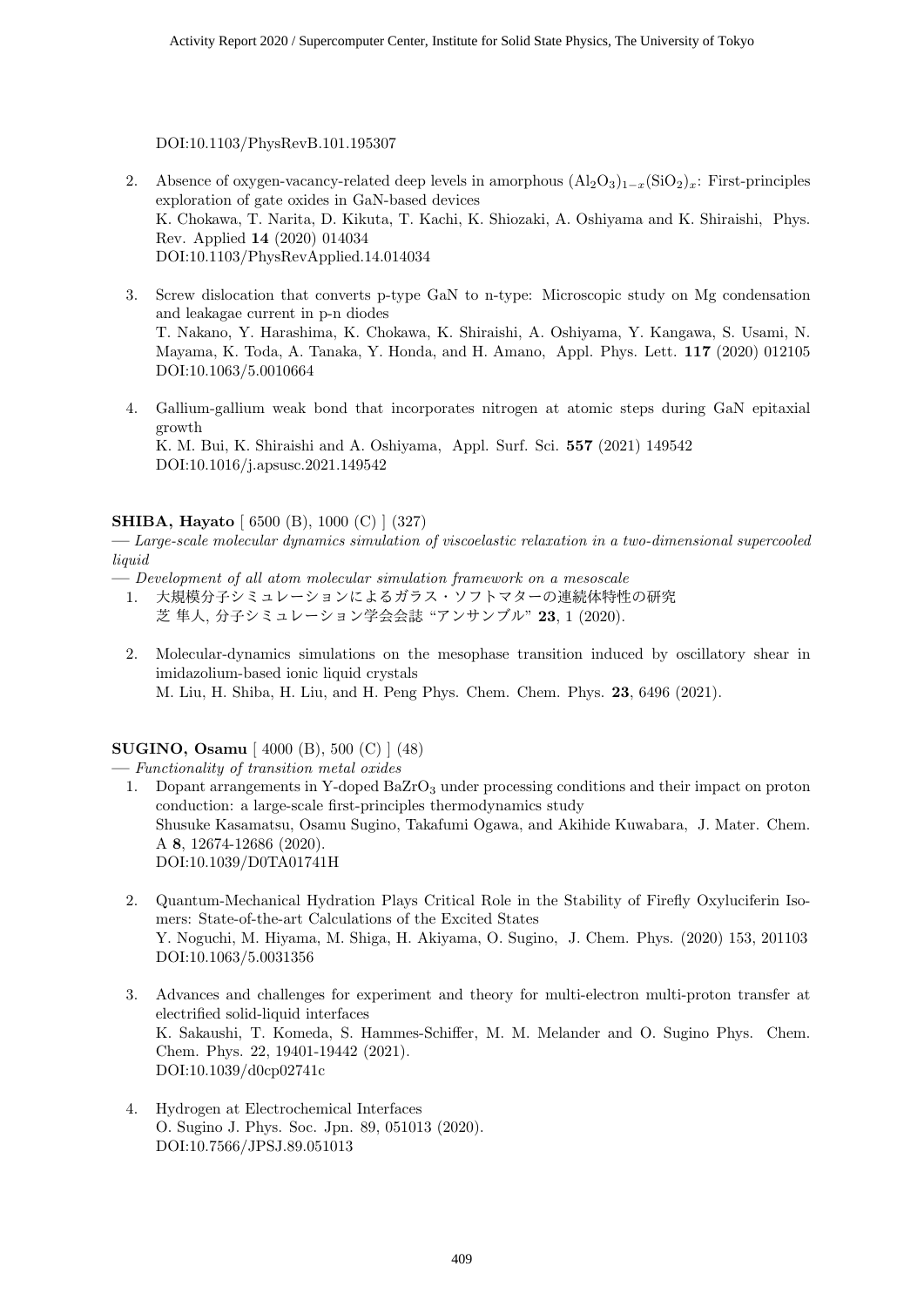- 5. Surface-state Coulomb repulsion accelerates a metal-insulator transition in topological semimetal nanofilms S. Ito, M. Arita, J. Haruyama, B. Feng, W. -C. Chen, H. Namatame, M. Taniguchi, C. -M. Cheng, G. Bian, S. -J. Tang, T. -C. Chiang, O. Sugino, F. Komori and I. Matsuda Science Advances 6, eaaz5015 (2020). DOI:10.1126/sciadv.aaz5015
- 6. Challenge of advanced low temperature fuel cells based on high degree of freedom of group 4 and 5 metal oxides A. Ishihara, S. Tominaka, S. Mitsushima, H. Imai, O. Sugino and K.-I. Ota Curr. Op. ElectroChem. DOI:10.1016/j.coelec.2020.03.005
- 7. Completing density functional theory by machine learning hidden messages from molecules R. Nagai, R. Akashi and O. Sugino npj Comput. Mater. 6, 43 (2020). DOI:10.1038/s41524-020-0310-0
- 8. First-Principles Calculation of Copper Oxide Superconductors That Supports the Kamimura-Suwa Model H. Kamimura, M. Araidai, K. Ishida, S. Matsuno, H. Sakata, K. Shiraishi, O. Sugino and J.-S. Tsai Condensed Matter 5, 69 (2020). DOI:10.3390/condmat5040069

#### **TAKETSUGU, Tetsuya** [ 2500 (B), 500 (C) ] (333)

**—** *Ab initio study toward abundant element nanocatalysts with less precious metals*

- 1. Boron nitride for enhanced oxidative dehydrogenation of ethylbenzene R. Han, J. Diao, S. Kumar, A. Lyalin, T. Taketsugu, G. Casillas, C. Richardson, F. Liu, C. W. Yoon, H. Liu, X. Sun, and Z. Huang J. Energy Chem. **57**, 477-484 (2021) DOI:10.1016/j.jechem.2020.03.027
- 2. Catalytic Activity of Gold Clusters Supported on h-BN/Au(111) Surface for Hydrogen Evolution Reaction M. Gao, M. Nakahara, A. Lyalin, and T. Taketsugu J. Phys. Chem. C **125**, 13341344 (2021) DOI:10.1021/acs.jpcc.0c08826
- 3. Heterocyclic Ring-Opening of Nanographene on Au(111) K. Sun, K. Sugawara, A. Lyalin, Y. Ishigaki, K. Uosaki, T. Taketsugu, T. Suzuki, and S. Kawai Angew. Chem. Int. Ed. **60**, 9427-9432 (2021) DOI:10.1002/anie.202017137

#### **YAMADA, Atsuo** [ 6500 (B), 1000 (C) ] (123)

- **—** *Theoretical analysis on ion conduction mechanism in aqueous electrolytes for sodium-ion battery*
- **—** *Theoretical analysis of unusual ion transport mechanism in hydrate melt electrolyte*
	- 1. Theoretical analysis of electrode-dependent interfacial structures on hydrate-melt electrolytes N. Takenaka, T. Inagaki, T. Shimada, Y. Yamada, A. Yamada J. Chem. Phys. **152**, 124706 (2020). DOI:10.1063/5.0003196
	- 2. Impact of anion asymmetry on local structure and supercooling behavior of water-in-salt electrolytes D. Reber, N. Takenaka, R.-S. Kuhnel, A. Yamada, C. Battaglia J. Phys. Chem. Lett. **11**, 4720 (2020). DOI:10.1021/acs.jpclett.0c00806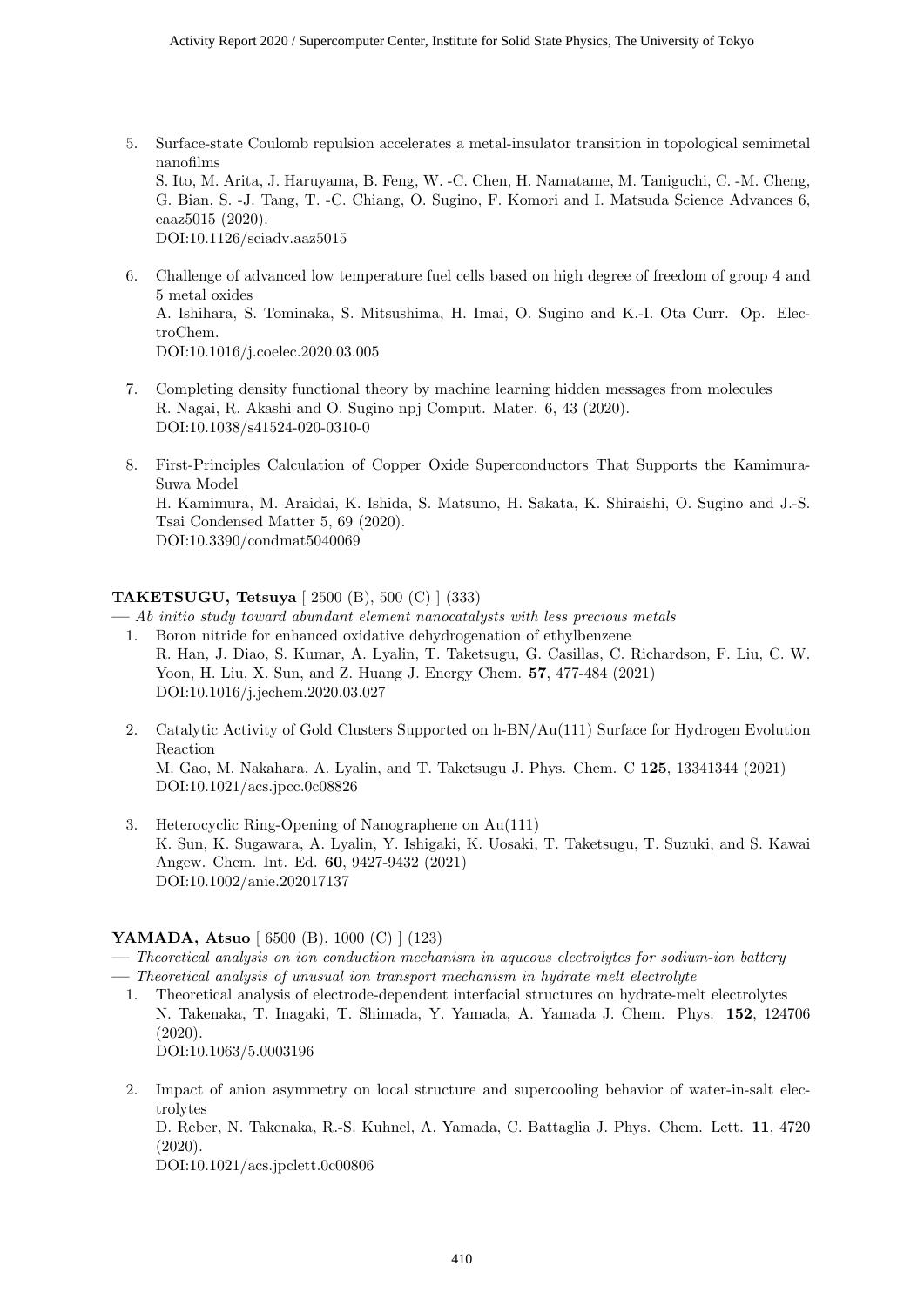- 3. Does spinel serve as a rigid framework for oxygen redox? X. M. Shi, E. Watanabe, M. Okubo, A. Yamada, Chem. Mater. **32**, 7181 (2020). DOI:10.1021/acs.chemmater.0c00599
- 4. First-principles study on the cation-dependent electrochemical stabilities in Li/Na/K hydratemelt electrolytes K. Miyazaki. N. Takenaka, E. Watanabe, Y. Yamada, Y. Tateyama, A. Yamada ACS Appl. Mater. Interfaces **12**, 42734 (2020). DOI:10.1021/acsami.0c10472

**YOSHIMI, Kazuyoshi** [ 2500 (B), 500 (C) ] (328) **—** *Creating a Wannier function database toward material design*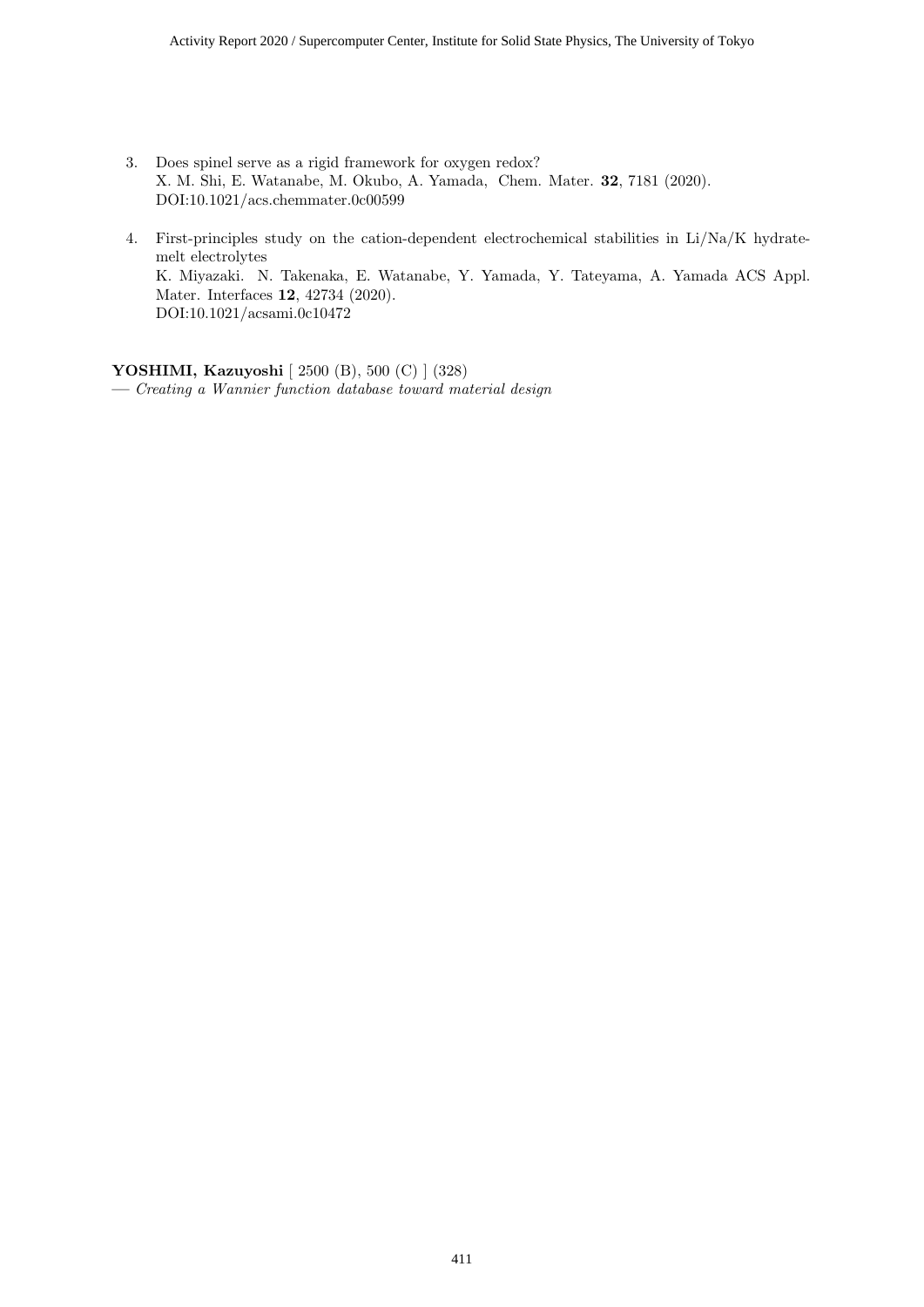# *✷* Doctor Theses

#### 1. **AL RASYID, Hasan**

Electronic structures of spinel nickel cobaltite from a spin-polarized quasi-particle self-consistent GW method Kanazawa University, 2020-09

2. **ASAD, Md. Abdullah Al**

First Principles Study on Water Intercalated Grain Boundary of Methyl Ammonium Lead Iodide Perovskite

Okayama University, 2020-09

#### 3. **FUKUI, Kiyu**

Functional Renormalization Group Study on Kitaev Quantum Spin Liquid The University of Tokyo, 2021-03

#### 4. **GUO, Jiang**

Optimal design of spectrally selective photonic structures for thermal radiation applications The University of Tokyo, 2021-03

#### 5. **HWANG, Jaekyun**

Material Property Predictions and Discovery Using a Novel Descriptor "Elemental Fingerprints" with Neural Networks The University of Tokyo, 2021-03

#### 6. **ISHIKAWA, Fumihiro**

Exploration of Classical Integrable Systems Assisted by Neural Networks The University of Tokyo, 2021-03

#### 7. **JANG, Seonghoon**

Materials design of *f*-electron based Kitaev-type magnets The University of Tokyo, 2020-09

#### 8. **KUDO, Koji**

Topological invariants and adiabatic principle in correlated systems University of Tsukuba, 2021-03

#### 9. **NGUYEN Thi Phuong Thao**

Theoretical Study on Electric Field Control of Magnetism in 2D Materials Osaka University, 2021-03

#### 10. **OCHI, Masaki**

Statistical-Mechanical Analysis of Structures of Directed Complex Networks The University of Tokyo, 2021-03

#### 11. **OHUCHI, Marie**

Anomalous Hall effect on a vortex of supercurrent in type-II superconductors Hokkaido University, 2021-03

#### 12. **OKUMURA, Shun**

Chiral magnetism and quantum transport phenomena in noncentrosymmetric metals The University of Tokyo, 2020-09

#### 13. **TAKENAKA, Masato**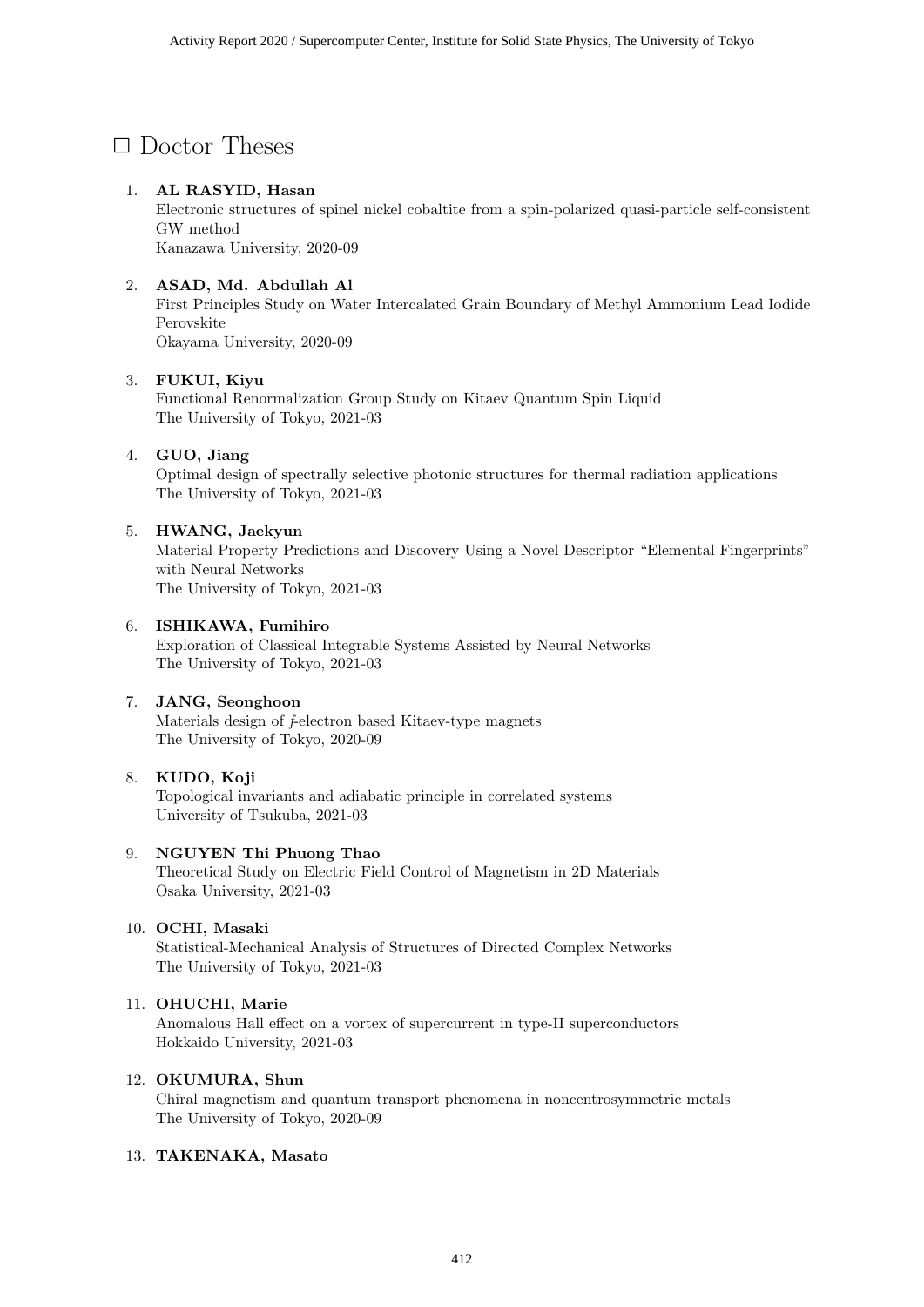Theoretical near-field vibrational spectroscopy Hokkaido University, 2021-03

#### 14. **TANAKA, Tomonori**

Magnetism dependent phonons and their role in magnetic phase transition studied by firstprinciples thermodynamic formulation Tokyo Institute of Technology, 2020-9

#### 15. **WIDIANTO, Muhammad Yusuf Hakim**

First-Principles calculations of spin-polarized cation vacancies in wide-gap semiconductors Kanazawa University, 2021-03

#### 16. **YASSIN, Abdulrahman Hikmat Basher**

Mechanisms of Thermal Atomic Layer Etching (ALE) for Metals Osaka University, 2020-08

#### 17. **YOSHIKAWA, Seiji**

A Noise-Robust Data Assimilation Method for Crystal Structure Predictions Using Powder Diffraction Intensity The University of Tokyo, 2021-03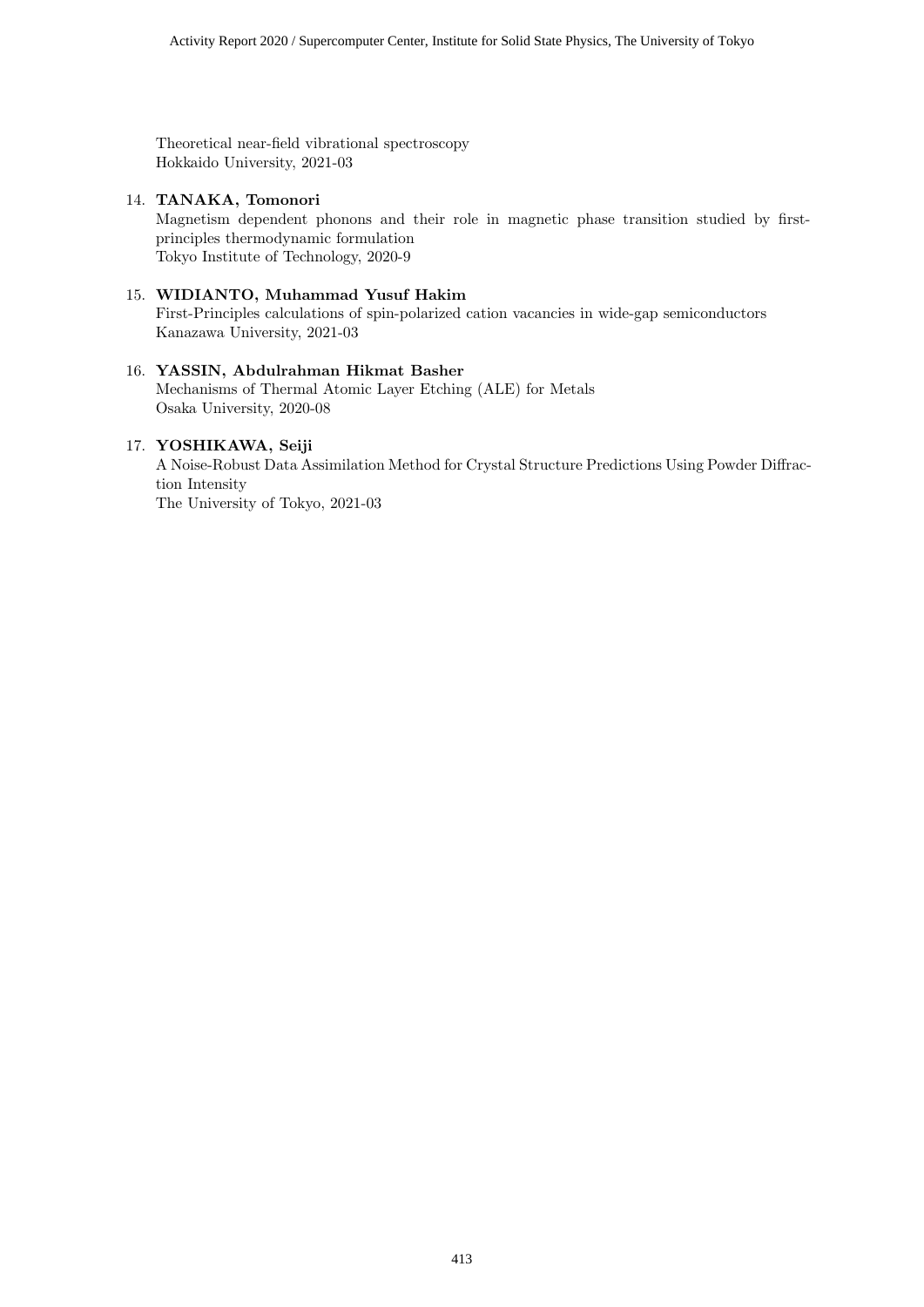# □ Master Theses

#### 1. **CAO, Ruixiao**

Numerical study of two-dimensional quantum dimer model The University of Tokyo, 2020-09

#### 2. **CHIBANA, Yukiko**

Classical ground states of the multiple-spin exchange model in a magnetic field on a honeycomb lattice University of the Ryukyus, 2021-03

#### 3. **DOE, Ryunosuke**

Density Functional Theory Study of Surface States at Noble Metal Surfaces Osaka University, 2021-03

#### 4. **DOU, Ying**

Theoretical approach for understanding group-III nitride device structures The University of Tokyo, 2020-09

#### 5. **ENRIQUEZ, John Isaac Guinto**

First-principles Study of the Oxidative Etching Mechanism of the Diamond (100) Surface Osaka University, 2020-09

#### 6. **FUJIMORI, Shintaro**

Non-uniform thermal transport in proteins Nagoya University, 2021-03

#### 7. **FURUUCHI, Rito**

Numerical Study on the Magnetization Process of the Heisenberg Antiferromagnet on the Floret Pentagon Lattice University of Hyogo, 2021-3

#### 8. **GOTO, Manami**

Synthesis of MoS2 nanotubes by sulfirization of oxide precursors Hokkaido University, 2021-03

#### 9. **HALIM, Harry Handoko**

Multi-scale Simulation of Equilibrium Steps Fluctuations on Cu(111) Surfaces Osaka University, 2020-09

#### 10. **HAMAKAWA, Tom**

Development of Analysis Method for Inelastic Phonon Transport The University of Tokyo, 2021-03

#### 11. **HARA, Masahiro**

Analyses of ion migration in  $Li<sub>3</sub>PO<sub>4</sub>$  under electric fields using neural network potentials The University of Tokyo, 2021-03

#### 12. **HARADA, Tatsuki**

Development of highly efficient computational method for electron-phonon interaction matrix elements

The University of Tokyo, 2021-03

#### 13. **HATSUSHIKA, Jyunna**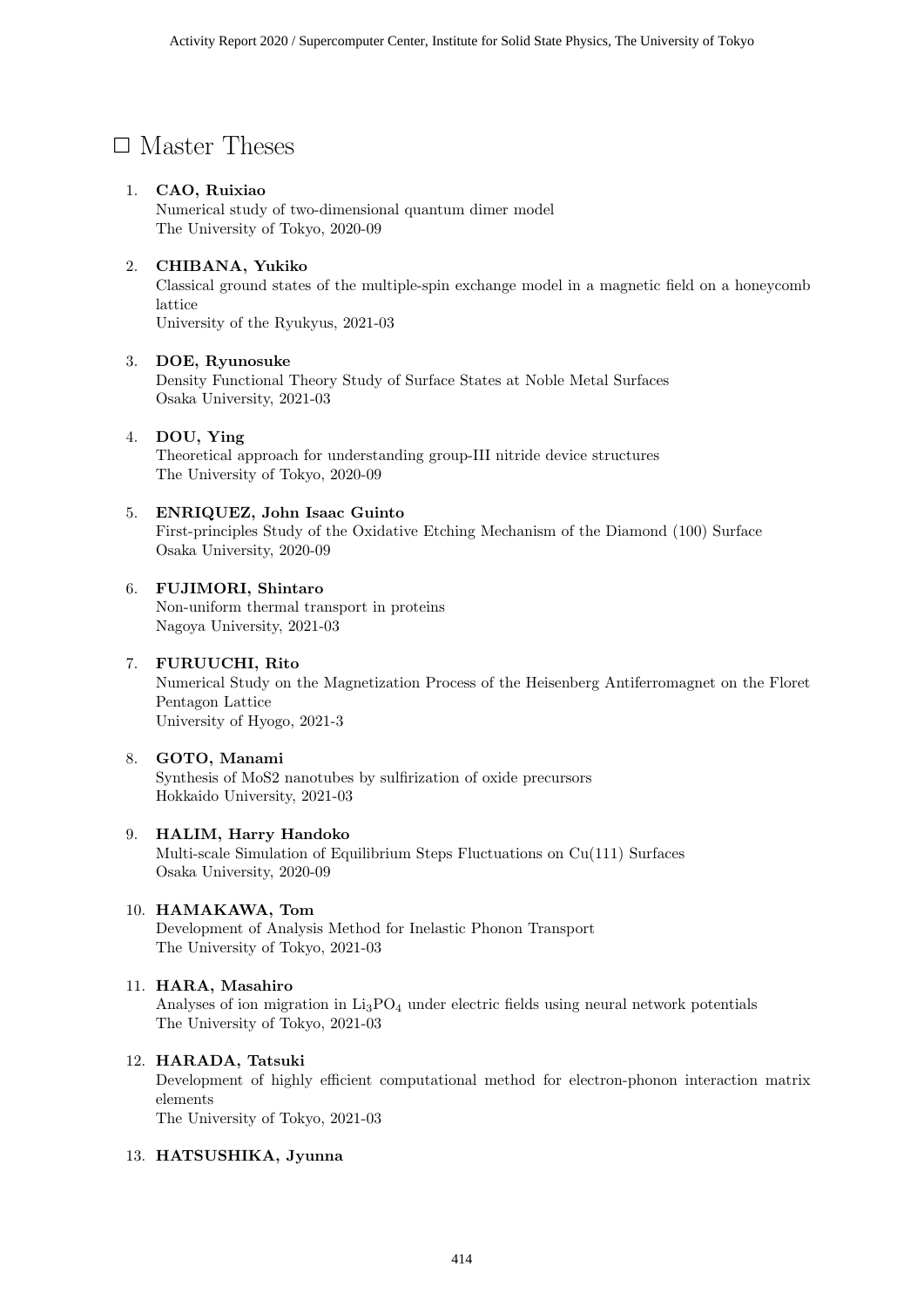First-principles study of two photon absorption spectra in perovskite semiconductors Chiba University, 2021-03

#### 14. **HIROSE, Tenshi**

Isotope effects in the hydrogenation of styrene on Rh intermetallic catalysts Hokkaido University, 2021-03

#### 15. **HORIKAWA, Ryo**

Consideration on Mechanism of Superconductivity in BiS2-Based Layered Superconductors by Using Orbital Splitting Effect: Spin fluctuation and phonon mechanisms Tokyo Metropolitan University, 2021-03

#### 16. **INAYOSHI, Ken**

Theoretical Study of Equilibrium Order and Nonequilibrium Dynamics in the Quasicrystalline Excitonic Insulator Tokyo Institute of Technology, 2021-03

17. **IRIGUCHI, Takuya**

Density Functional Theory Study on Dehydrogenation Reaction of Methanol on Pt Surfaces Osaka University, 2021-03

#### 18. **IWANO, Akito**

Microscopic Origin of Stable High-Temperature Superconductivity in Multilayer Copper Oxides The University of Tokyo, 2021-03

#### 19. **KADONO, Tomoyuki**

Material design of  $\alpha$ -SrSi2 based on theoretical calculations snd structural and electronic properties of Mg2Si doped with Sb and Zn by synchrotron radiation analysis Tokyo University of Science, 2021-03

#### 20. **KATAOKA, Yuta**

Surface reconstruction of Au(111) and quantum diffusion of adsorbed hydrogen The University of Tokyo, 2021-03

#### 21. **KOFUJI, Akira**

Effect of strong correlation on the non-linear response in Weyl-Kondo semimetals Kyoto University, 2021-03

#### 22. **KOJIMA, Ryota**

A Computational Method for Constructing a Continuous Function Describing Cryo-Electron Microscopy Data: A Study using a Manifold Learning Tohoku University, 2021-03

#### 23. **KOYAMA, Hiroaki**

Implement of free volume calculation using higher neighbors and its application to the glassy systems

Nagoya Institute of Technology, 2021-03

#### 24. **KUBOTA, Genki**

Scaling of thermal transport through native contacts in proteins with equilibrium fluctuations Nagoya University, 2021-03

#### 25. **MANO, Poopodin**

First-principles analyses of strain effects on properties of layered transition-metal dichalcogenides The University of Tokyo, 2021-03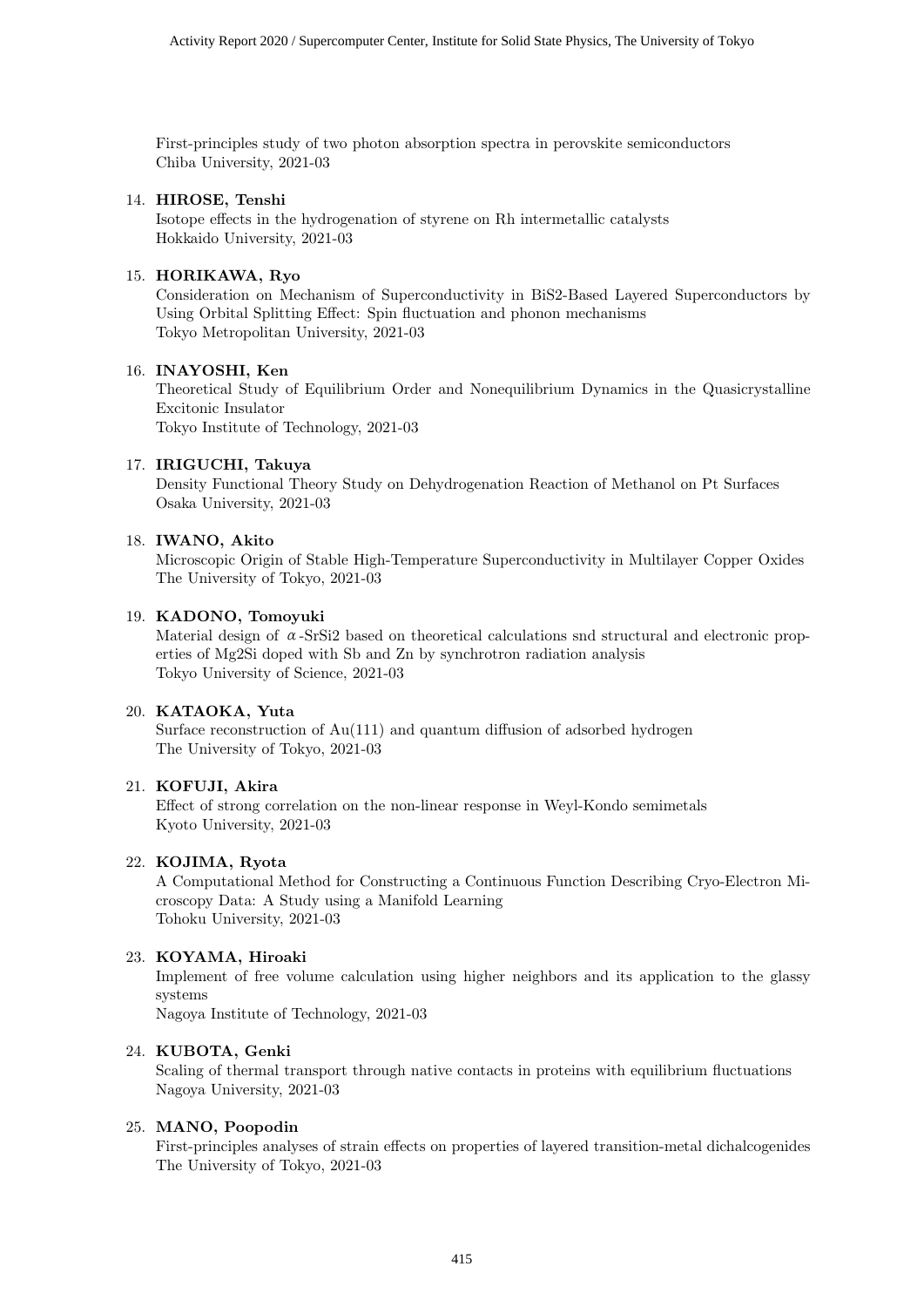#### 26. **MATAYOSHI, Keita**

Monte Carlo study of the multiple-spin exchange model in a magnetic field on a honeycomb lattice University of the Ryukyus, 2021-03

#### 27. **MIZUGUCHI, Atsuki**

Machine Learning Construction of Electron-Temperature-Dependent Interatomic Potential The University of Tokyo, 2021-03

#### 28. **MIZUGUCHI, Ryunosuke**

Theoretical study for ground-state properties of the Heisenberg antiferromagnet on the the Cairo Pentagon lattice Tokyo University of Science, 2021-03

29. **NAKATSU, Daisuke**

Stability of TiAl-based multicomponent alloys from first principles Tokyo Institute of Technology, 2021-3

#### 30. **NISHINO, Koki**

Analyses of thermal transport properties of carbon-based materials using neural Network Potentials The University of Tokyo, 2021-03

#### 31. **NOZAKI, Misa**

Electronic state analysis of organic molecules in angle-resolved photoelectron spectroscopy Chiba University, 2021-03

#### 32. **OIKAWA, Takuya**

First-principles study of diffusion and distribution of oxygen vacancies in metal oxides Chiba University, 2021-03

#### 33. **OKADA, Naoki**

Dynamical Variational Monte Carlo Approaches for Excitation Spectra of Many-Body Fermions in Continuum Space The University of Tokyo, 2021-03

#### 34. **OTANI, Yusuke**

First-principles calculation of effects on PdZn surface by intermediates of methanol steam reforming

Kagoshima University, 2021-03

#### 35. **SEO, Insung**

First-principles study on iridium loss at high temperatures Tokyo Institute of Technology, 2020-9

#### 36. **SHIMAZU Ryoma**

First-principles Calculation of Topological Insulator Hetero Structure with Spin Splitting Bands Osaka University, 2021-03

#### 37. **SHIMIZU, Kotaro**

Theoretical study on control of topological spin textures based on spin moire picture The University of Tokyo, 2021-03

#### 38. **SHIMOMURA, Tadahisa**

Local Atomic Structures and Magnetic Properties of Mn doped ZnSnAs2